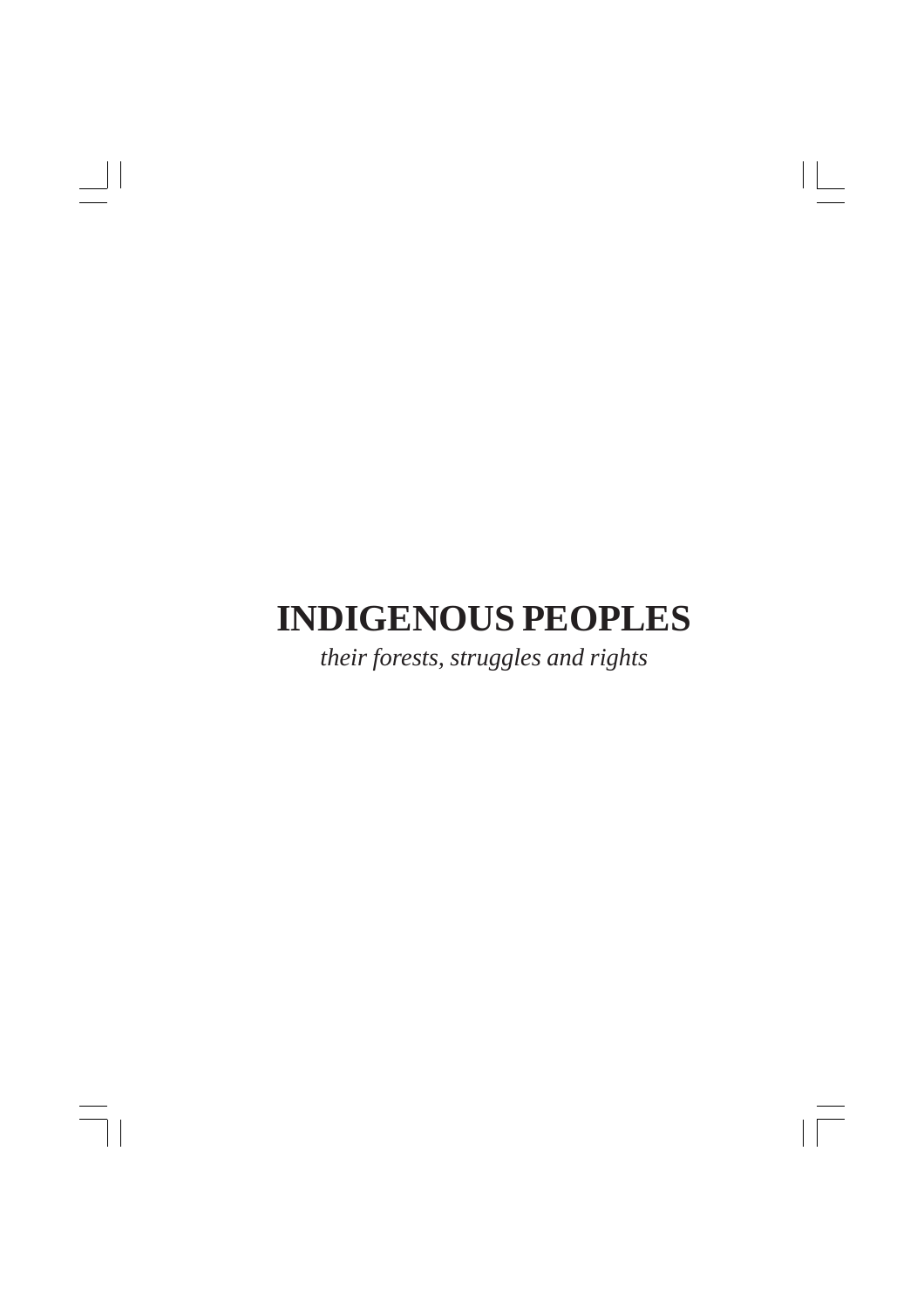General Coordination: Ricardo Carrere WRM Bulletin Research and Editing: Raquel Núñez Translation: Sylvia Falcao - Elena De Munno Edited by: Hersilia Fonseca Cover design: Flavio Pazos

© World Rainforest Movement International Secretariat Maldonado 1858, Montevideo, Uruguay ph: +598 2 413 2989, fax: +598 2 410 0985 e-mail: wrm@wrm.org.uy web site: http://www.wrm.org.uy

European office 1c Fosseway Business Centre, Stratford Road, Moreton-in-Marsh, GL56 9NQ, United Kingdom ph: +44.1608.652.893, fax: +44.1608.652.878 e-mail: info@fppwrm.gn.apc.org

*This publication is also available in Spanish and French*

The contents of this publication can be reproduced totally or partially without prior authorization. However, the World Rainforest Movement should be duly accredited and notified of any reproduction.

Published in December 2005

ISBN:

The elaboration of this publication contents was made possible with support fromNOVIB (The Netherlands) and from the Swedish Society for Nature Conservation.

This book has been prepared with the financial support of the Rainforest Programme of the Netherlands Committee for IUCN (NC-IUCN/TRP). The viewsexpressed, the information and material presented, and the geographical and geopolitical designations used in this product only imply the exclusive opinion of the authors.





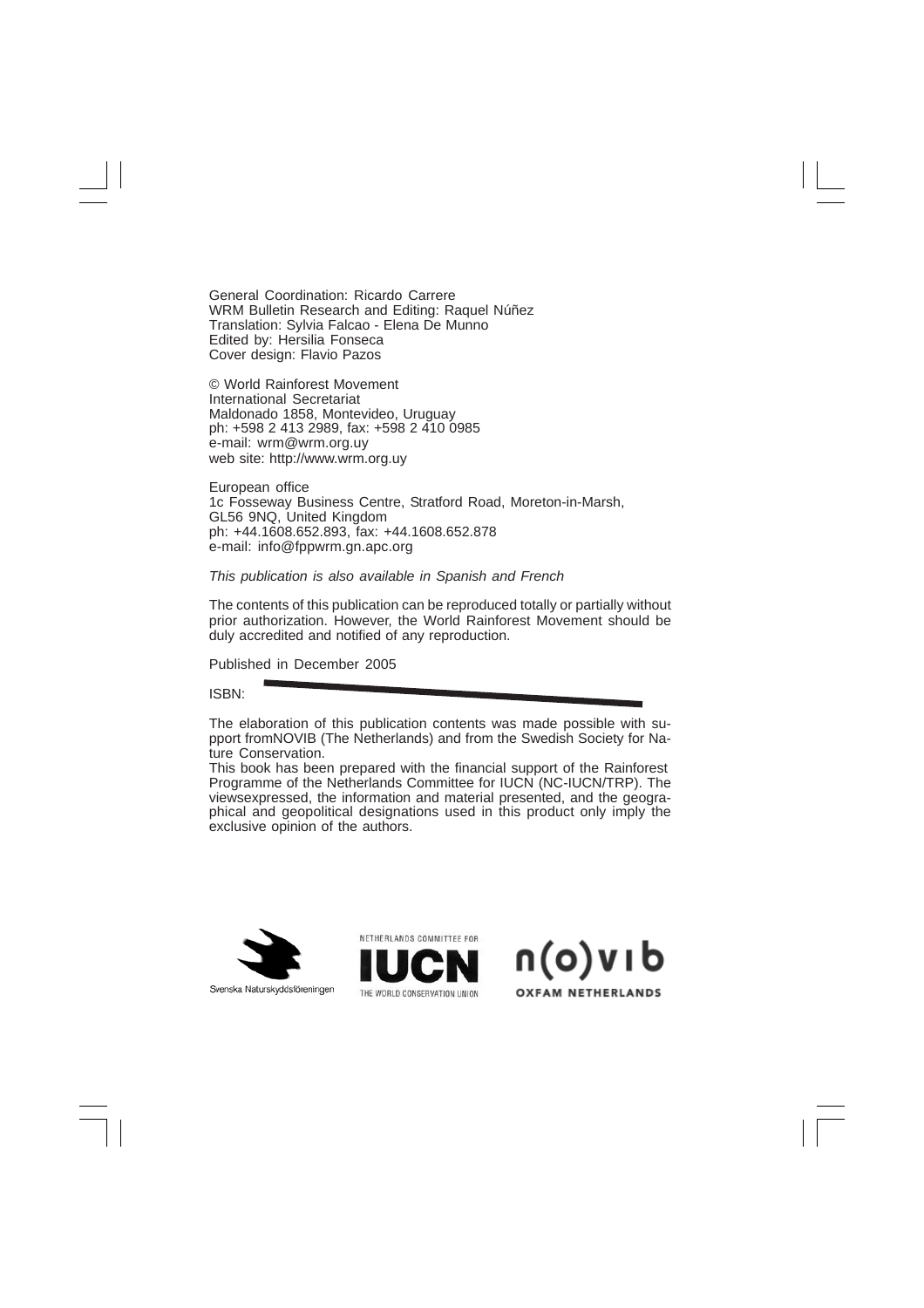# **INDIGENOUS PEOPLES**

 $\sqrt{2}$ 

 $\Box$ l

*their forests, struggles and rights*

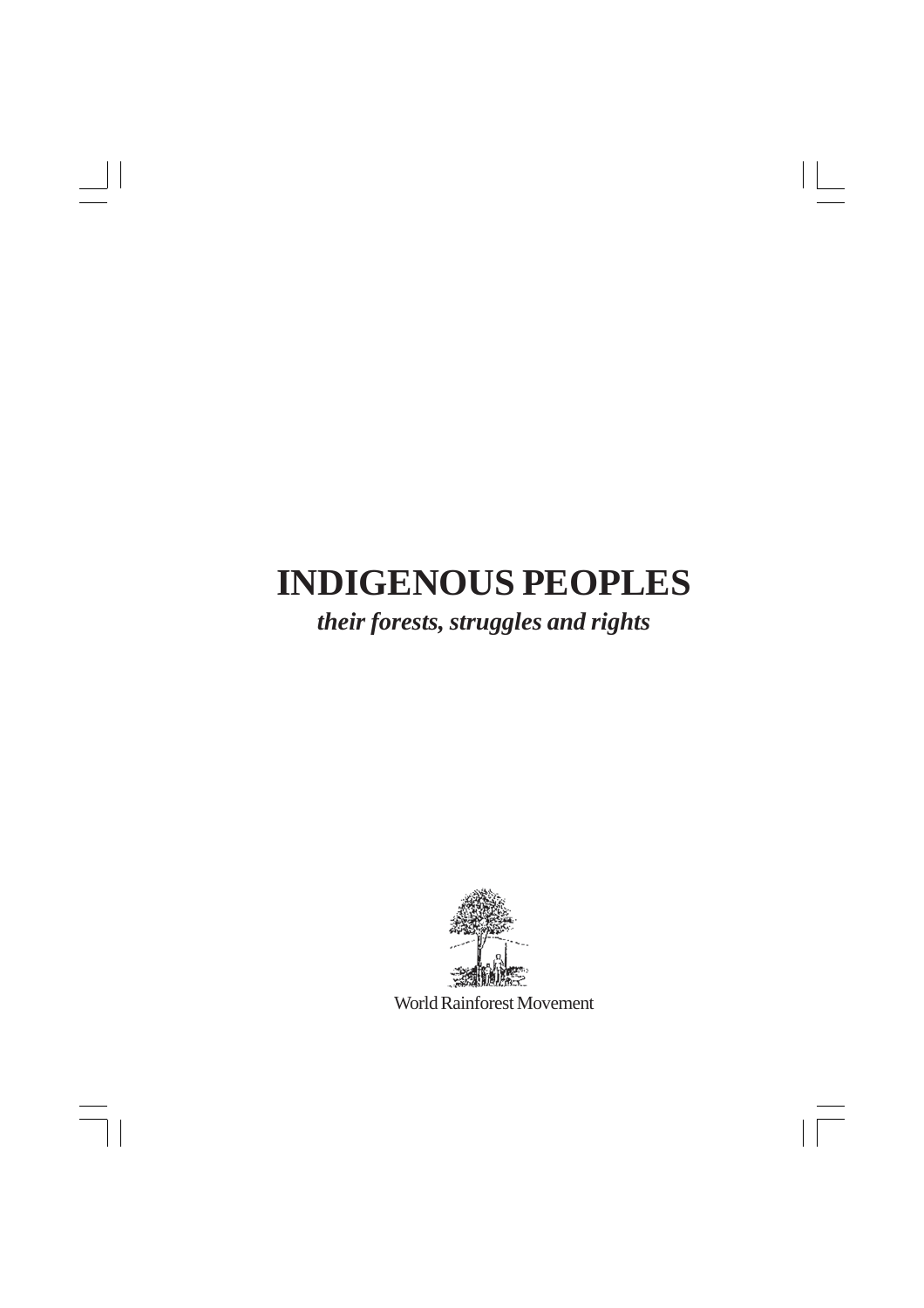$\frac{1}{1-\alpha}$ 

 $\frac{1}{\sqrt{2}}$ 

 $\begin{array}{c} \hline \hline \hline \hline \hline \end{array}$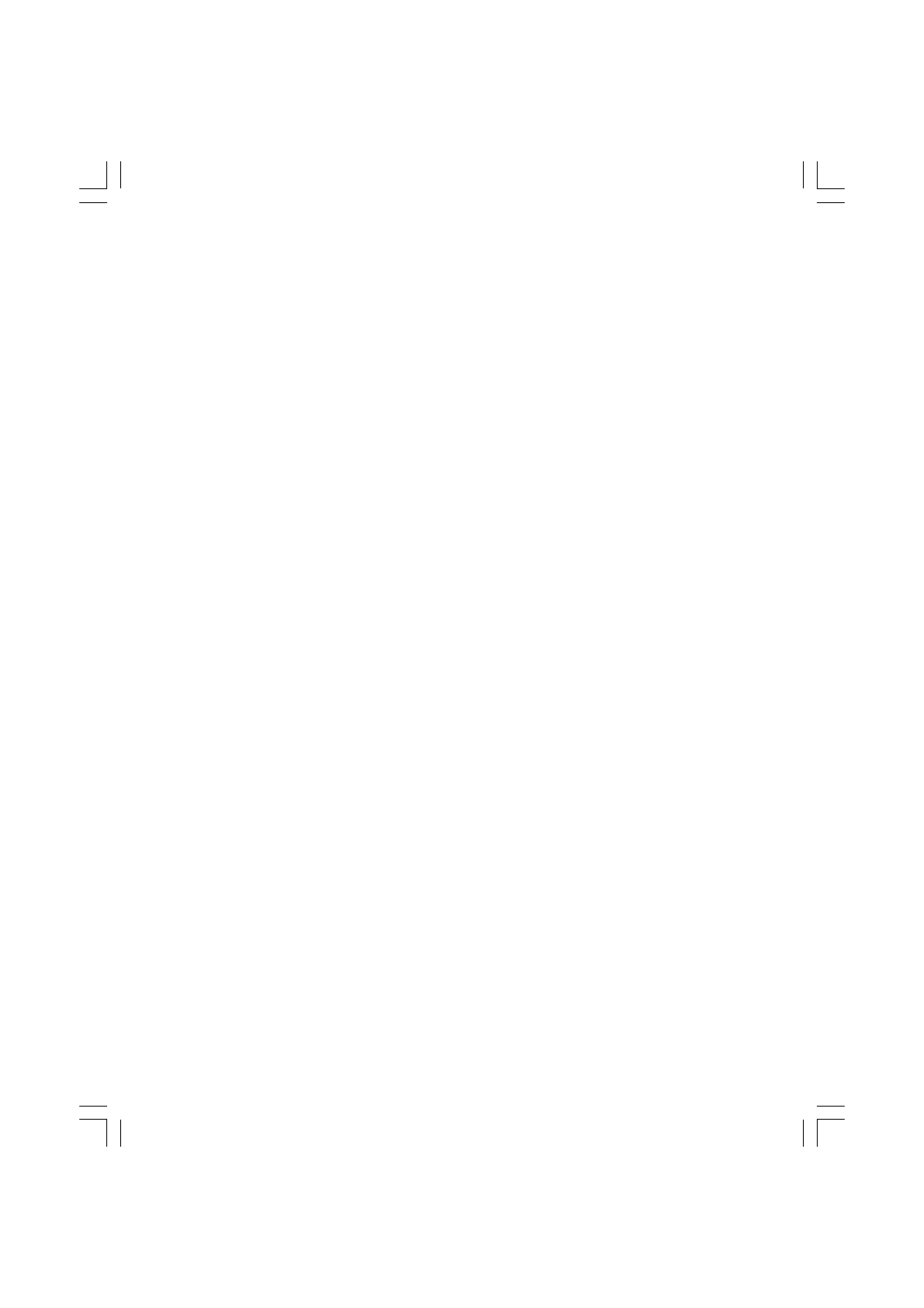## **CONTENTS**

 $\Box$ l

| - Capturing Carbon: Dilemmas for Forest Peoples<br>- The need to listen to and learn from local communities<br>- Stopping human rights abuses is key to solving<br>- Indigenous Peoples: Guardians of the forests<br>- Wilderness Parks or Community conservation?<br>- Indigenous Peoples and climate negotiations<br>- Community View from UNFF: Interview with Freddy |
|--------------------------------------------------------------------------------------------------------------------------------------------------------------------------------------------------------------------------------------------------------------------------------------------------------------------------------------------------------------------------|
| <b>AFRICA</b>                                                                                                                                                                                                                                                                                                                                                            |
| - Kenya: Indigenous group faces October 1 Court date<br>- Rwanda: Dispossessed Twa people press for recognition<br>- Uganda: The Batwa organize to reassert their rights                                                                                                                                                                                                 |

 $\mathbb{R}$ 

## **AMERICA**

| - Guyana: Empowerment of indigenous peoples through     |
|---------------------------------------------------------|
|                                                         |
| - Peru: Camisea gas project undermines the rights of    |
|                                                         |
| - Suriname: Chinese logging companies and tribal rights |

- Venezuela: Mapping a way forward.........................................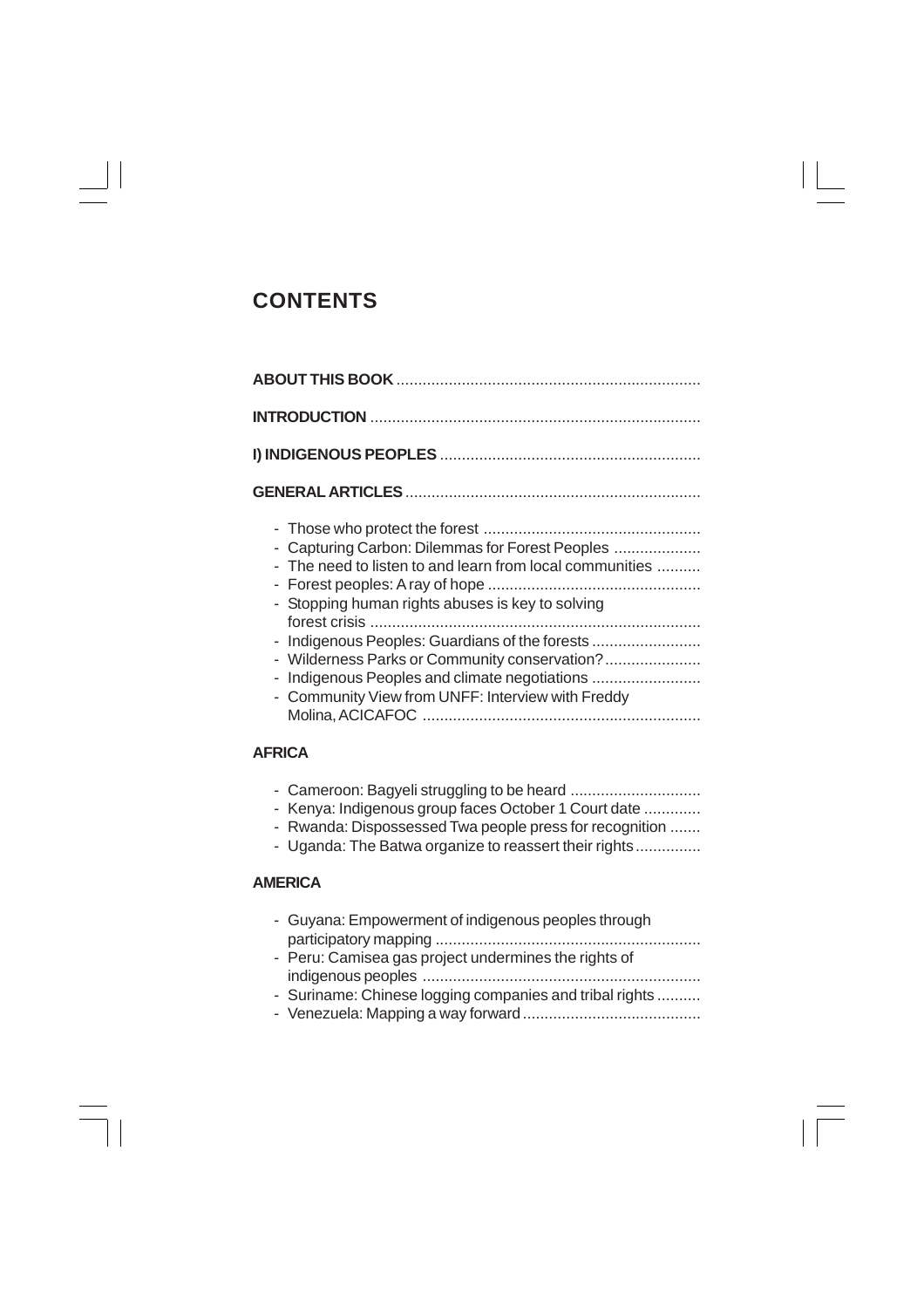## **ASIA**

- Indonesia: The struggle for self-governance
- Laos: The impact of the Nam Theun 2 dam on indigenous peoples ..................................................................................
- Philippines: Indigenous peoples and the Convention on Biological Diversity .................................................................
- Russia: Mapping Evenki lands in Central Siberia ...................

#### **II) INDIGENOUS PEOPLES IN VOLUNTARY ISOLATION**

## **INTRODUCTION**

- The Indigenous peoples' right to live in voluntary isolation .......

## **AFRICA**

- Cameroon: Does isolation still protect forest communities? ....
- Congo: The Northern Mbendjele Yaka use avoidance to maintain autonomy .................................................................

### **AMERICA**

- After the rubber boom .............................................................
- Argentina: The silent genocide of the Mbya Guarani ............... - Brazil: Indigenous peoples in isolation and policies to defend
- and protect them ....................................................................
- Colombia: The Nukak, the last contacted nomadic people .....
- Ecuador: The Huaorani people of the Amazonia, self-isolation and forced contact .................................................................
- Paraguay: The last Ayoreo in voluntary isolation .....................
- Peru: Policy development for indigenous peoples in voluntary isolation .................................................................................

#### **ASIA**

- India: Wave of poaching and exploitation hits isolated tribes...
- Indonesia: The Baduy people of western Java, a living tradition ......................................................................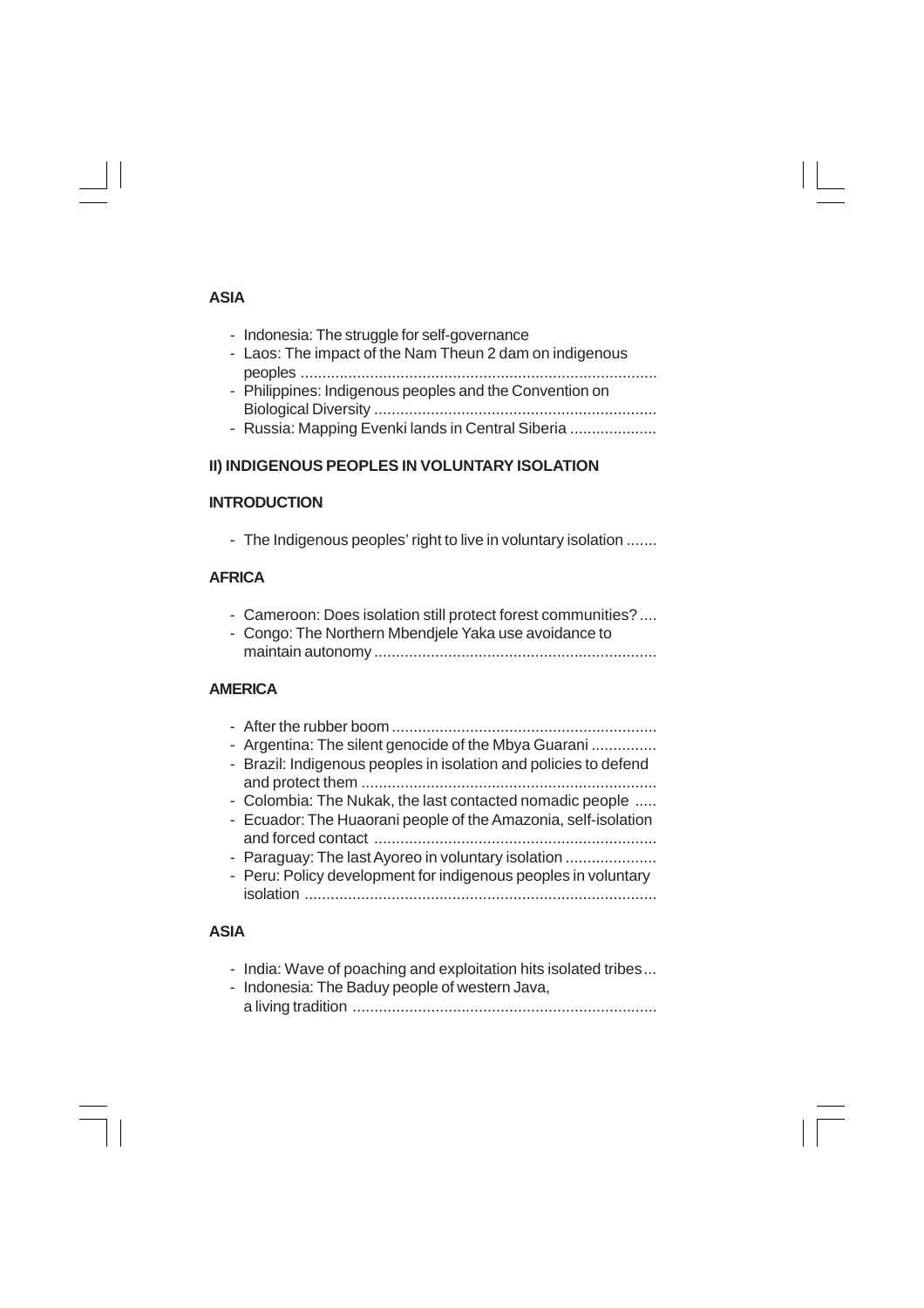## **CASES OF IMPOSED CONTACTS**

- 'La Fumée du Metal': The health impacts of contact...............
- Central Africa: Land loss and cultural degradation for the Twa of the Great Lakes...........................................................
- India: The sedentarisation of the Malapantaram in Kerala .......
- Papua New Guinea: First contact in a clash of world views ....

## **III) RELATED ARTICLES**

- The Mumbai Porto Alegre Forest Initiative, 2005 .................
- Closing Statement of the International Indigenous Forum on Biodiversity.............................................................
- Tiohtiá:ke Declaration
- The Vth World Parks Congress: Parks for people or parks for business?..........................................................................
- The GEF and Indigenous peoples: some findings of a recent critical study ..........................................................................
- **REFERENCES** ...............................................................................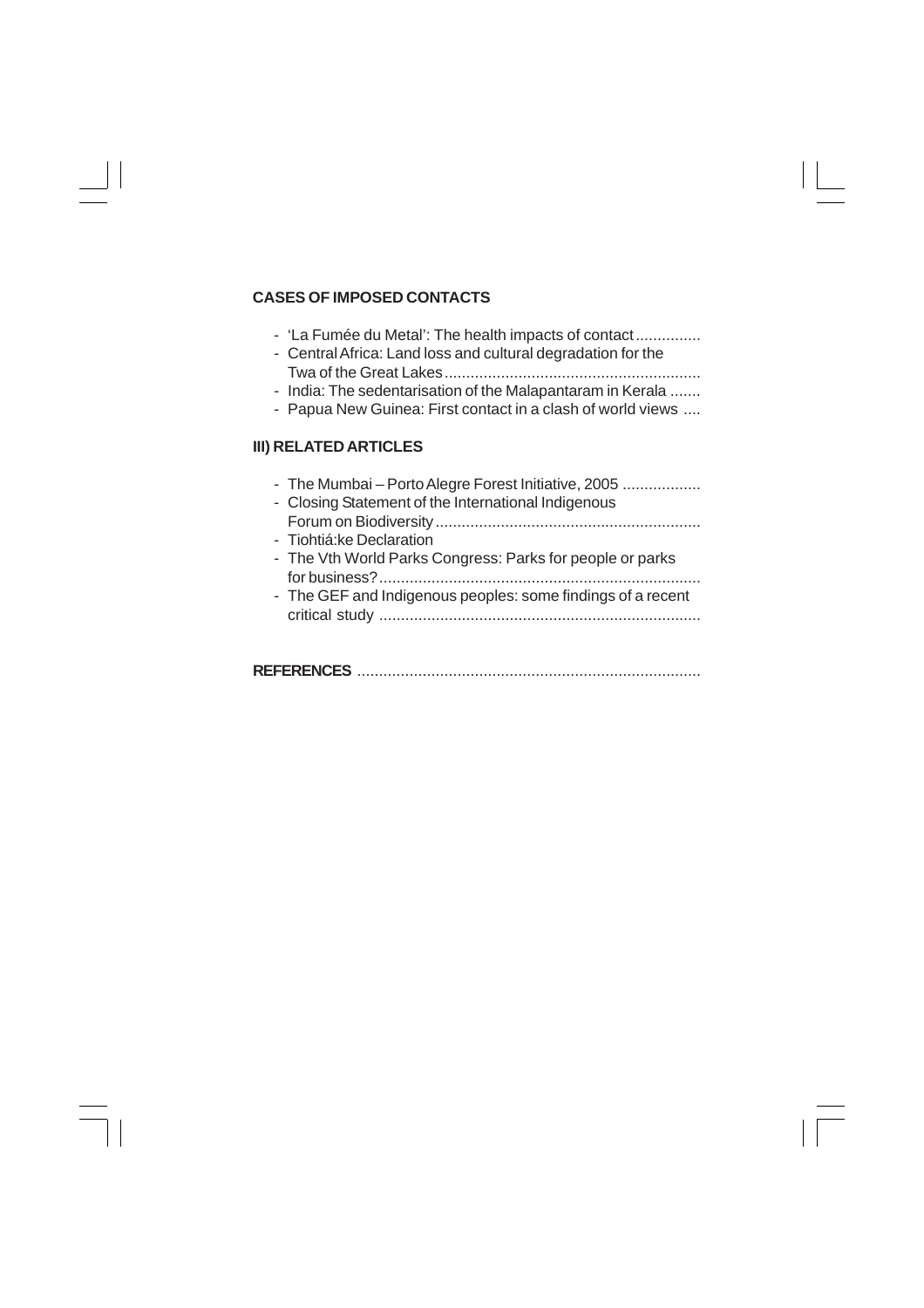$\mathbf{r}$ 

# 8 *INDIGENOUS PEOPLES their forests, struggles and rights*

 $\sqrt{-}$  $\frac{1}{\sqrt{2}}\int_{\mathbb{R}^{3}}\left( \int_{\mathbb{R}^{3}}\left( \int_{\mathbb{R}^{3}}\left( \int_{\mathbb{R}^{3}}\right) \right) \left( \int_{\mathbb{R}^{3}}\left( \int_{\mathbb{R}^{3}}\right) \right) \left( \int_{\mathbb{R}^{3}}\left( \int_{\mathbb{R}^{3}}\left( \int_{\mathbb{R}^{3}}\right) \right) \left( \int_{\mathbb{R}^{3}}\left( \int_{\mathbb{R}^{3}}\left( \int_{\mathbb{R}^{3}}\right) \right) \left( \int_{\mathbb$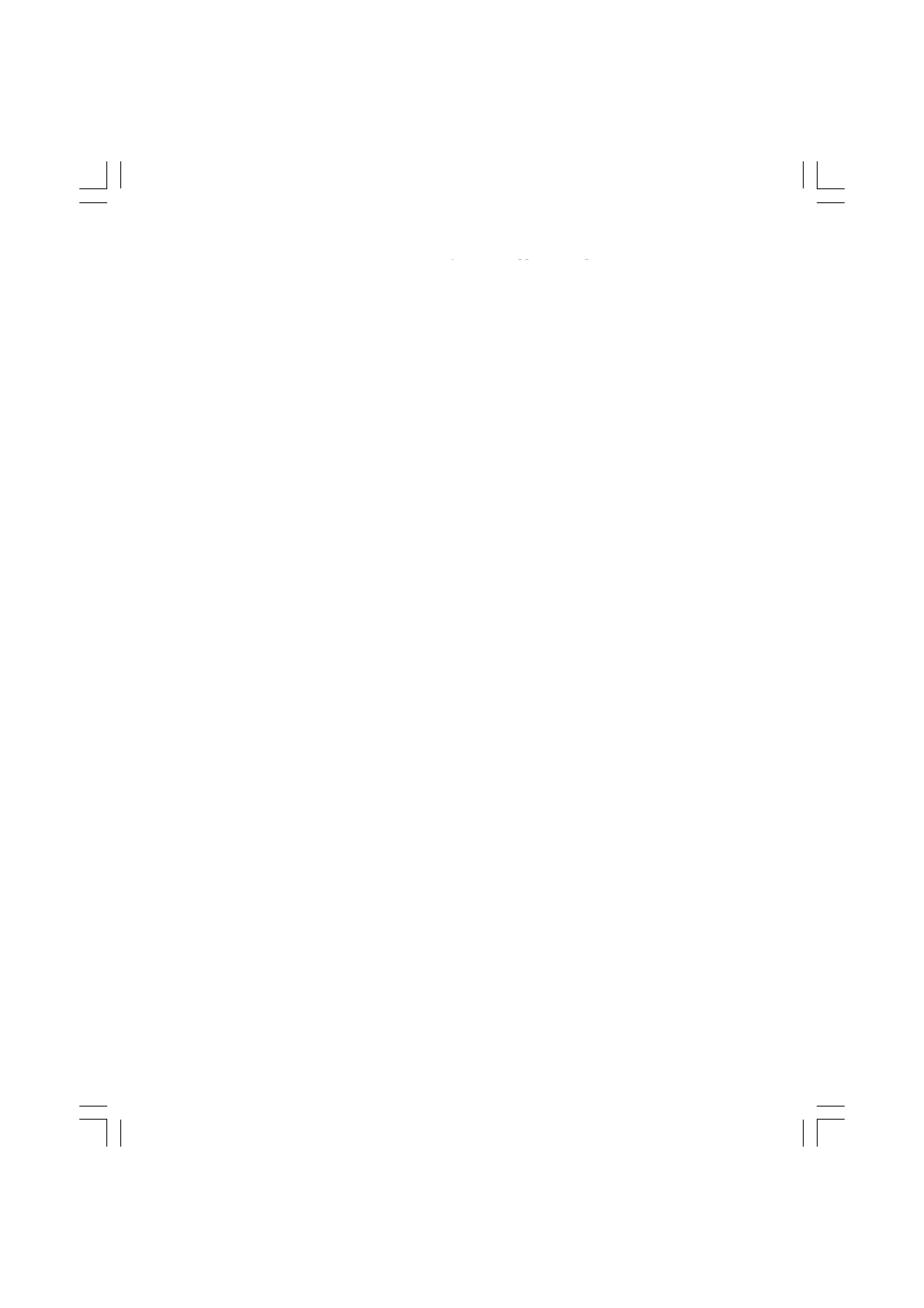## **ABOUT THIS BOOK**

This book gathers articles published in the monthly electronic bulletin of the World Rainforest Movement (WRM) regarding indigenous peoples and their struggles in defence of the forest. These peoples are the guardians of the forest and none are more interested than they in ensuring the conservation of the forests that have been their home, an integral part of their culture and the source of their livelihood. In the book, the major issues of indigenous peoples still living in voluntary isolation are highlighted as a way of contributing to the protection of their rights.

Most of these articles have been written in close collaboration with the Forest Peoples Programme, with indigenous peoples' organizations and other people and members of organizations defending indigenous peoples' rights. The level of detail and analysis in the articles varies considerably due to the nature of the bulletin.

Independently from the authorship of the articles, these reflect the hopes and struggle of the indigenous peoples themselves and the importance of external collaboration in the achievement of their objectives. We hope that this book will provide an input and a tool to enable more people and organizations concerned with forest conservation to understand the fundamental role the indigenous peoples play in this respect and thus increase their support in defence of these peoples' right to continue as guardians of the forest.

We have included in the References the numerous sources of information that the various articles were based on. Those interested in accessing them can also do so through our web page, entering through the "bulletin" area and looking up the year and month corresponding to the article in question.

The responsibility for this publication is shared between the editor of the bulletin, Ricardo Carrere (WRM international coordinator) and the many people and institutions that provided articles or relevant information for the preparation of the articles. Responsibility for any errors is entirely that of WRM.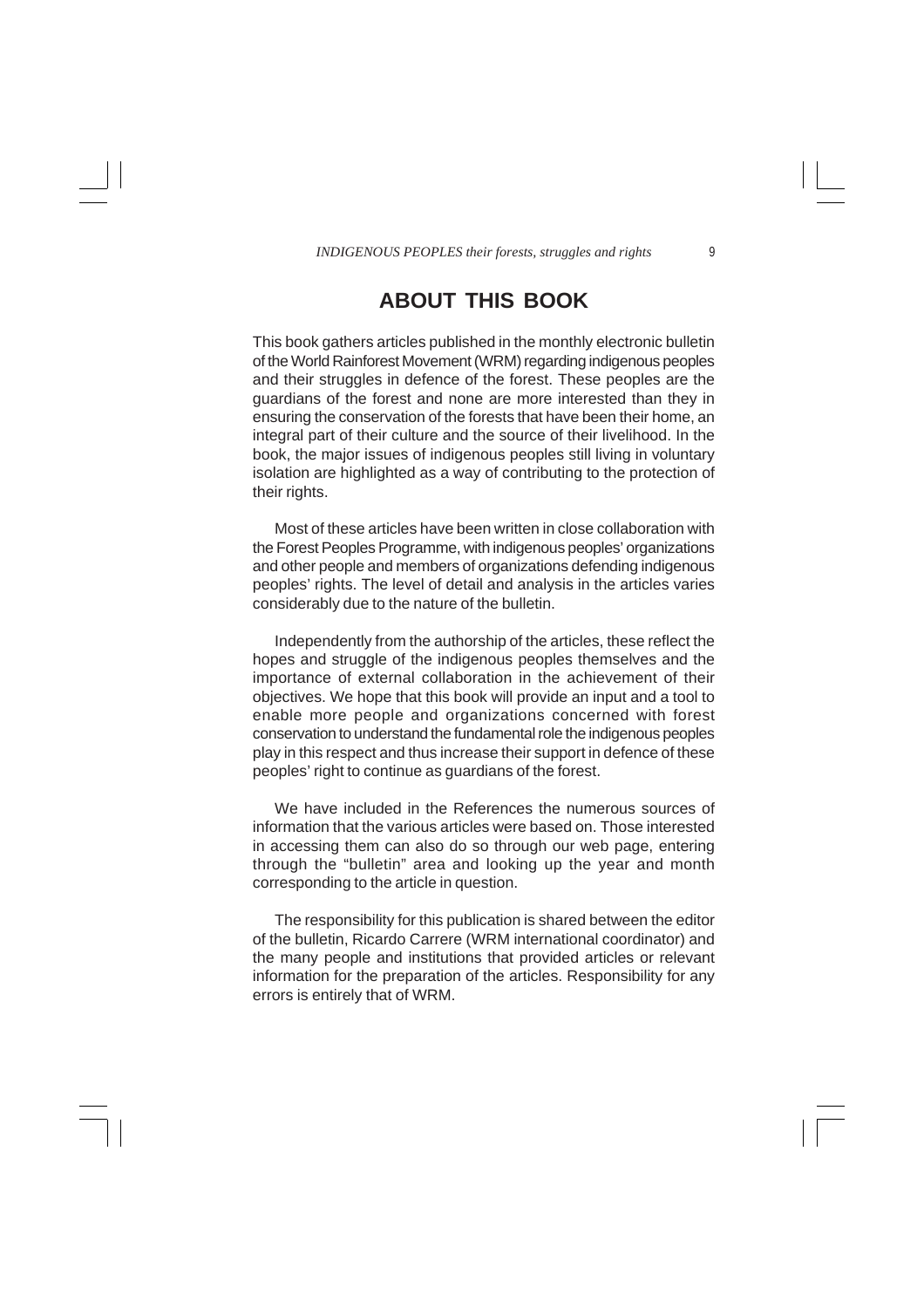## **INTRODUCTION**

Pak Nazarius looked old but determined in the flickering torch light. Hunkered down against the wall of the Dayak longhouse in the Upper Mahakam river of east Kalimantan in the heart of Borneo, he was explaining his ideas to a community workshop.

*"In my community our understanding is that we have rights to our land and the natural resources both above and below the land. Everything up to sky belongs to us. Several laws and policies have classified our forests as State forests and the minerals as property of the State. We don't see it like that. I have hair on my arm, on my skin. Both are mine. I also own the flesh and bones beneath. They are also mine. No one has the right to take me apart. But the policy has cut these things apart and thus has cut us into pieces. We want the land back whole".*

The community, whose lands had been taken over by a plantation company, was examining how they could regain control of the forests that they saw as rightfully theirs, but which the State had handed out to a trans-national corporation. The discussion is just one example of a worldwide movement of indigenous peoples seeking to reclaim their rights to their ancestral lands and jurisdictions.

Facilitated by international communications, networks and supportive NGOs, indigenous peoples in Central Siberia, the Amazon Basin, the Congo, British Columbia and the Pacific can now learn about each other's gains and setbacks within hours or days. What started out as a plethora of local movements for justice by peoples dispossessed by colonialism, national development and corporate penetration, has now developed into a global movement for the recognition and restitution of collective rights.

Considering the continuing wave of expropriations and denial of rights associated with the inexorable spread of dams, mines, oil wells, logging, plantations, colonisation schemes and agribusiness into indigenous peoples' lands and forests, it is easy to overlook how much progress indigenous peoples have made over the last forty years. Yet, in the 1960s it took several years before the world learned of the machinegunning of Amazonian Indians by land grabbers acting in connivance with the inaptly named Indian Protection Service. The prevailing wisdom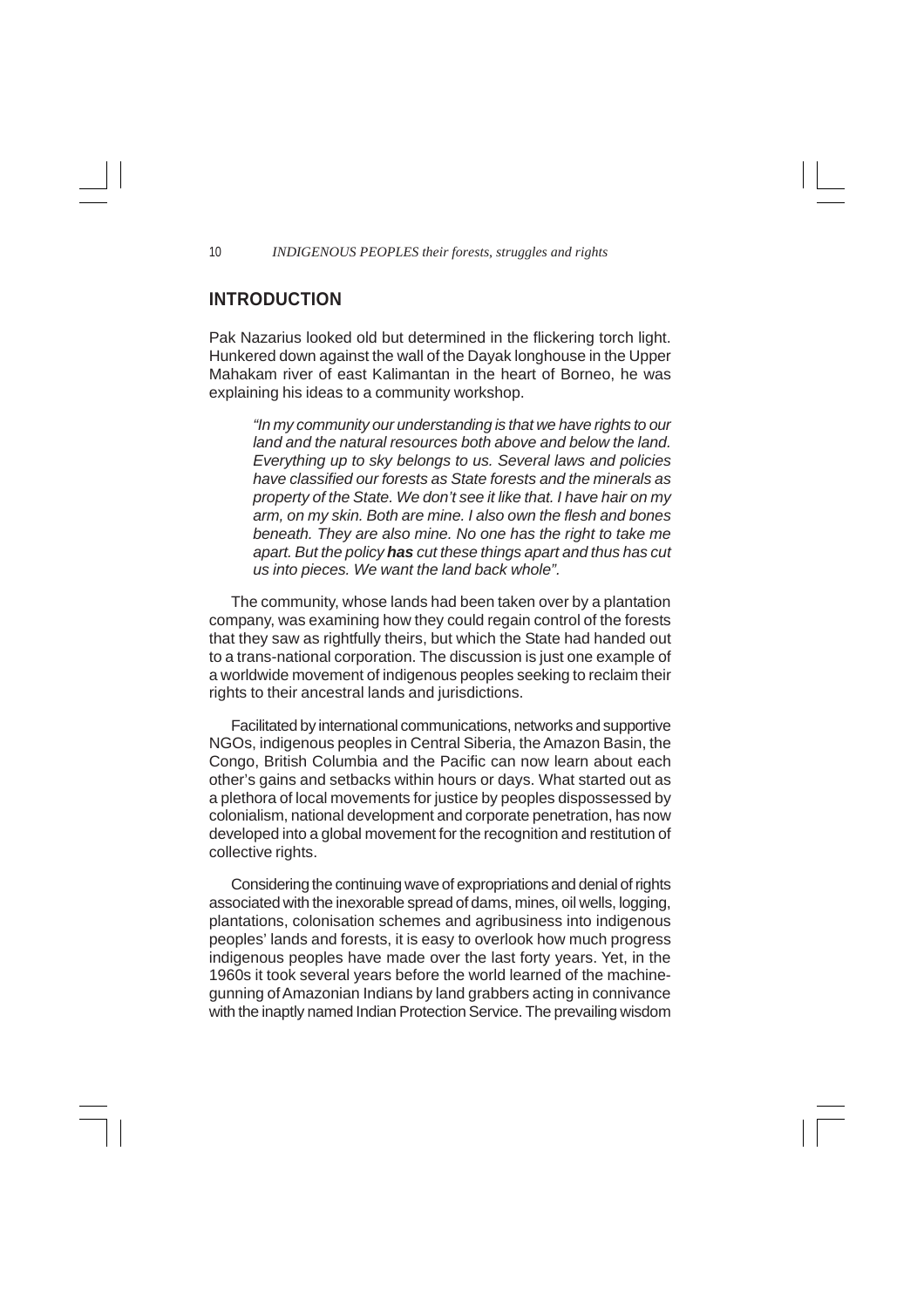of the time was still that these 'backwards' peoples were doomed to extinction, hangovers of a previous age that must inevitably give way to progress.

The international mobilization to counter this myth can be dated to the mid-1970s when indigenous peoples from North America came for the first time to United Nations to demand recognition of their right to self-determination. They were soon joined by Aboriginal peoples from Australia, Maori from New Zealand, Saami from Scandinavia and Indians from Central and South America. Today annual meetings on indigenous peoples at the United Nations bring together representatives of marginalised 'native' peoples from all over the world. Their presence is not only testimony to the spread of ideas but evidence of innumerable local and national mobilisations, as communities have organised, created new representative institutions, federated into regional bodies and joined into national and international umbrella groups.

This outstanding mobilisation of indigenous peoples has not only helped raise international awareness about their situation, it has also helped to curb local processes of expropriation of indigenous lands and destruction of forests and other valuable ecosystems. As political solidarity has grown and both the extent and underlying causes of dispossession have become clearer, national policies and laws have begun to change. In some countries commencing with cases in national courts, national laws and constitutions have been reformed. Since the 1980s, most Latin American countries have either overhauled their constitutions or passed new 'organic' (framing) laws to recognise the multiethnic and pluri-cultural nature of national societies and the rights of indigenous peoples to their lands territories and natural resources. Millions of hectares of indigenous lands and forests have been restored to indigenous control as a consequence, though the process is far from complete or uncontested.

In Asia too, the same process is underway. The Philippines constitution recognises indigenous rights, Nepal has recognised that the country is home to some sixty indigenous peoples and the new land law of Cambodia provides for indigenous land rights. The High Courts in Malaysia have recognised 'Aboriginal Title'. Legal reforms are underway in Indonesia that promise —but have yet to effectively secure— recognition of customary rights.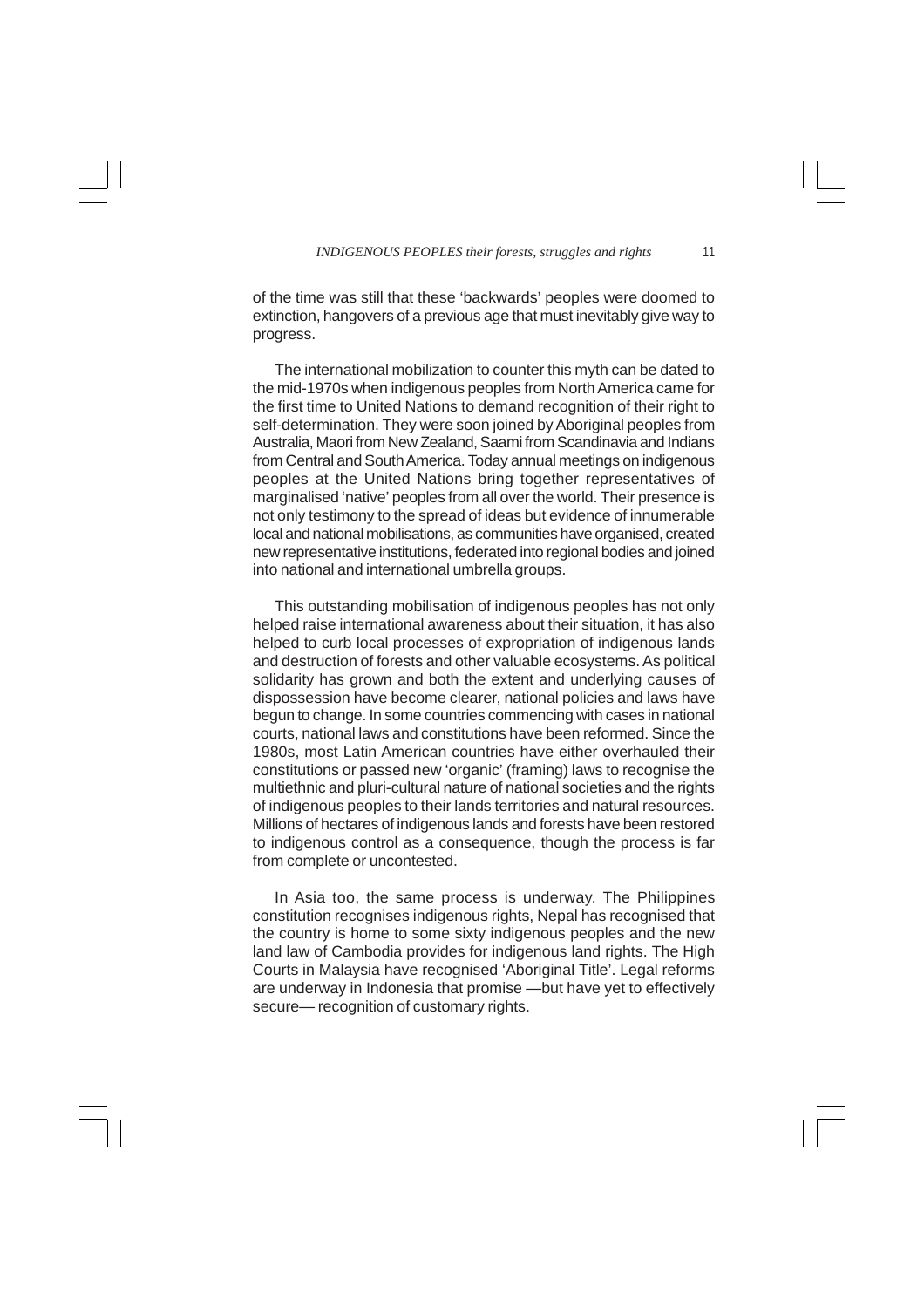In Africa, the same process has got underway more recently. Hunter gatherer and pastoral groups, whose rights are so often disregarded by national laws and policies, and other peoples pushed aside by major development projects, have begun to take their concerns to the African Commission on Human and Peoples' Rights. The Commission has itself just established a Working Group on Indigenous Populations/ Communities to ensure a fair consideration of their grievances on the continent.

## **Recognition of Rights**

The process in the newly invigorated African Union, follows the lead set over the past two decades at the United Nations' human rights commission. As appreciation of the circumstances of indigenous peoples has grown, the UN human rights committees have handed down a series of judgements and recommendations recognising the collective rights of indigenous peoples: to be considered subjects of international law as 'peoples'; to self-determination; to exercise their customary law; to recognition of their own representative institutions; to their lands and territories; to control activities proposed for their lands.

These gains have echoed, and been consolidated in, a series of international documents. In 1989, the International Labour Organisation issued a revised Convention on Indigenous and Tribal Peoples which articulated a policy based on participation and the maintenance of identity to replace its previous policy encouraging the integration of indigenous peoples into the national mainstream. In 1993, after ten years of intense study, the United Nations Working Group on Indigenous Populations completed a draft United Nations Declaration on the Rights of Indigenous Peoples. Shortly after, the Organisation of American States (OAS) began a parallel process reviewing a proposed Declaration on the Rights of the Indigenous Peoples of the Americas.

The UN and OAS draft declarations have yet to be approved and the ILO Convention has only been ratified by some 17 countries but the norms they consolidate have nonetheless been widely accepted and applied. The legal reasoning they embody has already found expression in human rights tribunals, including the InterAmerican Court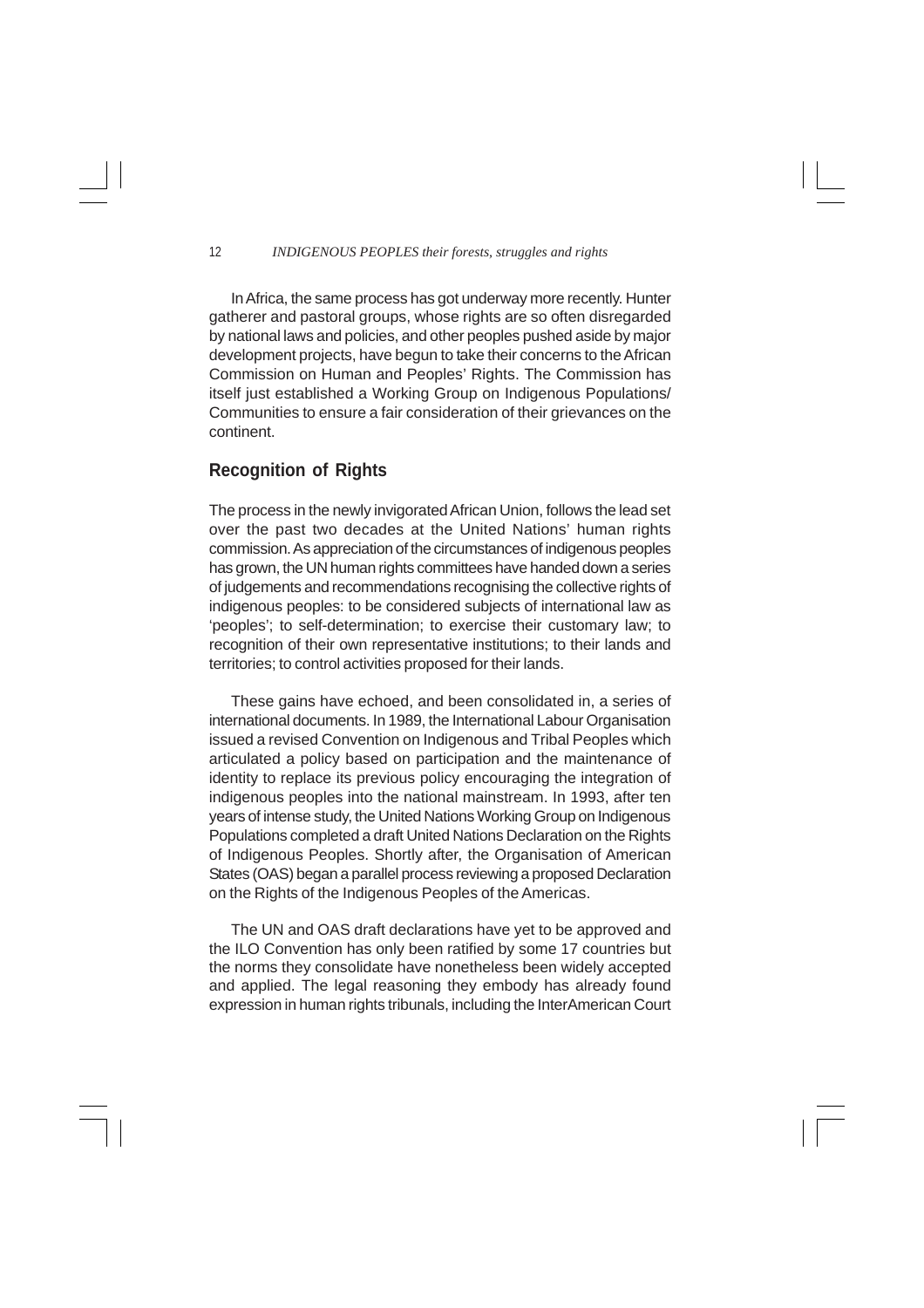of Human Rights, which has ruled, for example, that the State of Nicaragua cannot hand out logging concessions on indigenous peoples' lands without recognising their land rights and securing their consent.

Norms established by these human rights standard-setting bodies have also begun to be accepted by international development agencies such as the World Bank and United Nations Development Programme. Special commissions established to examine specific sectors, like the World Commission on Dams and the World Bank's Extractive Industries Review have laid particular emphasis on the need to accept that no developments should be imposed on indigenous peoples' lands without their 'free, prior and informed consent' —a minimal expression of indigenous peoples' right to self-determination, to control affairs in their customary jurisdictions.

Environmentalists' campaigns and alliances with indigenous peoples have to some degree also succeeded in getting private sector umbrella bodies to accept 'best practice' standards that include respect for indigenous peoples' rights. The *Forest Stewardship Council*'s Principles and Criteria, which set out standards for logging and plantations, recognises that companies must recognise indigenous peoples' rights to their lands, to prior, informed consent and to their sacred sites if they are to qualify for 'eco-labelling'. Similar standards have just been adopted by the *Roundtable on Sustainable Palm Oil* for the setting up of oil palm estates —a major cause of deforestation in South East Asia, in particular.

Recently too, indigenous peoples have made similar gains in their dealings with conservation organisations. The establishment of 'protected areas' like National Parks and Game Reserves, the classical response of conservationists to environmental destruction, has led to the takeover of huge expanses of indigenous peoples' lands, sometimes leading to their forced removal, collapse of their customary systems of land use, impoverishment, social conflicts and repression. Pressed by indigenous representatives at the recent World Parks Congress (Durban 2003) and World Conservation Congress (Bangkok 2004), conservationists agreed to a 'new paradigm ' of protected areas that would respect indigenous rights in future parks and restore their rights in protected areas taken unfairly from them in the past. In principle,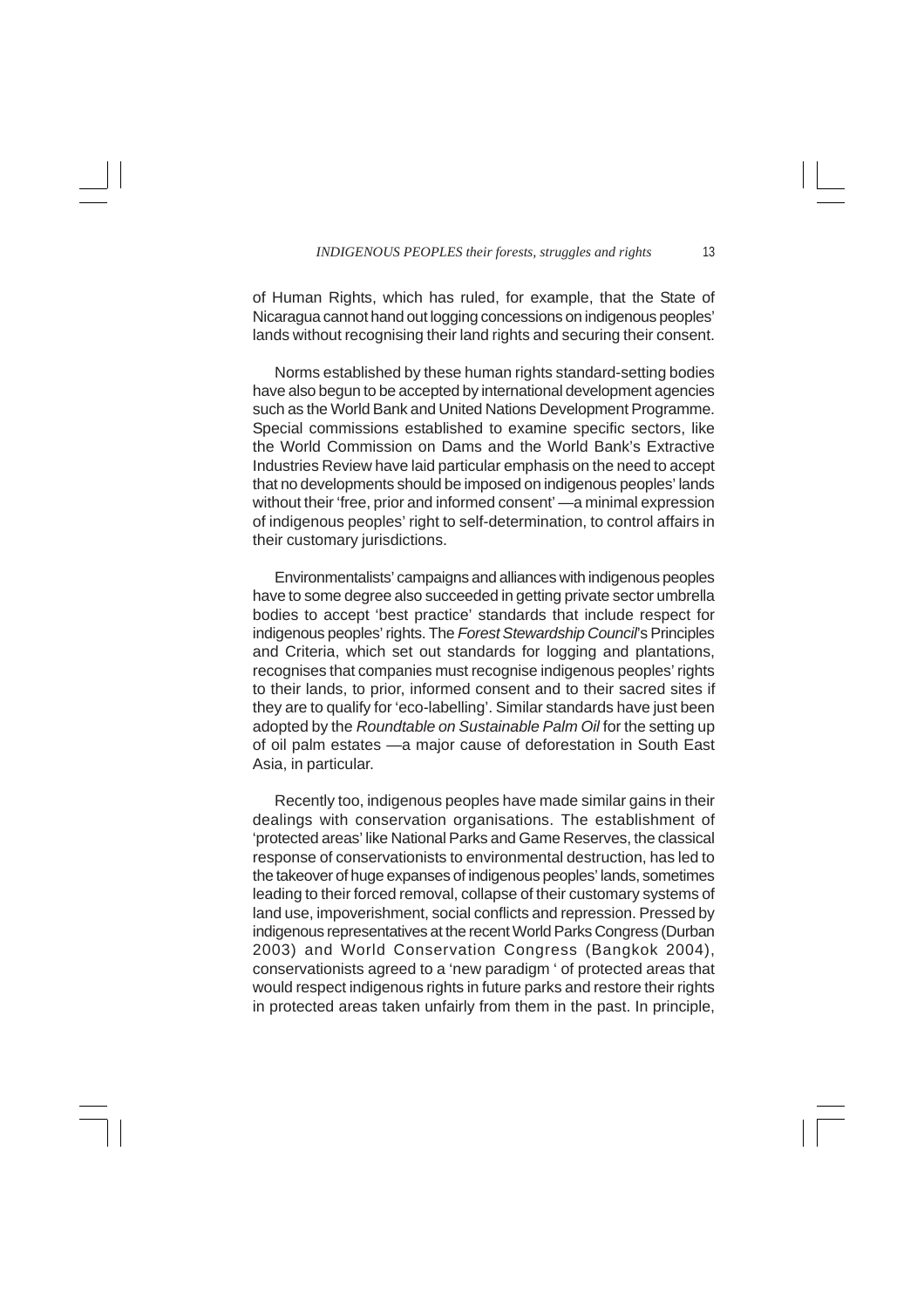these gains have also been endorsed by the States that are party to the Convention on Biological Diversity.

## **Practical challenges**

This year saw the end of the first, and the launch of the second, United Nations' *International Decade of Indigenous People*, the major goal of which had been acceptance of the UN Declaration on the Rights of Indigenous Peoples. This was frustrated, however, by a number of obstaculary governments, notable among which has been the United Kingdom which has argued with increasing vehemence but uncertain logic that there are no collective human rights, a view clearly at odds with the rulings of many UN tribunals and the constitutions and laws of many countries where indigenous peoples actually live. Indigenous peoples are now calling for the maintenance of the United Nations bodies considering indigenous rights. It is clear that, despite the gains, much yet needs to be done before discriminatory views, which deny indigenous peoples the same rights as those accorded all other peoples, are overcome.

The success of indigenous peoples' mobilisation and international advocacy has also brought challenges of a different kind to many communities. The emergence of a globally experienced cadre of indigenous spokespersons, organised into coalitions, alliances, national organisations and networks, has strained communications and even mutual comprehension between them and the communities they come from. Horizontal information sharing among indigenous leaders, often from different countries and regions, has not been matched by vertical sharing between leaders and the 'grassroots'. The challenge today is to re-knit etiolated indigenous structures of representation back down to those who still make their livelihoods on the land, in whose name the struggle is being fought. Yet the problem should not be exaggerated, the same tensions in political representation are being experienced by all human societies during this era of globalisation.

Getting the gains made at the international level —in terms of recognition of rights— turned into practice at the local level is not just a matter of communication and improved representation. International judgements maybe more progressive, national constitutions, laws and policies may have been changed, 'best practices' may have been agreed by industry, but at the local level the vested interests that profit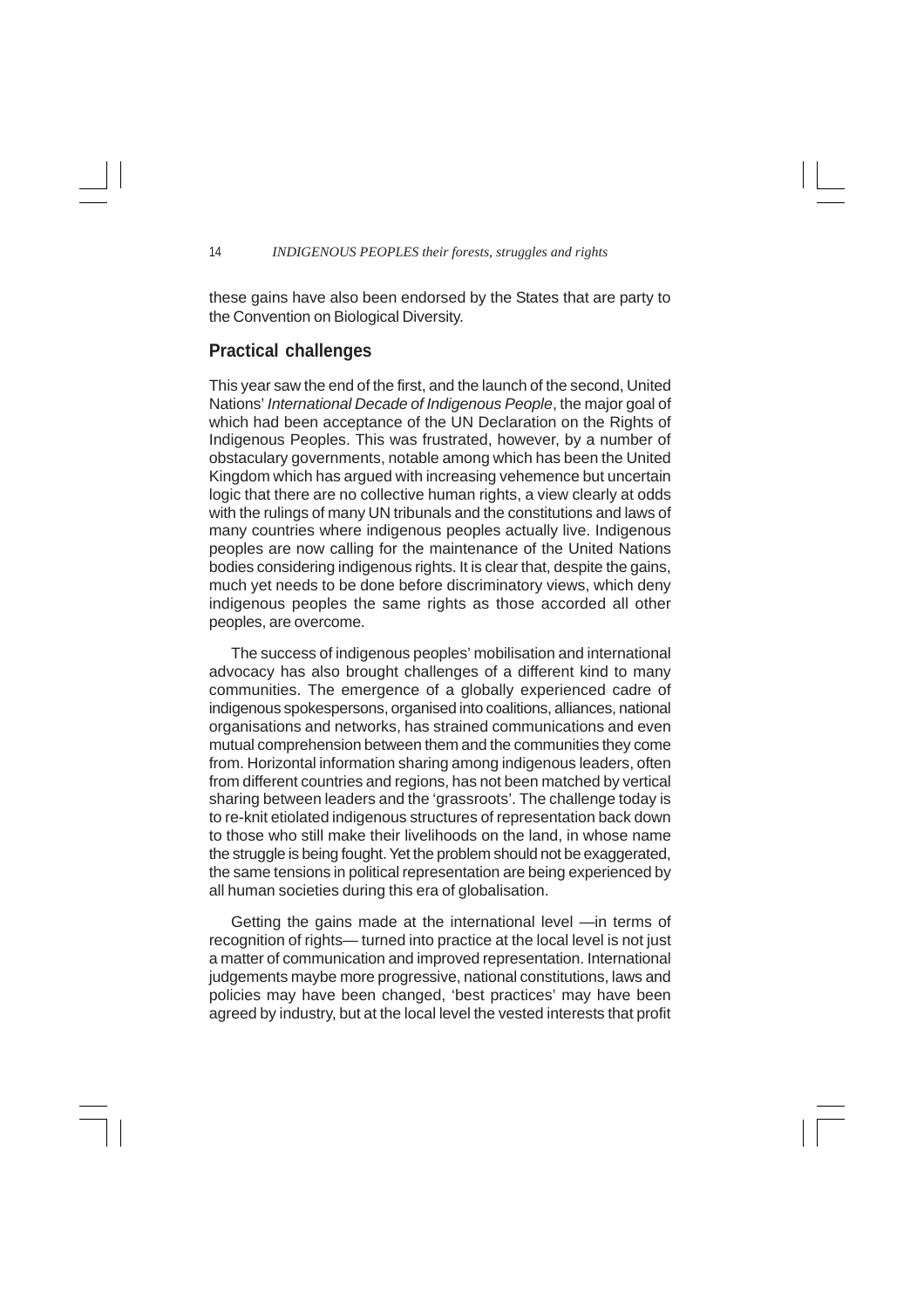from the denial of indigenous rights are often still dominant and contesting change. A myriad of local struggles for land, voice and livelihood remain to be fought before we can say that indigenous peoples have secured justice.

Indigenous peoples' recourse to the language of international human rights also presents them with a challenge of another kind. To avoid the accusation of double standards, indigenous peoples have recognised that they also need to overhaul their own customary laws, institutions and values to ensure they do not affront human rights within their own societies. In different parts of the world, indigenous peoples have already begun to question and reform customary norms: such as the subjection of women; caste divisions; slavery-like practices; cruel and unusual punishments. Some indigenous women lawyers have questioned the widespread practice of polygamy in their own societies.

Major challenges also face indigenous communities that manage to re-secure control of their lands and natural resource, their restored 'commons'. New values, rising populations, circumscribed territories, access to markets and cash needs, mean that many indigenous peoples, like most other people on the planet, are putting greater pressure on their environments. Achieving 'sustainability' in the context of change, means developing new systems of regulating access to resources, either by invigorating and redefining customary rules and authorities, or by accepting regulation by State bodies and national and international environmental laws.

Yet, ironically, one of the most acute difficulties facing indigenous peoples in this era of change comes from the withering away of the State not its extension. As the State's capacity to regulate is weakened through structural adjustment and trade liberalisation, and the power and penetration of business grows, indigenous peoples increasingly find they are dealing directly with trans-national corporations without mediation. Even where principles like 'free, prior and informed consent' ostensibly give indigenous peoples a say over what happens on their lands, the practical inequalities between historically marginalised communities and huge companies with annual revenues greater than many developing countries, mean that many negotiated agreements get signed despite a widely felt undercurrent in the community of powerlessness, manipulation and *fait accomplit*. Ensuring that such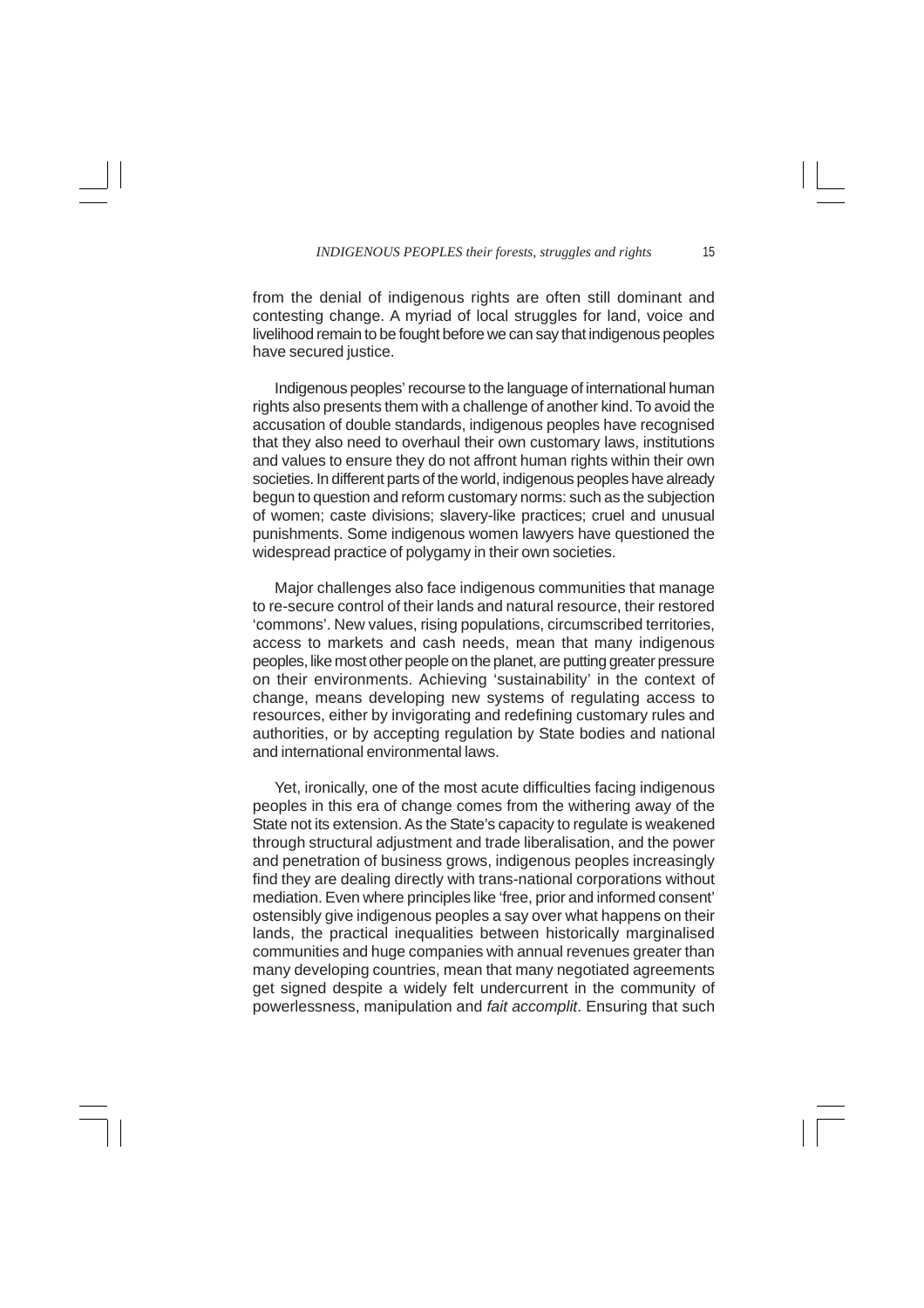communities have the capacity and resources they need to secure fair outcomes requires more than goodwill.

### **Rationale for this book**

This book has been produced by the WRM because we are convinced that indigenous peoples are the best guardians of the forests. No-one is more interested than they are in ensuring the conservation of forests which are their homes, an integral part of their culture and provide for their livelihoods. Nearly all WRM publications have reported on their many struggles to protect their forests, lands and identities but we have now decided to publish this book on indigenous peoples, in order to both highlight the problems they confront and the solutions they are implementing to ensure the recognition of their rights.

The present material has been produced in close collaboration with the Forest Peoples Programme —which together with FERN hosts the WRM Northern Office— and with other people who are either members of indigenous peoples' organizations or who support the rights of indigenous peoples. Regardless of the authorship of each article, they all seek to reflect the hopes and struggles of indigenous peoples themselves, as well as the importance of external collaboration for achieving their aims. We hope that this book will help to encourage more individuals and organizations concerned with forests and with conservation to understand the central role played by indigenous peoples and thereby to increase support for their rights.

We also hope this book will make clearer to forest activists why we consider protecting human rights to be such a central issue for those concerned to curb deforestation. What indigenous peoples are calling for is respect for their rights —to ownership and control of their lands and territories, to exercise their customary law, to assent or refuse developments planned for their areas, to self-determination. Respect for these rights is not only a matter of justice, but will also empower them to defend what is theirs: their lands, their identities, their forests.

> *by Marcus Colchester, Forest Peoples Programme.1*

<sup>&</sup>lt;sup>1</sup> Forest Peoples Programme, 1c Fosseway Business Centre, Stratford Road, Mo-<br>1 reton-in-Marsh, GL56 9NQ, England, www.forestpeoples.org email: reton-in-Marsh, GL56 9NQ, England. www.forestpeoples.org marcus@forestpeoples.org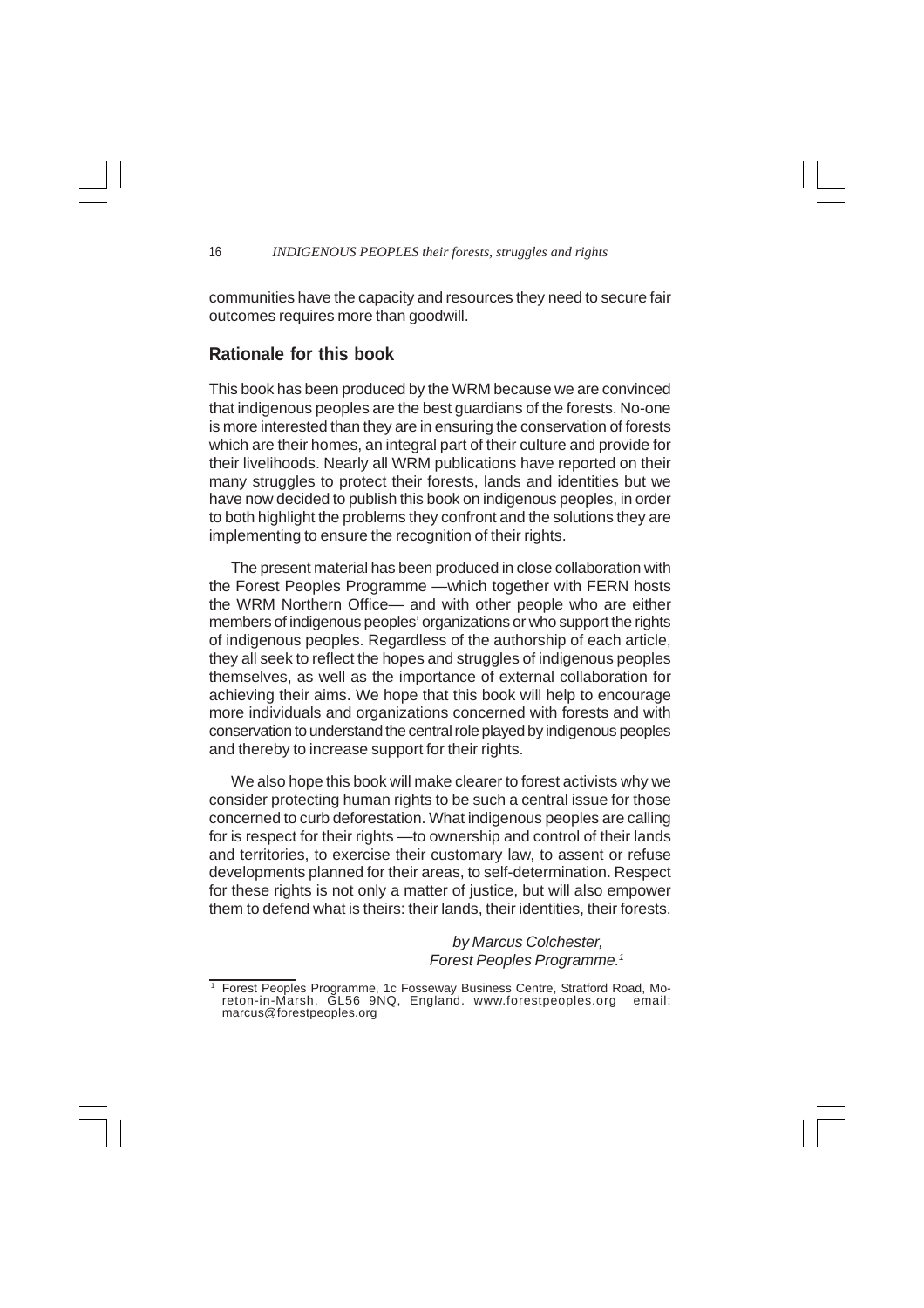## **INDIGENOUS PEOPLES**

## **GENERAL ARTICLES**

#### **Those who protect the forest**

Tropical forests are disappearing at an alarming rate and the world is increasingly conscious about the global impacts that this will entail. However, people are less conscious about the causes of this process and there is a tendency to blame local peoples for tropical deforestation. In most cases, reality shows the exactly opposite situation.

Three main actors dominate the forest scenario: local peoples, governments and transnational corporations (TNCs). While the former are trying to protect the forest that provides to their livelihood and cultural survival, they are being forced to confront —in an unequal struggle the combined forces of TNCs and governments, whose "development" plans inevitably result in forest destruction.

This type of "development" includes industrial logging, oil exploitation, mining, dams, pulpwood and oil palm plantations, shrimp farming, monocrop agriculture, cattle-raising and other investments which result in making the wealthy more wealthy and the poor poorer, destroying, in the process, the forest which lies in its way and the people who inhabit it.

At present, most tropical country governments seem to see their role as that of merely competing with other Southern governments in offering the best conditions for TNC investment, including subsidies ranging from tax breaks to repression of opposition in order to ensure the necessary profitability of foreign investments.

On their part, TNCs obviously feel unaccountable to anyone except —and only to a certain extent— to their shareholders. They impose their will, not only over apparently weak Southern governments, but also on Northern governments and multilateral institutions. No-one ever elected them to govern anything, but they are in fact increasingly governing the whole world.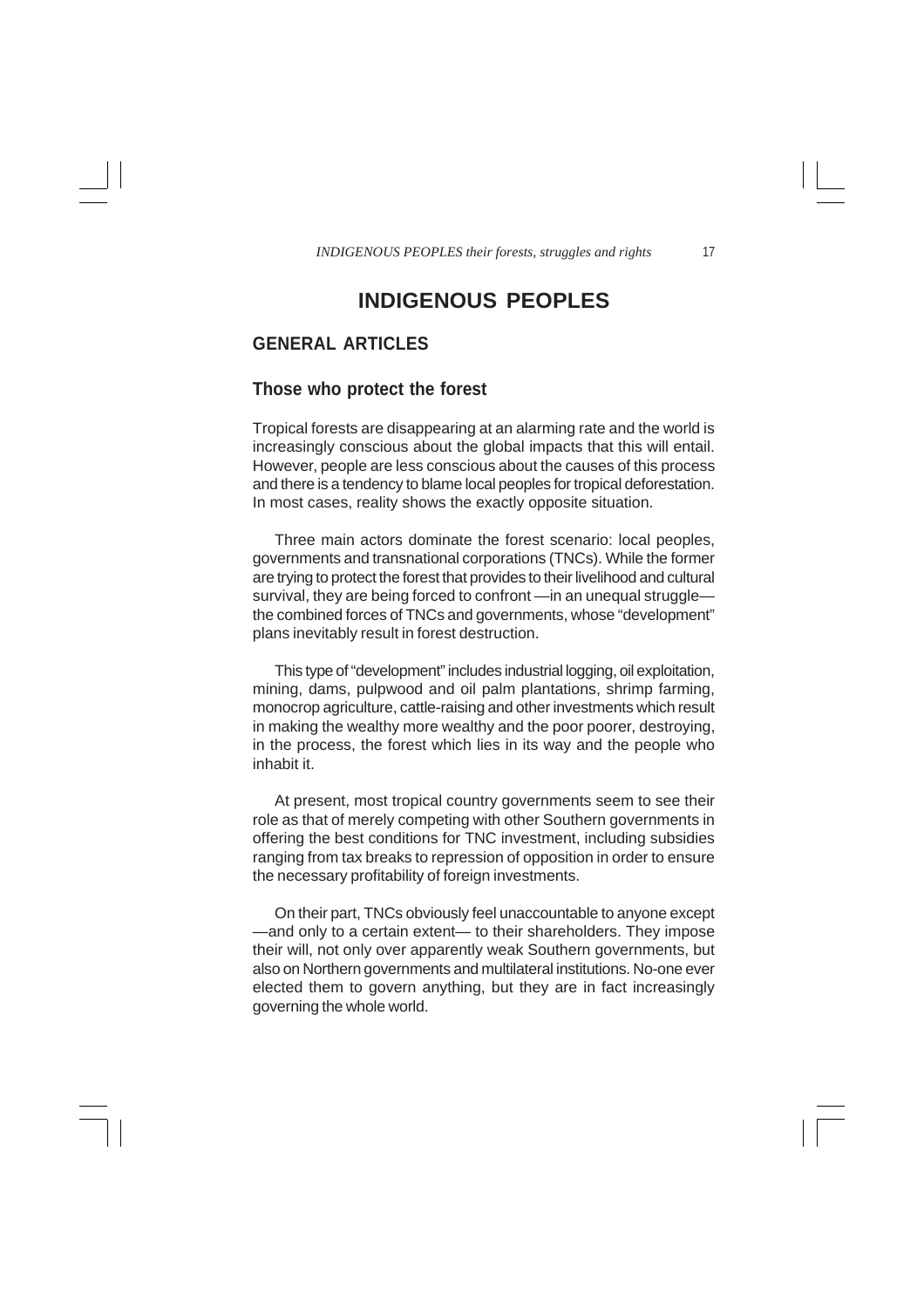Within such scenario, local peoples struggling to protect their forests constitute a ray of hope for the future. They are not only the main onthe-ground opposition to forest destruction, but they also form the basis for the establishment of worldwide alliances of people willing to protect forests and forest peoples, which would be meaningless without their struggles.

Additionally, local peoples are working out and implementing alternatives —such as community forest management— for truly sustainable and equitable livelihoods, away from the official and already meaningless "sustainable development" discourse which governments and TNCs have emptied of the meaning it initially carried.

The ray of hope represented by those peoples is, however, still not strong enough and needs support from all organizations working for the respect for human rights and environmental conservation. Such support should not be seen, however, as "us" assisting "them", but as a collaborative effort to ensure present and future livelihoods for all people on Earth.

The Ogoni and Ogiek in Africa, the Pataxo and Mapuche in Latin America, the Karen and Penan in Asia, together with countless other indigenous, traditional and peasant communities throughout the world are showing the way. Their struggles are ours and the more support they get, the more they shall open up avenues for humanity's future. (Extracted from WRM web site).

#### **Capturing Carbon: Dilemmas for forest peoples**

Global debates about the role of forests and plantations in climate negotiations have paid little attention to the views of the 300 million or so forest people who inhabit them. Historically marginalised and denied recognition of their rights, forest peoples are demanding that their voices be heard and that they be respected as the rightful owners of their forests. While scientists are still unsure whether or not forests and plantations do or do not act as long-term reservoirs or sinks, politicians are already arguing about whether forests should or should not be treated as commodities in the global carbon trade. Countries like the USA, which are finding it hard to curb their emissions, are keen on the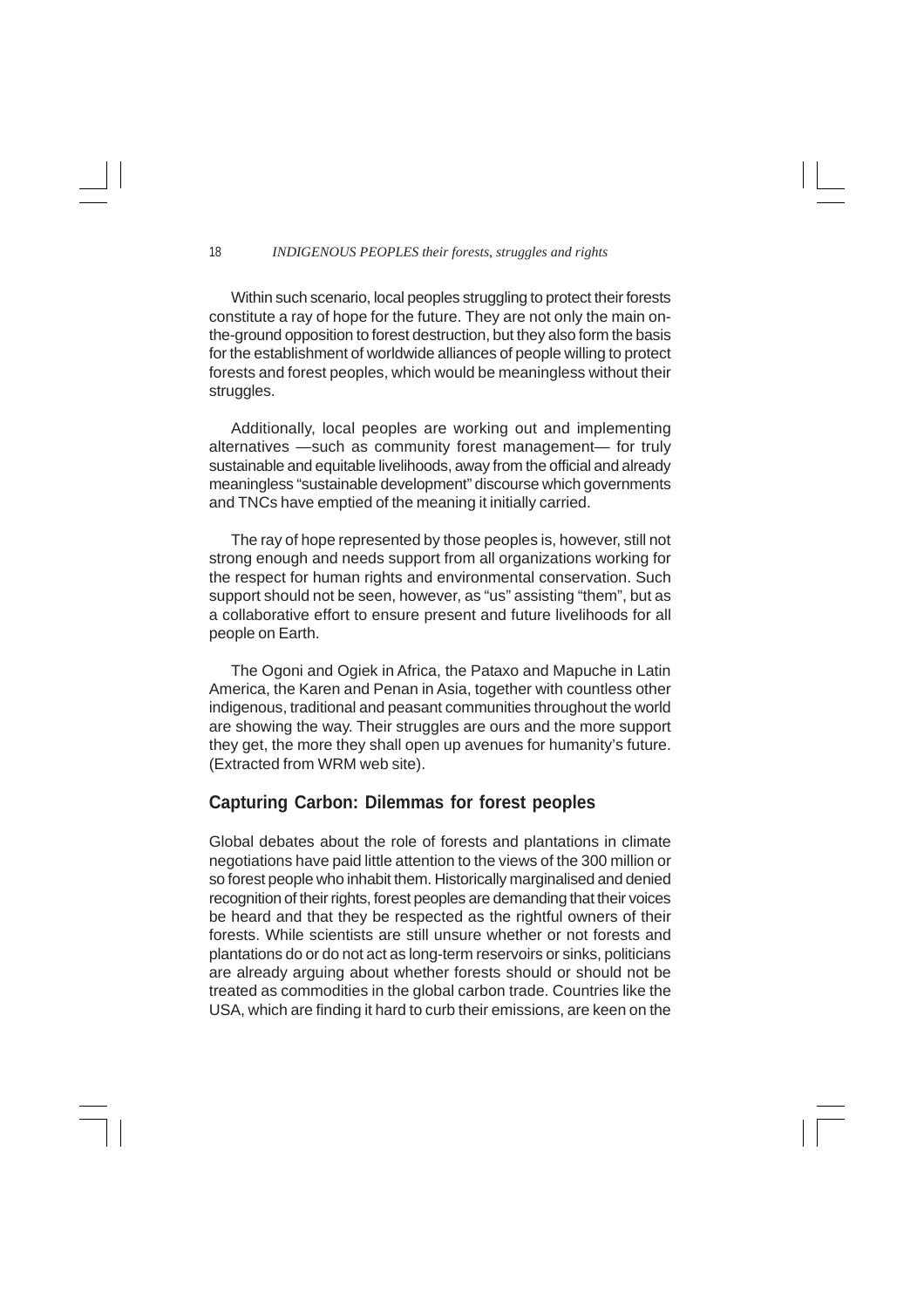idea of paying companies or countries in the South to 'create' carbon sinks so unsustainable economies in the North can carry on polluting. And some people in the South are keen to take the money and not ask difficult questions.

There are clear risks and some possible advantages to be gained by forest peoples if forests are made part of a global carbon economy. The most obvious risks are that powerful interests in the industrial North and in energy and forestry businesses in the South will gain a determining stake in deciding what should happen to forests, once again overwhelming forest peoples from making effective decisions about their future. Likewise lucrative deals between carbon emitters and carbon storers will provide powerful incentives for large enterprises to take over community lands for plantations. Previous issues of this bulletin have noted all too many examples of this process. On the other hand, it is possible that recognition of the value of standing forests as carbon stores could free up money to pay conservationists and forest peoples to look after forests and protect them from destruction. The drawbacks of such approach were highlighted in WRM bulletin 37 ("Can CDM money be acceptable for forest conservation?"). In weighing up the pros and cons, forest peoples have reached different conclusions about what they should be demanding in the global negotiations.

All are agreed that indigenous peoples and other forest-dwellers should be centrally engaged in climate negotiations and not relegated to the side-lines. They have been divided, however, over whether or not they should accept the inclusion of forests in the 'Clean Development Mechanism' (CDM). In a powerful statement to the sixth meeting of the Climate Negotiations in The Hague last year, indigenous spokespersons from 22 different countries and representing 28 distinct cultures, rejected the inclusion of forests in the CDM and called for the establishment of a fund for use by Indigenous Peoples to address the impacts of climate change. "Our intrinsic relation with Mother Earth obliges us to oppose the inclusion of sinks in the CDM because it reduces our sacred lands and territories to mere carbon sequestration, which is contrary to our cosmovision and philosophy of life. Sinks in the CDM would constitute a worldwide strategy for expropriating our lands and territories and violating our fundamental rights that would culminate in a new form of colonialism. Sinks in the CDM would not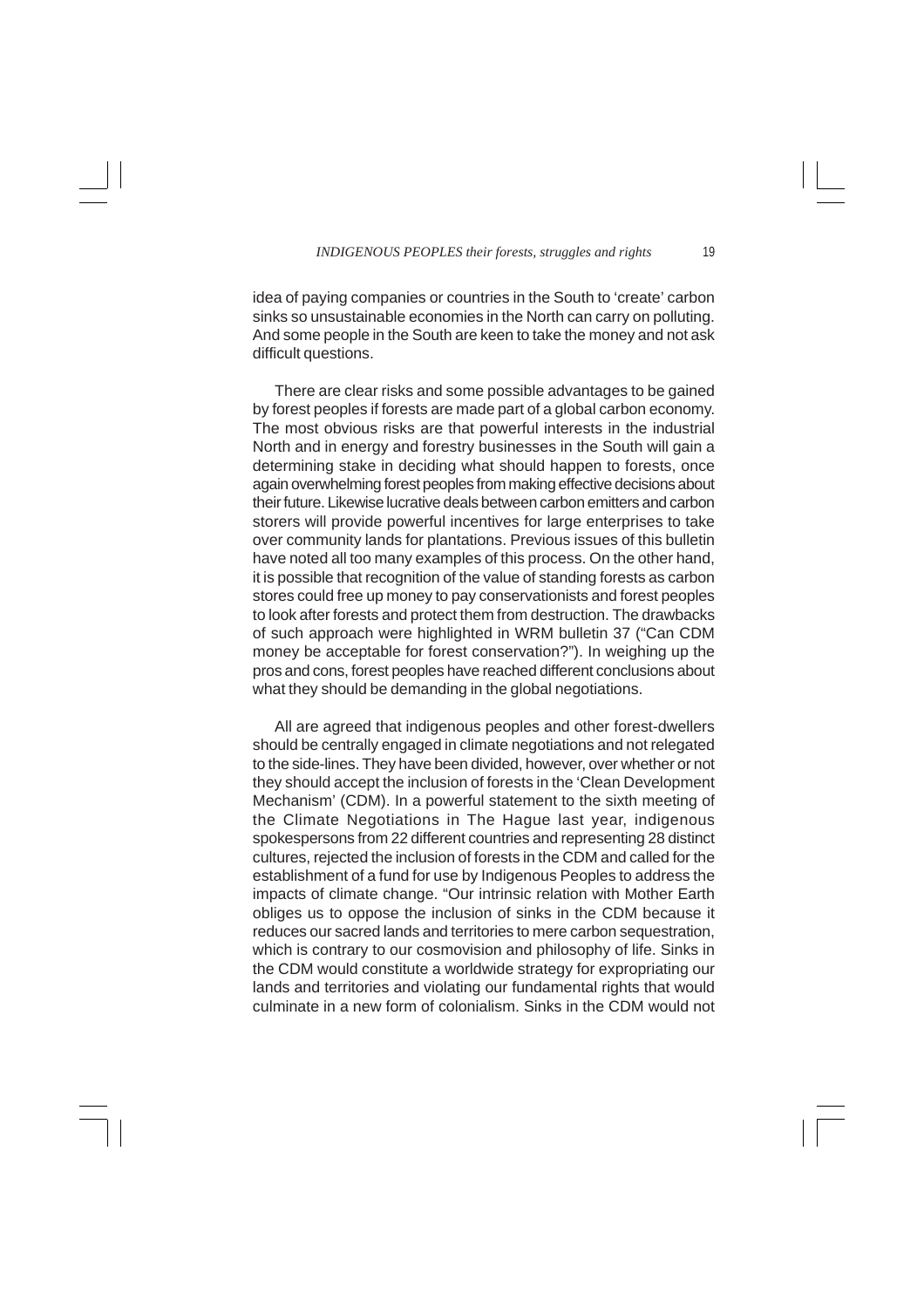help reduce GHG emissions, rather it would provide industrialized countries with a ploy to avoid reducing emissions at source."

A different opinion has been voiced by other forest peoples, notably from Brazil, who have been working with the US NGO Environmental Defense, itself an advocate of the carbon trade. "Our people have proposals and projects for the protection of forest and for the lives of our peoples. We need the means to expand and multiply these. The CDM must not exclude forests and must not exclude our peoples. We support the inclusion of forest protection, community-based forest management, sustainable production, and economic alternatives for indigenous and traditional peoples in the CDM." In June this year, representatives from the Brazilian organizations and Environmental Defense toured Europe to explain their position. The meetings highlighted the need for further discussions about the implication of the CDM for forest peoples. (By: Marcus Colchester, WRM Bulletin Nº 48, July 2001).

## **The need to listen to and learn from local communities**

The different cases addressed in this bulletin describe a broad range of situations where forests are either being destroyed or conserved. Contrary to the discourse of many experts, these cases show that deforestation is more linked to policies implemented by governments than to actions carried out by local communities. Additionally, they show that cases where forests are being conserved are more the result of organized community efforts than of government action.

Commercial logging —legal and illegal— is clearly a major cause of deforestation, but it is still being promoted by governments. Large corporations —mostly foreign— reap the benefits while impacts are borne by local communities and within them particularly by women and children.

There is no doubt that large-scale hydroelectric dams destroy large areas of forests and with them the livelihoods of local peoples. However, they are still being promoted. Here again, benefits go to the hands of large companies —many of which foreign— while local communities suffer the consequences.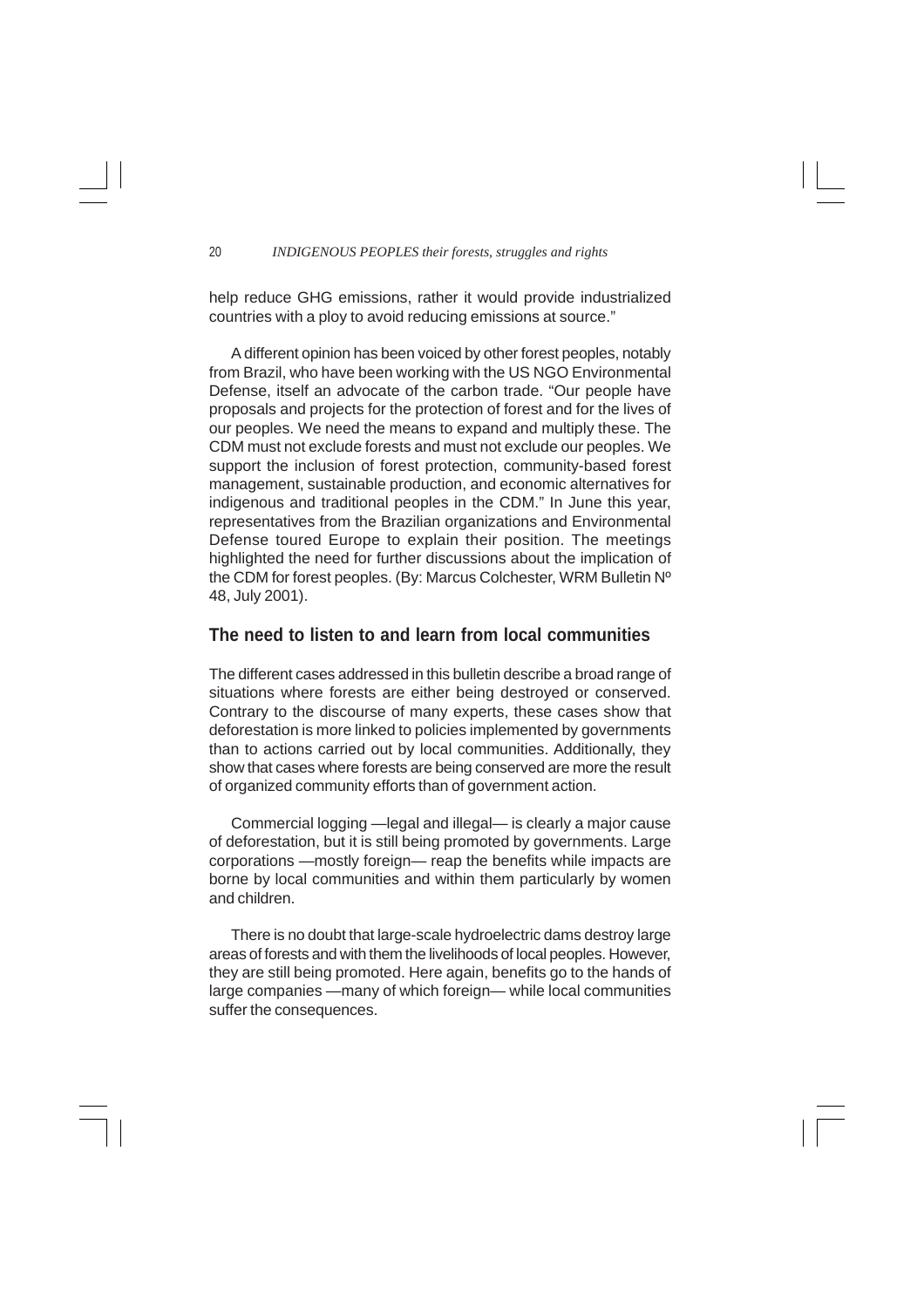The history of oil and gas exploitation and transport in the tropics is a history of human rights abuses and environmental destruction. Entire forest ecosystems are destroyed, including deforestation, wildlife depletion and widespread pollution of waterways and underground water. In spite of mounting local opposition, oil and gas activities continue being promoted.

Mining is another extremely destructive and polluting industry, which impacts heavily on local peoples. Here again the profits go to foreign companies whose activities are promoted and supported by national governments.

Even the apparently benign activity of tourism is in many cases resulting in the destruction of forests to give way to large infrastructure aimed at attracting tourists from abroad.

Large-scale pulpwood or carbon sink tree plantations are also resulting in forest destruction, both directly and indirectly, and affecting entire ecosystems —including biodiversity, soils and water— and local peoples' livelihoods. However, they continue being actively promoted nationally and internationally.

Additionally, many sectoral or macroeconomic government policies result in forest loss. Those policies may appear to have no relation to forests, but their end result on forests may be devastating. For instance, the promotion of certain cash crops for export, or high electricity tariffs may encourage land clearance for agriculture or tree cutting for charcoal production. In spite of that, government policies continue disregarding those impacts.

Within the framework of the above examples, local communities find it very difficult to protect the forests that constitute their homes and sources of livelihood. However, in spite of the difficulties, they continue struggling to achieve that aim. Not only do they try to oppose the "development" projects that will affect them, but at the same time they try to build alternatives to sustainably use those forests, among which community forest management is perhaps the more well known.

In sum, solving the forest crisis implies changing those policies —national and international— that are affecting forests and putting in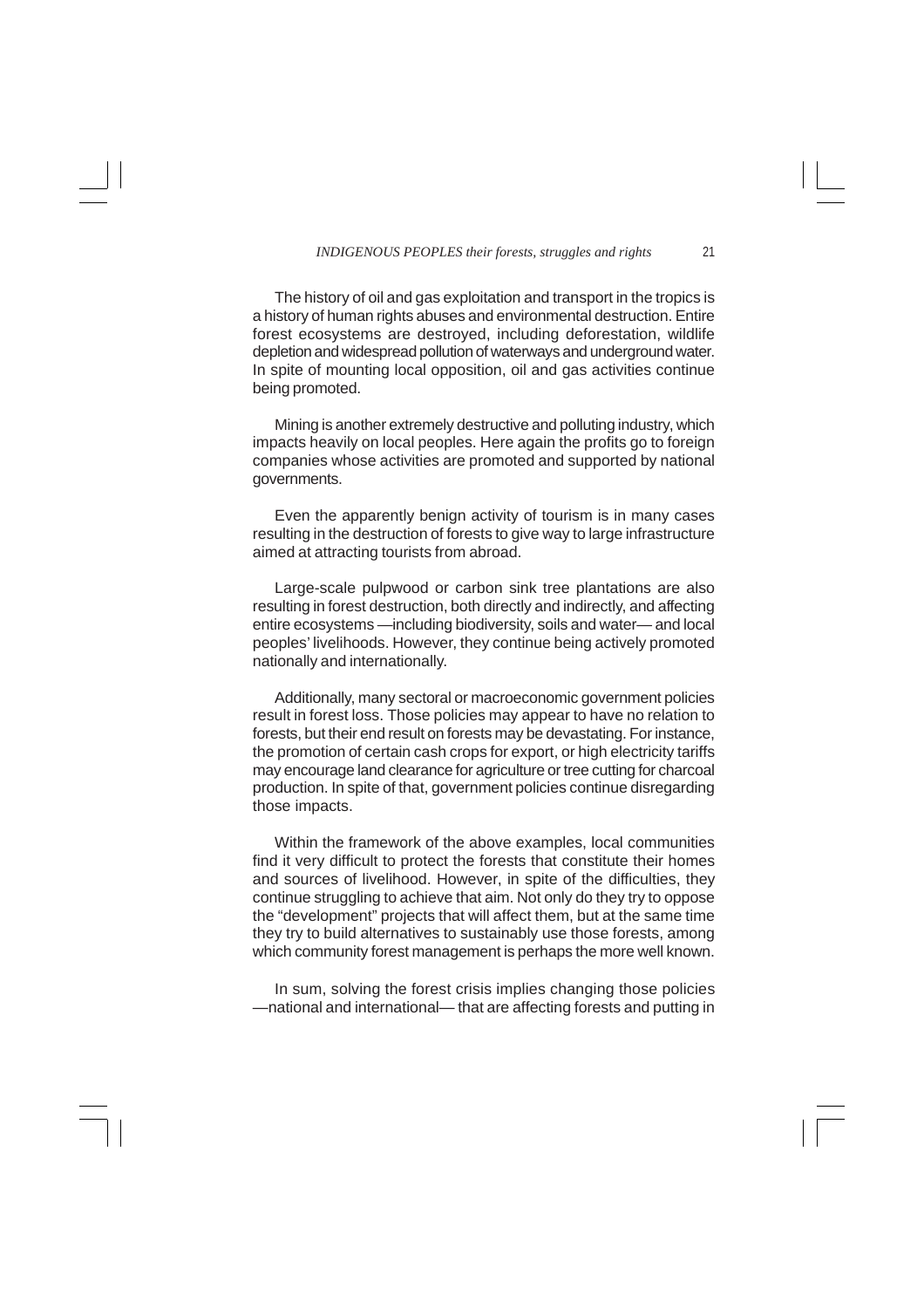place new policies to provide local communities with an adequate framework to protect what is in their interest to protect. Governments, multilateral and bilateral agencies, corporations and other major actors should begin by listening to and learning from those communities. That would be the best starting point to ensure the survival of the forest and its peoples. (WRM Bulletin Nº 50, September 2001).

## **Forest peoples: A ray of hope**

Tropical rainforests are among the world's most diverse and at the same time most threatened ecosystems on Earth. While governments have agreed on the diagnosis, they have failed in the implementation of global and national measures for ensuring their conservation. Within that context, it is important to highlight some fundamental issues which have yet to be truly taken on board for forest conservation to be possible.

The first issue is that forests are not empty. Tropical forests have been inhabited by indigenous and traditional peoples for hundreds of thousands of years, well before the creation of most of the modern national states. Each of those peoples have a very precise knowledge of the boundaries of the territory used, managed and owned by them.

Linked to this knowledge, the second issue to highlight is that forest peoples hold the rights to those territories by virtue of first settlement. However these rights are not recognized by most national governments, which declare that forests legally belong to the state. This legal injustice —in most cases concocted by colonial rule— paves the way to forest destruction through government concessions for large scale exploitation, including industrial logging, mining, oil drilling, plantations and many other destructive activities.

The third issue is that forest peoples hold the knowledge about the forest. Proof of this is that for centuries they managed to live with the forest while fulfilling all their material and spiritual needs through skillful management. The causes of most modern destructive practices is usually found in external pressures on forests from government policies rather than in forest peoples' themselves.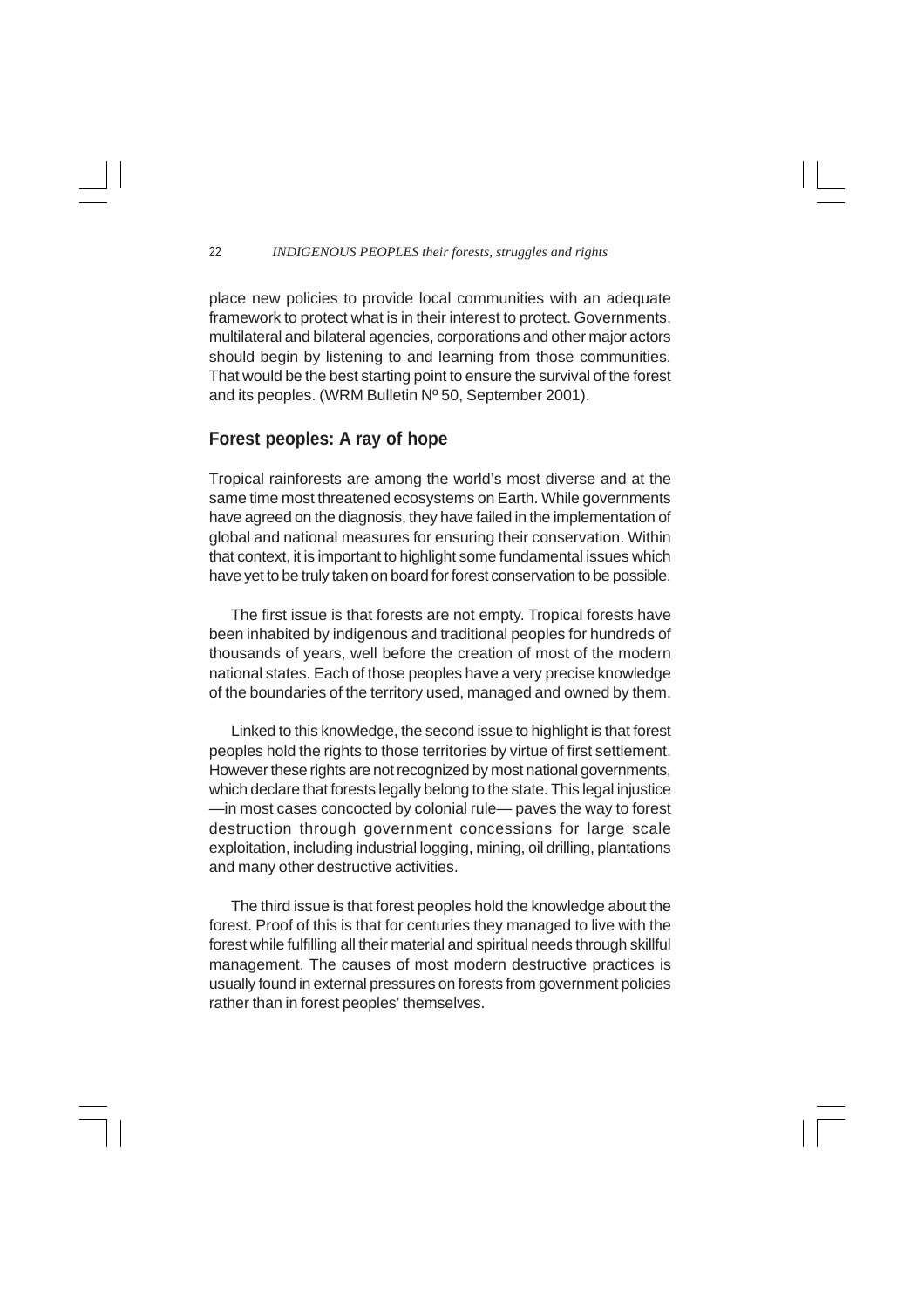The fourth and perhaps most important issue regarding the future of the forests is that forest peoples are the ones more directly interested in their conservation, because forests not only ensure their livelihoods, but are an integral part of their way of life, where respect for nature is at the core of their culture. They are not mere "stakeholders" but "rightsholders" and as such they are the most willing (and able) to protect their resources in the long term.

Forest peoples thus constitute a ray of hope for the forests' future. They hold the rights and the knowledge and their physical and cultural survival depends on ensuring their conservation. In many cases, forest peoples are adapting their knowledge to a changing situation, working out and implementing alternatives for sustainable and equitable livelihoods, away from the official and already meaningless "sustainable development" discourse which governments and TNCs have emptied of the meaning it initially carried.

The ray of hope represented by those peoples is, however, still not strong enough and needs support from all organizations working for human rights and forest conservation. Being the main on-the-ground opposition to forest destruction, forest peoples form a basis for the establishment of worldwide alliances of people willing to support their struggle. Such support should not be seen, however, as "us" assisting "them", but as a collaborative effort to ensure present and future livelihoods for all people on Earth.

The Johannesburg Summit is an opportunity for governments to recommit themselves to forest conservation. The way to prove their political will would be to explicitly acknowledge the territorial rights of indigenous and other traditional forest peoples and to commit themselves to incorporating this in their national legislation. This would be the first step in the right direction, because it would create the necessary basic conditions for making forest conservation possible. Will governments finally do what needs to be done and allow this ray of hope to shine? (WRM Bulletin Nº 61, August 2002).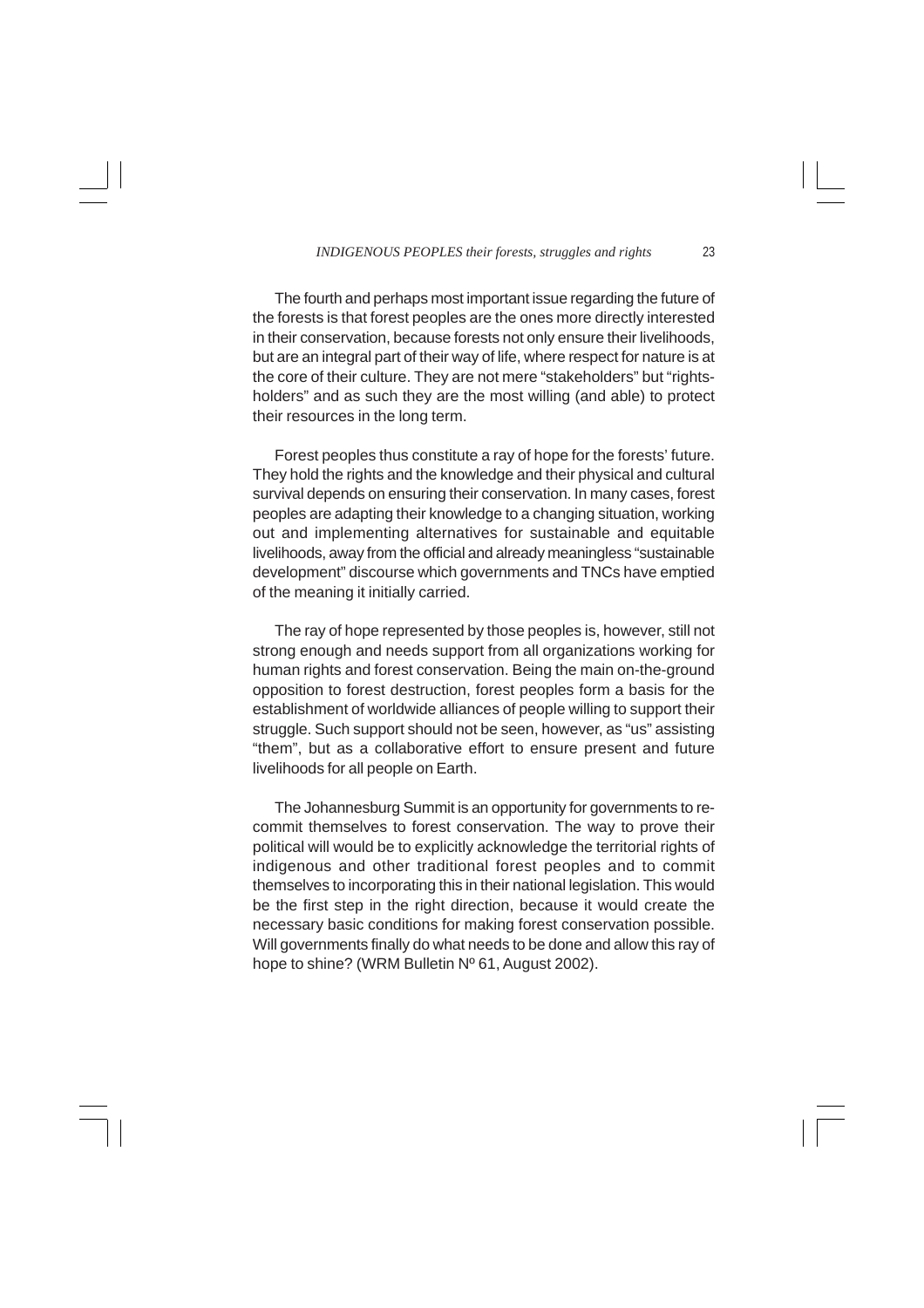## **Stopping human rights abuses is key to solving forest crisis**

A new report clearly links the disappearance of the world's forests with the horrifying catalogue of human rights abuses taking place as a result of conflicts between forest peoples and the powerful government and corporate interests within forests. Published by Fern, "Forests of Fear: the abuse of human rights in forest conflicts" calls for governments, environmental groups and aid donors to prioritise the defence of human rights as the primary solution to solving the forest crisis.

"Forests of Fear" highlights the stories of over 40 cases of human rights abuse, arising from such conflicts. Four detailed case studies, three country analyses (Indonesia, Mexico and Canada), as well as further examples offer evidence of human rights abuses including murder, threat to life, disregard of land rights, illegal imprisonment, forced resignation and torture. The examples include:

- Three children —Kenowuia Nury Bokota, Mauricio Diaz and Jorge Anikuta— from Colombia's indigenous U'wa population died during police action to evict some 450 people from a road blockade using tear gas, riot sticks and bulldozers. The U'wa have been mounting a massive struggle against oil exploitation by US corporation Occidental Petroleum in forest they claim to be their ancestral territory.

- A US Forest Service ranger, Buzz Williams, was accused of insubordination after criticising environmentally damaging timber sales in the Chattooga River corridor. He eventually lost his job. Williams' superior, Tina Barnes, was intimidated, sexually harassed, demoted and forced to resign when she supported him in his views.

Fern believes that without halting these abuses and creating a climate in which the fate of forests can be discussed in an open manner with all involved, there is little hope that the ongoing destruction of world's forests can be stopped.

Forests of Fear concludes with seven key recommendations, including: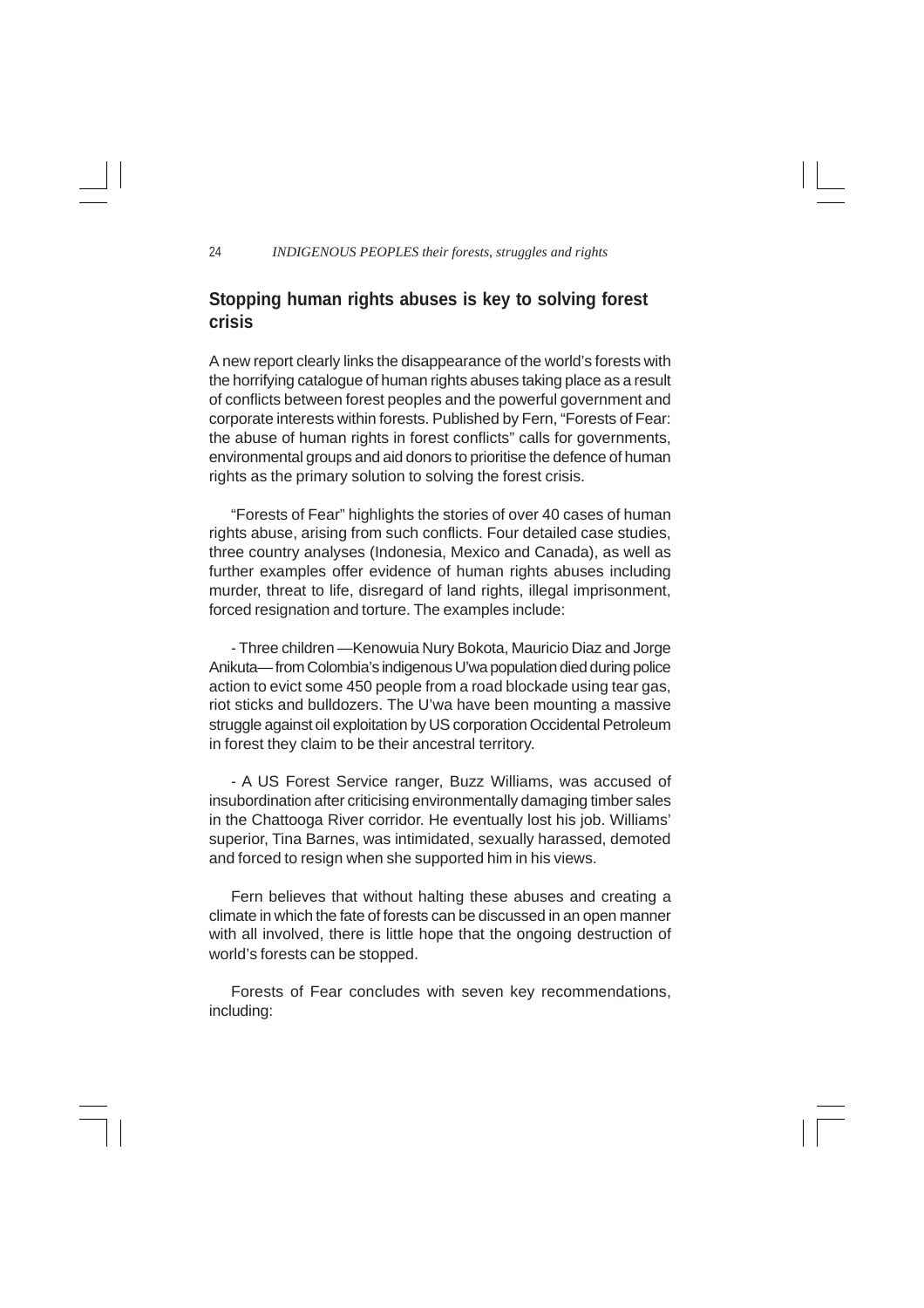- defence of human rights must be made a priority in environmental campaigns
- international database of corporations with a record of human rights abuses should be established
- documentation of human rights abuses relating to forest conflicts should be formally recognised
- the UN Declaration on Human Rights Defenders should be widely adopted and enforced by governments. (WRM Bulletin Nº 54, January 2002).

#### **Indigenous peoples: Guardians of the forests**

Brazilian military dictator Emilio Garrastazú Medici may well be considered as one of the most prominent examples of the racist and destructive approach to forests that prevailed during the second half of the 20<sup>th</sup> century in most tropical countries, where similar examples of promoters of such approach can be easily identified throughout Africa, Asia, Oceania and Latin America. When inaugurating the Transamazonian highway in 1970 —the beginning of the end for many indigenous groups and large expanses of Amazon forest— he stated that this would open up a "land without men to men without land". For him, indigenous peoples did not even exist, while forests only meant land to be cleared for "productive activities". Women —indigenous or not— apparently did not exist at all.

Much has changed in thinking since then, though much still needs to be changed in practice. But the fact is that no-one in his/her common senses —except perhaps the President of a very powerful nation can think of expressing him/herself in that way without having to pay a huge political price. Although many policies are still aimed at depriving indigenous peoples of their rights and exploiting their forests, they now have to be disguised under a "green" and "humanitarian" discourse, precisely because the situation has changed.

These changes are the result of long struggles at the local, national and international levels. Some of those struggles began under the environmental banner and were aimed at protecting the world's forests. Other struggles originated in the defense of indigenous peoples' rights to their territories. Increasingly, people and organizations fighting under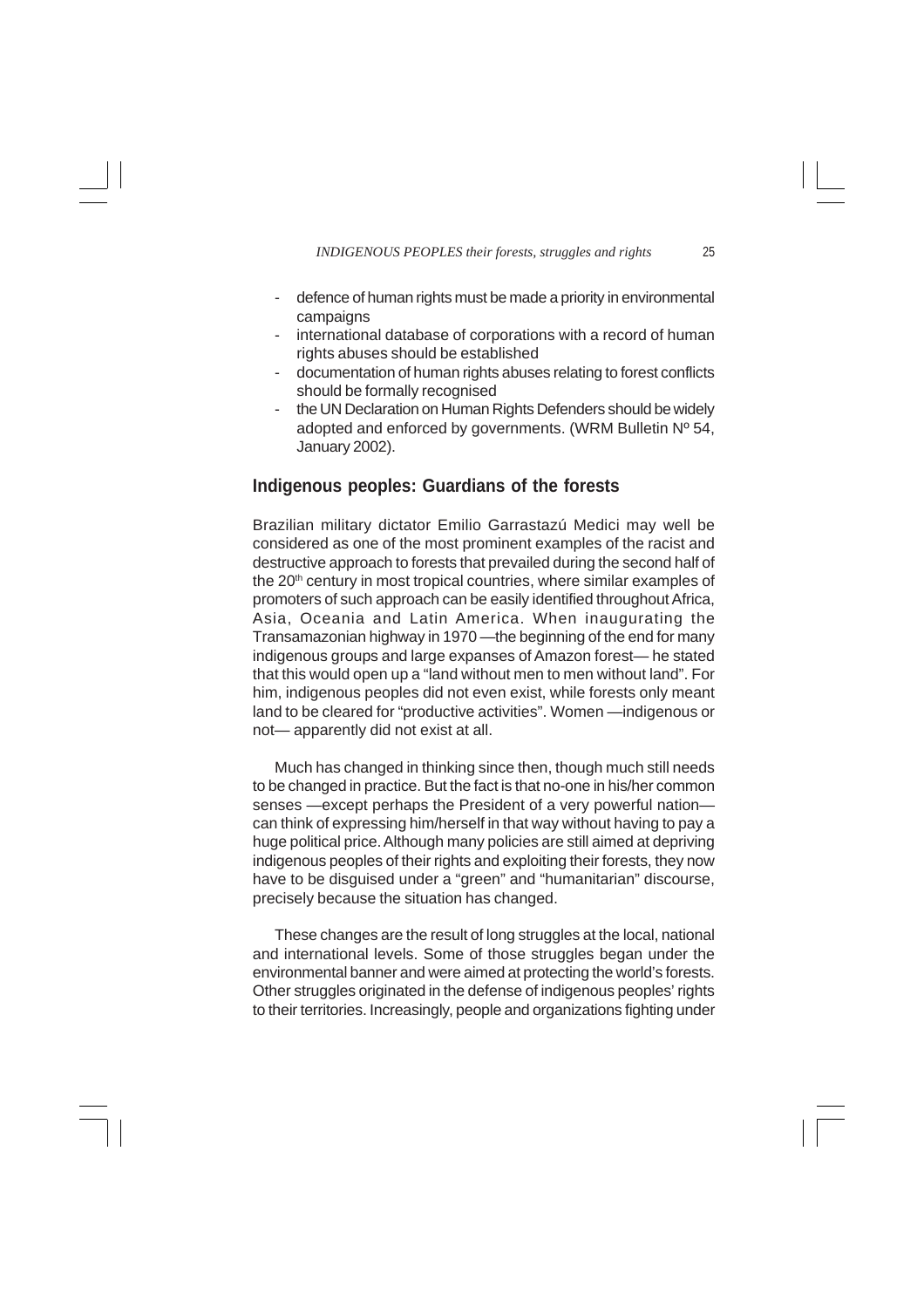the environmental or social banners, began to realize that the struggle was one: that forests contained peoples and that those peoples were the guardians of the forests. This new perception greatly strengthened the struggle by uniting many more people around a common aim.

The struggle has been carried out in different arenas, ranging from local opposition to specific "development" projects —logging, mining, oil exploitation, dams, plantations, shrimp farming— to national and international lobbying and campaigning efforts. At the same time, indigenous peoples were creating their own organizations and networks in order to participate directly at all levels, ensuring that their specific viewpoints were reflected in the debates, especially in international human rights fora . These parallel campaigns led to the establishment of formal and informal alliances between the Indigenous Peoples movement and NGO movements willing to work together for the common aim of empowering forest peoples as the more just and practical way of ensuring forest conservation.

The result of these activities is impressive. In relatively few years, indigenous peoples have become increasingly visible and influential and many of their concerns have been incorporated to international and national legislation. They have become an actor to be taken into account. Although some or many of their rights may be still unrecognized in different countries —either in law or in practice— neither governments nor corporations can ignore them any more.

The Amazon of the Brazilian dictator has now become a "forest with peoples" fighting for their rights, while his "men without land" have created a powerful landless peasant movement struggling for land held by the local elite outside the forest. Similar changes have occurred and are ocurring in many other countries throughout the world and all the articles contained in this book reflect many of the processes and struggles now taking place.

But despite those impressive advances, much still needs to change in order to match theory with practice. As indigenous peoples know by experience, legal recognition of their rights is a necessary but usually insufficient condition to ensure full respect of those rights, particularly within the framework of the globalized model now being imposed on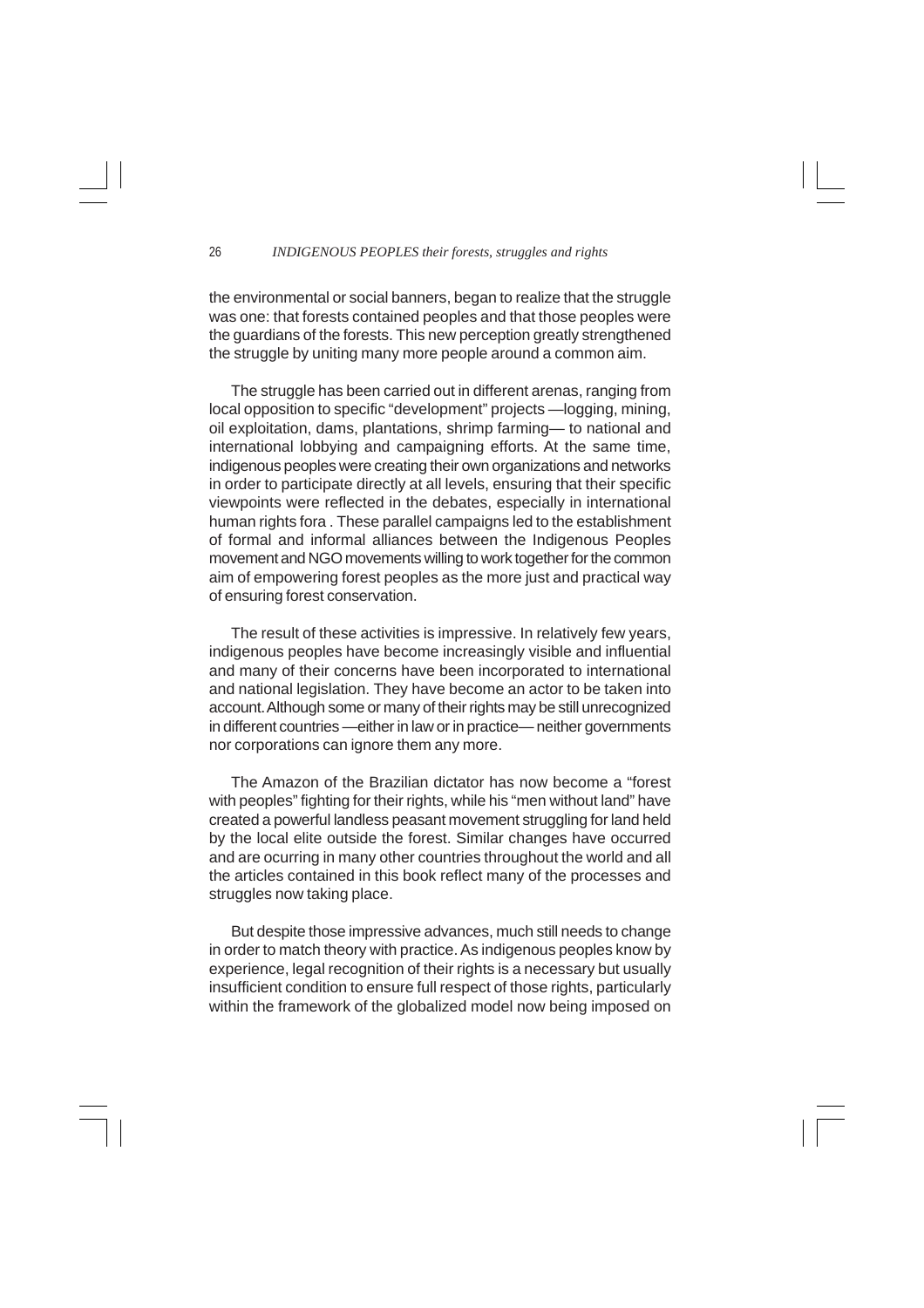the world's peoples by corporate power. In that context, empowerment of indigenous peoples and other local communities is the way forward to confront corporate control over people and resources. Within the forest, this means that responsibility over forest management needs to be transferred back to the traditional guardians and owners of the forest: the indigenous peoples. Although still in its initial stages, this is starting to happen, which opens up hope for the future of both forests and forest peoples. (WRM Bulletin Nº 62, September 2002).

#### **Wilderness parks or Community conservation?**

Conservation through the establishment of 'National Parks' was an idea born in the United States during the 19<sup>th</sup> century at a time when it was waging war on Indians and colonizing the 'Wild West'. The world's first National Park, Yosemite, was established on the lands of the Miwok people after a bitter war and was followed by the eviction of the remaining people from their land. Setting up the park at Yellowstone also triggered conflict with the local Indians. Nearly all the main National Parks in the USA today are inhabited or claimed by indigenous peoples. Yet according to US law these areas are 'wildernesses', defined by the US Wilderness Act as places *'where man himself is a visitor who does not remain'.* It is this wilderness model, exported by western conservationists, that became the dominant approach to nature conservation throughout the tropics during the era of 'development' after the second world war.

Though fundamental to much western thinking about nature, many indigenous peoples reject the notion of wilderness, as Jakob Malas a Khomani hunter from the Kalahari, whose lands were classified as the Gemsbok National Park, has noted:

"The Kalahari is like a big farmyard. It is not a wilderness to us. We know every plant, animal and insect, and know how to use them. No other people could ever know and love this farm like us."

Ruby Dunstan, of the Nl'aka'pamux people of the Stein Valley in Alberta, Canada, who have been fighting to prevent the logging of their ancestral lands, has likewise remarked: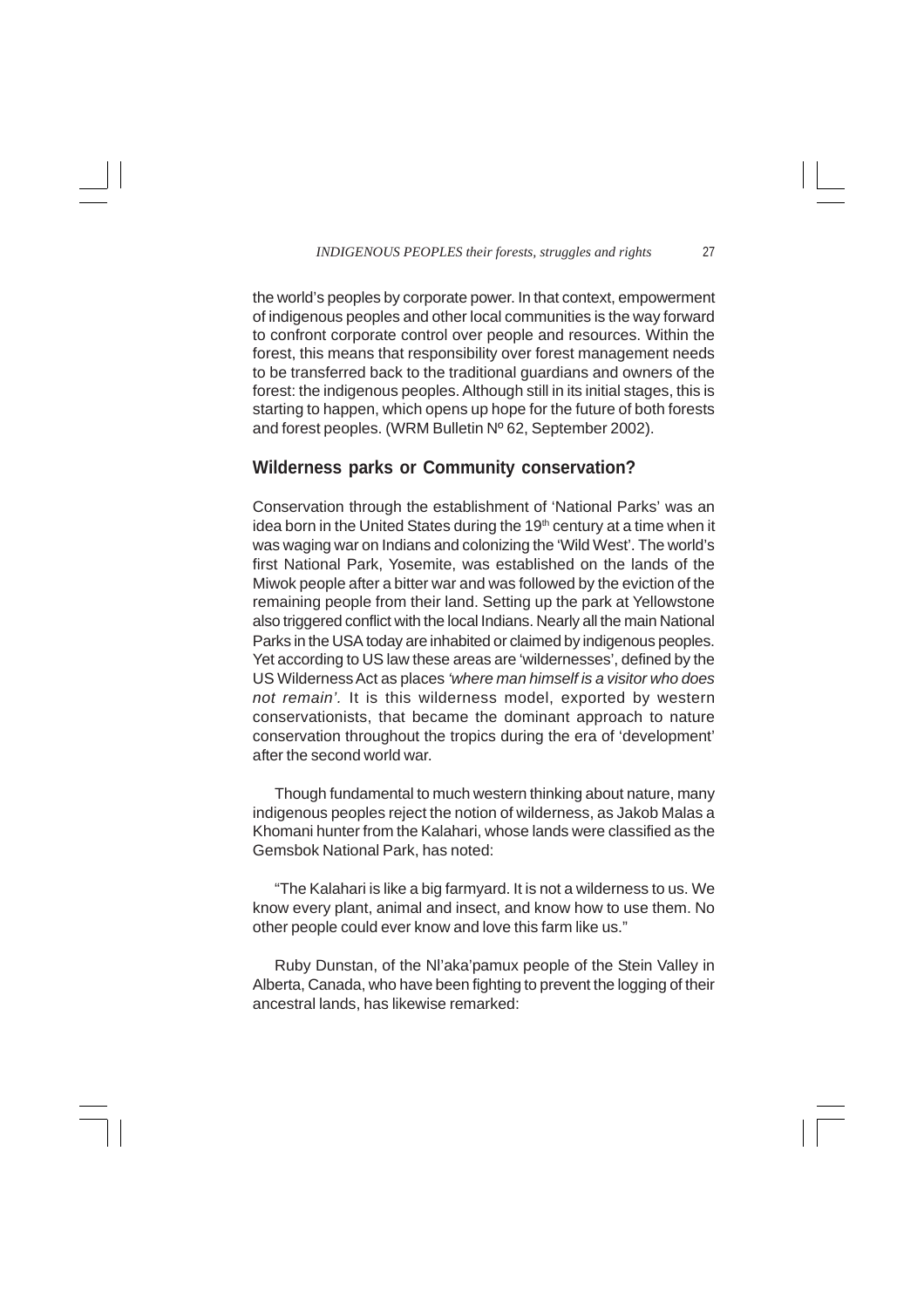"I never thought of the Stein Valley as a wilderness. My Dad used to say 'that's our pantry'. We knew about all the plants and animals, when to pick, when to hunt. We knew because we were taught every day. It's like we were pruning everyday... But some of the white environmentalists seemed to think if something was declared a wilderness, no-one was allowed inside because it was so fragile. So they have put a fence around it, or maybe around themselves."

The results of the imposition of the wilderness model are shocking. Millions of indigenous people have been evicted from their lands. Millennial systems of natural resource management disrupted and destroyed. Communities impoverished and deracinated. Rights trampled and colonial forms of administration and enforcement imposed. Getting sound data on the scale of these evictions is hard, they don't get recorded in the 'red data' books, but in India alone it is estimated that 600,000 'tribal' people have been expelled from their lands to make way for protected areas. These impositions have also bred conflict. Protected areas imposed against the will of the local people become management nightmares, conservation fortresses laid siege by local people who have to 'squat' and 'poach' to stay alive. Ironically, too, the expulsions of human settlements may even impoverish the biodiversity of local areas, many of which were managed landscapes not wildernesses, where customary land use systems helped sustain ecosystem diversity and multiplied the niches for wild animals and plants.

But aren't forests better defended by securing local peoples' rights? Many conservationists don't think so, arguing that native people are no better than anyone else at conserving nature. The fact that, in the past, forests were preserved in indigenous areas, they argue, was mainly due to the lack of transport, low populations due to warfare and disease, and simple technology. Once roads are built, communities pacified, clinics curb child deaths and the people adopt chainsaws and pick-up trucks, indigenous communities are as liable to destroy nature as anyone else, they claim. They point to Indians selling timber from their reserves in Brazil and the depredations of the bush-meat trade in the Congo basin to underline their argument. However, other data support the contrary case. For example only some 5% of the Brazilian Amazon is locked up in Protected Areas, while over 20% is in officially recognized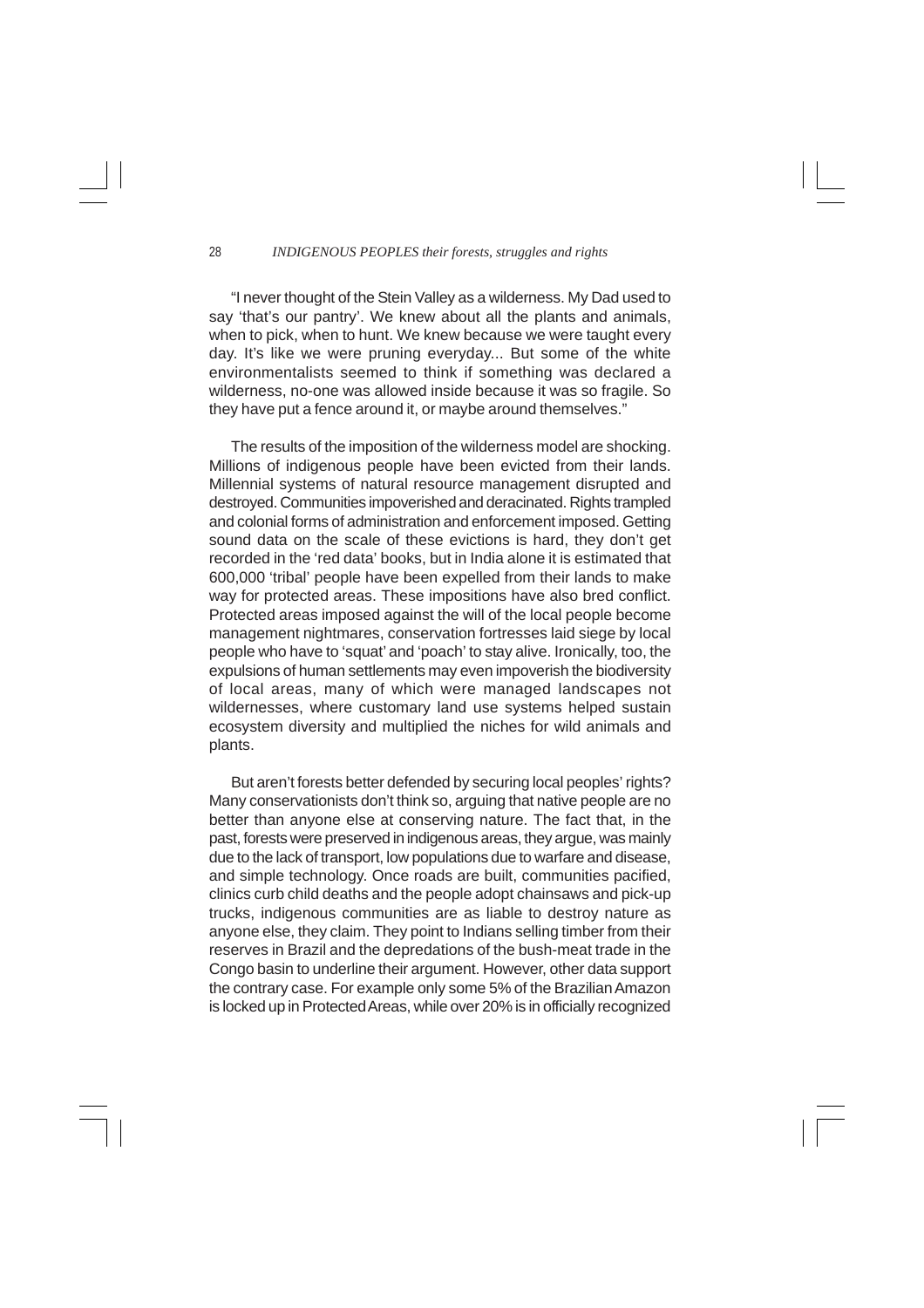Indian Reserves. Recent research by the Woods Hole Research Center shows that forests in Indian reserves are in good shape and what forest loss has occurred has been mainly caused by illegal invasions, not by the Indians.

Most of the big international conservation agencies, like the WWF-Internatiomal, the World Conservation Union and the World Commission on Protected Areas, have now adopted policies that recognize indigenous and 'traditional' peoples' rights and promote their involvement in conservation. In theory, these agencies should no longer be establishing protected areas without first ensuring that the indigenous peoples' land rights are recognized, the people consent to the establishment of protected areas on their lands and they participate fully in management. The Convention on Biological Diversity also makes (somewhat ambiguous) provisions securing the rights of indigenous and local communities. These changed policies recognise a 'new model' of conservation, which promotes community-based conservation as an alternative to the old exclusionary model based on establishing 'wildernesses'. Not surprisingly, perhaps, given their history, it is the large US-based conservation agencies that have been most reluctant to endorse this new approach

Despite advances at the policy level, on the ground the situation is not very encouraging. Few governments accept that recognising indigenous peoples' rights is a logical part of their national conservation strategies. Most protected areas continue to be managed in the old way, excluding communities, denying their land and resource rights and obliging their resettlement. In part this is because most developing countries adopted their conservation laws in the 1960s and 1970s, when the exclusionary model of conservation was still being preached. Another reason is that the local personnel of international conservation agencies have often not even been informed about the new policies adopted at headquarters, let alone trained to implement them. Besides, many protected area administrators of the old school are reluctant now to cede power to those they see as truculent native people grown too big for their boots. The colonial mind-set dies hard. It will be some time before these old dinosaurs die out. (By: Marcus Colchester, WRM Bulletin Nº 62, September 2002).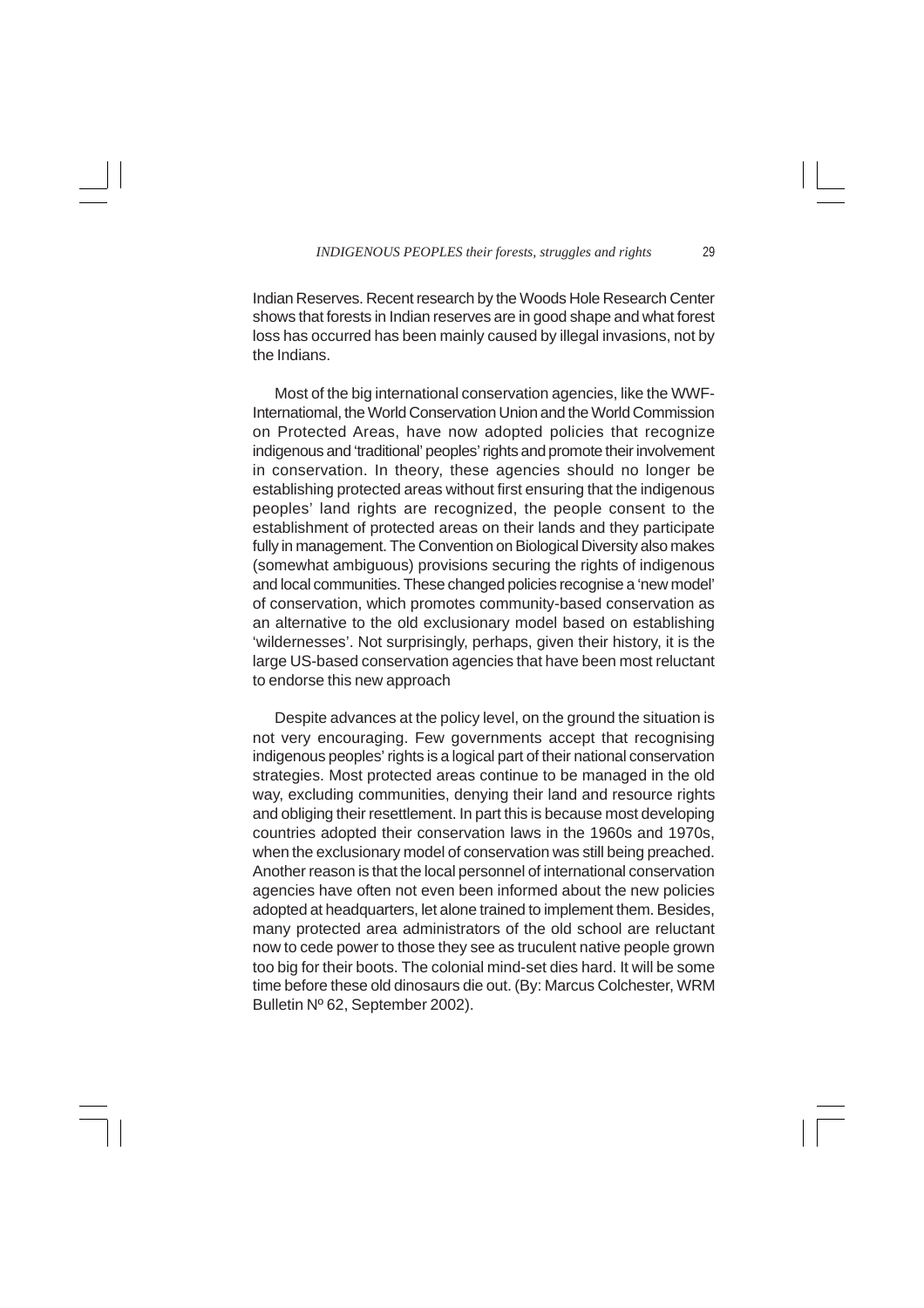## **Indigenous peoples and Climate negotiations**

As members of the global indigenous peoples' health caucus, Committee on Indigenous Health members prepared a number of technical briefing papers for the UN Permanent Forum on Indigenous Issues —most of us who were attending the second session were focussed on the activities of the so-called UN specialised programmes and bodies. To most of the world today, this maze-like array of formidable, monolithic organisations are confusing enough to understand; for indigenous and tribal peoples, communities and their mostly rural or desert/forest-based organisations, they more often than not represent well-armed, determined organs of all hues of institutionalised colonialism —neo-liberal colonialism, bio-colonialism, the "un" free market and globalisation.

The Economic and Social Council's new baby —the Permanent Forum of Indigenous Issues is a functional commission that was established in 2000, one of the achievements of the International Decade of the World's Indigenous People. With a bewildering mandate that covers socio-economic, environment, health, culture, education and human rights issues, the Forum's members as well as the observers who attend its sessions are all in the same boat, looking for an effective rudder and fair winds.

It was clearly evident by the second session that for indigenous peoples, the Forum has a mandate that is very different from our expectations, quite different from the Sub-Commission's Working Group on Indigenous Populations (WGIP). The concerns for us are growing as we become increasingly aware that the working methods and decision making process of the Forum has large gaps and weaknesses that need to be addressed very swiftly if we are to get any coherent sense and useful function out of this new body.

Evidently, there is lots to learn and we are all "learning by doing", as many specialised organs and bodies of the UN are fond of saying. The problem with this approach is that very little is actually learnt too late by too few by this doing. The danger in this is that many indigenous peoples and small communities are in a desperate struggle for survival and extinction is too near, and this form of learning is really too expensive for us.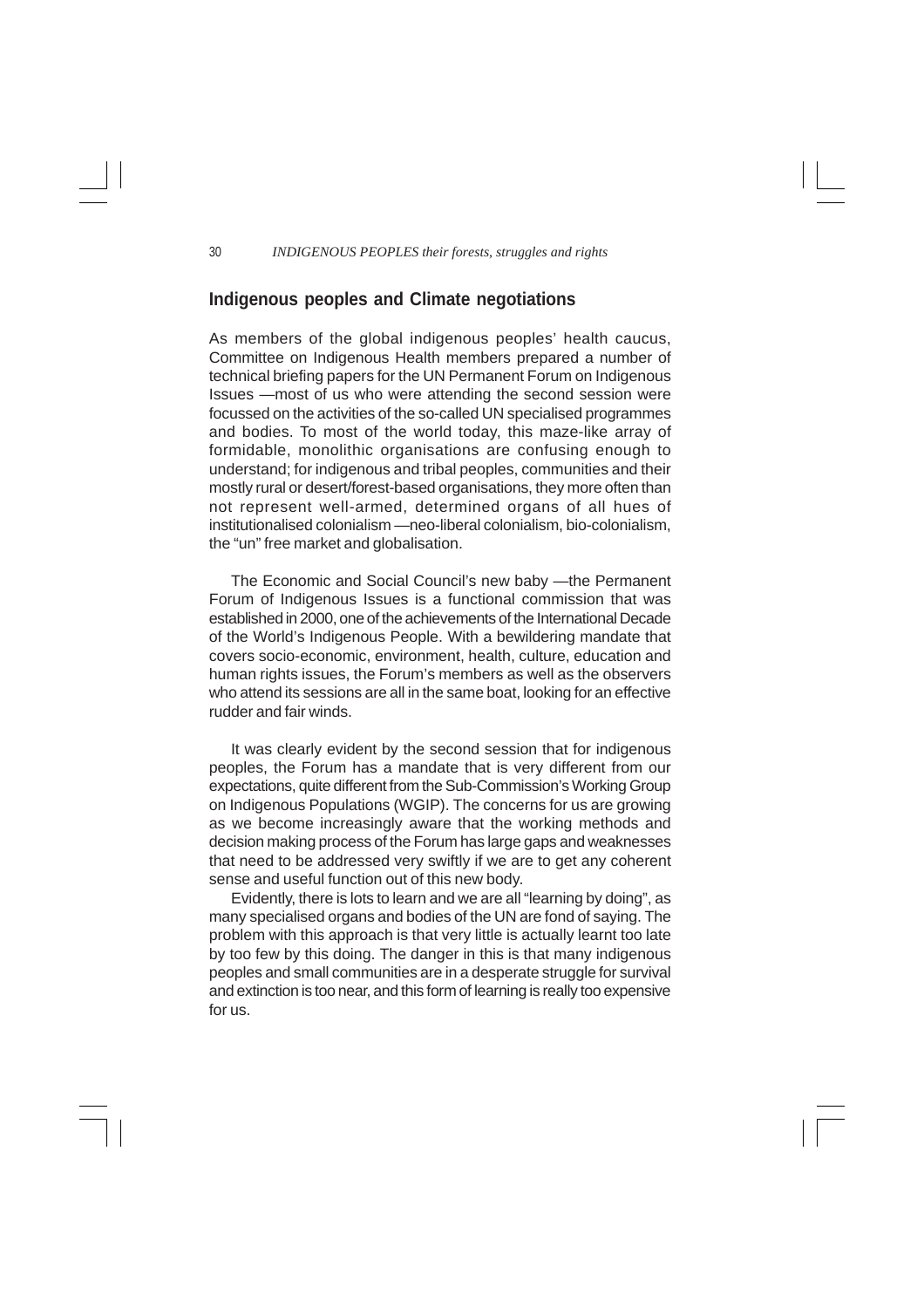Take for example, the negotiations and process under the Kyoto Protocol of the Framework Convention on Climate Change (UNFCCC). As an indigenous person involved in the anti-dams campaign in my own province in India, I participated in a lobbying tour of some selected Western European countries during late May and early June which culminated in a press briefing during the 18th meeting of the Subsidiary Body for Scientific and Technical Advice (SBSTA) of the Kyoto Protocol in Bonn. This protocol was adopted to implement and make possible some very unrealistic targets for greenhouse gas emission reductions for the so-called Annex-1 countries (the industrialised culprits of global warming) provided in the Framework Convention.

The Kyoto Protocol and its Clean Development Mechanism (CDM) is a notoriously cynical and vicious new arrangement and mechanism to convert the last frontier after the "commons" - the very air we breathe and live by - into a private, market driven "bazaar" of futures of enclosed atmospheric spaces. In the near future, you may find that not only your lands and forests but the air above and around your village has been sold and owned by some multi- or trans-national company with foreign shareholders in a distant land. The World Bank set up its Prototype Carbon Fund (PCF) to "learn by doing" how to fund destructive and unsustainable and highly controversial projects such as large dams and mono-culture plantations through private parties. These projects are theoretically within the purview of the Bank's operational policies for indigenous peoples, environment, forests, gender, etc. but they hardly see them being applied because it is "learning by doing". Meanwhile, indigenous communities in South East Asia along the Mekong, in Indonesia, in Uganda, in Guatemala, in Minas Gerais and Espirito Santo in Brazil are deprived of their lands, water, rivers, health and livelihoods. So, we learn. For how much longer?

The CDM has no space for indigenous peoples, just as ten years down the line since the Earth Summit of 1992 we have none at the UNFCCC and its Protocol, despite indigenous peoples being one of the "major groups" and our Rio and Johannesburg declarations and plans of actions, Agenda 21, and so on. In fact, the CDM has nothing to do actually with climate change! For, developed countries would continue to burn fossil fuels at ever increasing rates while they buy ever cheaper fictitious carbon credits to feel justified and morally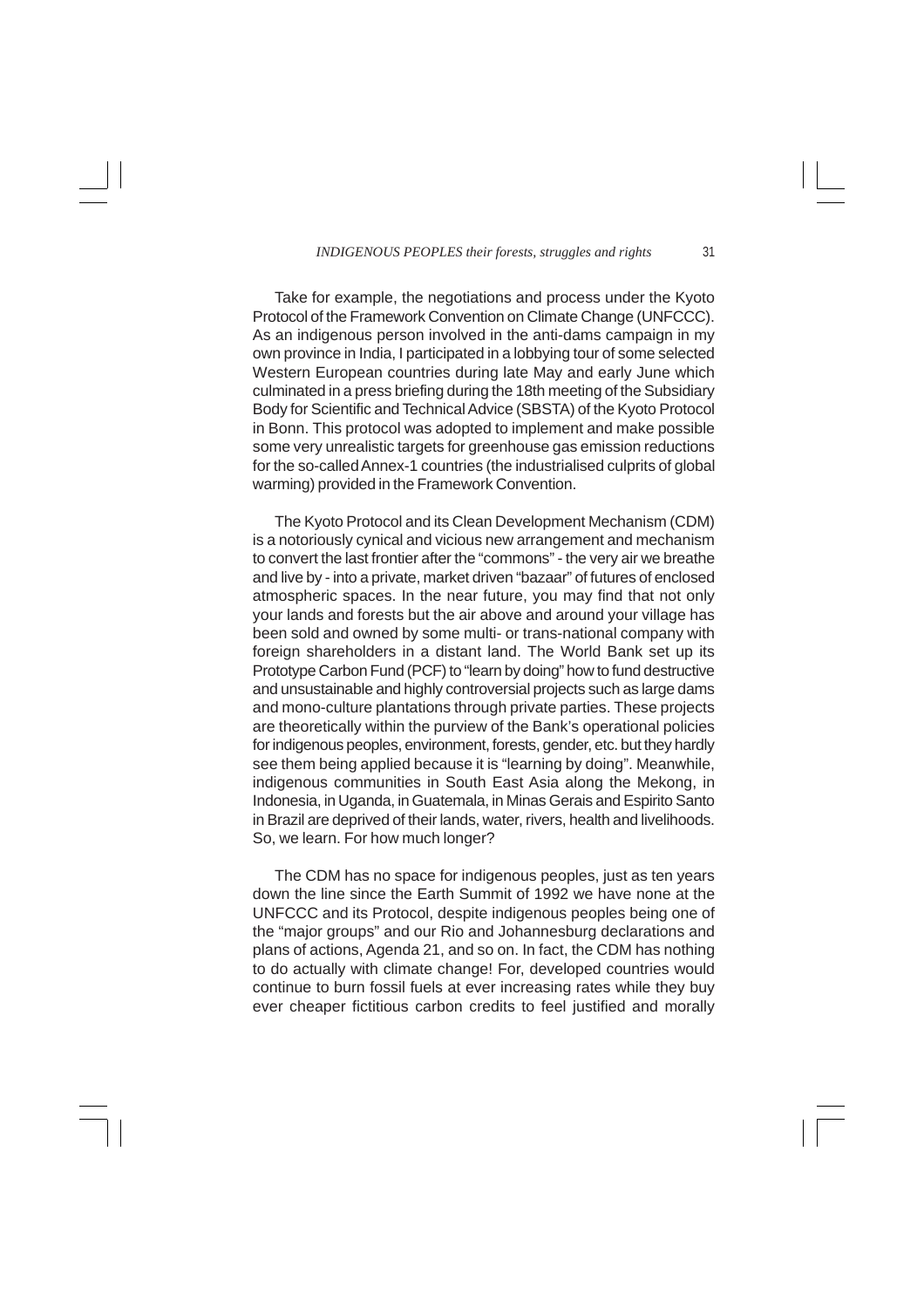cleansed for polluting and ultimately destroying Earth. The CDM is another global market, "it is not about charity" and "it is not about development" as a government representative involved in the climate negotiations candidly revealed. Organisations, brokers and certification mechanisms for clean and sustainable development practices have suddenly mushroomed in the West, highly paid consultants with Bachelors degrees in accountancy from strange institutions travel hurriedly to our distant lands to "inspect" project sites and "consult" with stakeholders, constantly looking at their watches and electronic notebooks, and ultimately to validate and write certificates that are meaningless to us but would do us great harm.

So why do we continue to engage at all with such processes filled with lies and devoid of morality and true commitments? We are now, whether we like it or want it or not, forced to play this game in the field we have agreed upon, by the rules we have acquiesced to, so we have to play it well or never show up. With this belief, we shall continue to attempt and support any activity that can enhance the usefulness and effectiveness of the Forum. We must continue to encourage and exhort the specialised UN agencies and bodies to become sensitive to our voices, to respect our rights, and work with them within a mutually respectful and consultative, cooperative partnership to achieve our objectives. We must prise our way into these difficult negotiations, not leave it to NGOs, claim our legitimate places and work our role if we believe that these can serve our collective aspirations and agenda. We must also have the courage to reject them outright and claim no part to these negotiations if they are proven to be destructive to us, devoid of morality and political commitment. That is the only way we can play a constructive and positive role. The question, is this enough? (WRM Bulletin Nº 74, September 2003).

## **Community View from UNFF: Interview with Freddy Molina, ACICAFOC**

Freddy Molina is a board member of the Asociación Coordinadora Indígena y Campesina de Agroforesteria Comunitaria Centroamericana (ACICAFOC). In English, this translates into the Coordinating Indigenous and Peasant Farmers Association on Community Agro-Forestry in Central America. ACICAFOC is a non-profit, social community-based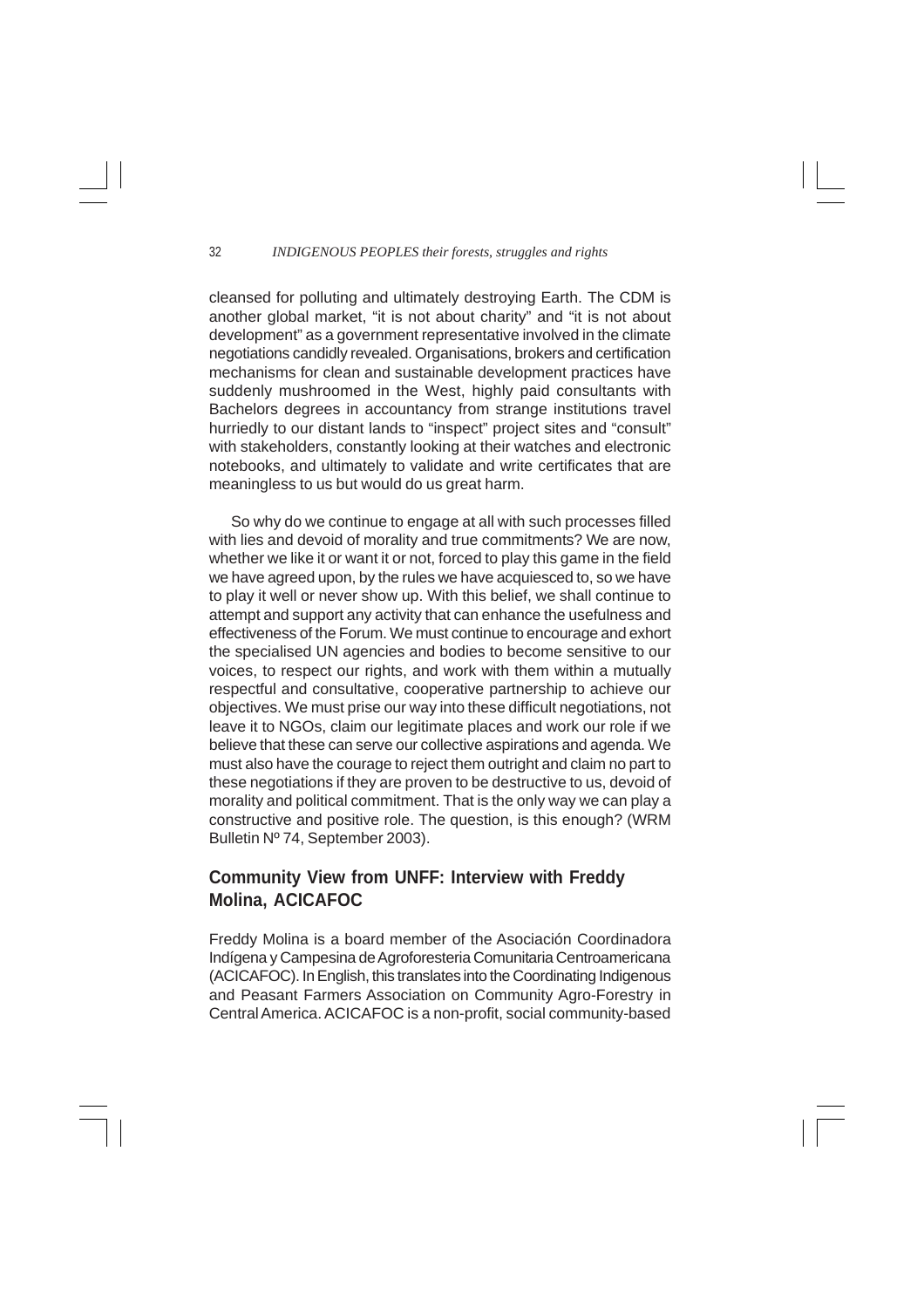organization from Central America, which brings together associations, cooperative societies, federations and grass roots organizations lead by small and medium agro forestry producers, indigenous peoples and farmer peasants. These groups work for the access, use and management of the natural resources, seeking food security and economic sustainability for their communities in harmony with the environment. ACICAFOC is also a founding member of the Global Caucus on Community Based Forest Management. Mr. Molina was recently at the United Nations Forum on Forests and answered some questions about his community, forests, and the UNFF.

#### 1. *Where do you live?*

I live in one of the neighbouring communities of the Maya Biosphere Reserve in the District of Petén, Guatemala, C.A. This reserve is two million one hundred thousand hectares in size, and is made up of national parks, biological corridors, community concessions and industrial concessions.

#### 2. *Tell us about the community and forests where you live*

My community bears the name of a tree, "El Caoba" (the mahogany tree - *Swietenia macrophylla*) and nine (9) communities belong to my organization. We came together around our community forest concession, as its natural guardians, across 100 km. With regard to our forests, we used to consider them our enemy. We would deforest our lands to plant corn and beans and create pastureland for cattle. Now the forests are our allies, since the Government of Guatemala has given us a community forest concession, which provides us with a livelihood, education and health through sustainable management.

#### 3. *What does ACICAFOC do, and what is your role in the organization?*

ACICACOF is a community-based process that belongs to us. It has supported us a great deal in developing local capacity, it has helped us see things differently, and has given us a new outlook through experience-sharing and by clearing the way for us at all levels where we now participate actively — not like before, when others spoke for us to achieve projects that would supposedly benefit our communities. I am the President of this distinctly community-based Central American organization.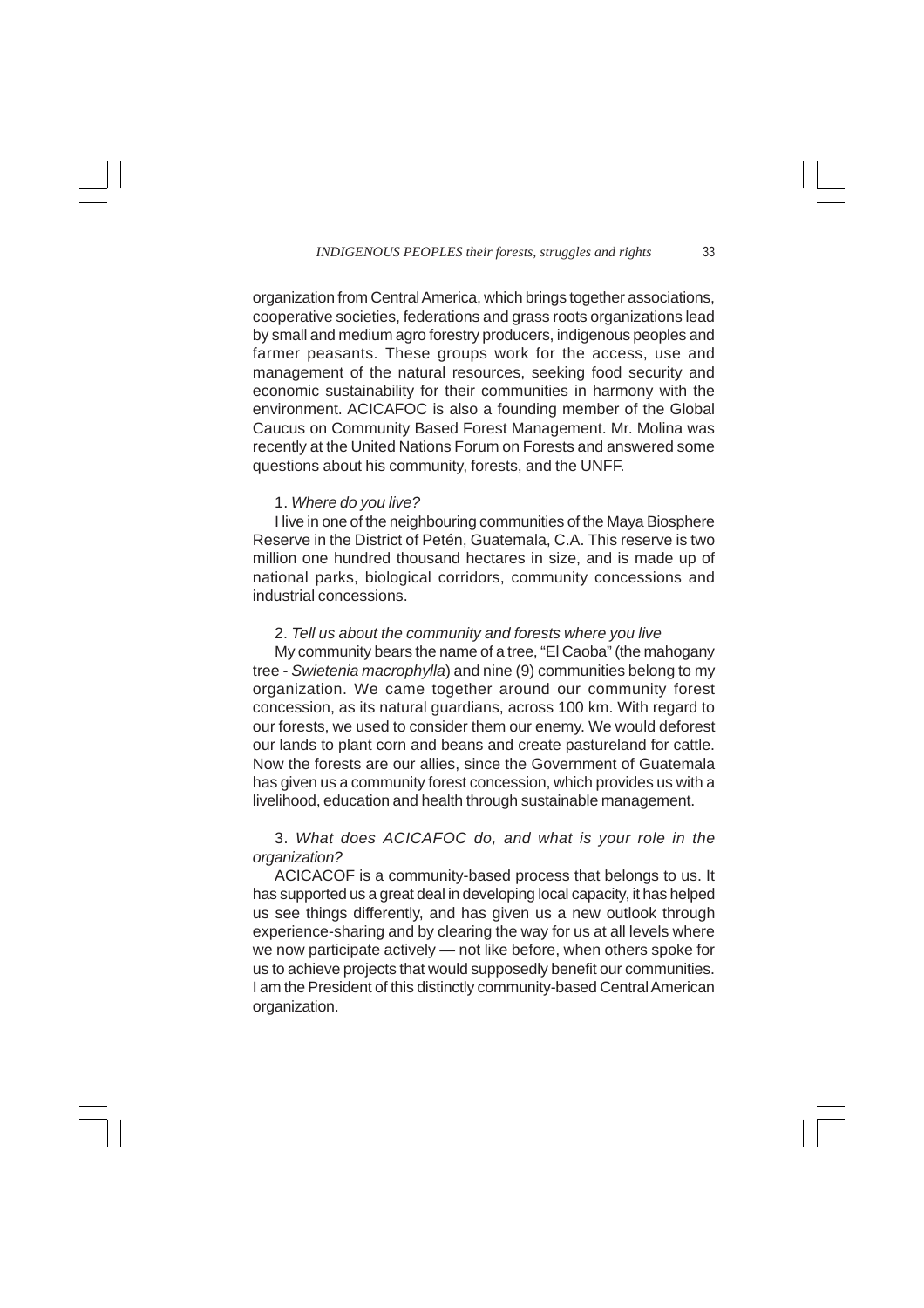4. *What are the main problems faced by your community and your forests?*

We have begun generating jobs, improving the quality of life, training, decreasing poverty, changing attitudes, fostering respect for the forest and teamwork. But so far we have not managed to involve all of our neighbours because these are new processes. Those who have not yet benefited from these processes continue to destroy the forest, which is why we are creating comprehensive programs linked to the forest, such as non-timber resources, eco-tourism, environmental services for organic production, etc.

5. *What is your national government's approach to the rights of indigenous peoples and communities, and to forest management?*

Thanks to international conventions, external pressure, the involvement of our indigenous people in the government and the peace agreements, a lot of ground has been gained. There is still a long way to go, even though indigenous peoples are receiving some recognition and racism has decreased in recent times. In relation to forests, the issue of community forest concessions in Guatemala is an outcome of the peace agreements (nearly half a million hectares in community hands).

6. *Is this your first time at the UNFF? What do you think of this process? What do you think you have gotten out of this process, or what do you expect to get out of it? Are you happy you participated, and do you feel that it was a good investment of your time?*

This is my second time. This process is good and can be even better. I had the opportunity to give a presentation on our experience. I think that my experience has strengthened those of us who have always believed that the best way to save our forests is to involve communities in sustainable management. I also showed that the Guatemalan experience must be taken into account.

7. *What did you think of your government's behaviour at UNFF 4? Particularly in relation to the rights of indigenous peoples and communities? And what did you think of the way the other Central American countries acted?*

I returned to my country very happy, there was a good representative of the Government. We managed to coordinate our position with regard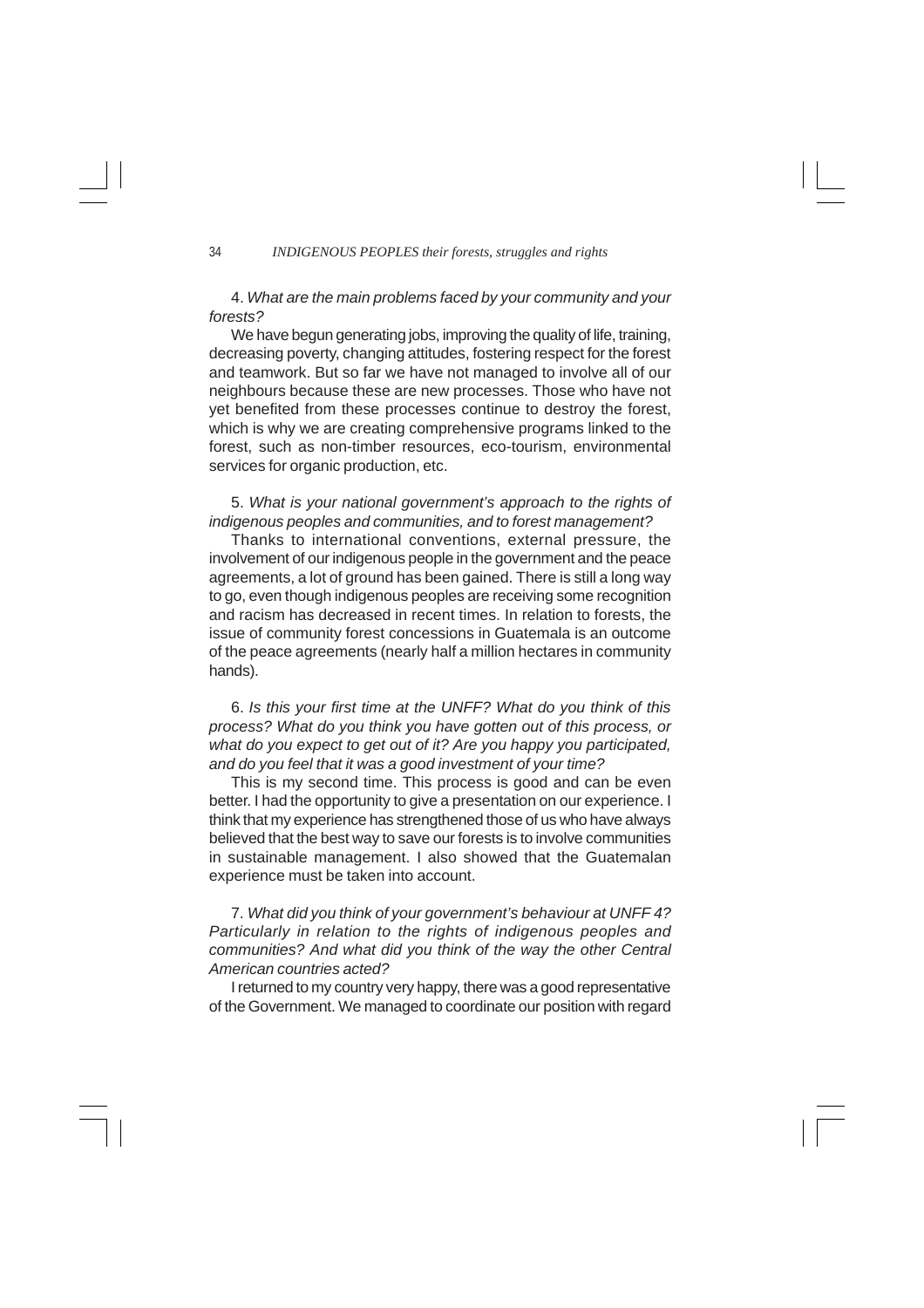to the rights of indigenous peoples and communities. I think it is important to have a good team with a Central American influence.

8. *If you had to send a message to the UNFF regarding a recommendation for "action", what would it be? What could the UNFF do for the communities that depend on the forests of Guatemala?*

I would recommend worldwide community dialog, and joining forces to achieve international support that is direct, not through middlemen. We should also always make sure that new alliances, communities and other groups have strategic plans aimed at true community empowerment; we must put a stop to making money off of the poverty and ignorance of our peoples. (WRM Bulletin Nº 82, May 2004).

## **AFRICA**

#### **Cameroon: Bagyeli struggling to be heard**

Since the 19<sup>th</sup> century the land rights of forest dwellers in Cameroon have not figured in the major decisions by the rulers. All forest lands, defined as vacant and without owners —*"vacant et sans maitres"* became property of the state, and many forests were then opened for timber exploitation, which closed those areas for hunting by Bagyeli, Baka, and other so-called "Pygmy" hunter gathering communities, whose presence across Southern Cameroon predates the colonial State.

When France became the dominant colonial power earlier last century virtually all lands in Cameroon became property of the State, even though almost all land in Cameroon is held under customary principles. This system has persisted to the present day —only 2.3% of Cameroon's lands have been titled since 1974, and most forest lands located outside of protected areas remain extremely vulnerable to outside exploitation of one form or another. Local people are rarely consulted over how these lands are to be managed, and indigenous peoples are particularly marginalised in the few public consultations which do take place. For instance, now in the Ocean Department of Cameroon local communities are coming to terms with the many impacts of an oil pipeline that now traverses their lands, facilitating the export of oil from the southern fields of Chad via an offshore pumping station near Kribi, Cameroon.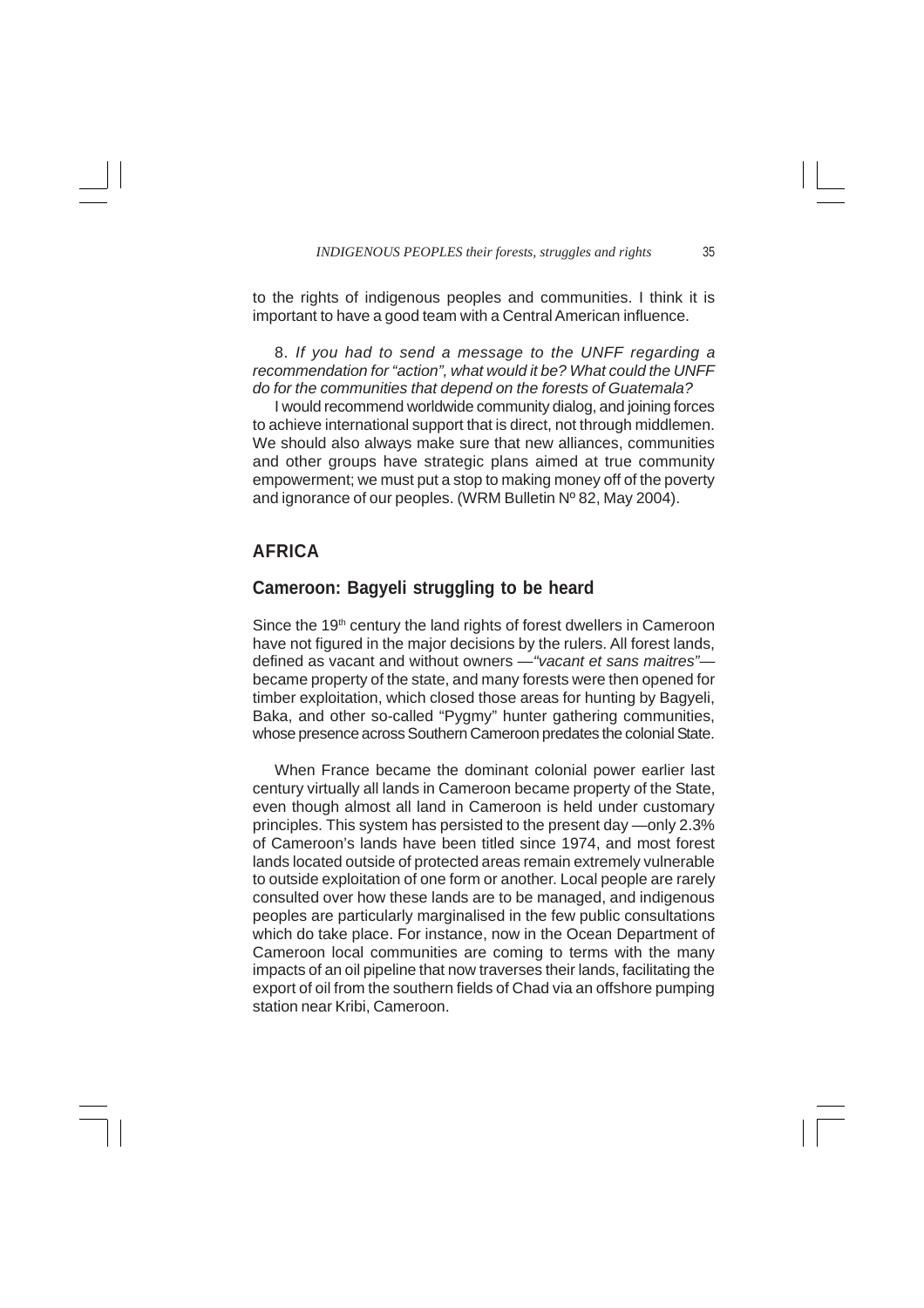The installation of the much-criticised, World Bank-backed Chad-Cameroon pipeline through this forested region of South West Cameroon has led to land and forest loss for many different communities, and it is now well-documented how indigenous Bagyeli communities have lost out in two different geographical areas. First, in the pipeline zone, construction has left a 30 meter wide gap through the forest, traversing land where Bagyeli hunted, gathered and cultivated, and this has led to the loss of land and access to resources upon which Bagyeli livelihoods have traditionally been based. The compensation programme for the pipeline exacerbated these losses because some Bagyeli were removed from the lands they were occupying by other local people, who then stole their compensation, by claiming the pipeline was taking land which they used for agricultural production. Not one Bagyeli has received individual compensation for the losses that they experienced due to the pipeline's construction.

Secondly, new restrictions on hunting and forest access in Bagyeli traditional areas near the border with Equatorial Guinea were brought about by the gazettement of Campo Ma'an National Park. The protection of this important area, which is traversed by a road used to export timber, forms part of the environmental compensation for the pipeline. However, its new status as national park means that Bagyeli hunting and gathering communities who have operated there since recorded history face being criminalised for continuing to pursue their livelihoods. These examples illustrate a total disregard of local land tenure and livelihood systems by those who prepared the pipeline plans.

Bagyeli do not possess identity cards —a requirement under Cameroon law—, they face severe social discrimination, and they have poor access to health and education services. Most do not possess farming land of their own, and cultivate that of their stronger neighbours in exchange for food. Bagyeli's social marginalisation and the increased suffering their communities have experienced since the pipeline was proposed has led them to engage with national and international support NGOs to develop strategies for their communities to assert their rights with conservation authorities —who have joined in dialogue with Bagyeli representatives from around Campo— and with local government and pipeline agents, who have previously been unwilling to solicit to Bagyeli's views.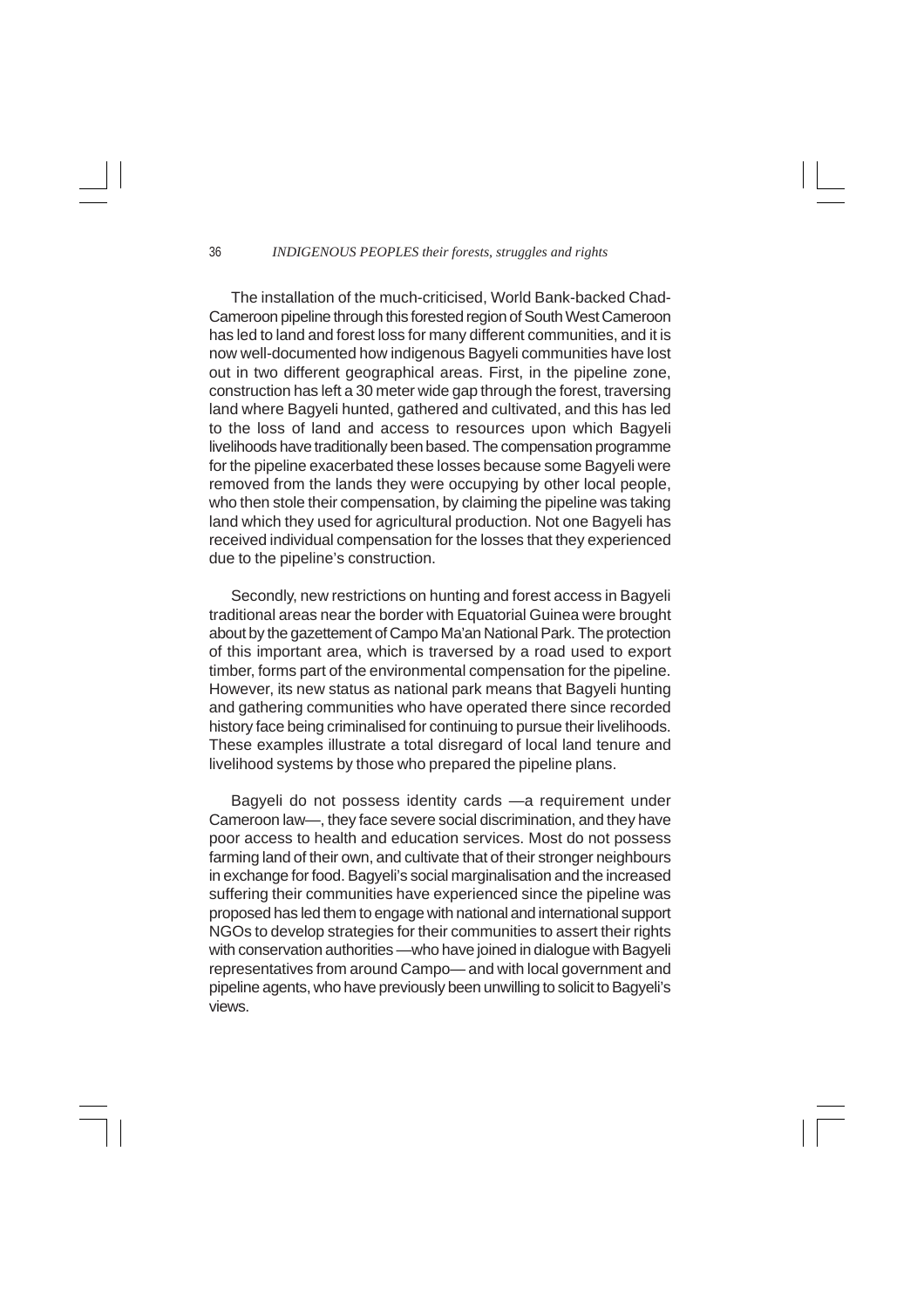With support from the Forest Peoples Programme (FPP) and two local NGOs (Planet Survey and the Centre for Environment and Development-CED), Bagyeli are beginning to secure identity cards and engage regularly with government officials, and representatives from the pipeline project, who have recently agreed to meet with them over their plans for regional compensation measures. FPP and its partners will also support Bagyeli to generate their own data for community based maps of land use, using Global Positioning System technology and working in collaboration with the majority Bantu communities, and final maps will be produced for them by CED. These maps will form the basis for future dialogues between Bagyeli and Bantu communities, protected area managers, government agencies and pipeline authorities to attain secure, communal land rights for the Bagyeli. (By: John Nelson, WRM Bulletin Nº 62, September 2002).

### **Kenya: Indigenous group faces October 1 Court date**

On October 1 2002, an indigenous group living in Kenya's Mau Forest is scheduled to have its case heard in the country's High Court. The hearing is the latest attempt by the Ogiek people's long effort to protect their forest homeland from destruction.

For decades, the Ogiek have fought first with the British colonial and then the Kenyan government to live peacefully in the Mau Forest, where they have lived for hundreds of years. The Ogiek's current lawsuit dates back to a 1997 case, when the group went to court to stop the Kenyan government from surveying and allocating Mau Forest land to others. Later that year, the High Court ordered that no Mau Forest land would be allocated to settlers until all issues related to it were resolved in court. But after years of threatening to evict the Ogiek from the Mau Forest, the government announced in 2001 it would degazette 147,000 acres of the forest. Degazetting the land would eliminate its environmentally protected status and allow settlers from other parts of Kenya to move in. The Ogiek then sued, charging the government was ignoring the 1997 High Court order since the Ogiek's earlier lawsuit had not yet been resolved.

Kenya's development plans threaten both the Ogiek and the Mau Forest, one of the largest water complexes in East Africa. Experts say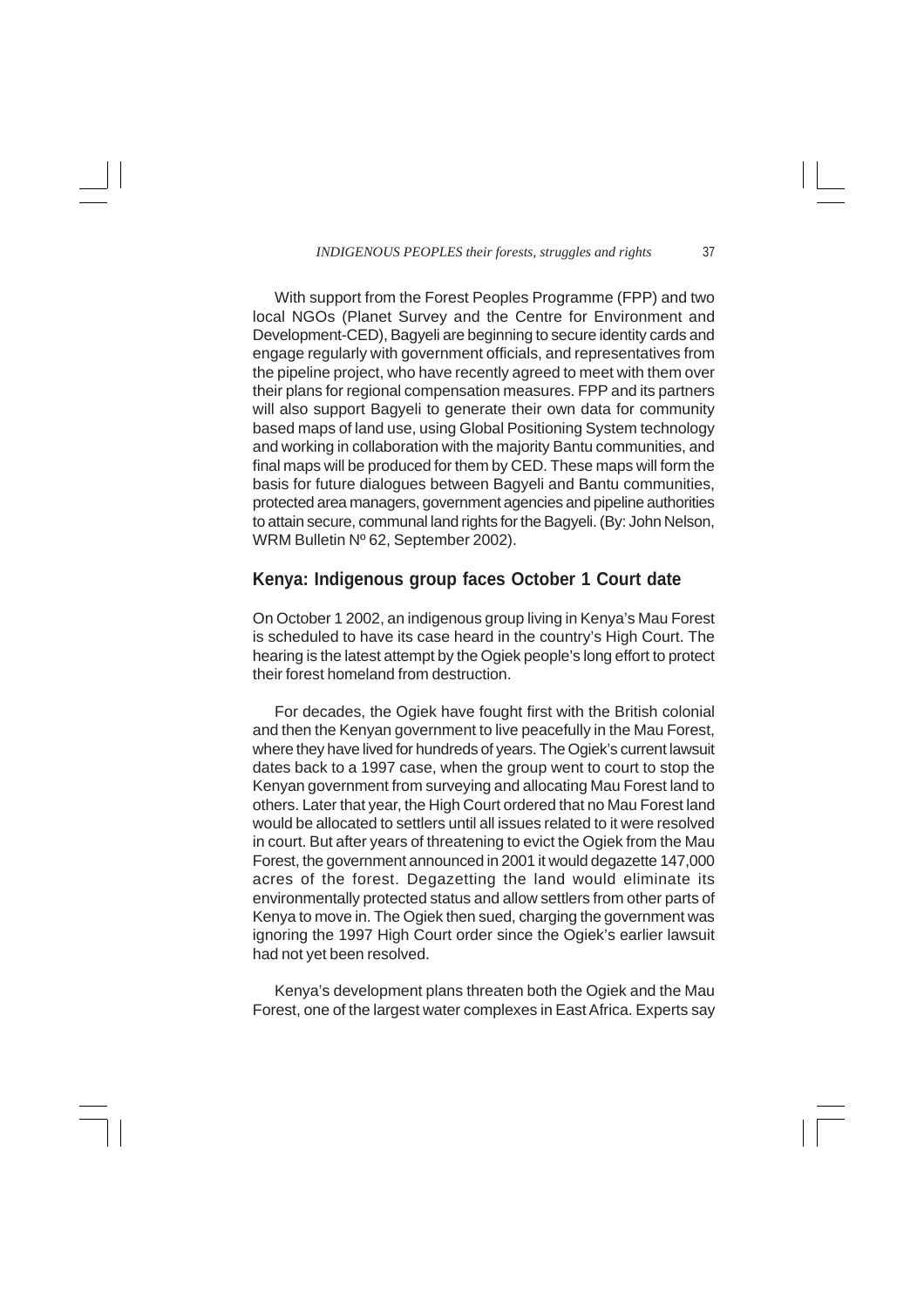that reducing Kenya's forestland would have dangerous environmental consequences. The Mau Forest is a vital water catchment area, absorbing water during the rainy season and gradually releasing it during the rest of the year. According to scientists, the forest provides about 40 percent of the nation's water supply. While the Ogiek's way of life is self-sustaining, the government has exempted three powerful companies from a logging ban and allowed them to continue harvesting wood in Mau Forest, destroying the Ogiek ecosystem in which the indigenous group gathers honey, selectively hunts animals, and grows vegetables.

Although they agree with the government that Kenya lacks sufficient agricultural land, Ogiek supporters argue that President Daniel arap Moi is more interested in rewarding its supporters than providing more food for its citizens and that most of the land has been given to Moi's close associates. Joseph Kamotho, the recently dismissed minister for environment who has fallen out with Moi, says the Ogiek land issue was used by "unscrupulous government officials to get more land for themselves."

As the gradual destruction of its forest continues, the community has faced no justice in court corridors. For over a year, the Ogiek's case has been repeatedly delayed in court due to procedural problems. In February 2002, the case was postponed because the government lawyer handling the case was out of the country. In April, it was again rescheduled after government lawyers said that they had not had time to file their replying affidavits. In July, the judge scheduled to hear the case was absent, and a substitute judge set a hearing for October. Ogiek advocates hope that these frequent delays will end soon, but so far the government has given no indication that it wants to resolve the case quickly.

Many observers believe that changes in Kenyan politics in the next few months may help the Ogiek's legal case to move forward. Kenyan law prohibits Moi from running for office in the upcoming presidential elections, currently scheduled for December\*2 . "The post-Moi Kenya

<sup>&</sup>lt;sup>2</sup> Finally, Mwai Kibaki won those elections by a large margin.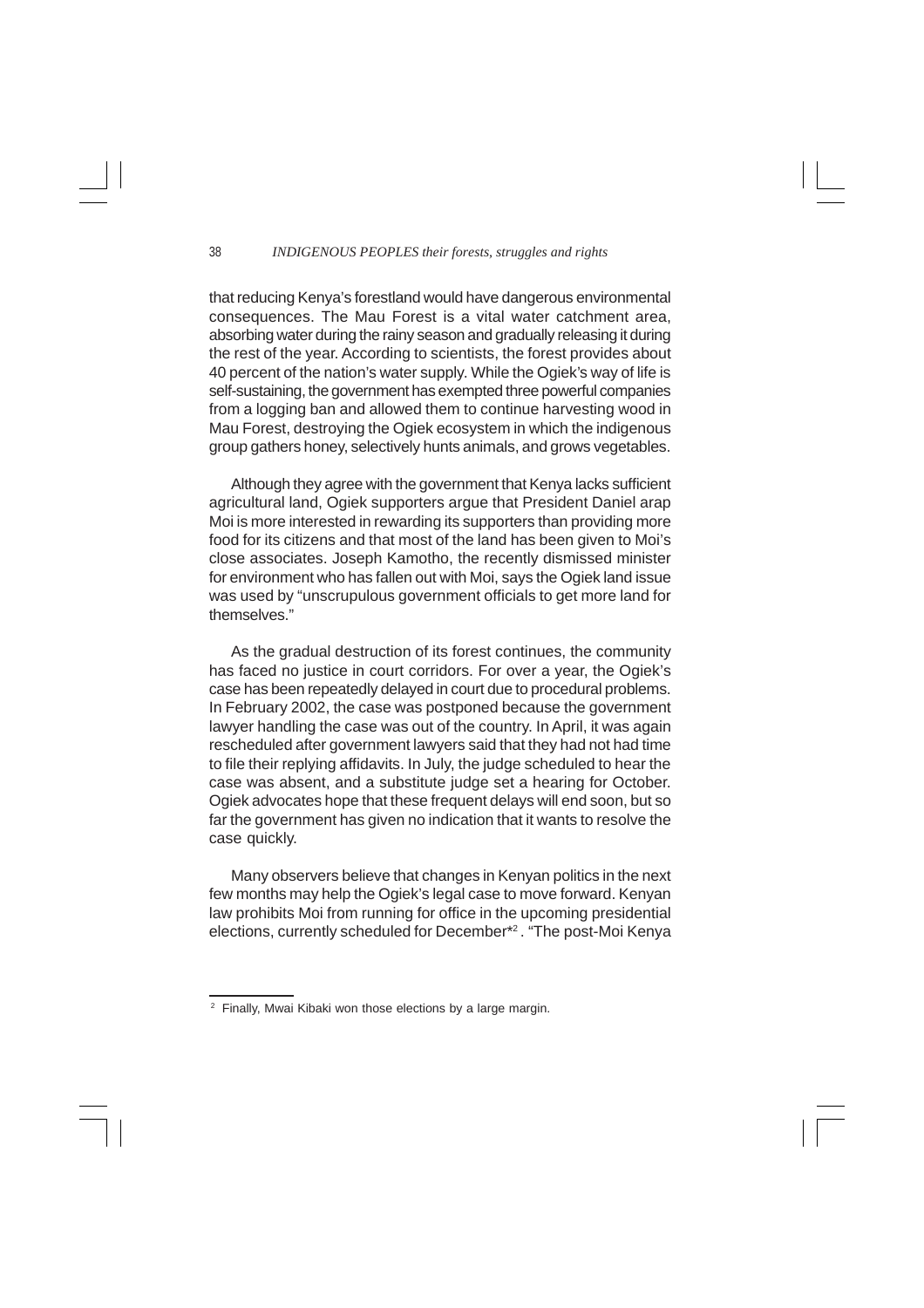will be different and the Ogiek cases may finally be heard after elections," said John Kamau of Rights Features Service, a Kenyanbased organization that has been monitoring the Ogiek's case. "At that time Moi will not be in power to protect his cronies, unless he does so by proxy."

In addition, draft proposals for a new Kenyan constitution should help the Ogiek. Kamau pointed out that the draft of the new constitution also calls for new laws on land and the protection of indigenous communities from discrimination. "If the Constitution is adopted, then the Ogiek can sigh with relief," Kamau said. "But a lot needs to be done to sensitize politicians on the issues at hand." The draft, which needs to be approved by parliament, would also create a new position of prime minister that would be elected by the national assembly. The president, who now has almost exclusive control over government policy, would be limited to carrying out "special responsibilities" in such areas as national unity. By reducing the president's powers, the draft would make it more difficult for Moi's successor to stop the Ogiek's case.

A number of Kenyan and international groups —including the Ogiek Welfare Council, Rights Features Service, Survival International, and the Digital Freedom Network— have maintained an international campaign to protect the Mau Forest and the Ogiek's way of life. (By: Bobson Wong, WRM Bulletin Nº 62, September 2002).

### **Rwanda: Dispossessed Twa people press for recognition**

The indigenous inhabitants of Rwanda are the Twa, a 'Pygmy' people who originally lived as hunters and gatherers in the high altitude forests around the lakes in the Albertine Rift area of central Africa, in the presentday countries of Rwanda, Burundi, Uganda and Democratic Republic of Congo (DRC). In some parts of DRC, Twa are still able to live a forest-based existence. However, in most other areas the Twa have had to abandon their traditional way of life as their forests have been destroyed by logging, agriculture and "development" projects. Wildlife conservation areas, established to protect gorilla populations and watersheds, have evicted Twa communities in Rwanda, DRC and Uganda even though the Twa traditionally do not hunt gorillas nor do their activities affect watershed functions. In common with many other Pygmy peoples,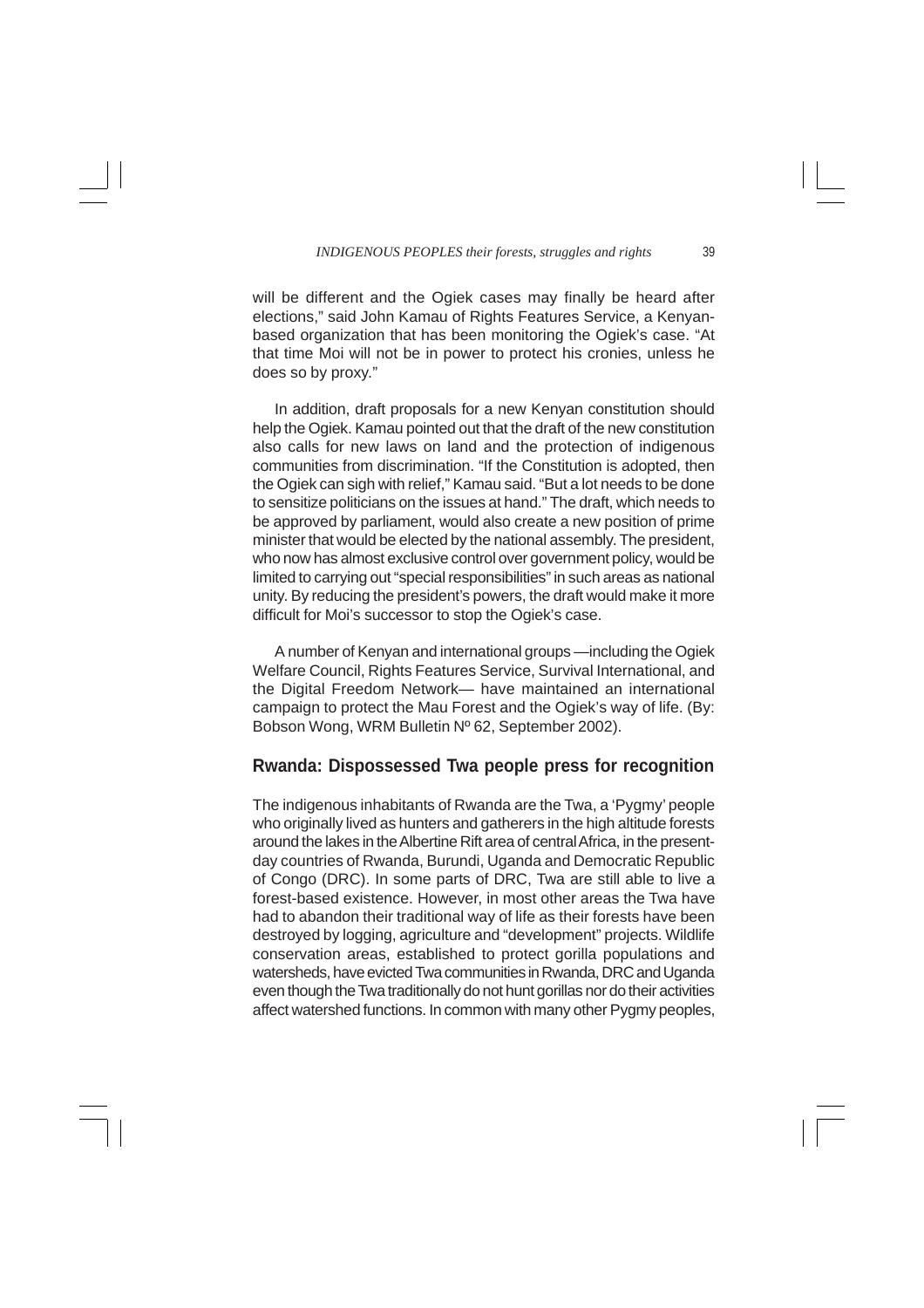the Twas' rights to forest lands and resources are not recognised in customary or written law and the evictions took place without compensation or alternative land provision.

Rwanda's forests began to be felled centuries ago as incoming Hutu farmers and Tutsi herders cleared land for agriculture and pasture. Rwanda avoided the ravages of the Arab and European slave trades, and its population increased as other people sought refuge there. Local chiefs encouraged settlement on their lands because they gained power and revenues the more 'clients' they had. Rwanda's population increased from 1 million to 7 million from the 1940s to the 1980s. During the colonial period, land held by heads of clans was redistributed and from the 1960s onwards government policy encouraged farmers to expand into pastures, wetlands and forest areas such as around the Volcanoes National Park, and migrate east into less densely populated grazing lands. Between 1970 and 1986 the cultivated area increased by 56%, meanwhile the average land holdings had been steadily decreasing from 3 ha/family in 1949 to 0.7 ha in 1990. By the mid 1980s almost all land available for agriculture had been used up except for the areas under national parks.

Up to the end of the 1970s land distribution is considered to have been relatively equitable. Rwanda could feed its population; small farmers were more productive than larger ones. However, farmers' main method of increasing the production from ever decreasing plots of land was to reduce the fallow period, resulting in depletion of soil fertility.

Rwanda's population is now 8.3 million, with an average population density of 315 people per square kilometre (800 per sq km in the northwest) making it the most densely populated country in Africa. Ninetyone percent of the population depends on subsistence agriculture for survival. Landlessness and inequitability in land distribution worsened after the mid 1980s as land was expropriated by government for middleclass housing, parastatal projects and industrial development. Land also became concentrated in the hands of the emerging wealthy elite who had off-farm incomes or were employed on the many foreign aid projects, and who were able to buy land off indebted or starving small farmers.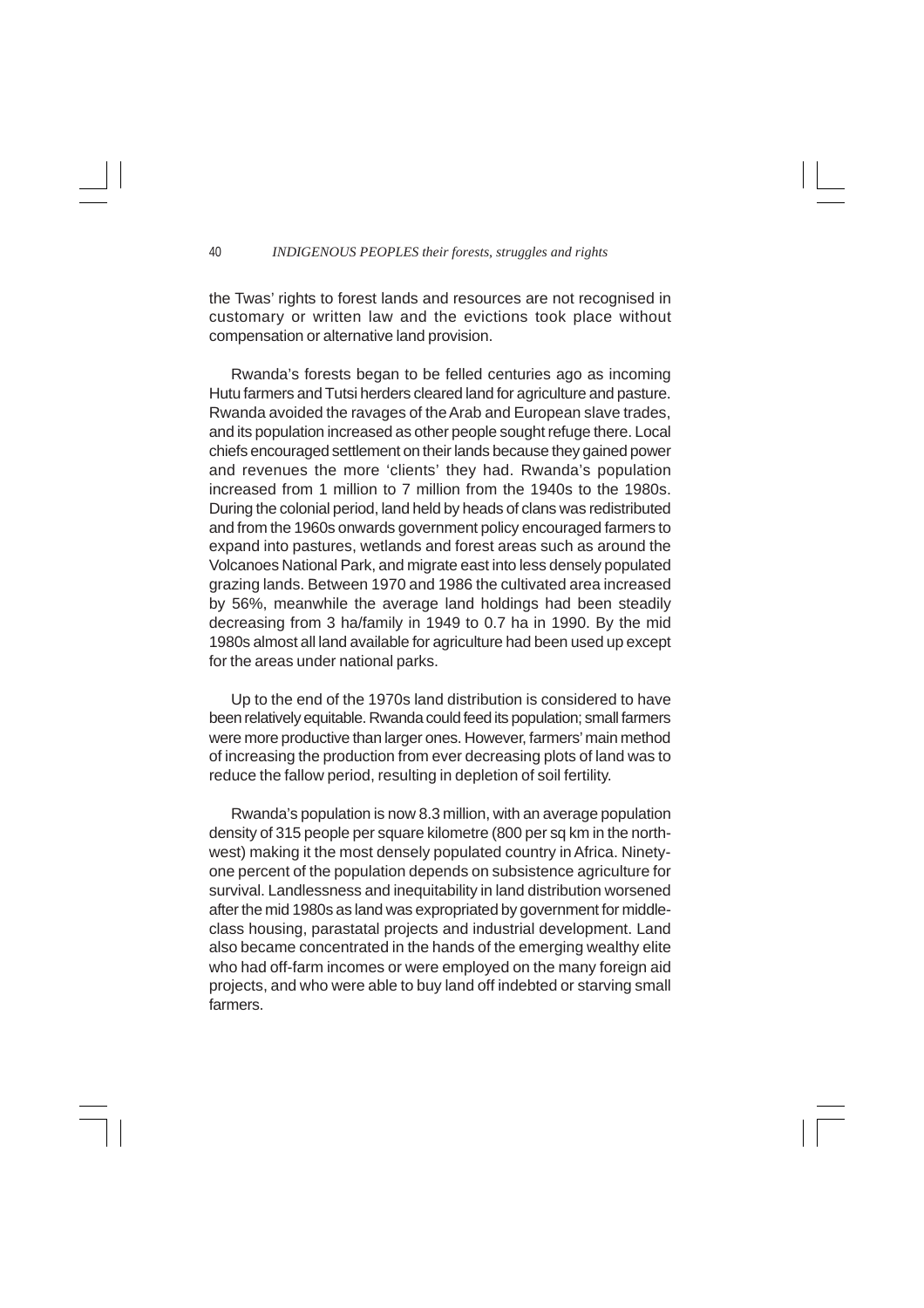Rwanda's forests have been drastically reduced from approximately 30 percent at the beginning of the  $20<sup>th</sup>$  century to 7 percent of the total land area. In 1934, the Mukuru-Gishwati-Volcans forest complex in the north of Rwanda was a single forest block of 833 square kilometres. By 1955, it was divided into three discrete patches, and by 1998, only 18 per cent of the original forest remained. The largest forest in the south of the country, Nyungwe, lost 26 per cent of its area over the same period. Its area is now only 87,000 ha. Overall, 49 per cent of Rwanda's Afromontane forest disappeared between 1934 and 1998.

Clearance for farming and pasture land has contributed to the reduction in forest cover, as well as harvesting of fuel-wood and timber for housing and small scale mining. Production of export crops is also a factor in forest destruction: half the forests around the volcanoes in the north were cleared for pyrethrum plantations in the 1960s, and areas around the Nyungwe forest were cleared for tea estates. After the 1994 genocide, in which 800,000 Tutsis and moderate Hutus were killed by Hutu extremists, forests were further depleted by the establishment of fuel-hungry refugee camps just over the border in DRC and the need to rehabilitate thousands of refugees returning to Rwanda after long periods of exile. These refugees were mostly accommodated in former protected areas, including the Mutara Game Reserve, two-thirds of the Akagera National Park and the Gishwati Forest.

The loss of biological resources affects everyone in Rwanda, but especially the Twa who originally depended on the forest. The Twas' customary rights to forest lands were never recognised either by local rulers or under colonial laws, with the result that as the forest was cleared, the Twa became landless squatters except for a few families that were given land by Rwanda's former Kings, the Mwamis. The last forest-dwelling Twa, the Impunyu, were cleared from the Gishwati forest in the 1980s and 90s to make way for World Bank-financed projects aimed at relieving human pressure on forests by increasing the supply of wood products through industrial eucalyptus plantations and developing a productive dairy industry using pastures in degraded forest areas. Ironically, these projects were intended to protect the forest, but they had the opposite effect: by 1994 two-thirds of the original forest had been converted to pasture, almost all of which was allocated to friends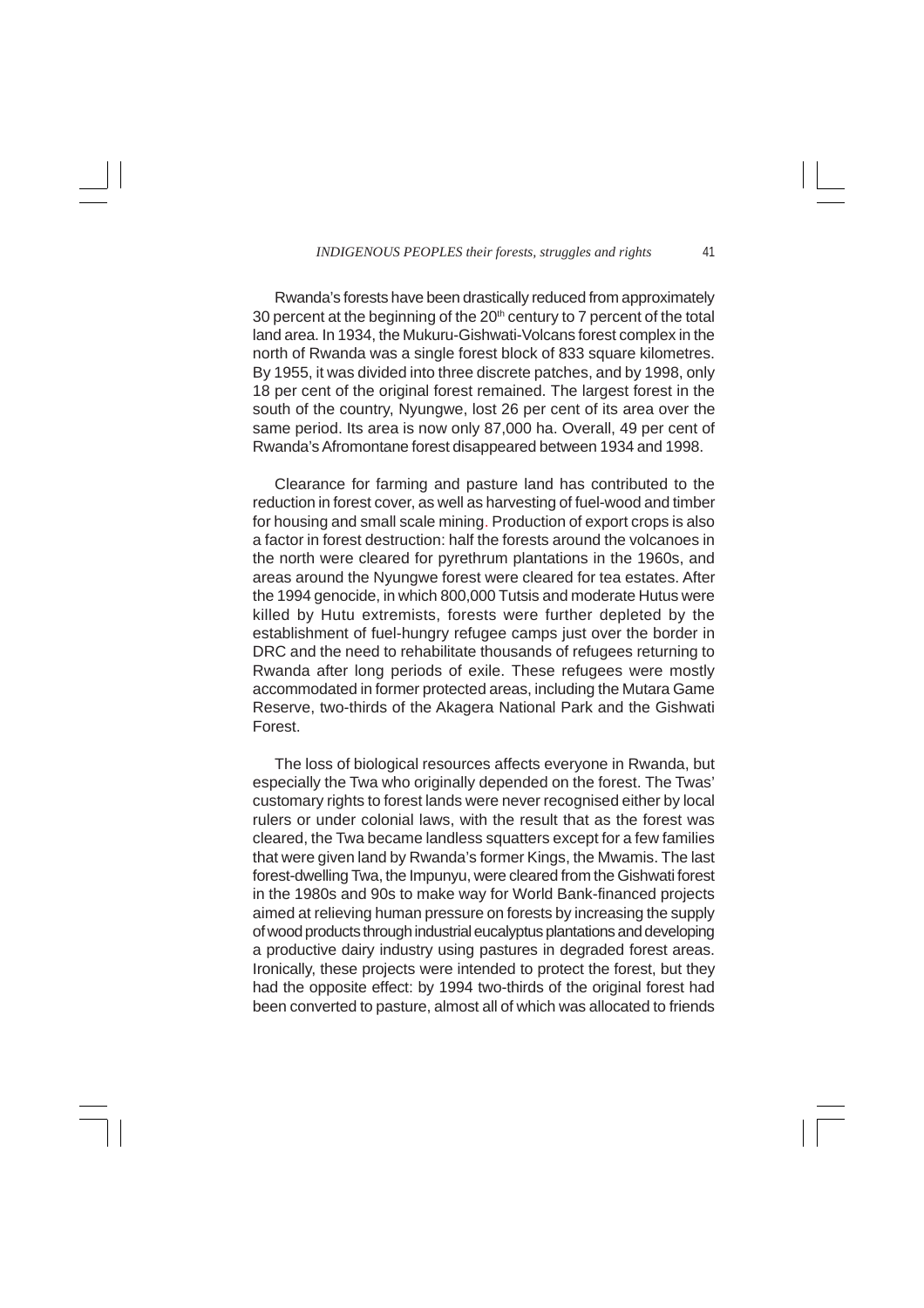and relations of the President. Throughout this process, the Twa received no compensation or remedial measures, nor were they included among the thousands of people employed by the projects. Returning refugees settling in the area and clearing land for subsistence farming have now effectively completely destroyed the forest.

Conservation projects removed Rwandan Twa communities from the Nyungwe forest reserve in 1998 and from the Parc des Volcans (the oldest park in Africa, created in 1924 as the Albert National Park). Older Twa living in southern Rwanda recall hunting for buffalo and elephant in the Nyungwe forest and taking the horns and tusks to the Mwami as tribute. Currently a mere handful of Twa are employed in the parks as casual labour or trackers; they have no involvement in park management or decision-making. While some conservation agencies are carrying out development projects that include Twa communities around the Parc des Volcans and Nyungwe forest, these generally don't address the fundamental issue of land and access to forest resources.

The land situation in Rwanda is acute and that of Rwanda's Twa is very precarious. In 1991 it was reported that nationally only 50-57 % of households had the minimum amount of land (0.7 ha) needed to feed the average household of 5 people. However for the Twa the situation is much worse —only 1.5% Twa households surveyed by the Forest Peoples Programme and Twa organisations in 1993 and 1997 had enough land to feed their families. Since colonial times there has been virtually no land distribution to the Twa: in 1995, 84% of landed Twa were still living on land given to them by the Mwamis. The Twas' political weakness makes them vulnerable to expropriation of their existing lands by neighbouring farmers and local authorities. The marshes providing clay for Twa communities' traditional pottery are often allocated by local authorities to other groups for farming.

The Twa are the poorest group in Rwandan society, lacking access to formal education, housing and health care. Few of them know how to farm, and most eke a living from pottery, casual labour and begging. The Twa are marginalised and discriminated against because of their identity, and have virtually no representation in Rwanda's local or national administration or decision-making processes. The Twa were victims of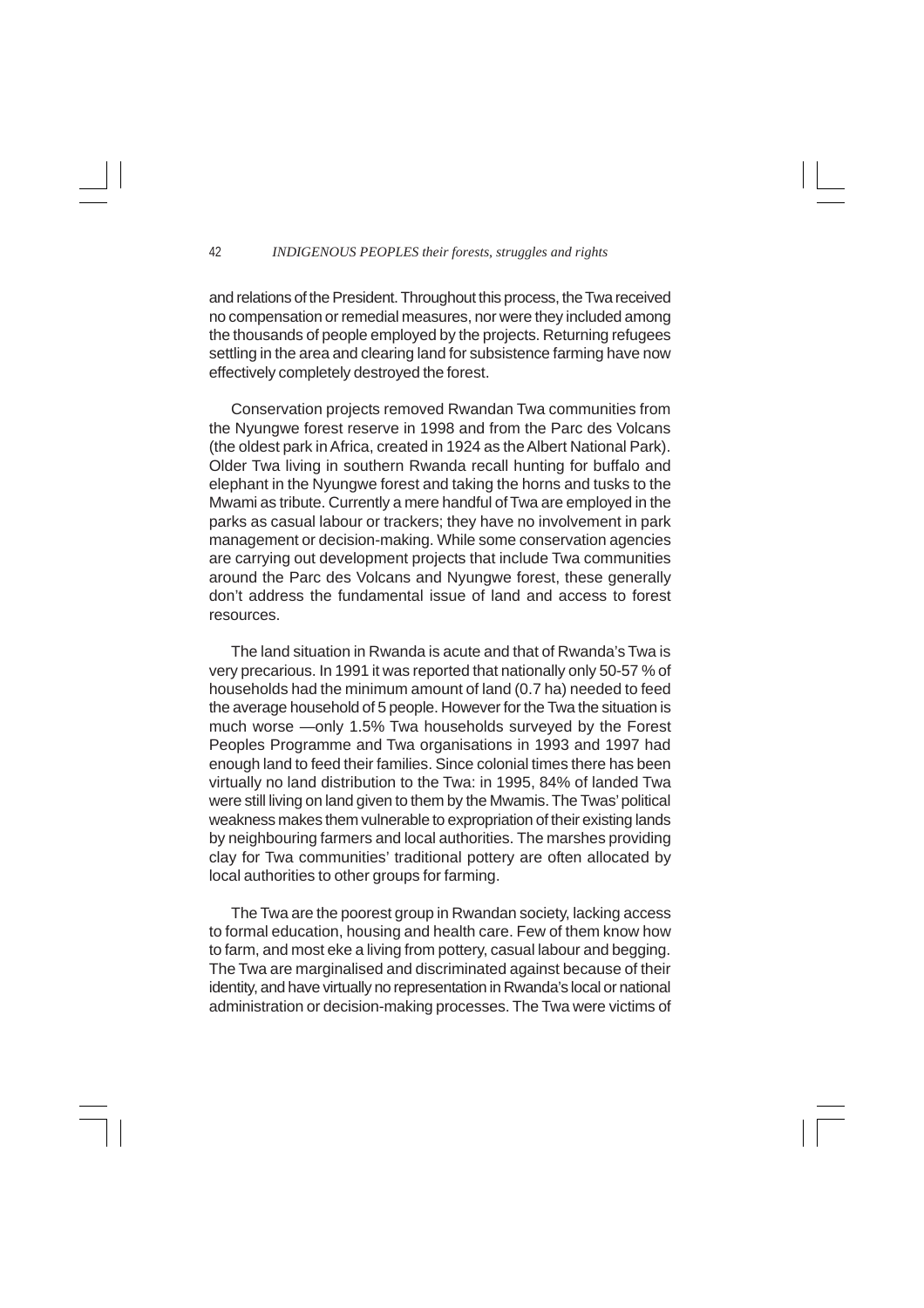the 1994 genocide, losing an estimated 30% of their population compared to 14% of the overall population. The Twas' losses have never been acknowledged by the post-genocide Rwandan government. They feel that they have been forgotten in the post-genocide reconstruction of Rwandan society.

However, over the past few years there have been some positive developments. Rwandan Twa have organised themselves, creating NGOs to press for improvements in the situation of the Twa. These organisations have made representations to the President of Rwanda and to the Commission charged with the revision of Rwanda's constitution, calling for affirmative action on land and education and requesting special measures for their representation in government processes. The Twa NGO 'CAURWA' is working with 70 local Twa associations, helping them to get land, learn how to farm and develop non-agricultural income generating activities such as tile-making, basketry and pottery. These activities are complemented by advocacy work at local, national and international level and community capacity building to enable the Twa to play an active role in national processes such as Rwanda's Poverty Reduction Strategy, the traditional *gacaca* courts that will judge the thousands of prisoners accused of genociderelated crimes and the national Unity and Reconciliation process, that seeks to heal the wounds caused by Rwanda's long history of ethnic strife. (By: Dorothy Jackson, WRM Bulletin Nº 62, September 2002).

### **Uganda: The Batwa organize to reassert their rights**

The Batwa (so-called Pygmies) are the Indigenous peoples of southwest Uganda. According to historical records and oral histories, only the Batwa inhabited this area until at least the mid sixteenth century. They have been mostly hunter-gatherers, some in the mountainous forests, and some in forest savannah or lake environments.

The Tutsi moved into the area after 1550. Although recognizing Batwa ownership of the high altitude forest, the Batwa were regarded as Tutsi's servants within the King's courts. From about 1750, Hutu clans began to move into the area, and from 1830 the Tutsi sought to establish more direct rule over the territory, leading to conflict between the two groups. The Batwa played an important role in these conflicts and the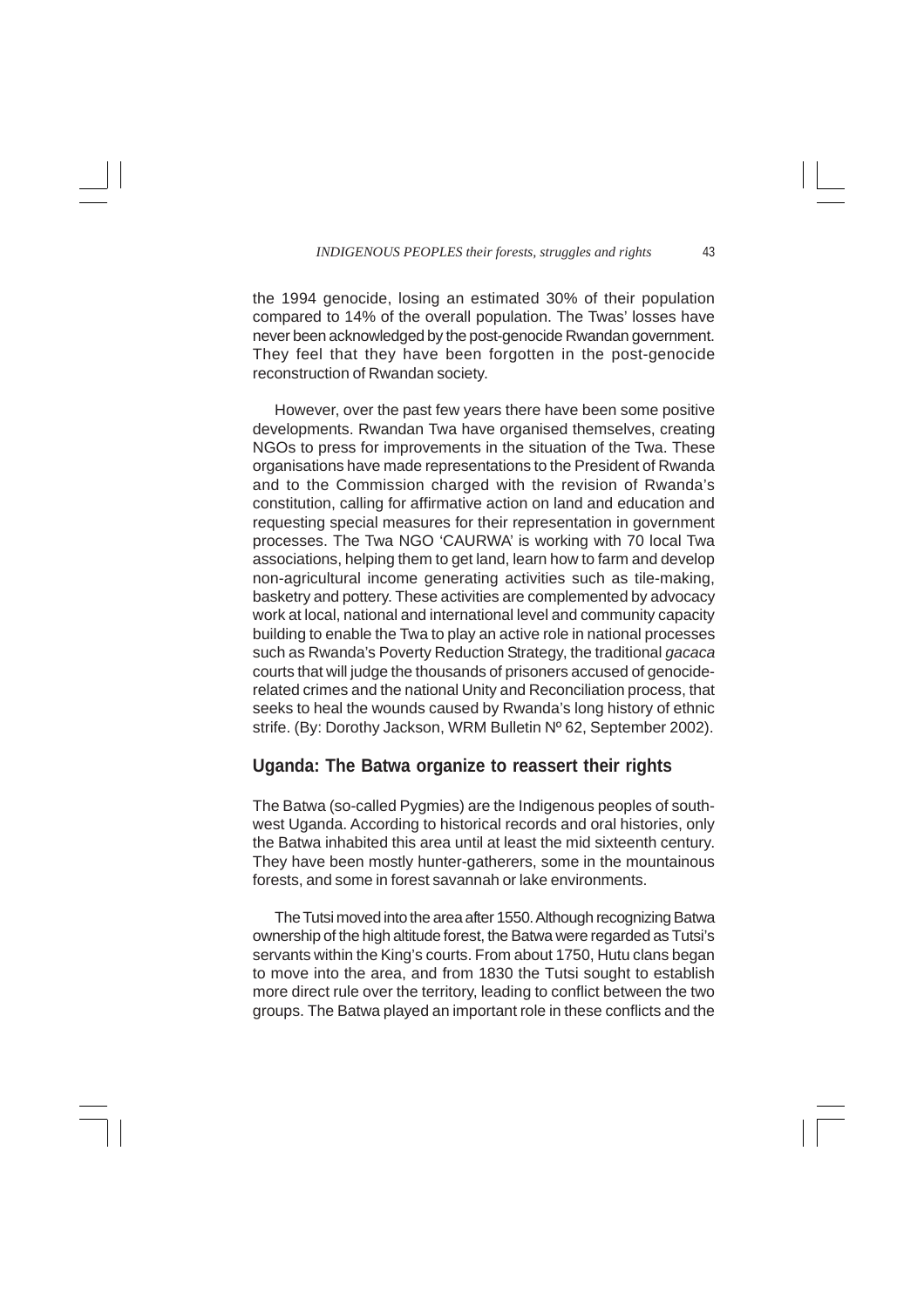Tutsi could not have established or retained this region as part of their kingdom without the support of Batwa archers. Some Batwa established themselves in powerful positions and claimed tribute from Hutu around them, but most would pay tribute to the Tutsi kings by bringing them ivory, animal skins and meat. Throughout this whole period —and up until their forced expulsion by conservationists from the forests in 1991— Batwa would also barter meat, honey and other forest products for other products from the local community around them.

In 1991, the Bwindi and Mgahinga National Parks were established which caused great suffering to Batwa and other neighbouring local communities. In 1995 the conservation Trust became fully operational. In spite of the resulting violation of the Batwa's territorial and human rights, the establishment of the parks was funded by the World Bank/ GEF which granted 4.3 million US dollars for resource management and biodiversity conservation in Bwindi and Mgahinga National Parks. The gazetted boundaries of Bwindi Park are 321 Sq.kms (over 80,000 acres) and Mgahinga Park is 33.7 Sq kms.(under 8,000 acres). The parks are hilly islands of moist tropical and upland forest within a densely cultivated region. The Batwa are by far the most affected group since they no longer have access to their forest resources, and so their forest-based participation in the local economy has been destroyed and they have been reduced to landless labourers. Nearly 20% of the Parks' income is meant to be for park management, 20% for research and 60% to local community development. As a result of the development of an Indigenous peoples policy (as required by the World Bank) —and in recognition of the devastating impact on the Batwa of the creation of the National Parks— a proportion of the conservation Trust's community development budget was allocated to a Batwa component, the most important element being a process of buying small fields for individual Batwa families.

In addition to their forced expulsion from the living in or using their forests, the Batwa of Uganda suffer severe discrimination at the hands of other communities. They experience marginalisation and discrimination, a lack of land, of access to formal education and to employment and even to secure an area to put up temporary dwellings involves having to work long hours in others' fields. They are not represented —locally or nationally. Instead of being able to base their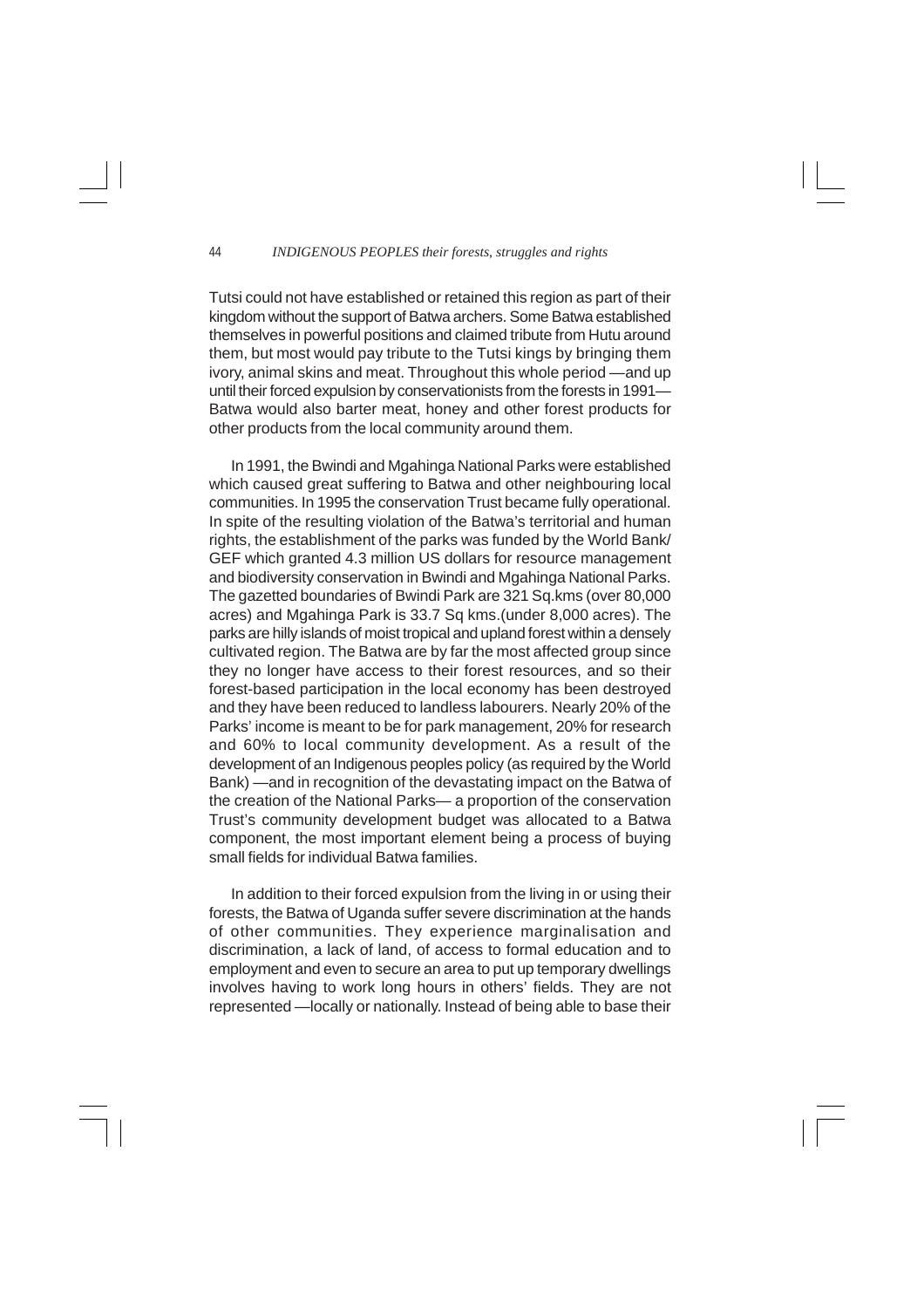livelihoods in the forests using their traditional skills, they now depend on labouring —and even begging— to support their livelihoods.

To make matters even worse, there has been very slow movement in terms of achieving some form of compensation for the Batwa for their loss of their territories. The conservation Trust's buying of small parcels of land for Batwa families finally started to get somewhere in 2000. Today, according to Mgahinga and Bwindi Impenetrable Forest Conservation Trust (MBIFCT) a total of 326 acres has been bought for the Batwa. The original owners of the entire forest have been "compensated" with a mere 326 acres and, furthermore, there are many more Batwa still lacking even such miserable patches of land. The problem has been further compounded because the 4.3 million US dollars funding for the conservation Trust was invested in an offshore investment trust by the World Bank/GEF in the early 1990s. The funding for the conservation Trust has therefore been dependent on the performance of the international stock market. With the severe downturn in stock markets the Trust's income has suffered. As a result, in July 2002, the Trust announced that it was cutting the Batwa component entirely. No more land would be bought for Batwa, but meanwhile the Trust would continue to fund the other aspects of the National Park, including the park guards who forcibly exclude Batwa from entering the forest. The World Bank's own research on the impact of the National Parks on the Batwa had stated that without the Batwa component, the Trust's work would simply worsen the situation for the Batwa and would therefore run counter to the Bank's Indigenous Peoples Policy. That situation now appears to be the case. Will there be enough international pressure to ensure that the Trust continues with the Batwa component, or is there a case in international law to argue for the return of the forests to the Batwa?

The Forest Peoples Programme has been supporting the Batwa to establish their own Indigenous organisation known as the United Organisation for Batwa Development in Uganda (UOBDU) which is based in Kisoro in S.W. Uganda. UODU co-represents the 3000 or more Batwa within the 3 Districts Kisoro, Kabale and Kanungu where Batwa communities exist. The organisation has a Batwa Representation Committee, which represents them in meetings/workshops with the MBIFCT conservation Trust. The organisation has been campaigning for land and forest access, and has represented Batwa views in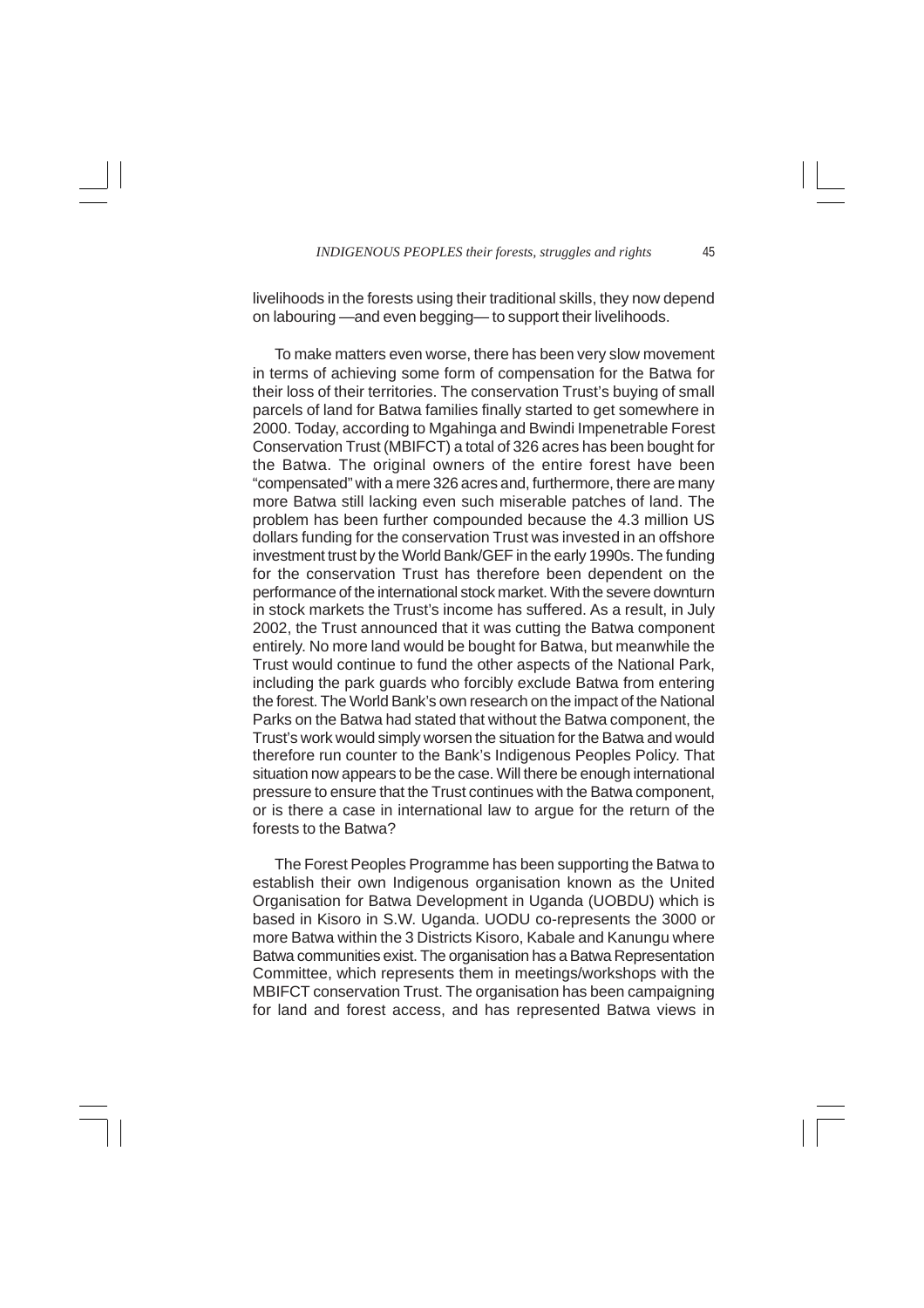meetings with Government representatives and with NGO's. As well as continuing to argue their case, UOBDU is also providing a vehicle for the Batwa to re-develop lost skills and bring together their expertise in forest-related knowledge as a first step in reasserting their rights and improving their quality of life. (By: Penninah Zaninka, WRM Bulletin Nº 62, September 2002).

### **AMERICAS**

# **Guyana: Empowerment of indigenous peoples through participatory mapping**

Despite decades of lobbying successive governments for full legal recognition of their traditional land rights, the 55-60,000 Amerindians in Guyana still find themselves in one of the most precarious land tenure situations in South America: many communities lack any legal land title whatsoever, while the others can only count on an insecure title which covers just a fraction of their ancestral territory, and which can be revoked unilaterally at any time by the Minister of Amerindian Affairs. Since national independence in 1966, the Guyanese state has titled just 6000 square miles of the 24,000 square miles recommended for title by the Amerindian Lands Commission (ALC) —a body set up by the British in 1966 to resolve the Amerindian land question in response to consistent pressure from grassroots Amerindian leaders. Indigenous peoples complain that Government's repeated broken promises on land rights issues constitute the large-scale theft of their ancestral territories by the state.

Untitled areas on so-called "state land" are the subject of mining and timber concessions issued by central government without prior consultation with Amerindian Communities. Gold and diamond concessions, for example, cover around 35% of the country —an area that affects many of the traditional territories of the Akawaio, Macusi, Wapichan and Wai Wai peoples. Indigenous communities protest that poorly regulated commercial resource extraction dominated by outsiders from the coast has caused environmental damage in their territories and wrought social and cultural upheaval in their communities.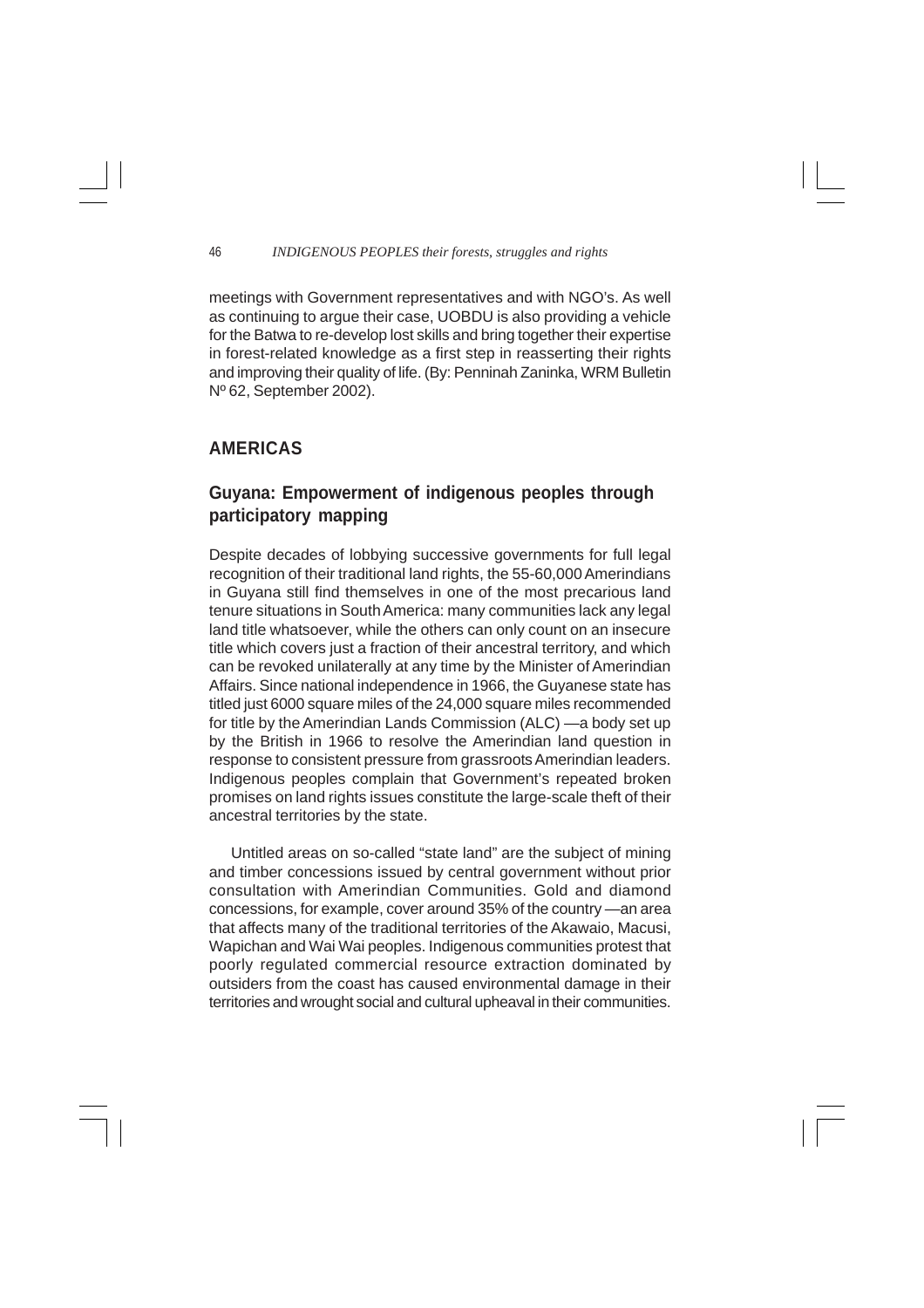The indigenous struggle for land security and their rejection of topdown destructive resource exploitation on their lands took a major step forward in 1991 with the formation of the Amerindian Peoples Association (APA). The APA unites more than 80 Amerindian communities that represent all nine indigenous peoples of Guyana. Many of the local APA "units" are linked to its central office in Georgetown via a radio network. The APA works to promote indigenous rights at the national level, to keep member communities informed of government policies, laws and projects that may affect their welfare and to raise local Amerindian concerns with central government. A key part of APA activity involves training workshops for indigenous leaders on the national and international laws relating to indigenous rights and natural resources.

In 1994, Amerindian leaders from Region 7 of Guyana and APA staff had a meeting with their country's President in order to once again press for inalienable title to the full extent of their ancestral territory that covers 3000 square miles in the Upper Mazaruni. In response, the President challenged them to show how they use their land and why they demand ownership over such an extensive area.

Following a series of meetings in the six Amerindian communities in the Upper Mazaruni, the Akawaio and Arekuna people decided that they would need to map their traditional land and demonstrate that all the forests and savannahs in their territory have been used and occupied by them according to their custom for generations. They agreed that drawing up their own map could help demonstrate that their view of property, ownership and resource use is very different to the government view.

In 1995 the mapping project began in the field with technical support from the APA and international NGOs including the Forest Peoples Programme and Local Earth Observation. A team of four indigenous mappers were trained over six weeks in map work and the use of Global Positioning System technology (GPS). Over nine months the whole territory was mapped to show boundaries, past and present-day settlements, natural resources and cultural sites using names and categories defined by the communities themselves in accordance with their language and traditions. The final community map showed the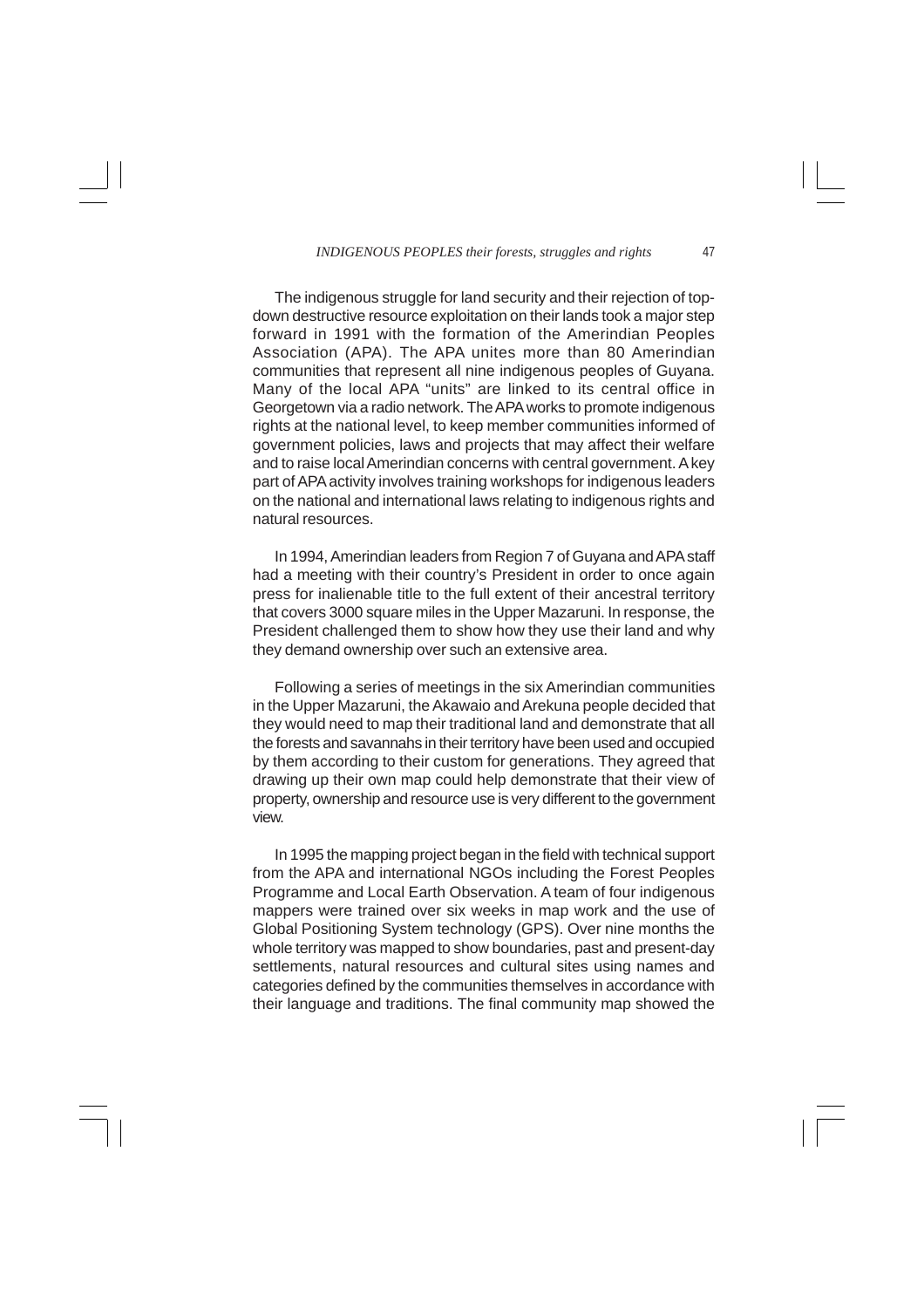whole Upper Mazaruni basin to be covered in an impressive blanket of indigenous place names, extensive and multiple indigenous land uses, burial grounds and special traditional areas such as bodawa: "hunting and fishing reserves". Since the map was published in 1998 it has been praised by many individuals and organisations including the Organisation of American States and the World Bank. Sadly, however, the government of Guyana still refuses to acknowledge the map as a legitimate claim to indigenous land ownership.

Undeterred by the stubbornness of the national government, Amerindian communities throughout Guyana have been inspired by the Upper Mazaruni mapping project. Since 1998, the APA has carried out further projects with its own indigenous cartographers who are trained in digitising base maps, inputting the field data and printing off draft maps for verification by the participating communities. This in-house team has worked with Arawak, Carib, Wapichan, Wai Wai and Akawaio communities to complete four more community mapping projects covering a total of 14,000 square miles. Two more projects are also currently underway and several more are planned. The local mapping teams for all these projects have been trained by an Arekuna Amerindian tutor who first gained his skills as a team member on the original mapping project.

Those who have participated in the mapping activities point out that the projects have been an empowering experience in a number of ways. They emphasise that traditional knowledge has been revitalised as younger people have worked with elders to collect the information for the maps. Mapping has also raised grassroots awareness about land use and resource management issues. Community mapping has turned out to be a useful tool for the defence of indigenous territories. An increasing number of trained indigenous mappers are now able to use the GPS technology and their own maps to pinpoint resource concessions that overlap their boundaries. Likewise, they can spot cases where companies have made incursions into indigenous lands, plot this infringement on a map and show the company that they are on Amerindian territory without permission. Already, companies have been obliged to withdraw their equipment when faced with this strong evidence.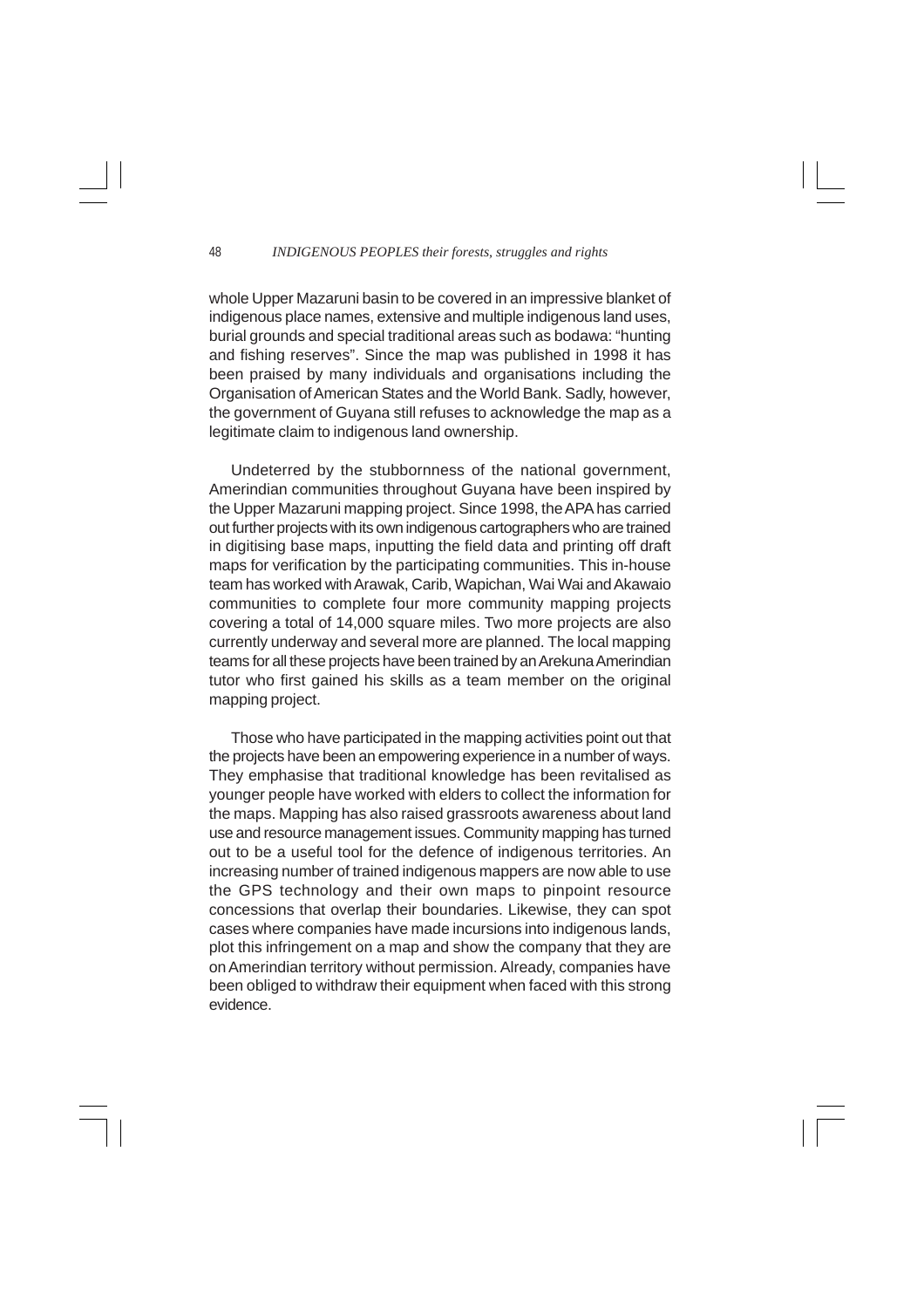The benefits of the pioneering community mapping work in Guyana are now spreading to other countries. The indigenous tutor has already helped Amerindian communities in neighbouring Suriname to map their traditional lands in the lower Marowijne. Practical lessons gained through the APA's innovative mapping projects are now being shared with indigenous peoples' organisations in the Ecuadorian Amazon who are preparing projects to self-demarcate their traditional territories. One lesson from Guyana is clear: a combination of village-level capacity building in land rights issues and participatory mapping can be empowering for local people and also provide the basis for an effective territorial defence strategy. (By: Tom Griffiths, WRM Bulletin Nº 62, September 2002).

### **Peru: Camisea gas project undermines the rights of indigenous peoples**

In December 2000 the Argentina-based company Pluspetrol won the concession to extract natural gas from the Camisea basin in South East Peru. However, Pluspetrol's intention to conduct seismic and drilling operations within the Nahua/Kugapakori state reserve has attracted controversy because of potential impacts on its indigenous inhabitants living in voluntary isolation and initial stages of direct interaction with national society. Block 88 superimposes the Nahua/ Kugapakori reserve, that was established by the state in 1990 to protect the Nahua and Kugapakori (also known as the Nanti) indigenous groups from the dangers of contact with national society. The group headed by Pluspetrol also includes US company Hunt Oil and the Korean SK corporation.

Critics point to the project's potentially devastating physical consequences: increased access by outsiders to the reserve will intensify pressure on its resources and expose the inhabitants to diseases to which they have little or no resistance. Equally grave are the projects' violations of the internationally agreed rights of indigenous peoples as well as undermining the right to say no to contact that is currently being exercised by those peoples living in voluntary isolation. The project is now at make or break time; support from the US banks, who are currently evaluating the project, is essential if it is to go ahead but activists are pressurising the banks to reject funding while the project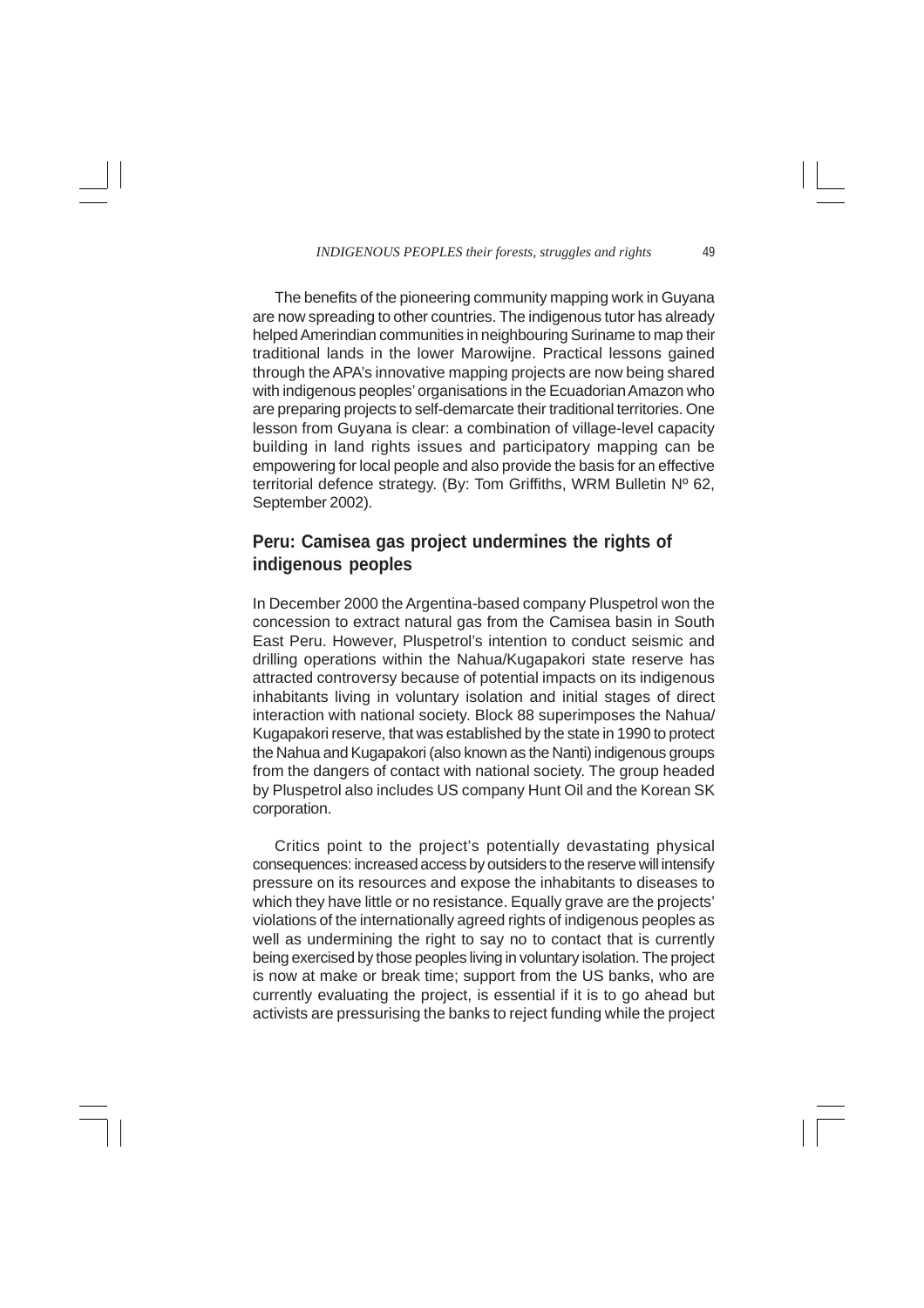still fails to address the rights of the indigenous peoples within the reserve.

The 443,887 hectare Nahua/Kugapakori reserve is the ancestral home for Nahua, Nanti and Matsigenka peoples. Most of these groups are in the initial stages of direct interaction with Peruvian national society. These groups in initial interaction (with the exception of the Nahua), do not speak Spanish, have only sporadic direct contact with some other indigenous communities living outside the reserve and are highly vulnerable to introduced diseases and exploitation by outsiders. At the same time there are some Nanti and others of uncertain ethnic origin who have taken a choice to avoid all direct contact with national society and live in a state of voluntary isolation. Through remaining in voluntary isolation, these peoples are exercising their right to say no to direct contact with national society. These latter groups are even more vulnerable to introduced diseases and live in remote headwaters of the Timpia, Serjali and Paquiria rivers including the area where seismic testing is taking place. The Peruvian indigenous federation FENAMAD state that "contact by outsiders with these peoples would constitute a serious threat to their fundamental rights to health, cultural identity, well being and possession of land……and make possible their extinction as individuals and as indigenous peoples". Estimates of the total population of the reserve range from 1000–2000 people.

Pluspetrol have acknowledged that unwanted encounters with the peoples who live in voluntary isolation in the area of seismic testing in the headwaters of the rivers Paquira and Serjali are possible. Testing began in the reserve in May 2002 and Pluspetrol assured critics that; "this contact will not be encouraged", that they have reduced the seismic area in order to avoid such encounters and that contingency plans are in place. Plans consist of sending parties of local indigenous people ahead of the seismic testing groups as well as vaccinating all workers against potentially contagious diseases. In reality it is unclear what is happening in the field. Some local Pluspetrol workers say there have been reports of sightings but no direct encounters with "naked or uncontacted Indians".

The independent review of the environmental assessment (EA), that was commissioned by local and national indigenous federations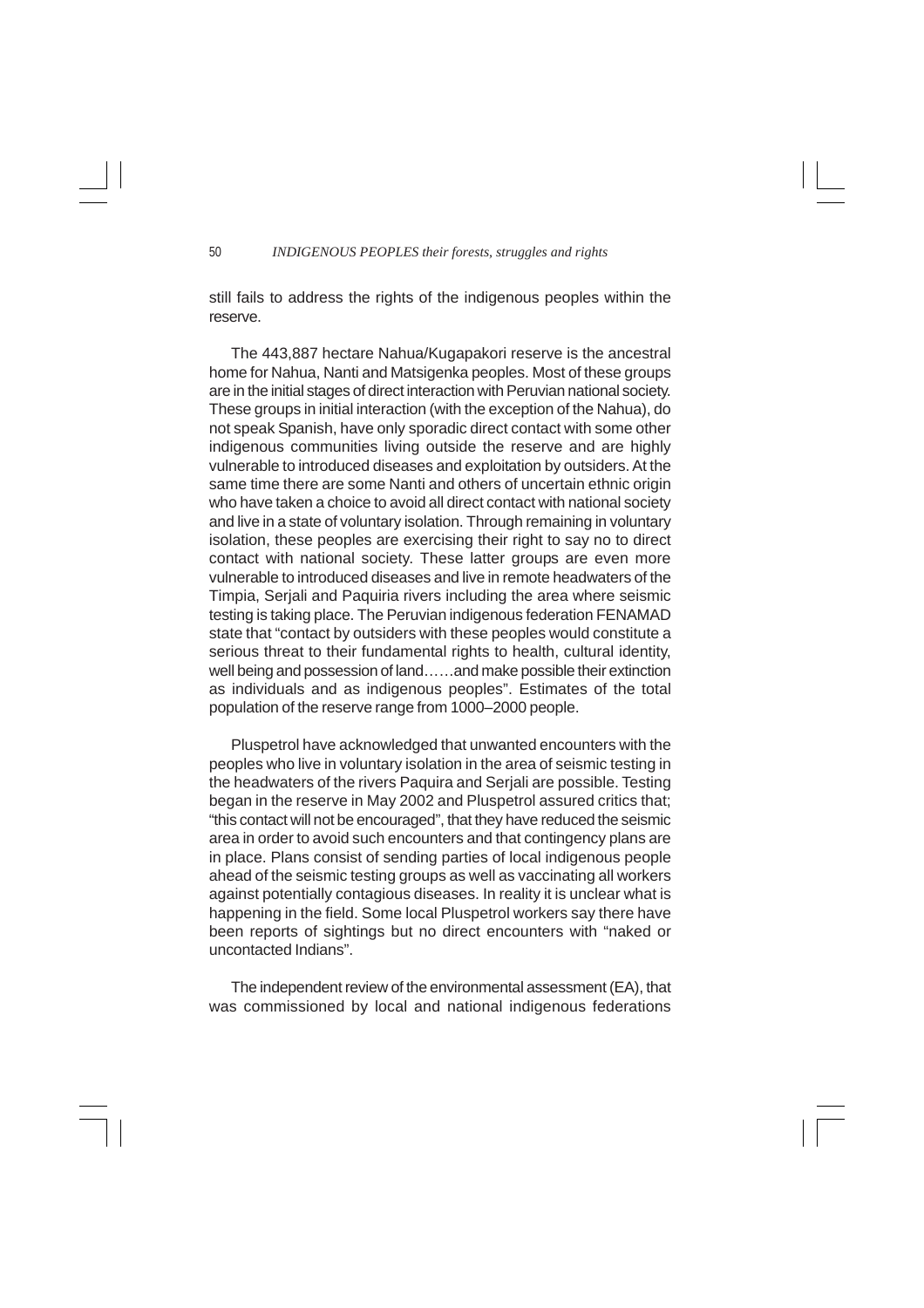COMARU and AIDESEP, concluded that "it cannot be assumed that the (contingency) plan will effectively prevent harmful impacts like the spread of introduced diseases that could prove fatal for the isolated populations". In fact, when Shell Oil conducted preliminary exploration in the region in the 1980's, over half the Nahua population died as a result of respiratory diseases contracted from loggers. Pluspetrol have responded by stating they are in the process of developing an independent community environmental monitoring program albeit 3 months after work started in the reserve. The reports of sightings, although denied by Pluspetrol in Lima —whose representatives stated that these sightings are referring to the "traditional Matsigenka" populations on the lower Camisea which neither explains their nakedness or their sightings in the seismic zone— confirm the conclusion of the independent review: "no matter how many precautions are taken the only fully effective policy is to avoid working in those areas known to be inhabited by such groups". Aside from the physical risks of inadvertant encounters, working in areas known to be inhabited by such groups undermines their fundamental right to avoid all direct contact with national society that they are currently exercising.

Pluspetrol's EA acknowledges that the reserves inhabitants will be both directly and indirectly affected by the project, whose plans within the reserve include the construction of 3 wells and seismic exploration in over 800km² of rainforest. The independent review of the EA however identifies many threats such as increased colonisation, shrinking resource base and poorer health that the EA did not acknowledge. As a result there is a corresponding lack of concrete measures to adequately address them. Article 7 of ILO convention 169 refers to indigenous peoples rights' to participate in the formulation, implementation and evaluation of development plans that may affect them. Ensuring adequate consultation is not simply a responsibility of the company but an obligation of the Peruvian state who have ratified ILO 169.

While some visits have been made by Pluspetrol to Nanti, Nahua and Matsigenka settlements there has been no disclosure of the details of these visits nor identification or development of methodologies of engagement with groups who in the main have no working knowledge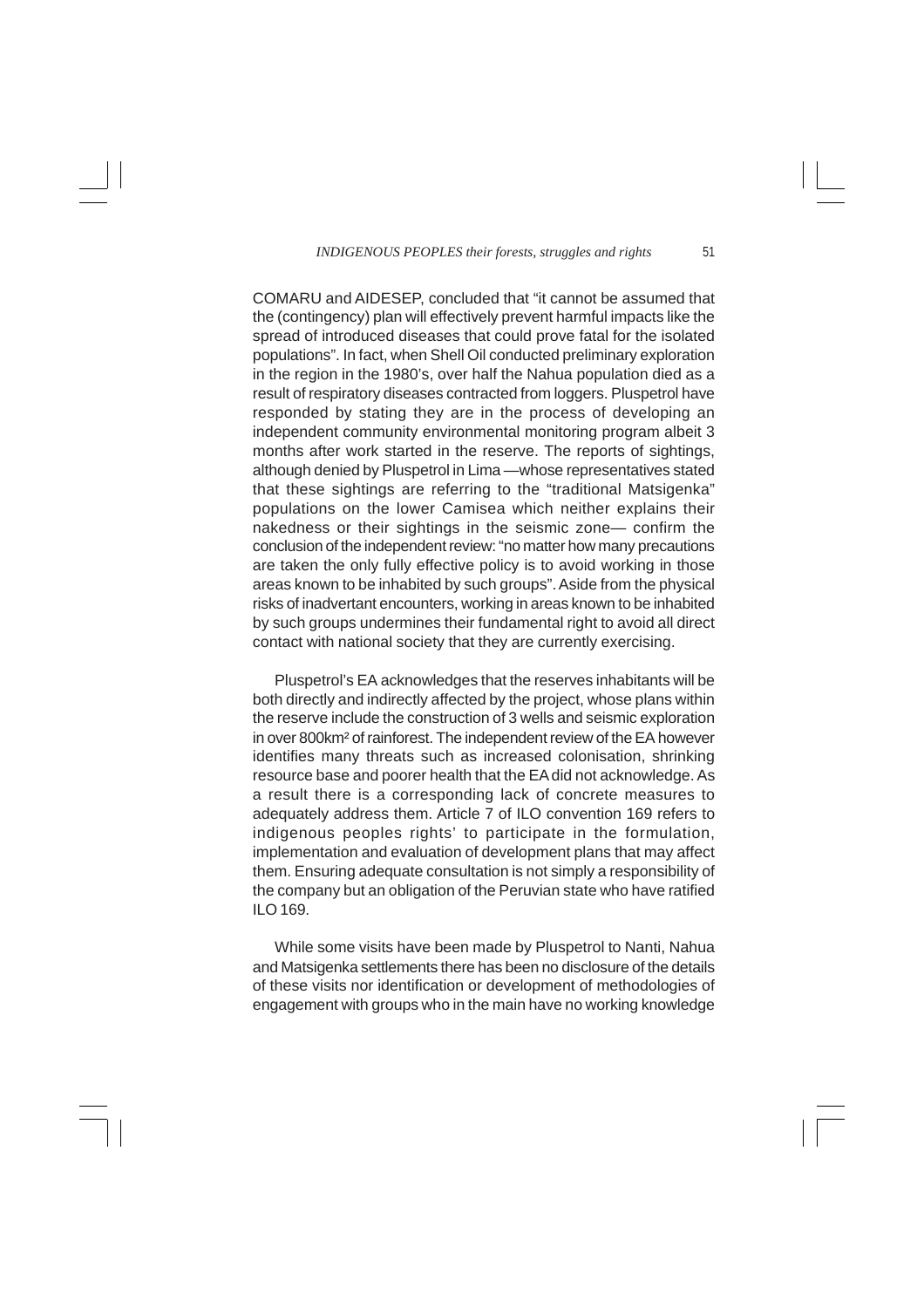of Spanish let alone understandings of seismic explosions. One of the Matsigenka groups living in between the Paquiria and Camisea rivers say they were persuaded to abandon their homes by the advance parties of Pluspetrol. Former residents of Shiateni say that they moved when one of the advanced parties of Pluspetrol told them that the army would arrest them or they would be decimated by diseases if they didn't relocate. This was denied by Pluspetrol who say that their advance parties only established contact with these groups to inform them of Pluspetrol plans. This relocation they say was an independent decision taken as part of a traditional and seasonal movement. One possible conclusion is that this illustrates the challenges of communicating the impacts of gas exploration to people who have almost no working understanding of Spanish let alone alien concepts of property, money or even seismic explosions. Whether this is a genuine case of forced relocation is unclear. However, what is clear from the rushed, unsystematic and untransparent nature of all these visits is that their purpose has been to implement the project with as little recognition of the rights of the reserve's indigenous peoples as possible.

Work in the reserve started in May 2002 yet engagement with its inhabitants has to date been governed by the pressures of work schedules rather than a respect for their internationally recognised rights or concern for their health and security. The most worrying problems are: the serious inadequacies in the EA regarding indirect impacts for the reserve's inhabitants, the real risks of potentially fatal encounters between seismic parties and peoples in voluntary isolation and a failure on the part of both Pluspetrol and the state to comply with the legal obligation to consult as stated explicitly in ILO Convention 169. Perhaps most worryingly, project activities are undermining the rights of those peoples living in voluntary isolation to say no to direct contact with national society. Given these flaws, activist groups should support the findings of the independent review that calls on the Peruvian government to "protect these populations by not allowing industrial activities within the reserve". They should also urge the US banks to reject funding proposals until the fundamental rights of the reserve's inhabitants are properly addressed by the Camisea consortium. (By: Conrad Feather, WRM Bulletin Nº 62, September 2002).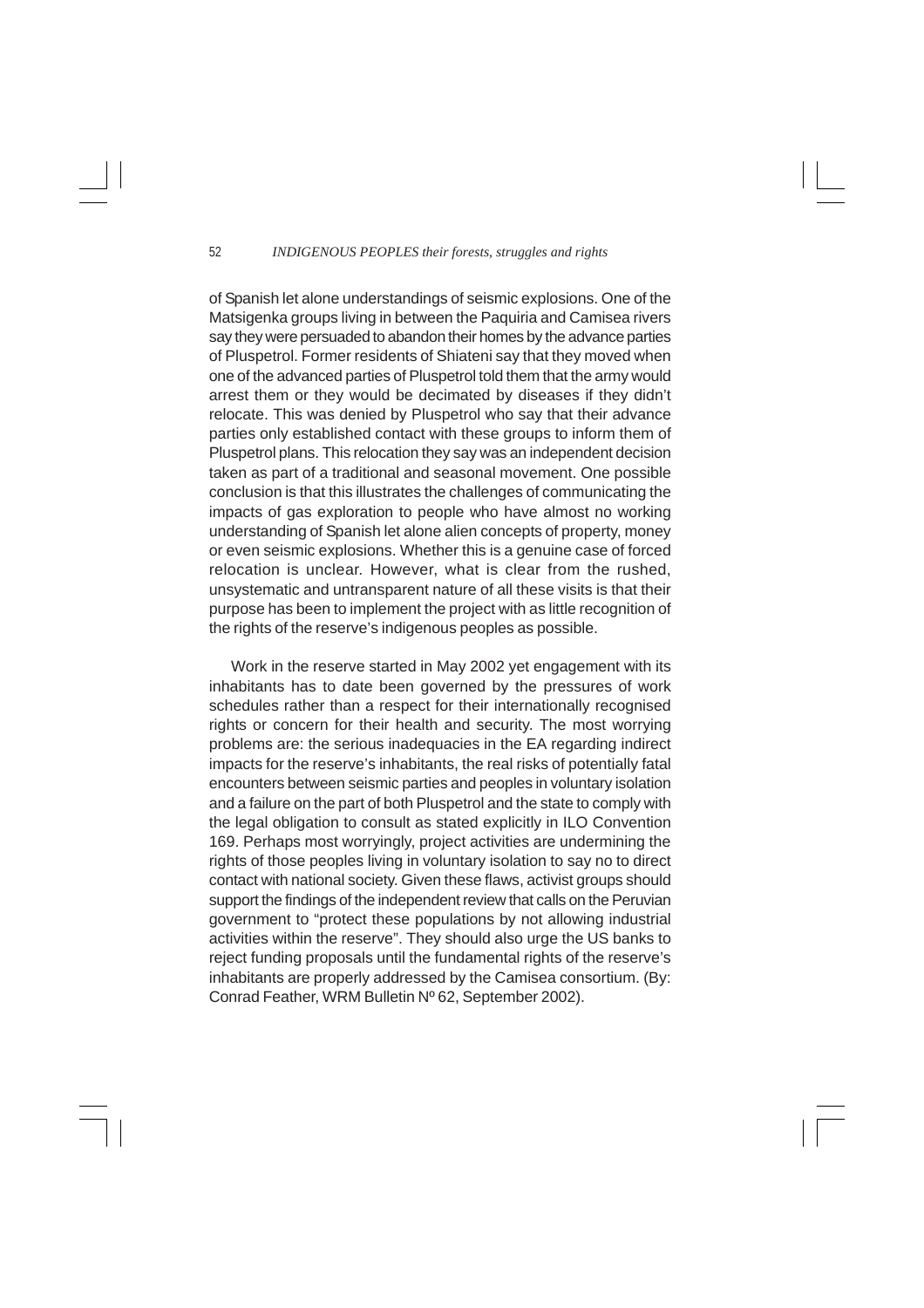# **Suriname: Chinese logging companies and tribal rights**

Chinese logging companies are relatively new arrivals in South America. In Suriname, at least two have been operating since 1997. The widely reported ban on domestic logging in China, in part prompted by devastating flooding related to forest loss, is one obvious reason for the internationalization of Chinese logging. According to Surinamese government statistics for the years 2000-01, Chinese loggers were by far the largest producers of round wood and China was by far the largest export destination for Surinamese round wood, exceeding the next highest destination fourfold.

This short article looks at one area of Suriname where the Chinese have set up operations, the impact of those operations on the Saramaka people, one of the six Maroon tribes living within Suriname's borders, and the measures the Saramaka have taken to seek respect for their rights. Maroons are the descendants of escaped slaves who fought themselves free from slavery and established viable, autonomous communities along the major rivers of Suriname's rainforest interior in the  $17<sup>th</sup>$  and  $18<sup>th</sup>$  centuries. Their freedom from slavery and rights to lands and territory and the autonomous administration thereof were recognized in treaties concluded with the Dutch colonial government in the 1760s and reaffirmed in further treaties in the 1830s.

The Saramaka people are one of the largest Maroon tribes, amounting to around 20,000 persons living in over 70 villages located along the Suriname River, one of the main watercourses in the country. Ownership of Saramaka territory is divided among a number of matrilineal clans. Members of the clans have rights to hunt, fish, farm and gather forest produce in the area owned by their clan, but ownership remains vested collectively in the clan. Despite this, Suriname presently maintains that the Saramaka, and other indigenous and maroon peoples, have no rights to their lands and resources, all of which are owned by the state and can be exploited at any time.

The Saramaka first became aware that part of their territory had been granted to a logging company when the employees of a Chinese company calling itself NV Tacoba arrived in the area in 1997. When they challenged the company, the Saramaka were told that the company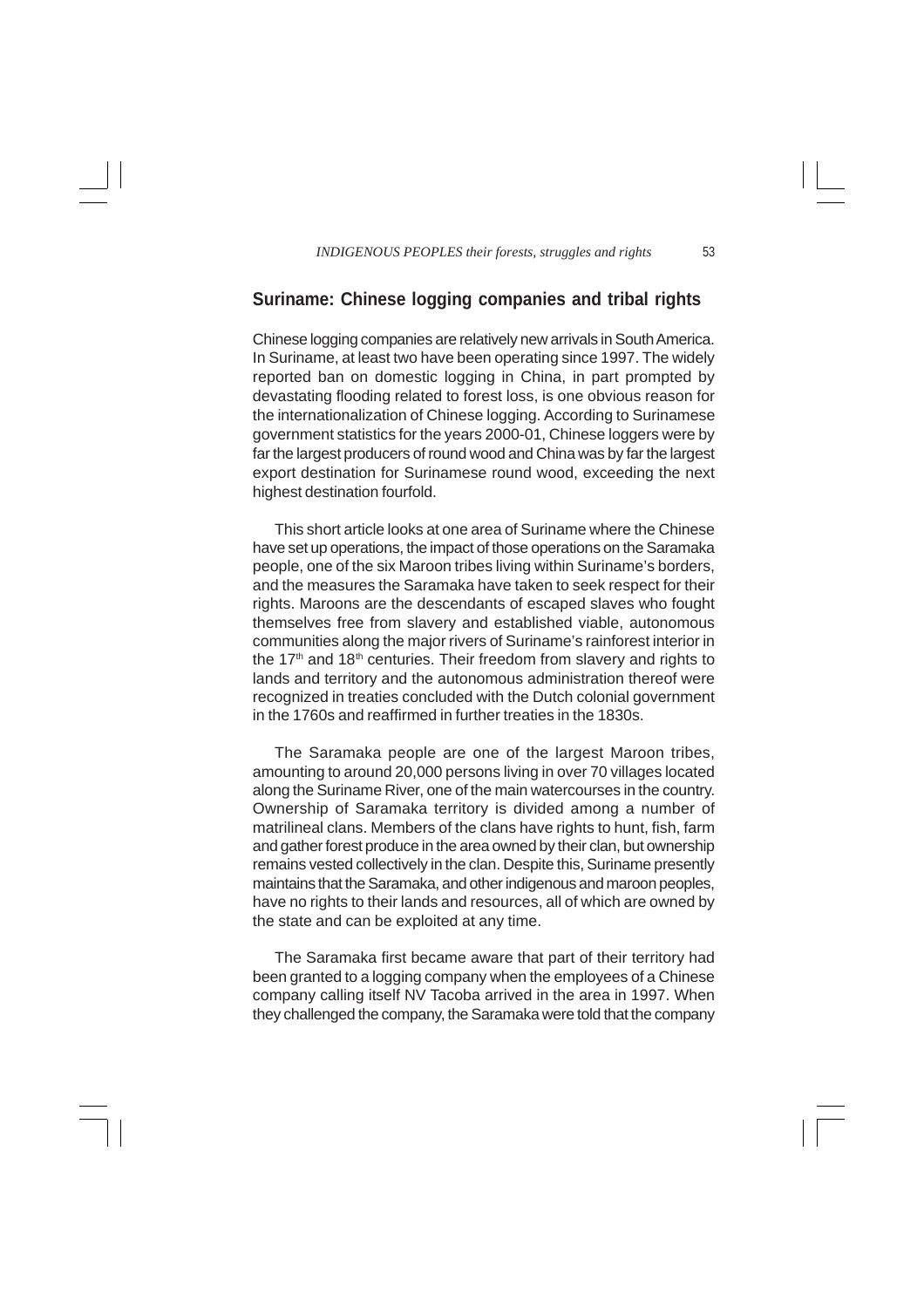had permission from the government and any attempt to interfere with its operations would be punished by imprisonment. A Chinese company calling itself Jin Lin Wood Industries surfaced in the area in 2000. This company has relations with Ji Sheng, another Chinese company operating in Saramaka territory. A concession of 150,000 hectares held by Chinese company, NV Lumprex, was also recently discovered in Saramaka territory. Lumprex and Tacoba are ultimately owned by China International Marine Containers (Group) Ltd., a company registered on the Shenzhen Stock Exchange. This company uses the timber to make wooden floor boards for shipping containers. Finally, a Chinese company known as Fine Style is also operating in Saramaka territory.

Concessions held by the Chinese companies, which were granted without even notifying the Saramaka, are presently guarded by active duty Surinamese military personnel armed with military issue weapons. According to eye-witnesses, these companies have caused widespread environmental damage and substantially restricted the Saramaka's ability to use their forest resources. One Saramaka eye-witness, for instance, stated that "The soldiers told me: 'Leave the Chinese, go hunting here (in an area where the Chinese have finished cutting already). But don't let the Chinese see you.' Well, I went there: there was destruction everywhere; the forest was destroyed. In Paramaribo [the capital] people don't know what the Chinese are doing. Should not someone control the logging-activities of foreign investors? The Chinese cut hundreds of trees, dragged them to a place and piled them up there and they abandoned them in the forest. For us, people from the interior, it is terrible to see cedar trees cut down that are so important for us. And all this destruction made the animals flee away also."

After discovering that their territory had been given to logging companies, the Saramaka began organizing and held a series of meetings. They decided to file formal complaints with the Suriname government asking that the concessions be revoked and that their rights to their territory be legally recognized. Three complaints were submitted between October 1999 and October 2000, none of which received any response. Faced with silence and increased logging activity, the Saramaka decided to seek the protection of the Inter-American Commission on Human Rights (IACHR) and filed a petition there in October 2000. This petition cited Suriname's failure to recognize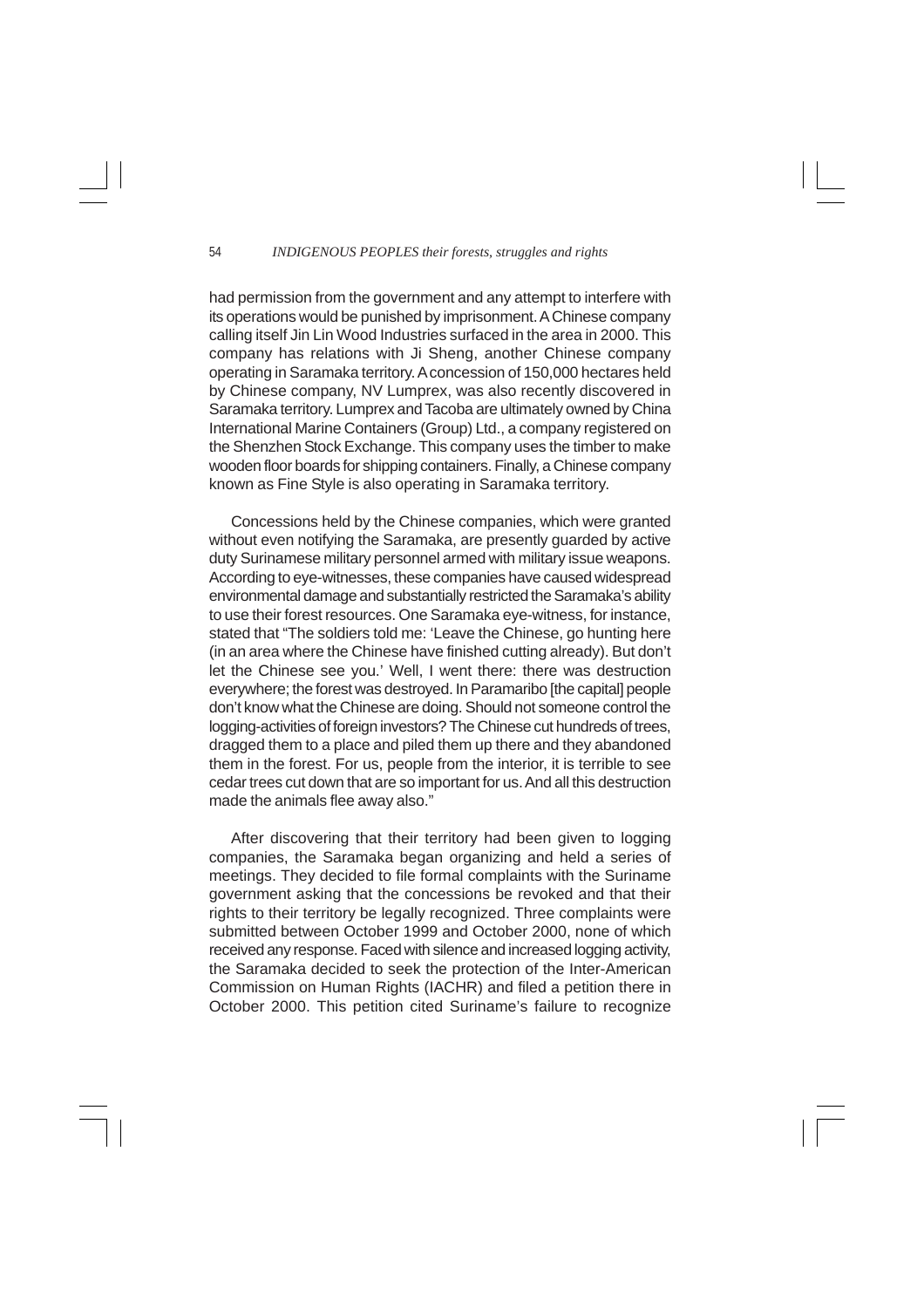Saramaka rights to land and resources as defined by the American Convention on Human Rights and active violation of those and other rights due to the logging and mining concessions granted in Saramaka territory.

On August 8, 2002, the IACHR issued a request to the Government of Suriname asking that it "take appropriate measures to suspend all concessions, including permits and licenses for logging and mine exploration and other natural resource development activity on lands used and occupied by the 12 Saramaka clans until the Commission has had the opportunity to investigate the substantive claims raised in the case." This request, technically called precautionary measures, is intended to protect the Saramaka people from human rights abuses and environmental degradation caused by logging companies operating in Saramaka territory while the IACHR conducts an investigation of the situation and are only issued in extreme case that pose an immediate and irreparable threat of harm.

This request was issued after the Saramaka had highlighted the urgent need for the IACHR's immediate intervention in order to avoid irreparable harm to the Saramaka people's physical and cultural integrity caused by the logging activities. Writing in support of IACHR intervention, Dr. Richard Price, an anthropologist and leading academic expert on the Saramaka, wrote that without immediate protective measures, "ethnocide —the destruction of a culture that is widely regarded as being one of the most creative and vibrant in the entire African diaspora— seems the most likely outcome." And, "The use of Suriname army troops to "protect" the Chinese laborers who are destroying the forests that Saramakas depend on for their subsistence, construction, and religious needs is an extraordinary insult to Saramaka ideas about their territorial sovereignty. … Their presence in the sacred forest of the Saramakas, with explicit orders to protect it *against* Saramakas, on behalf of the Chinese, is an ultimate affront to cultural and spiritual integrity. By unilateral fiat, and through the granting of logging and mining concessions to Chinese companies, the postcolonial government of Suriname is currently attempting to expunge some of the most sacred and venerable rights of Saramakas. In this respect, the destruction of the Saramakas' forest would mean the end of Saramaka culture."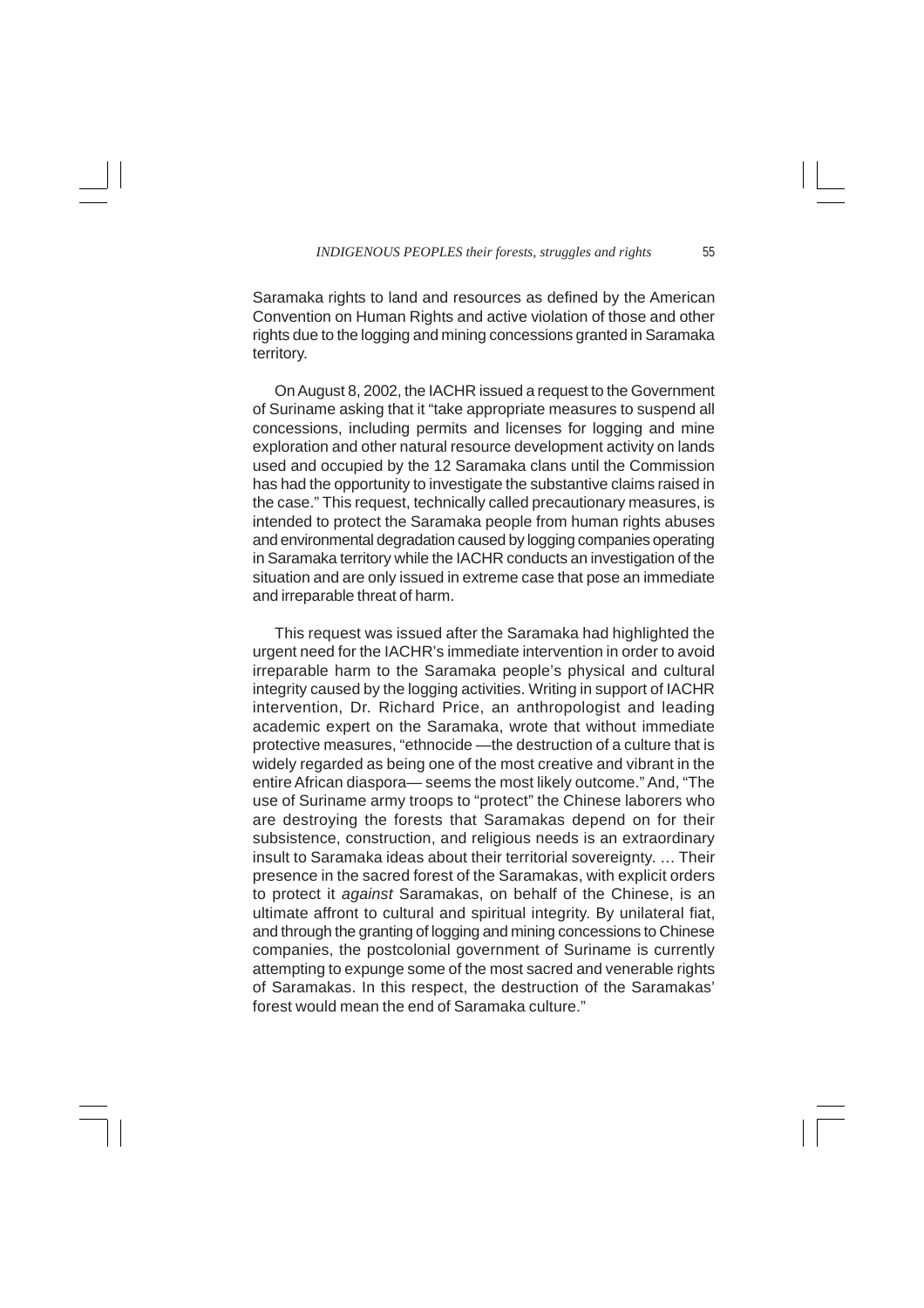The case filed by the Saramaka is the first time that either Suriname's failure to recognize indigenous and tribal territorial rights has been challenged in an international human rights body. If successful, the case may represent a precedent that will benefit all other indigenous peoples and maroons in Suriname. The case is presently pending a decision on the merits by the IACHR. The Saramaka have requested that the IACHR make itself available to mediate a friendly settlement that will hopefully result in a negotiated settlement withdrawing the logging concessions and recognizing Saramaka territorial rights. Failing that they ask that the case be submitted to the Inter-American Court on Human Rights for a binding decision.

To-date, Suriname has failed to respond in any way to the allegations made in the petition despite repeated requests from the Commission to provide information on the case. Also, despite substantial press coverage of the IACHR's request for precautionary measures, Suriname has failed to take any action to honour the request or to protect the rights of the Saramaka to their lands traditionally occupied and used. (By: Fergus MacKay, WRM Bulletin Nº 62, September 2002).

### **Venezuela: Mapping a way forward**

The Caura river in Venezuela is the last large affluent of the Orinoco which has not been polluted, carved up, dammed or diverted by mining, roads, logging and large-scale development projects. The upper reaches are home to two ethnic groups, 'Amazonian Indians'. These are the Ye'kwana, a people with a tradition of well-developed shifting agriculture and of building huge conical collective dwellings, who have been in the area at least as long as historical records relate; and the Sanema (Northern Yanomami) a more mobile group of hunters, gatherers and incipient agriculturalists who moved into the area from the south about a hundred years ago. In all, about 3,500 Indians scattered in some two dozen settlements occupy the four million hectares of river, forest and mountain that stretch between frontier "criollo" settlements on the lower river and the Southern border with Brazil.

Ye'kwana tales and chants tell of a primordial time when one of their culture heroes, Kuyujani, walked the boundaries of the territory naming and creating the high mountains, waterfalls, sacred rocks and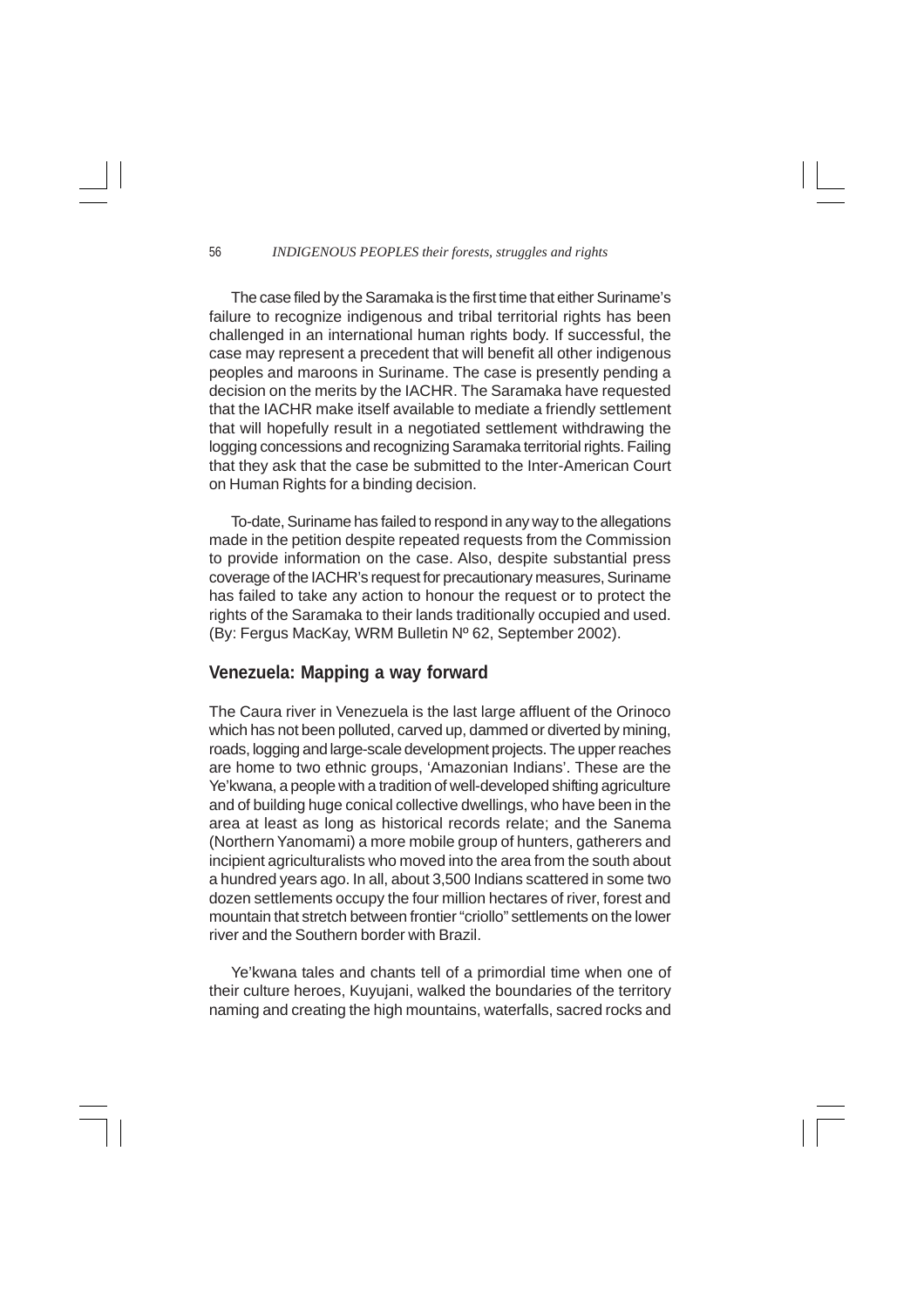pools. These stories constitute charters which establish the deep spiritual ties that bind the Ye'kwana to their homeland. Sanema spirituality is likewise deeply imbued with a knowledge of the power of forests spirits and animal beings whom Sanema shamans communicate with and embody through dreams, during nightly chants and through the use of hallucinogens during daytime rituals. When Sanema fall ill, the shamans recruit the power of these tutelary spirits to combat the malign forces that cause disease. Veiled from our eyes in the day, the spirits can be discerned in the roaring voices of waterfalls, in light shining through foam and seed down, in the drip of water from pools in the crotches of giant forest trees and in the calls of animals and birds. The forest is alive —not just as a useful 'ecosystem' abundant in food and 'resources'— but as a veritable society of meaning and power that gives these peoples their identity.

The Venezuelan government has long viewed the Caura river as a potential source of hydropower. One proposed dam at the Para falls, where the mighty Caura crashes over a hundred metre drop down to the lower river, would impound the whole river. A second dam proposed further up the Caura's main tributary, the Mereveri, would divert over half the river's water across the watershed into the neighbouring Paragua river, to supplement the water already flowing through the Guri dam on the Caroni. Both options would mean the inundation of the Indians' richest agricultural and hunting lands and require their forced relocation. Electricity from these dams would be exported to Brazil to fuel development in the State of Roraima, conveyed along power lines already cut across the lands of the neighbouring Pemon people. Ecologists can barely guess at the environmental implications, especially for the million hectares of swamp forest in the lower river, which would likely dry out if the river was to be dammed. The Indians are clear, however. They don't want the dams.

To avert these threats, the Ye'kwana and Sanema formed their own inter-ethnic association, which they called Kuyujani. The association —and the network of radio transmitters they have implanted— links together all the widely dispersed settlements of the river and meets annually to elect political representatives and decide strategy about how to deal with the challenges facing the river basin —gold miners, the agricultural frontier, tourism, and hydropower— and how best to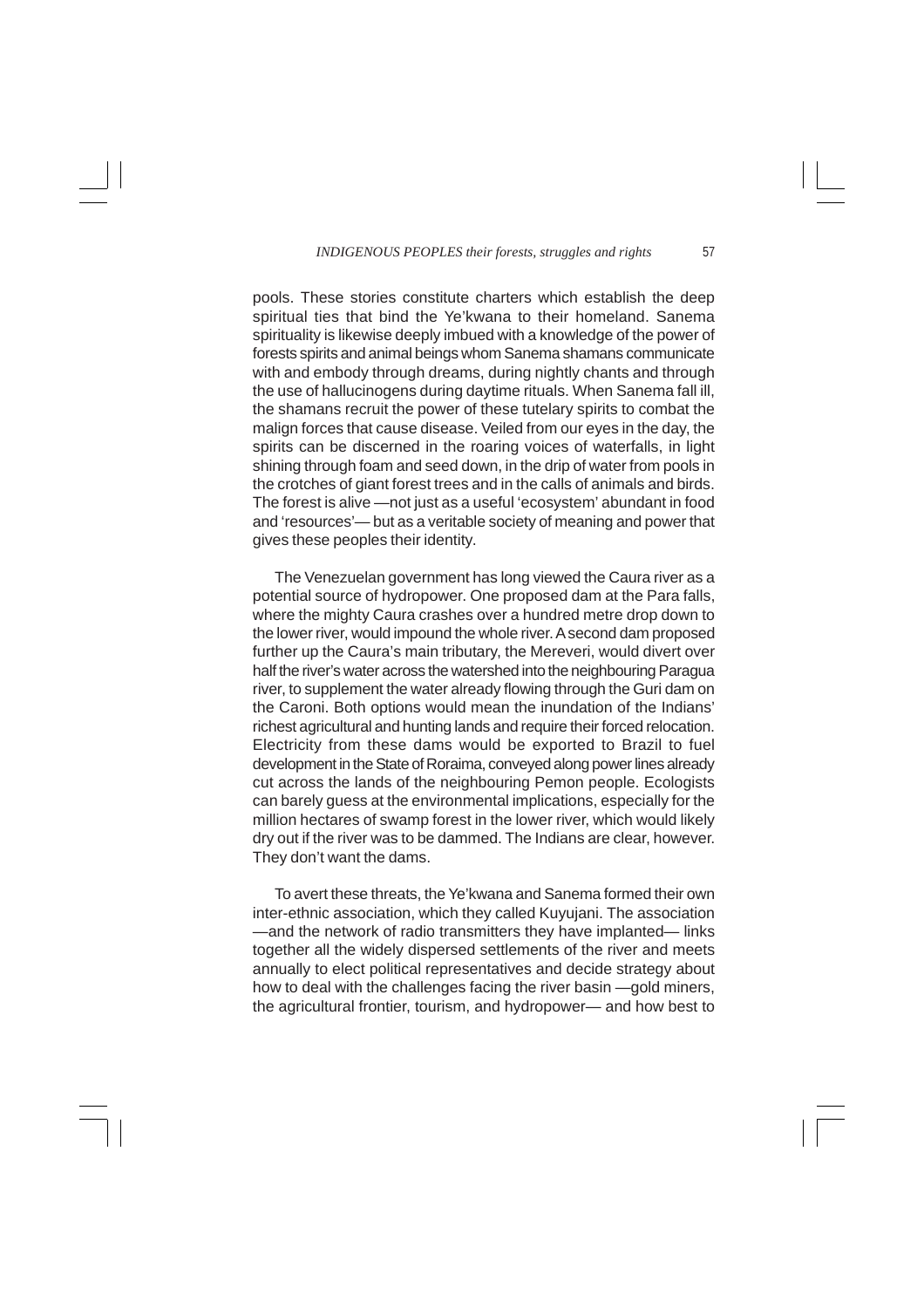push for recognition of their rights to land. With technical assistance from the Forest Peoples Programme, and funding from the IUCN-Netherlands, Rainforest Foundation and Nouvelle Planete, the Indians have mapped their territory. This has meant a trained team of Ye'kwana and Sanema visiting every settlement and canoeing and trekking to every area of significance in their domain. Using Global Positioning System devices they then 'geo-referenced' all this information so it could then be plotted on a base map with the help of the Universidad Nacional Experimental de Guayana. The result is a huge and detailed, highly coloured map which shows the Indians' names for all the features in their territory. Now, as part of second project, Kuyujani is developing a 'management plan' for this area, based on self-run community-level workshops to establish the customary system of resource management and complement this with western ideas of resource management through the training of eight community members at the University in the biological sciences.

These pioneering initiatives have helped promote a shift in national policy towards the Indians. In 1999, Venezuela adopted a new Constitution recognizing, for the first time, indigenous peoples' rights to their 'habitats'. In 2001, the Venezuelan Congress adopted a law establishing a mechanism for the recognition of these 'habitats', which was strongly influenced by the Caura model. The National Commission required to enact the law was established in August the same year. In early 2002, the International Labour Organisation (ILO) was informed that the Venezuelan Congress had also ratified ILO Convention 169. Meanwhile, discussion continues on a new organic law on indigenous peoples, which would provide further recognition of indigenous rights and institutions. Meanwhile, Kuyujani has submitted the first official application to the National Commission to seek legal recognition of the Upper Caura as the habitat of the Ye'kwana and Sanema. Kuyujani leaders have also provided advice and training to other indigenous communities in the Venezuelan Amazon on how to map and claim their lands. As long as the Venezuelan government sustains its commitment to this enlightened new policy, the basis has now been set for a country-wide recognition of indigenous rights to their lands. (By: Marcus Colchester, WRM Bulletin Nº 62, September 2002).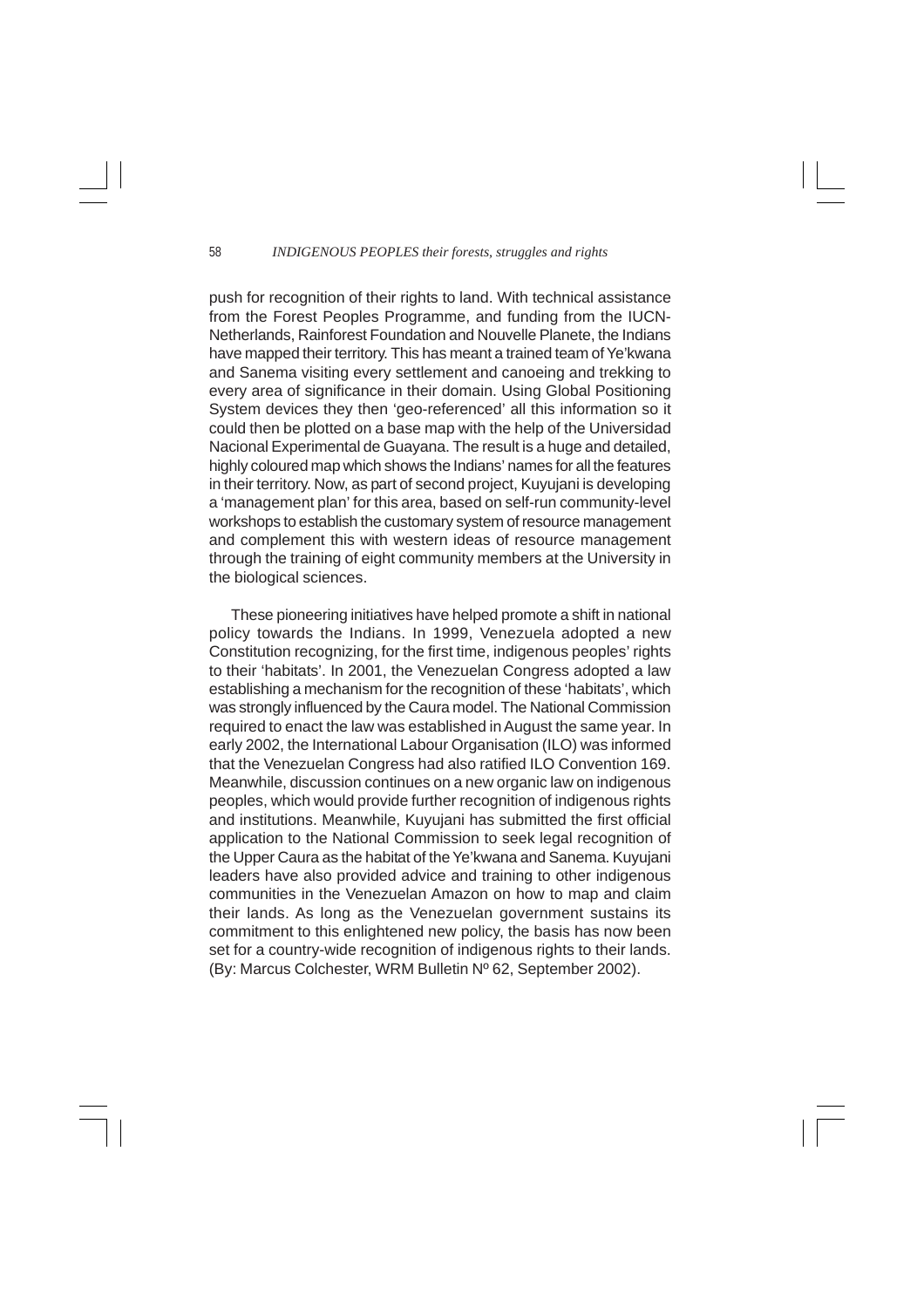# **ASIA**

### **Indonesia: The struggle for self-governance**

Since the fall of the Suharto dictatorship in 1998, a vigorous national struggle for recognition of indigenous rights has found voice in Indonesia. Embodied in the Alianzi Masyarakat Adat Nusantara (AMAN - the Alliance of the Peoples Governed by Custom of the Archipelago), this movement is demanding recognition of the rights of the indigenous peoples to their lands and to self-governance. Based on the constitutional recognition of adat (custom), the movement seeks to restore to the communities the power lost to the State in the centralising reforms of the 1960s and 1970s. As Pak Nazarius, a Kanayatn Dayak from West Kalimantan and Cooordinator for AMAN's central region notes:

*"Under colonialism Indonesia was colonised but the communities had their freedom. Under independence the country got its freedom but has colonised the communities. National reform must mean giving freedom to the customary communities if it is not to be a continuation of the dictatorship."*

AMAN estimates the numbers of those living in communities still governed by custom at anywhere between 60 and 120 million people, out of a national population of 200 million. These peoples claim rights in all or most of the country's forests but in doing so they face formidable obstacles. Under the country's forestry laws, some 70% of the national territory was classified as State Forests under the jurisdiction of the Forest Department. Most of this forest was then leased to logging and plantation companies, which, in name of sustainable forestry, have been denuding the country of its forests at a rate of some 1.2 million hectares per year for the past two decades. That rate has now increased to some 3 million hectares a year according to the national environment organization, WALHI, mainly to feed the voracious appetite of domestic plywood and paper-pulp businesses that can consume 70 million cubic metres of timber a year (more than three times an over-optimistic official estimate of a national sustainable yield of 20 million cubic metres).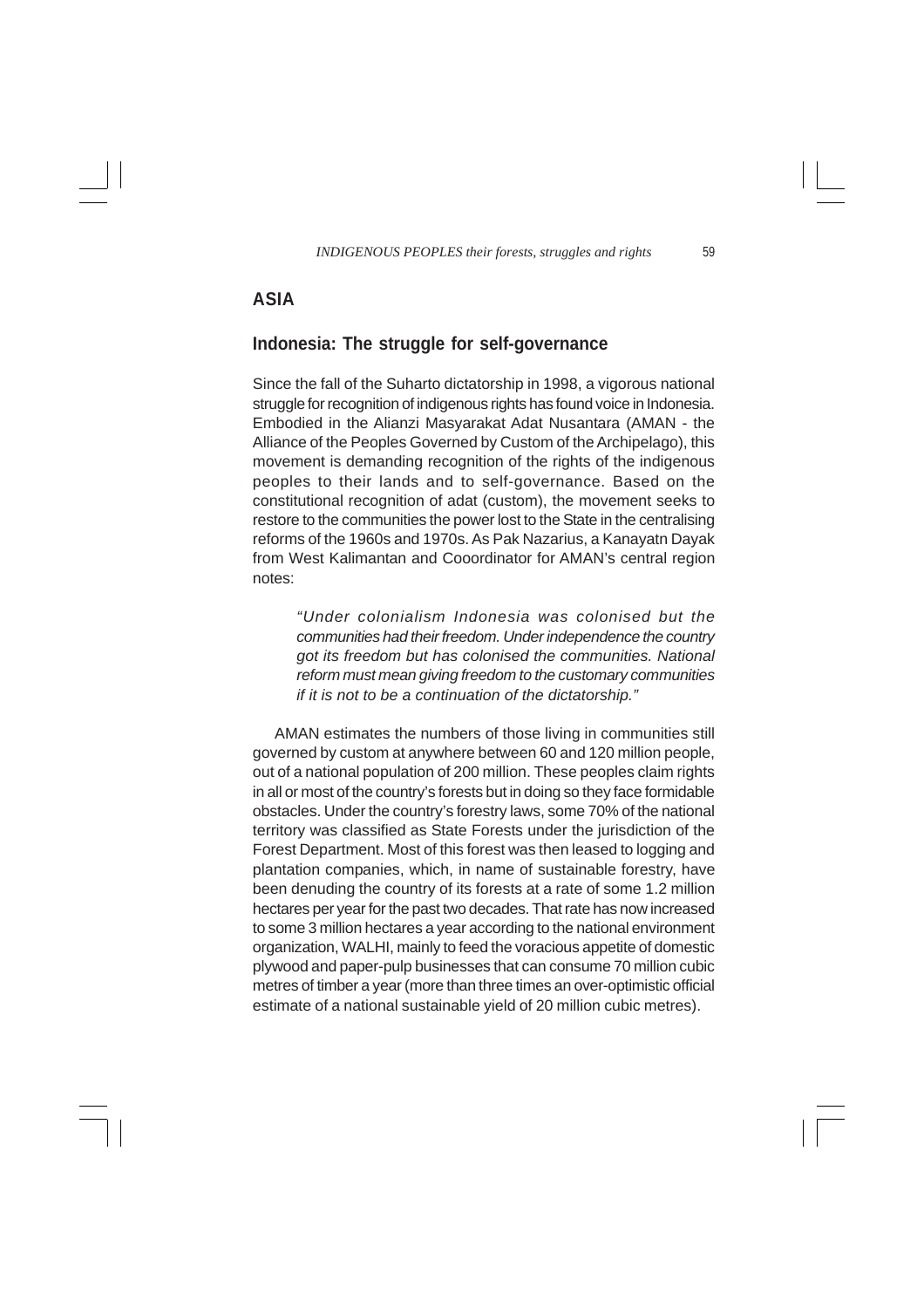Within State Forests all proprietary rights are by definition extinguished, although customary communities may be permitted to harvest some forest products if local companies allow. But outside State forests mechanisms for the recognition of collective rights in land are also effectively denied. AMAN is thus part of a broad civil society movement calling for radical reforms in natural resource management in line with constitutional agreed principles that recognise that the current systems of natural resource jurisdiction and land tenure are major causes of social injustice, conflict and environmental pillage.

National development policies have carved up the indigenous peoples' territories both physically and in terms of overlapping administrative jurisdictions. The peoples, though, want full authority over their lands handed back to them. As Pak Nazarius puts it:

*"In my community our understanding is that we have rights to our land and the natural resources both above and below the land. Everything up to sky belongs to us. Several laws and policies have classified our forests as State forests and the minerals as property of the State. We don't see it like that. I have hair on my arm, on my skin. Both are mine. I also own the flesh and bones beneath. They are also mine. No one has the right to take me apart. But the policy has cut these things apart and thus has cut us into pieces. We want the land back whole."*

The demands of the indigenous peoples are favoured, to some extent, by the administrative decentralization effected by law in 1999. These reforms have increased the powers of the local political class, on the one hand intensifying pressure on natural resources to generate revenues to pay local administrative costs and line the pockets of officials and local croneys but on the other hand also bringing government nearer to indigenous communities. In South Sulawesi, at indigenous insistence, local laws have been enacted which now recognize the authority of the Toraja people's customary territorial institutions, lembang. In West Java, a district law now recognizes the territorial rights of 52 Baduy villages. These reforms presage a sea-change in relations between the State and indigenous peoples, which are likely to play out in very diverse ways, for good and ill, in the 360 or so self-administering districts that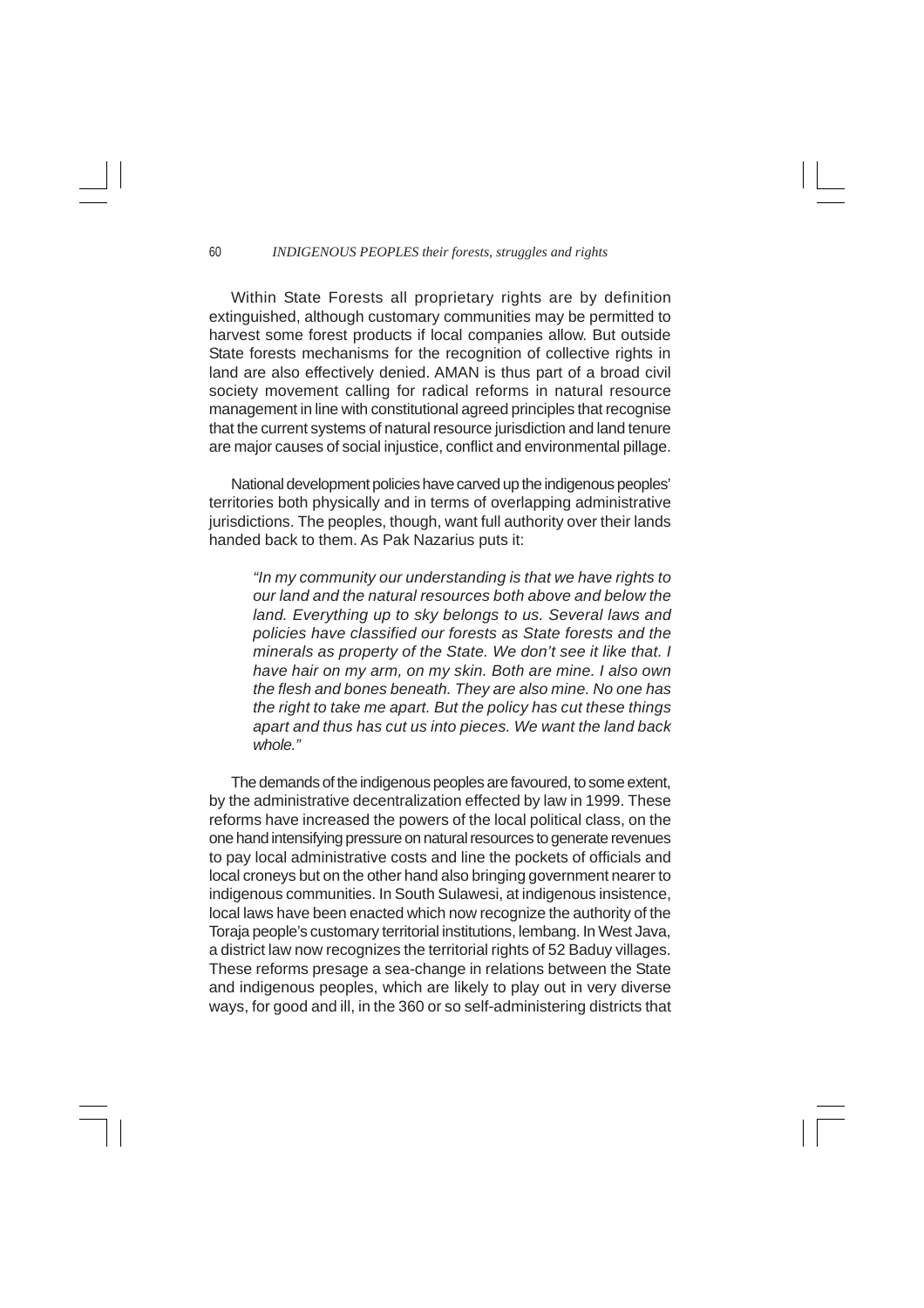now comprise Indonesia. (By: Marcus Colchester, WRM Bulletin Nº 62, September 2002).

### **Laos: The impact of the Nam Theun 2 dam on indigenous peoples**

In July 2002, the World Bank released a "decision framework" on its involvement in the proposed Nam Theun 2 dam. The paper explains how the Bank intends to make a decision on whether or not to give a USD100 million loan for a political risk guarantee on the proposed 1,000 MW dam.

The USD1.5 billion dam has been studied for more than a decade. The project developer, the Nam Theun 2 Electricity Company (NTEC), is a consortium of Electricité de France with Harza Engineering, the Electricity Generating Company of Thailand, Ital-Thai and the Lao government. Without the World Bank's guarantee, commercial financiers will not risk getting involved.

If built, the dam would result in the forced resettlement of about 5,000 indigenous people. Water from the 450 square kilometre reservoir would be diverted via a powerhouse to the Xe Bang Fai, another Mekong tributary. A recent independent study found that 130,000 people, many of whom are indigenous, derive "important livelihood benefits" from the Xe Bang Fai and its tributaries. In May 2002, Bruce Shoemaker, one of the authors of the study, explained to a US Congressional Hearing that if the dam is built, "the flow of the river will be radically altered, flood cycles changed, and rapids (the best fishing areas) submerged."

In its decision framework paper, the World Bank states that "Project preparation has focused on mitigating these negative impacts by ensuring that the design and implementation of plans pertaining to all of the Bank's safeguard policies are carried out so as to meet or exceed Bank standards."

What the Bank does not mention in its paper is that the project has already had a major impact on indigenous communities living in the proposed reservoir area. For at least ten years, a Lao military-run logging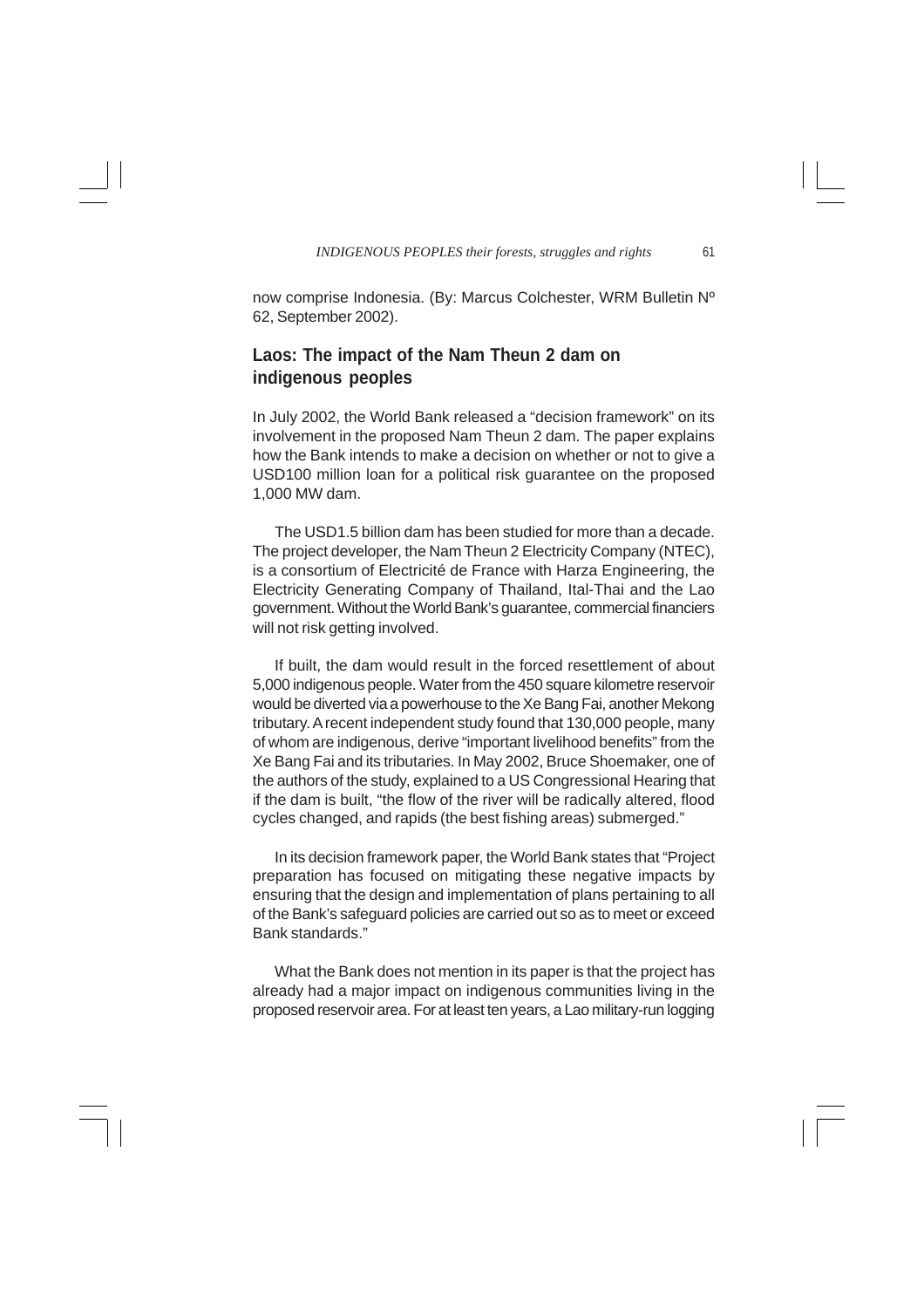company, Bholisat Pattana Khed Poudoi (BPKP), has been clearcutting the reservoir area on the Nakai Plateau. In 2000, a World Bank survey found that BPKP was also running large-scale logging operations around the reservoir, in forests that were supposed to be protected.

The International Advisory Group (IAG), which was appointed by the World Bank to monitor the project, confirms that logging is affecting indigenous communities. In April 2001, the IAG reported that "the progressive clearance of forest and other vegetation from the plateau in anticipation of inundation has resulted in the diminution of areas for food and other NTFP [non timber forest product] gathering including house building materials." In a letter to the World Bank's vice-president, the IAG wrote, "In villages we visited, the people have if possible sunk to a lower level of poverty than they were experiencing five or more years ago."

The indigenous people living on the Nakai Plateau and the surrounding forests belong to 28 distinct ethnic groups, according to anthropologist James Chamberlain, who was hired by the World Bank in 1996. Chamberlain noted that among these people are "Vietic ethnolinguistic groups [which] have not been well classified, and several, the Atel, the Malang, the Arao, and the Salang-X, were hitherto completely unknown."

However, NTEC hired another consultant, Stephen Sparkes, who worked for Norplan, a Norwegian consulting firm. Sparkes wrote that "After conducting fieldwork in the area, I have referred to the Plateau as a 'melting pot culture' since it is becoming more and more difficult to distinguish one group from another."

Sparkes' work found the approval of NTEC and the developers subsequently described the people living on the Nakai Plateau as "'indigenous peoples' as a whole since the distinctions between groups are not significant."

Although the people living on the plateau were not consulted before BPKP clearcut their forests, NTEC claims on its web-site that "there have been more than 242 public consultation and participation briefings and meetings which have already taken place at the local, regional, national and international levels for the Nam Theun 2 project."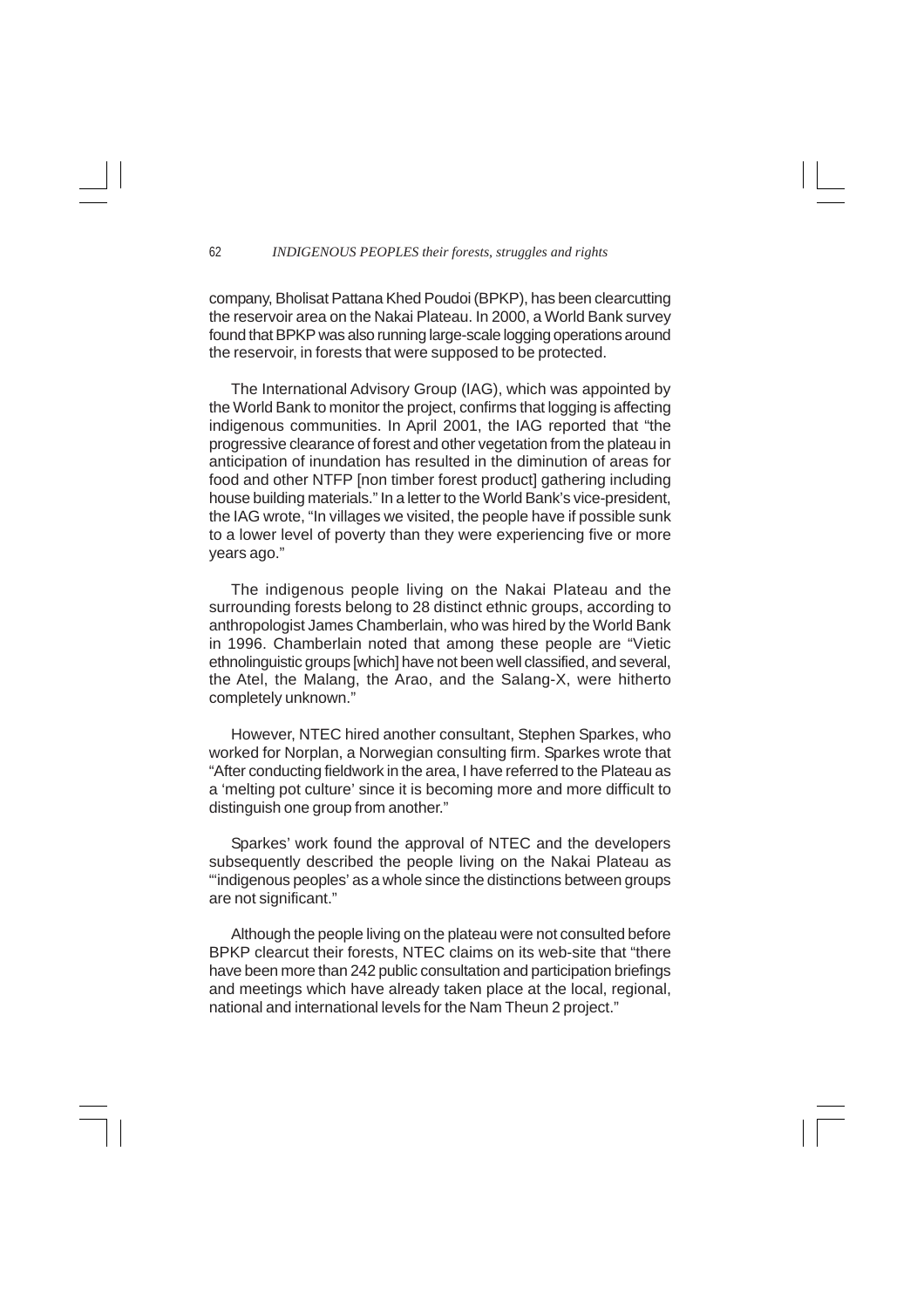More than 200 of these "consultations" took place between February and June 1997 in villages on the Nakai Plateau and along the Xe Bang Fai. BPKP was already logging in the reservoir area at this time.

Barbara Franklin, a consultant hired by the World Bank to monitor consultation on the project was extremely critical of NTEC's consultation process.

After the NTEC consultation team's presentations, Franklin asked randomly selected villagers what changes the dam would bring to their villages. She noted that "many of the villagers painted rosy pictures, saying things like, 'Everything will be better, because these people will come to help us'."

Franklin produced more evidence that the information that NTEC's consultants gave during their presentations was overoptimistic and biased. In villages along the Xe Bang Fai, which would not be resettled under the project, some villagers told her that they hoped they would also be resettled.

In fact, many villagers simply did not understand NTEC's presentations, which were in the Lao language. Franklin pointed out that in some of the villages on the Xe Bang Fai, many of the villagers do not speak Lao fluently. The result, according to Franklin, was that "many participants understood little or nothing of the meeting".

NTEC's consultants faired no better with their visual presentations. During presentations in villages on the Xe Bang Fai, the consulting team showed villagers a cross section of the proposed channel which would take water from the power station to the Xe Bang Fai river. The channel would destroy 60 hectares of villagers' rice paddy land. Based on her conversations with villagers after the meeting, Franklin commented that "Most villagers thought they were looking at a picture of a well."

Franklin concluded that it was "unclear whether or not women and non-Lao speaking ethnic minorities have been consulted in a meaningful way as required by World Bank Operational Directives." The examples from her own report, however, make it crystal clear that villagers have not been consulted in a meaningful way.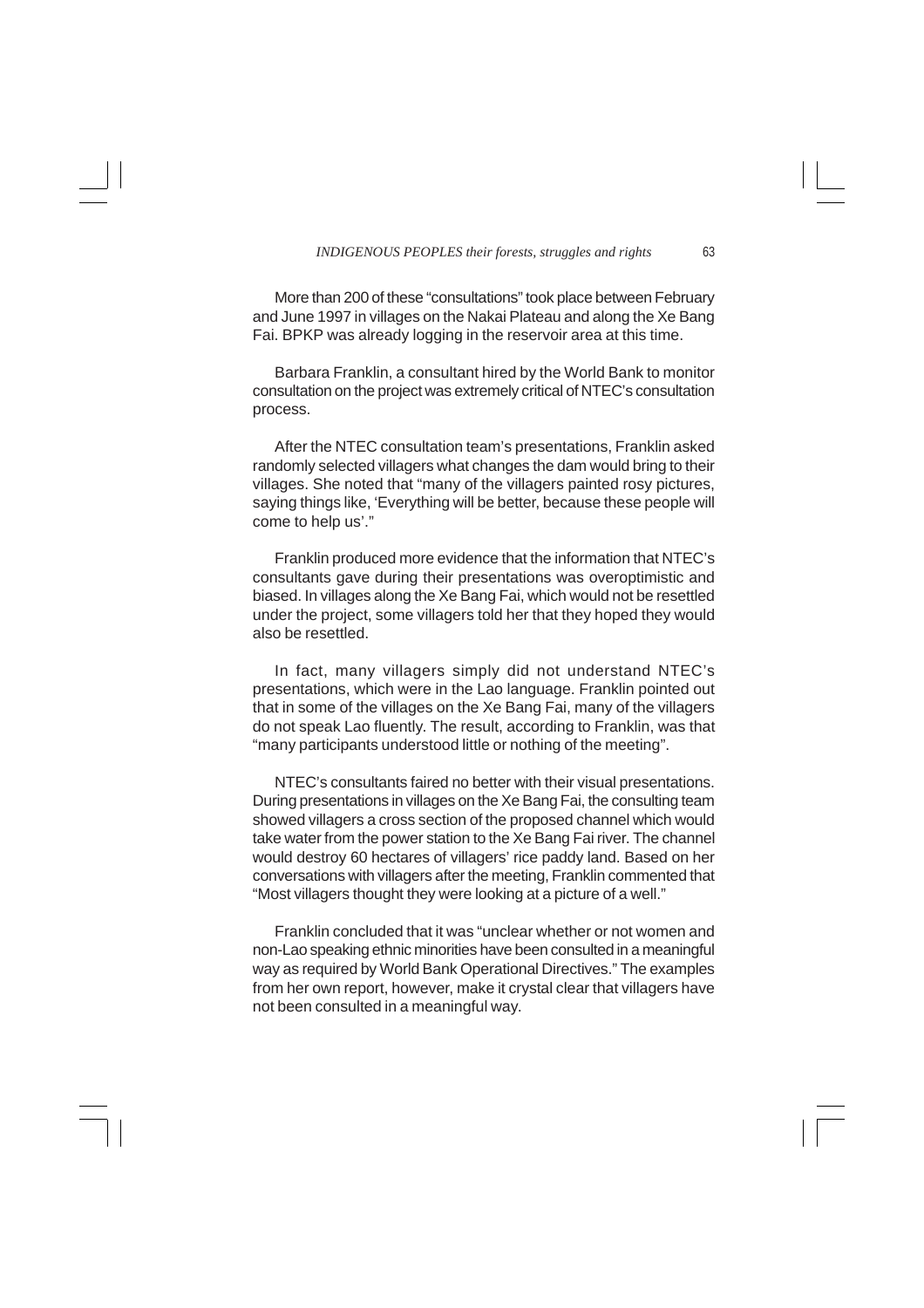NTEC states on its web-site that it is "committed to assisting affected households to make an informed choice about resettlement and compensation". In other words the informed choice offered by NTEC is not about whether indigenous peoples want their lands flooded, their rivers destroyed, their forests logged or placed out-of-bounds in the name of conservation, or even whether they want an enormous hydropower project on their land.

Instead, NTEC is presenting the indigenous peoples of the Nakai Plateau with a simple choice: either move or drown. (By: Chris Lang, WRM Bulletin Nº 62, September 2002).

### **Philippines: Indigenous peoples and the Convention on Biological Diversity**

The Philippine archipelago is extremely rich in both biological and cultural diversity. It is one of the world's 12 biologically mega-diverse countries and hosts about 127 main cultural groups.

Biodiversity, however, has been decreasing dramatically and the country is considered one of the most important hotspots (where conservation measures are urgently needed) on the planet. As such, the Convention on Biological Diversity (CBD) is quite relevant to the country and vice-versa. Indigenous organisations have been asserting that the history of biodiversity erosion in indigenous peoples' lands is linked to the conversion of lands into mining and logging concessions offered through political patronage, and inappropriate large-scale "development" projects like dams, plantations, etc. The CBD's provisions most relevant to Philippine Indigenous Peoples are those being discussed and advanced under the Ad-Hoc Open-Ended Inter-Sessional Working Group on the Implementation of Art. 8(j) and related provisions. At the last two CBD's Conferences of the Parties (COP5 in 2000 and COP6 in 2002) much of the work developed by the 8(j) Working Group has been adopted as official CBD resolutions. One aspect of this work that is particularly important for the theme being discussed here is the call for effective participation of local and indigenous communities in biodiversity management and policy-making at the local, national, regional and international level.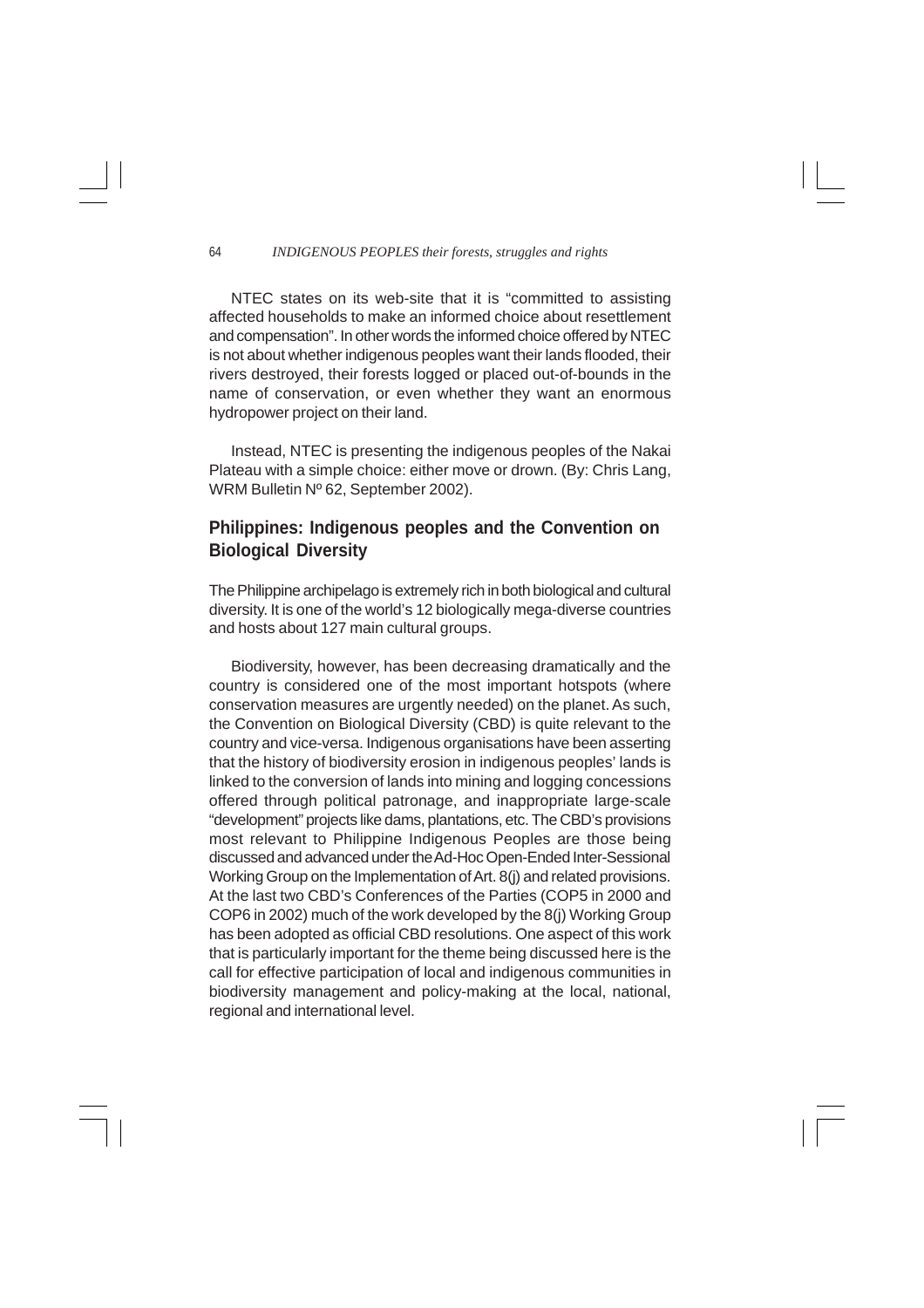The CBD, however, might not be completely open to giving full recognition of indigenous peoples' rights although there is increasing realisation that environment and human rights should be dealt in an integrated rather than sectoral manner. As Vicky Tauli Corpuz —Executive Director of the Baguio-based Tebtebba Foundation (Indigenous Peoples' International Centre for policy Research and Education)— put it "While it has established the rights of the nation-state over genetic resources, the CBD only acknowledged the need to respect, preserve, and maintain knowledge, innovations and practices of indigenous and local communities embodying traditional lifestyles. The right of indigenous peoples and local communities to have control over their genetic resources is not even included. With the sustained lobbying of indigenous peoples, however, together with NGOs and sympathetic governments, the elaboration of Article 8j has opened the space for the contracting parties to consider the links between respect of knowledge, innovations and practices and the rights of indigenous peoples over their territories and genetic resources".

The Philippines has been regarded as one of the most active and progressive countries in Asia (and possibly in the world) in terms of recognising the rights of indigenous peoples and developing legislation to implement some of the recommendations stemming from the Convention on Biological Diversity (CBD) in relation to bioprospecting. These were developed prior to the setting up of the Art. 8(j) Working Group in the CBD. In May l995, President Ramos signed Executive Order 247 (EO247), Prescribing Guidelines and Establishing a Regulatory Framework for the Prospecting of Biological and Genetic Resources Their By-products and Derivatives, for Scientific and Commercial Purposes and for Other Purposes. Among the provisions referring to indigenous cultural communities (ICCs), EO247 states that the Inter-Agency Committee on Biological and Genetic Resources (IACBGR) —which it set up— is mandated —under Section 7 (e)— to "Ensure that the rights of indigenous and local communities wherein the collection or researches being conducted are protected, ...The Inter-Agency Committee, after consultations with affected sectors, shall formulate and issue guidelines implementing the provisions on prior informed consent." In recent months, a new Wildlife Act that will have an impact on the scope and implementation of EO 247 has been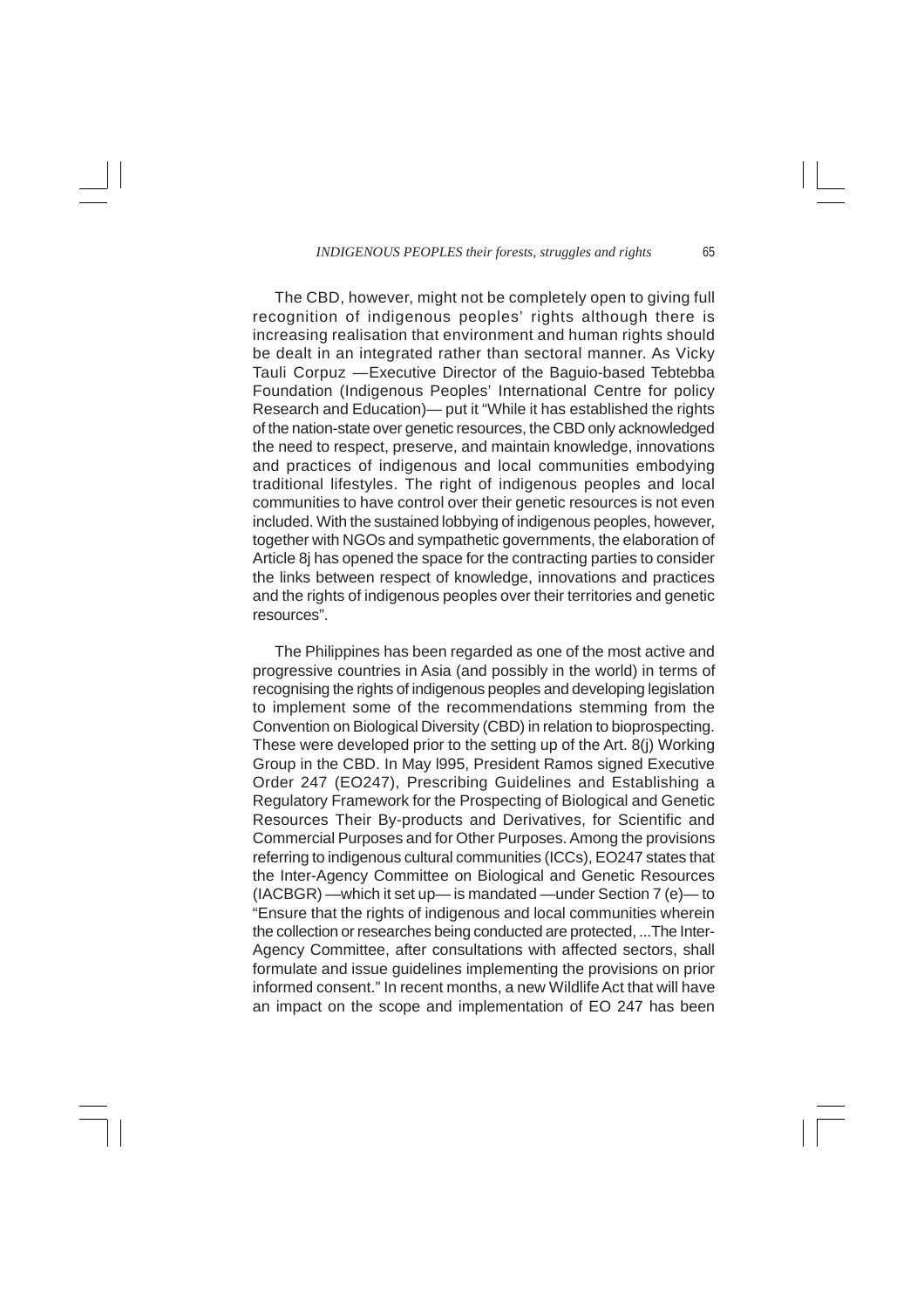adopted. The implementing rules and regulations (IRR) have yet to be finalized and the Act itself has not been put into action, but it is expected that these will impact on the definition and process of bioprospecting.

On October 29, l997, the President signed Republic Act 8371, An Act to Recognize, Protect, and Promote the Rights of Indigenous Cultural Communities/Indigenous Peoples, Creating a National Commission on Indigenous Peoples, Establishing Implementing Mechanisms, Appropriating Funds Therefore and For Other Purposes. This is commonly known as the "Indigenous Peoples Rights Act (IPRA) of 1997". Since 1997, many of the IPRA's strong points as well as weaknesses have been highlighted, to the point that while many indigenous groups still think that it can be used in a beneficial way, some others have called for the repeal of the law. Apart from the theoretical and practical ambiguities of the law —especially related to the confusing presence of ancestral domains and ancestral lands, the latter being individual claim, which opened the door to manipulation and commercialisation of indigenous lands— one main criticism was that the National Commission on Indigenous Peoples (NCIP) does not represent the Indigenous Peoples as the Commissioners were mostly appointed by the President without proper consultation and —especially under the Estrada administration— were either corrupt or inefficient, or both. The NCIP underwent radical restructuring during 2001 and a new set of Commissioners elected through a more participatory process at the provincial, regional and national levels, was instituted in mid-2001. There seems now to be more trust that the NCIP will truly work in the interest of indigenous peoples.

The Philippines can be considered an interesting testing ground for participatory and rights-based approaches to biodiversity management. This is illustrated by the National Integrated Protected Areas System (NIPAS) Act 1992, and by the use of the IPRA law. The NIPAS Act was introduced with the objective of developing a comprehensive protected areas system and integrate the participation of local communities in protected areas management and decision-making. The participatory approach is supposed to happen mostly through the Protected Area Management Board (PAMB), which is composed of government officers, NGOs, and local community representatives. Several NGOs and Comunity-Based Organisations, however, point out that in many cases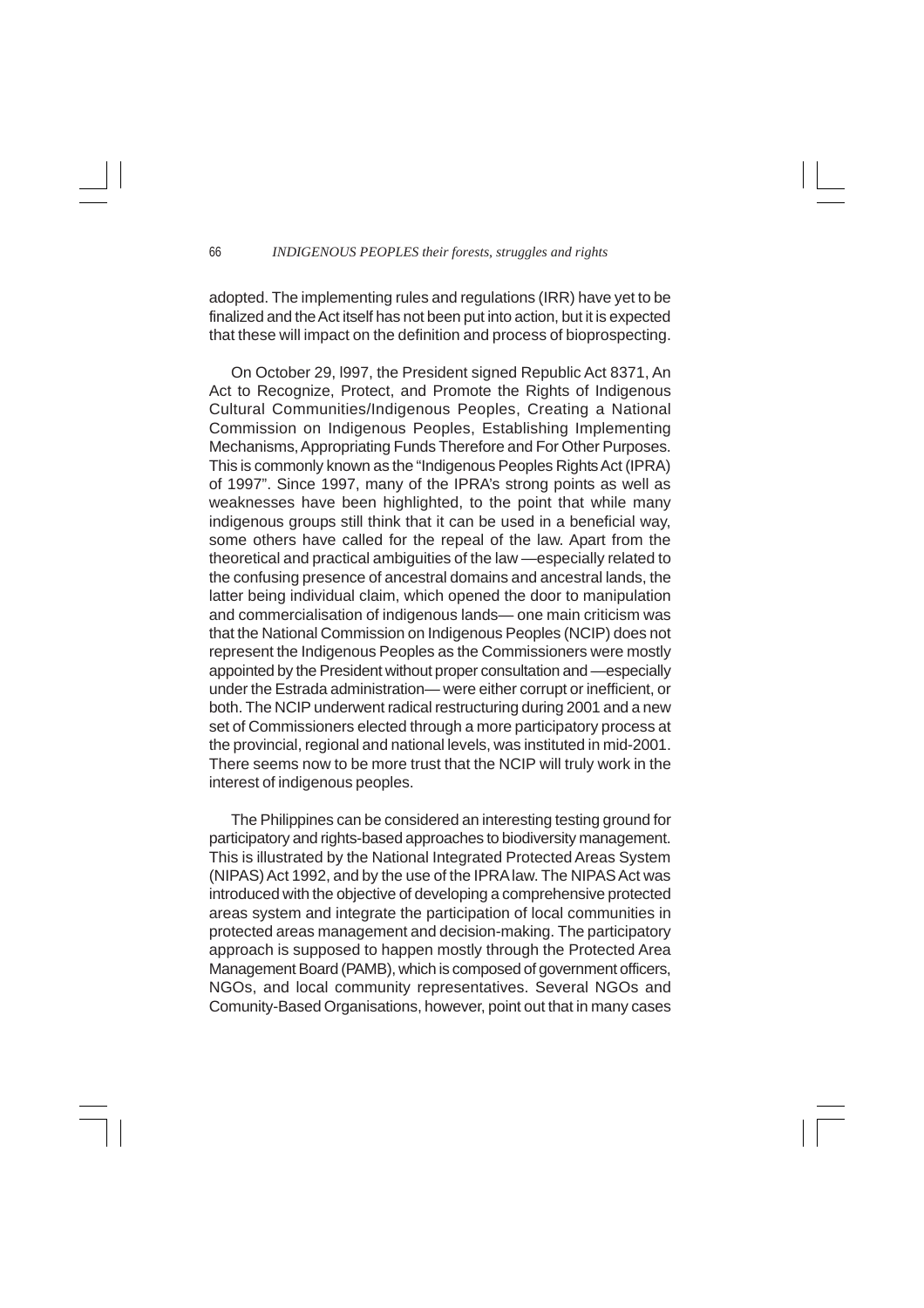the PAMB has not been functioning effectively due to a number of limitations varying from lack of documents in local languages and resources for meetings and workshops, to the fact that the PAMB's chairperson is a government officer and that local people are usually shy to voice their concerns in the presence of government officials. So, at the end, the decision-making power still remains firmly in the government's hands.

Due to the fear of losing control over their resources and destiny, some indigenous groups therefore opt to use the IPRA law to guarantee their rights over land, resources, culture and life rather than rely on externally-proposed participatory mechanisms. An illustrative case is that of the Calamian Tagbanwa of Coron Island, Calamianes Islands, North Palawan. The Tagbanwa of Coron Island have been living on a stunningly beautiful limestone island surrounded by water once rich in marine resources, their main source of livelihood. By the mid-1980s, not having secure legal tenure over these environments, the increasing encroachment by migrant fishers, tourism entrepreneurs, politicians seeking land deals, and government agencies interested in controlling various resources of the island, meant that they were fast losing control over their terrestrial and marine resources to the point that they were facing food shortages. They reacted by setting up the Tagbanwa Foundation of Coron Island (TFCI) in 1985 and applying for a Community Forest Stewardship Agreement (CFSA). They were awarded a CFSA covering the whole island and neighbouring, small, Delian Island, (for a total of 7,748 hectares) in 1990.

Soon after they realised that their main source of livelihood, the marine waters surrounding the island were being degraded at an alarming rate by dynamite, cyanide and other illegal and destructive fishing. Through the use of an Executive Order passed in 1993 that allowed the Department of Environment and Natural Resources (DENR) to issue Certificates of Ancestral Domain Claims (CADC), and the help of a national NGO (PAFID), in 1998 they managed to obtain the first CADC in the country that included both land and marine waters, for a total of 22,284 hectares. They produced high quality mapping of their territories, an Ancestral Domain Sustainable Management Plan, and followed up the development of the IPRA law, successfully using it to obtain a Certificate of Ancestral Domain Title (CADT) in early 2001.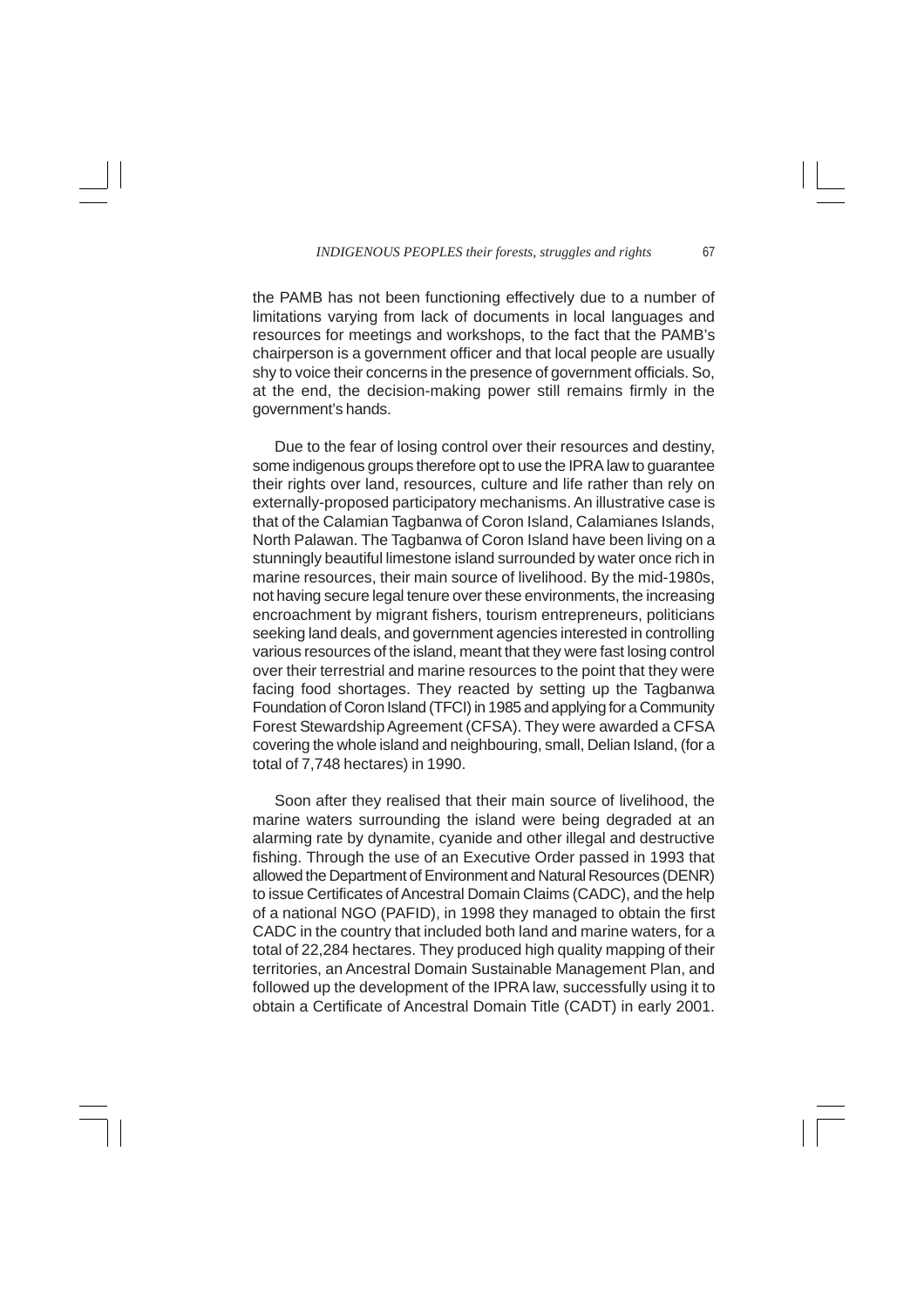The title implies that the Tagbanwa are now in control of decisionmaking concerning the use and sustainable management of the island's resources. As TFCI Chairman Aguilar puts it "we are a living example of how IPRA can be used successfully by indigenous peoples". The CADC and CADT were put to prompt use when Coron Island was selected as one of the 8 sites under a DENR (EU-funded) national programme called the National Integrated Protected Areas Programme (NIPAP), 1996-2001. The ultimate intention of the DENR was (and still is) to gazette the whole island as a Protected Area, but this has so far not materialised because the Tagbanwa fear that they would once more lose control over the island, although they were promised majority participation in the PAMB. Having gained a CADT over the island they prefer to stick to their right-based approach to resource management rather than accepting an uncertain participatory approach through the PAMB. Several other indigenous communities in other parts of the country are looking at CADT over land and water as a tool to secure their rights.

The cases above suggest that the CBD can become a useful convention to the Philippine Indigenous Peoples only if it contributes to the development of participatory processes that genuinely confer a certain degree of Indigenous Peoples' control over decision-making, and —even more importantly— openly recognizes and supports a stronger link between biodiversity, indigenous culture and knowledge and rights over territories and resources, thereby accepting right-based approaches to biodiversity sustainable management and conservation.

Despite these positive and interesting developments in participatory and rights-based approaches in the country, in the wider framework of development and environment policy, it should be noted that the economic growth paradigm of the Philippine government and its commitment to the globalisation agenda of the WTO, the International Monetary Fund, and the World Bank, is pushing for the further conversion of land into industrial uses (the Mining Act of 1995 being a notorious case), which will inevitably lead to more biodiversity and cultural diversity loss. How these tensions will play out and which priorities will prevail will deeply influence the future of biodiversity and indigenous peoples in the country. (By: Maurizio Farhan Ferrari, WRM Bulletin Nº 62, September 2002).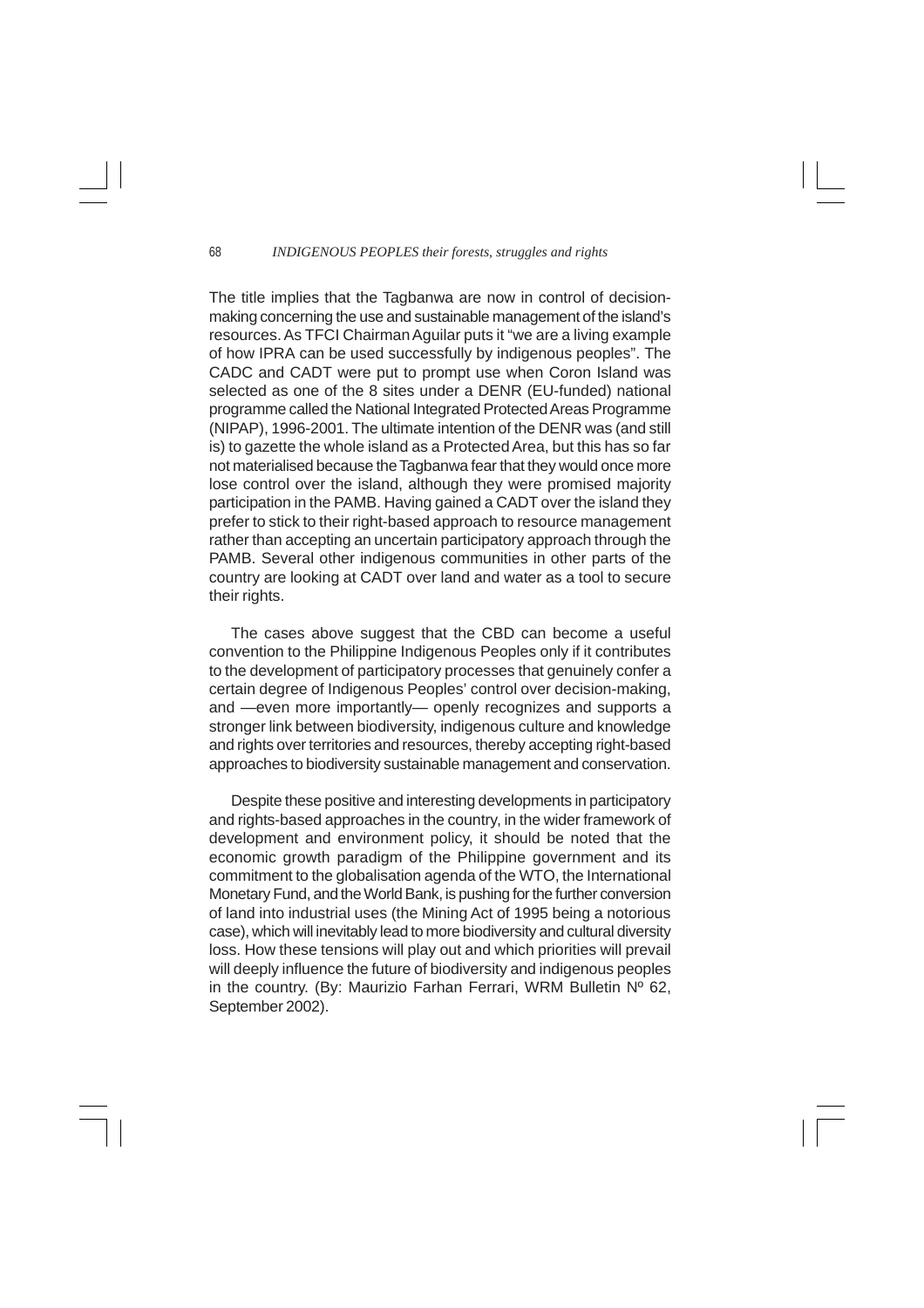### **Russia: Mapping Evenki lands in Central Siberia**

The uplands between the Yenisei and the Lena rivers are one of the last regions of unbroken boreal forest —"taiga"— in Eurasia. This region is the homeland to Evenki, Ket, Sel'kup, Sakha, and Dolgan aboriginal hunters and herders. Although Cossack frontiersmen used the Yenisei, Lena, and Lower Tunguska rivers as their main route to subdue and integrate Eastern Siberia into the Russian Empire in the 17<sup>th</sup> Century, the central Siberian plateau escaped most of the dislocations of Russian and Soviet industrialism in the 19<sup>th</sup> and 20<sup>th</sup> Century. The central Siberian taiga remains sparsely populated and one of the main ecological niches for waterfowl, migratory and domestic reindeer, and a host of fur-bearing species ranging from the Arctic fox to the coveted Yenisei sable. Although Russians form the majority in the few cities and urbanised villages of the region, aboriginal hunters and reindeer herders remain the masters of the vast rural spaces today as they were in the  $17<sup>th</sup>$ Century.

This relatively stable situation has been recently disrupted with the shift to monopoly market capitalism in the former Soviet Union. The Central Siberian plateau is today seen as a vast 'reserve' for oil, gas, coal, heavy metals and forest products. Foreign and domestic Russian oil companies are vying both for access to the subsurface resources of the region, as well as to rights to build all-weather roads and pipelines to ship fuels and wood to foreign markets. The aboriginal people of the region, once hailed as vanguard socialist herders and hunters, are now searching for a new legal avenue to regain a say in the changing political and economic climate around them.

The Forest Peoples Programme in collaboration with the Russian Association of Indigenous Peoples of the North (RAIPON) has started training local Evenki hunters and herdsmen on how to create their own maps of their traditional lands using portable Global Positioning Systems devices and Geographical Information System software. It is hoped that armed with these tools, the local aboriginal rights association can make better use of existing Russian legislation that controls the access that companies have to the taiga.

Land use mapping is a politically-charged issue in the Russian Federation. Existing Soviet and new Russian legislation regulates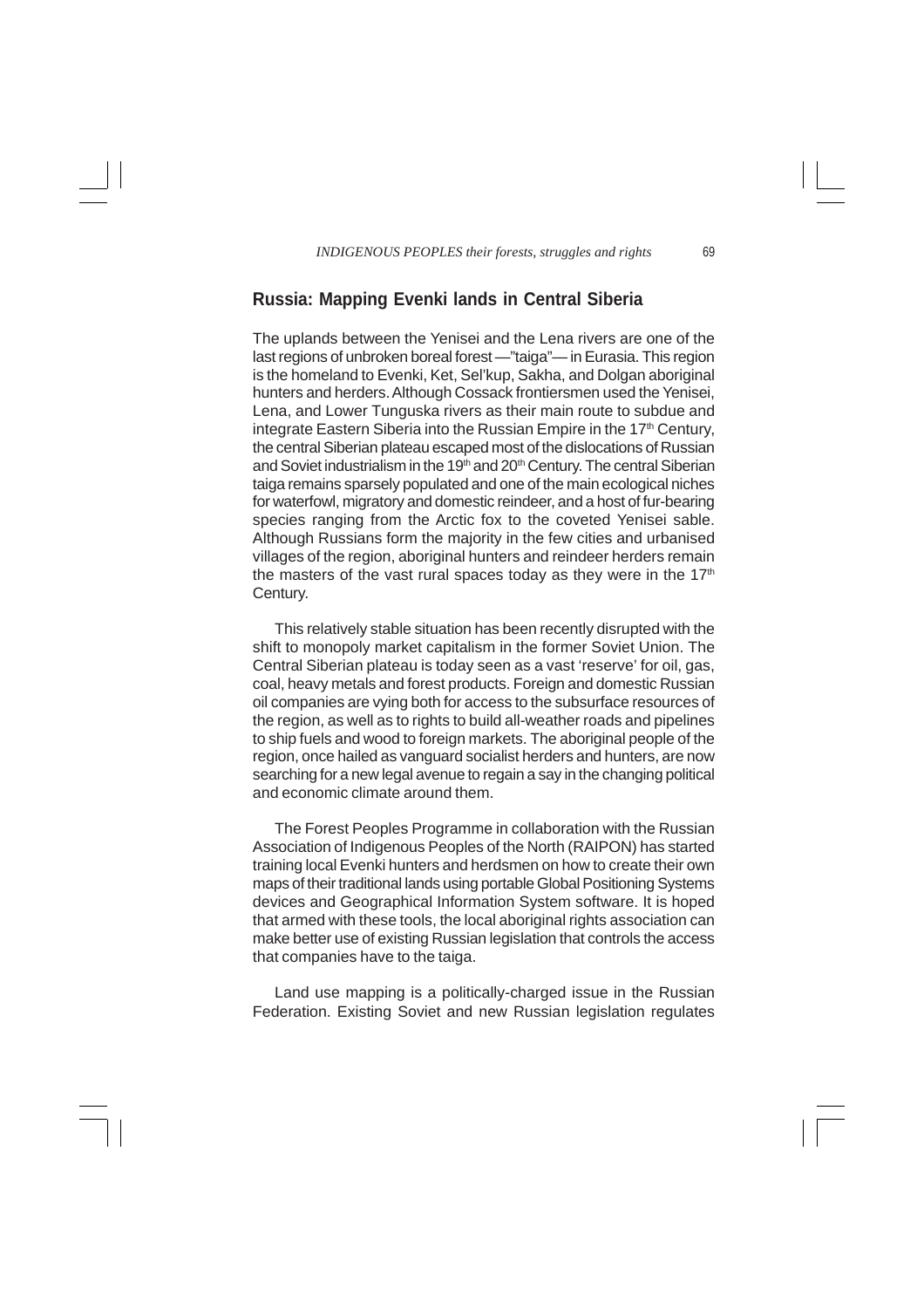access to topographical maps and GPS technology at certain scales. Nevertheless, recently passed federal legislation charges aboriginal and non-aboriginal rural hunters with the responsibility of filing maps and descriptions of their traditional lands with the federal government if they want them to be protected from industrial exploitation. The Federal law protecting 'Territories of Traditional Land Use' allows local communities of aboriginal and non-aboriginal people to remove their lands from the federal land reserve register and thus set them aside for traditional, non-industrial use. The challenge of this collaborative project has been to find a way to use modern mapping tools in a way that respects current laws but which also provides as accurate as possible data on the location of traditional sites so that they may be protected. At present, the main oil consortia in the region are open to listening to reasoned proposals for the protection of certain places for traditional activity and there is great optimism in the region for reaching a negotiated settlement.

The joint FPP/RAIPON project has started work in the most northerly county of the Evenki Autonomous District in the taiga spaces drained by the Lower Tunguska and the Vilui rivers. The region, however, is vast and faces many challenges. In the northern Ilimpei county there are no immediate threats to hunters and reindeer herders from industrial development. However the destruction of traditional settlements and hunting spaces has already started in the most southerly county of the District around the village of Osharavo. Beyond the borders of the Evenki Autonomous District, in Turukhansk County, Irkutsk Province, and in the Taimyr Autonomous District industrial exploitation has proceeded several leaps ahead with aboriginal lands already occupied by pipelines, open-pit mining and clear-cut forestry blocks. There is a lot of work remaining to be done in Siberia and FPP would welcome collaboration from other human-rights organisations who would also like to share this experience with land use mapping. (By: David G. Anderson, WRM Bulletin Nº 62, September 2002).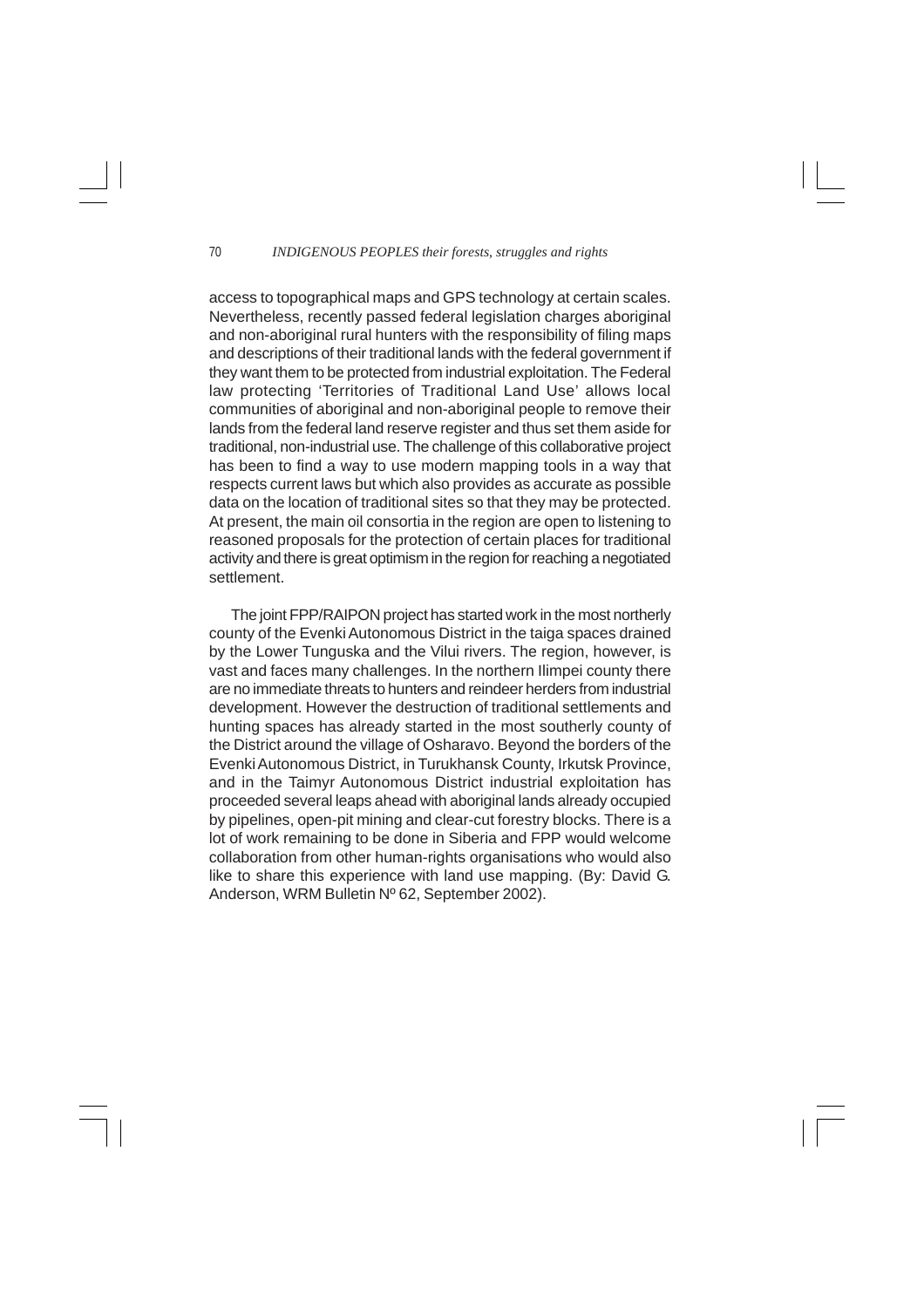# **INDIGENOUS PEOPLES IN VOLUNTARY ISOLATION**

*Many people are unaware that there are still indigenous peoples living in voluntary isolation —both contacted and uncontacted— particularly in the tropics. People are also largely unaware about the impacts resulting from forced or free contacts of these peoples with the outside world.*

### **The Indigenous peoples' right to live in voluntary isolation**

In a world characterized by information, there are issues that have been made so invisible that the great majority of people do not know that they exist. This is the case of the Indigenous Peoples living in voluntary isolation. Most are not even aware that some of these peoples have not yet been contacted by the predominating society and in other cases, have resisted integrating it in spite —or as a result of — having been contacted.

To this ignorance is added a second one: that the very existence of these peoples is seriously threatened by the destructive advance of "development." Roads penetrating into the forests to extract timber, oil, minerals or to promote land settlement for agriculture and cattleraising, can be labelled "roads of death" for these peoples. They bring unknown diseases their bodies are unready for, the destruction of the forests that provide for their livelihoods, pollution of the waters that they drink, where they bathe and fish, confrontations with those who intend to take over their territory, the death of their millenary cultures.

To understand the problem we need to divest ourselves of our "truths" and try to put ourselves in their place. All of us live in territories with very precise limits. They do too. All of us are jealous custodians of our frontiers when faced with potential or real external aggression. They are too. All of us have our feeling of nationality, with a specific language, culture and knowledge. They have too.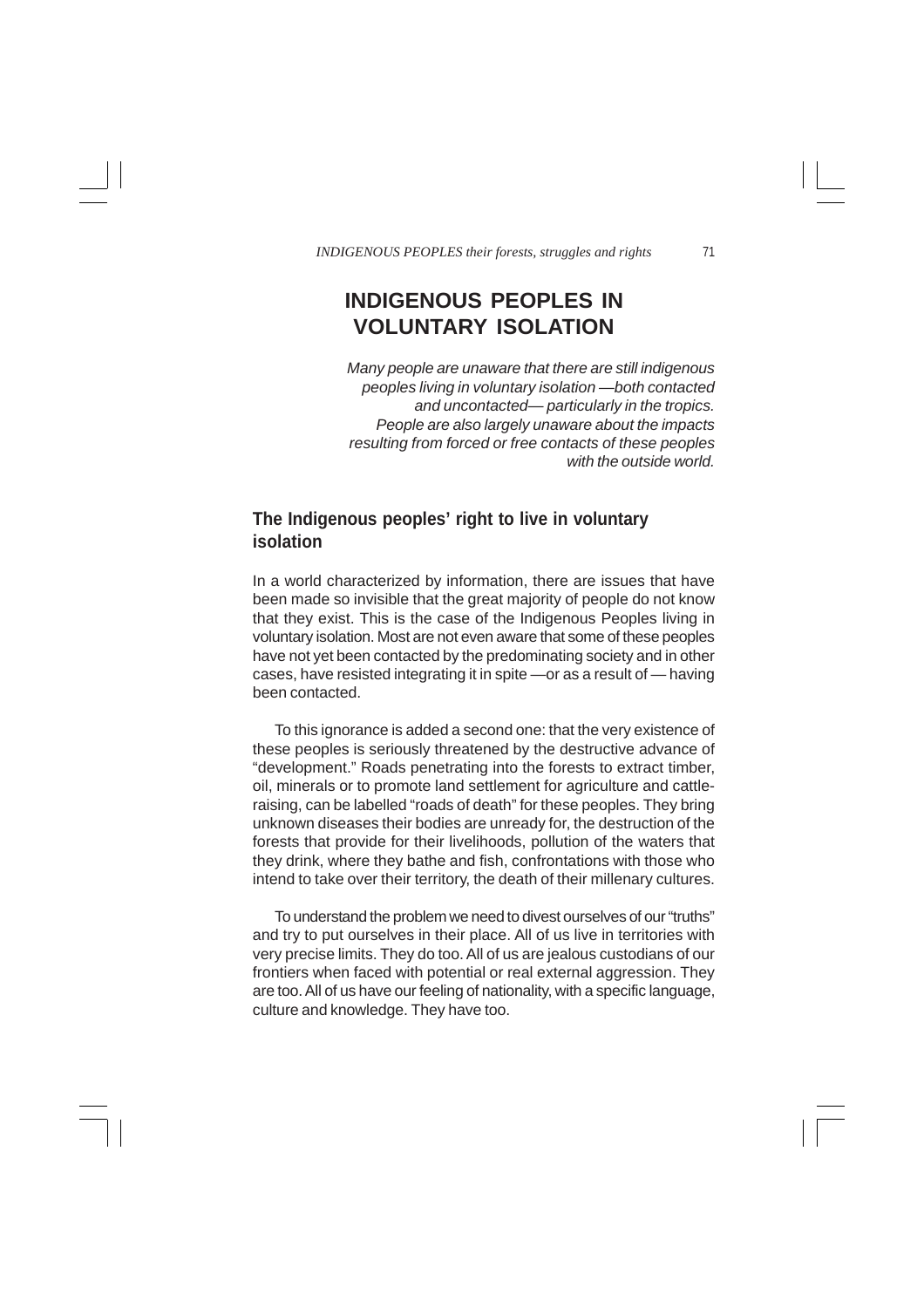What would we do if a group of armed foreigners entered our territory without our authorization? The same as they do: we would resist in every possible way, including armed resistance. However while we would be considered to be "heroic patriots" they are classified as "savages." Why is this? Because we are the ones to describe resistance.

It is important to emphasize that these peoples were never asked if they wanted to be Brazilians or Ecuadorians or Peruvians or Congolese or Cameroonian or Indonesian or Malaysian. Each government (colonial or national) simply drew up a map and determined that all the territories included within its frontiers "belong" to the corresponding country or colony. No matter that these peoples had been living on these territories before the very creation of national states or foreign colonization. They were in fact "nationalized."

Again the question: what would we do if we had to face a similar situation? Would we accept the imposed change of nationality or would we resist it? Surely we would do everything possible to continue being what we are and what we want to be.

The difference is that these peoples are in total inferiority of conditions to resist the devastating advance of predominant society. For this reason, all of us who believe in justice have the obligation to provide them, under many forms, with the support that they need —although they do not ask for it— to defend their rights and to stop the silent and invisible genocide they are being subjected to.

In this respect, the first thing we can do is inform the world that they exist, as an initial step towards the objective of gathering determination in defence of their right to live in their territories in the way they themselves decide, including the right to remain outside a society they have no wish to belong to.

In addition to this, we must do everything possible to protect their territories from outside invasion linked to activities such as logging, mining, oil exploitation and settlement. In the first place, this implies legal recognition of their rights by the State and strict compliance with legal provisions vis-à-vis possible non-authorized invasion. It also implies that the State explicitly excludes these territories from its development programmes.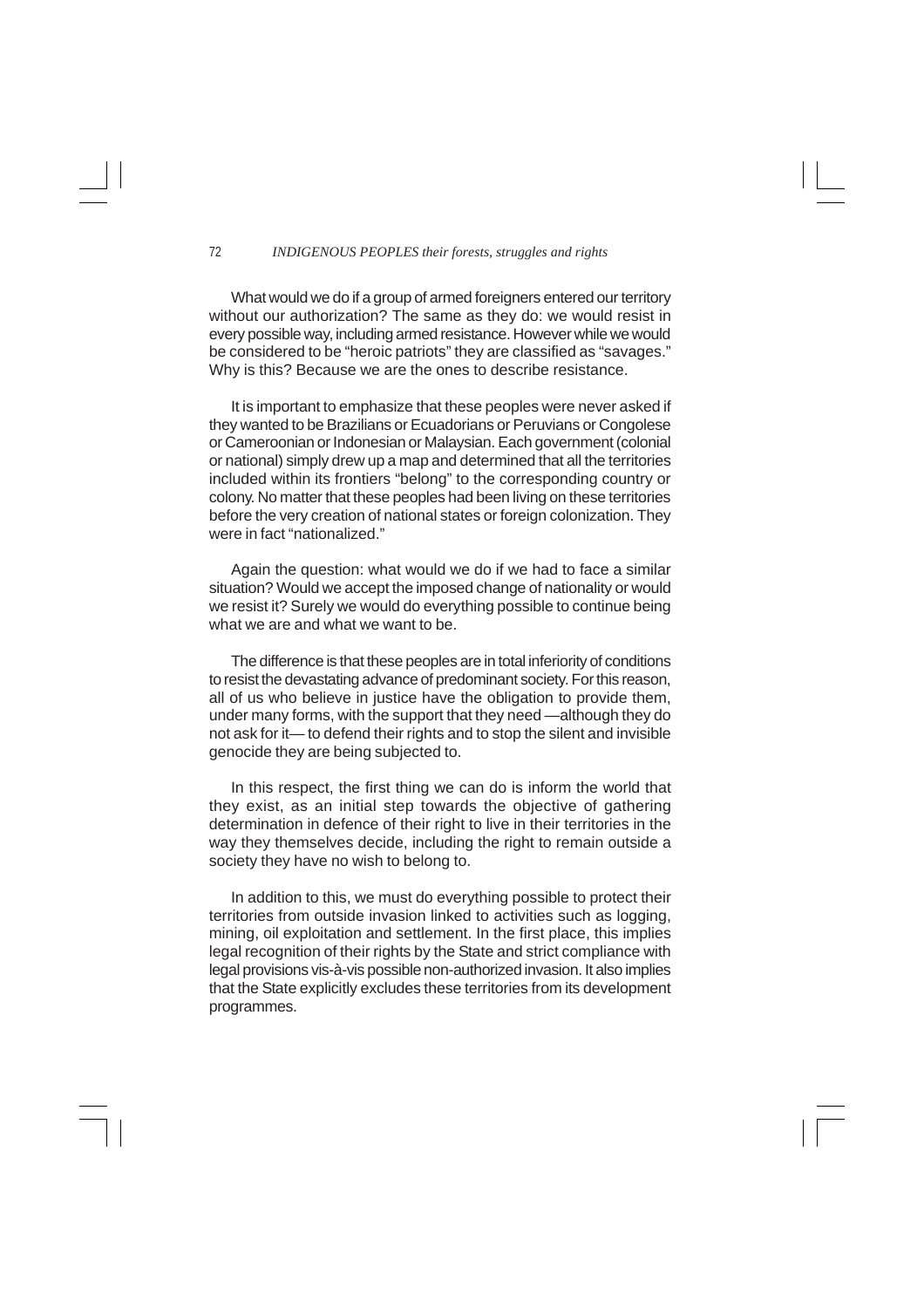In fact, we should not be surprised that there are peoples who do not want to integrate a society such as the one we live in, that thrusts millions of people into poverty and hunger and that destroys everything it touches (climate, forests, grasslands, wetlands, soil, air). These peoples are neither poor nor ignorant. They are different and are showing enormous wisdom in wanting to maintain their isolation. In the contemporary world where so many people dream of living on an idyllic tropical island, they are integrating something very similar. But it is increasingly difficult for them to defend themselves from external aggression. Let us help them to live on their own island until the day comes when they freely decide to integrate the predominant society —if ever they decide to do so. (By: Ricardo Carrere, WRM Bulletin N<sup>o</sup> 87, October 2004).

## **AFRICA**

## **Cameroon: Does isolation still protect forest communities?**

Indigenous Baka number 30-40,000 and live in the southern and southeastern areas of Cameroon. They are associated with, among other local communities the Bagando Bakwele, Knonbemebe, Vonvo, Zime and Dabjui farmers. About 4,000 Bagyeli and Bakola live in the southwest, and are associated with Bulu, Ngoumba, Fang and Bassa. Most Baka, Bagyeli and Bakola still rely on hunting and gathering to secure their livelihoods, and even though some also cultivate annual crops, often on the lands of these Bantu patrons, the majority still rely on the forests. Many local communities recognise them as "people of the forest," who their ancestors found when they arrived.

Baka, Bagyeli and Bakola in general retain many aspects of their forest-based culture, including non-hierarchical social structures coupled with community recognition for individuals' special skills, relatively small communities, an aversion to social conflict, proximate planning horizons and, to those from "outside", an opportunistic circumspection. For almost all Baka, Bagyeli and Bakola, their forest is their ancestral home, their reliable grocery, the root of their existence, and their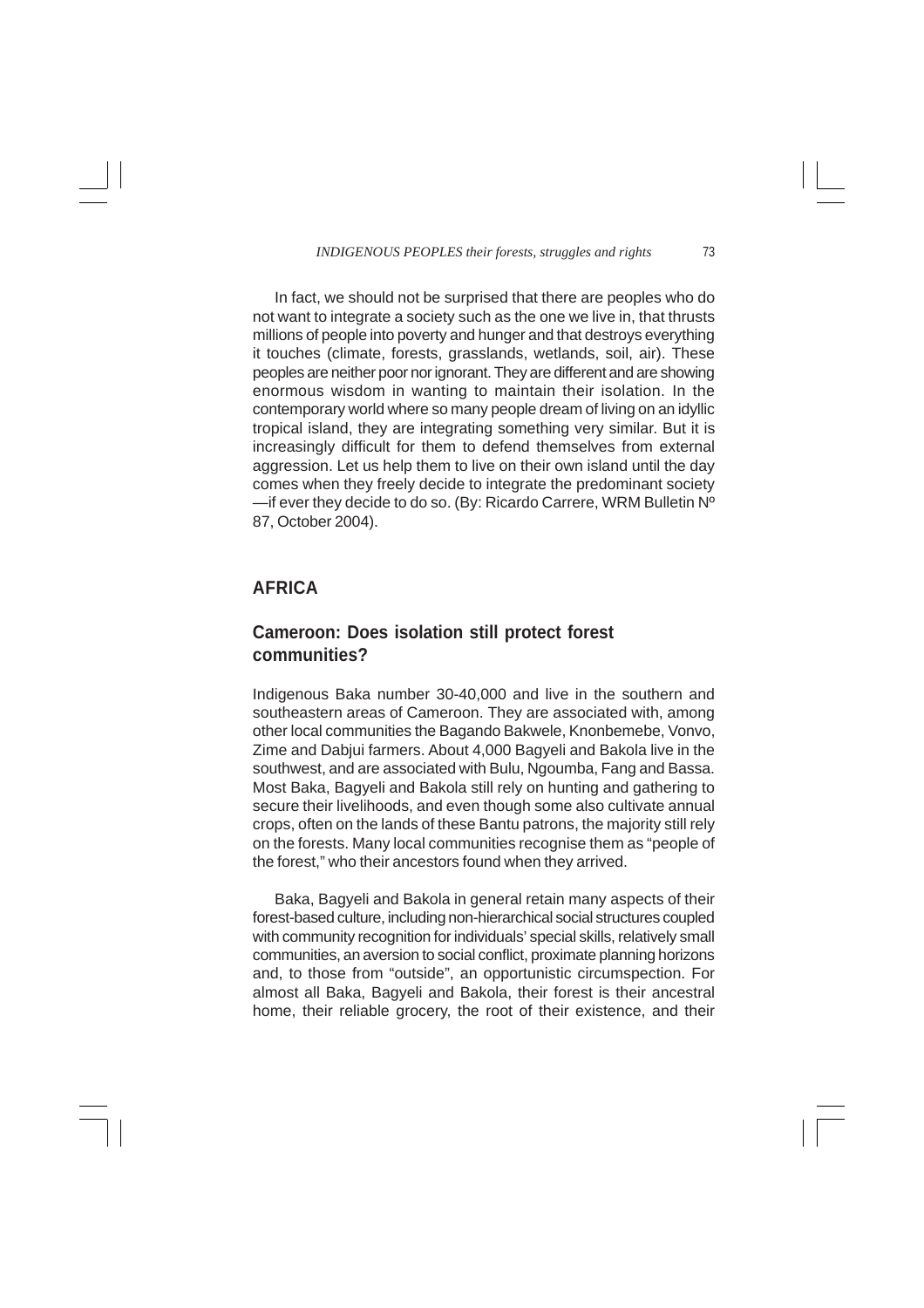customary right, and forests throughout Cameroon's southern forest zone are dotted with their favoured hunting and gathering grounds and their hidden sacred places. Their primarily hunting and gathering lifestyle combined with subsistence trade is associated with high physical mobility, which means that they can be difficult to locate at certain times of year, and their places of work and home are rarely accurately recorded - most are literally off the map.

Cameroon's indigenous forest communities' geographical and social isolation has enabled many of them to retain their forest-based culture since pre-colonial times, while the world around the forest has undergone radical changes. The same applies to indigenous hunter-gatherer communities who have established permanent villages for cultivation outside forests, since the vast majority of them are also completely marginalised from civic and government structures in Cameroon. This socio-political marginalisation reflects the gross discrimination that Baka, Bagyeli and Bakola face when they leave the security of their forest and communities, where they are powerful and relatively secure, for the amenities of the roadside or neighbouring local villages, where they may be mocked, cheated, and unfairly treated by government and civic authorities. This unsavoury treatment means that many Baka, Bagyeli and Bakola prefer to stay in the security of their forest community and to remain uninvolved in the "affairs of the village."

Indigenous forest peoples' isolation also means that most of them still have almost no access to modern health care, or formal education, and most are unable to speak and read French, the official language that dominates the forest zone in Cameroon. Until recent moves by the Cameroon government and NGOs to enable formal registration few of these people had their own identity cards, and almost all were absent from official census data and electoral lists. Thus they have been unable to stand up to powerful outsiders who sought to abuse their rights and the forest remains an important refuge.

Despite a long history of trickery and persecution by people entering the forests to extract resources such as rubber, wildlife, timber, minerals, and data on the flora and fauna, Baka, Bagyeli and Bakola in general are very open to outside influences. Their traditional forest coping mechanisms, however, are proving unable to protect them from the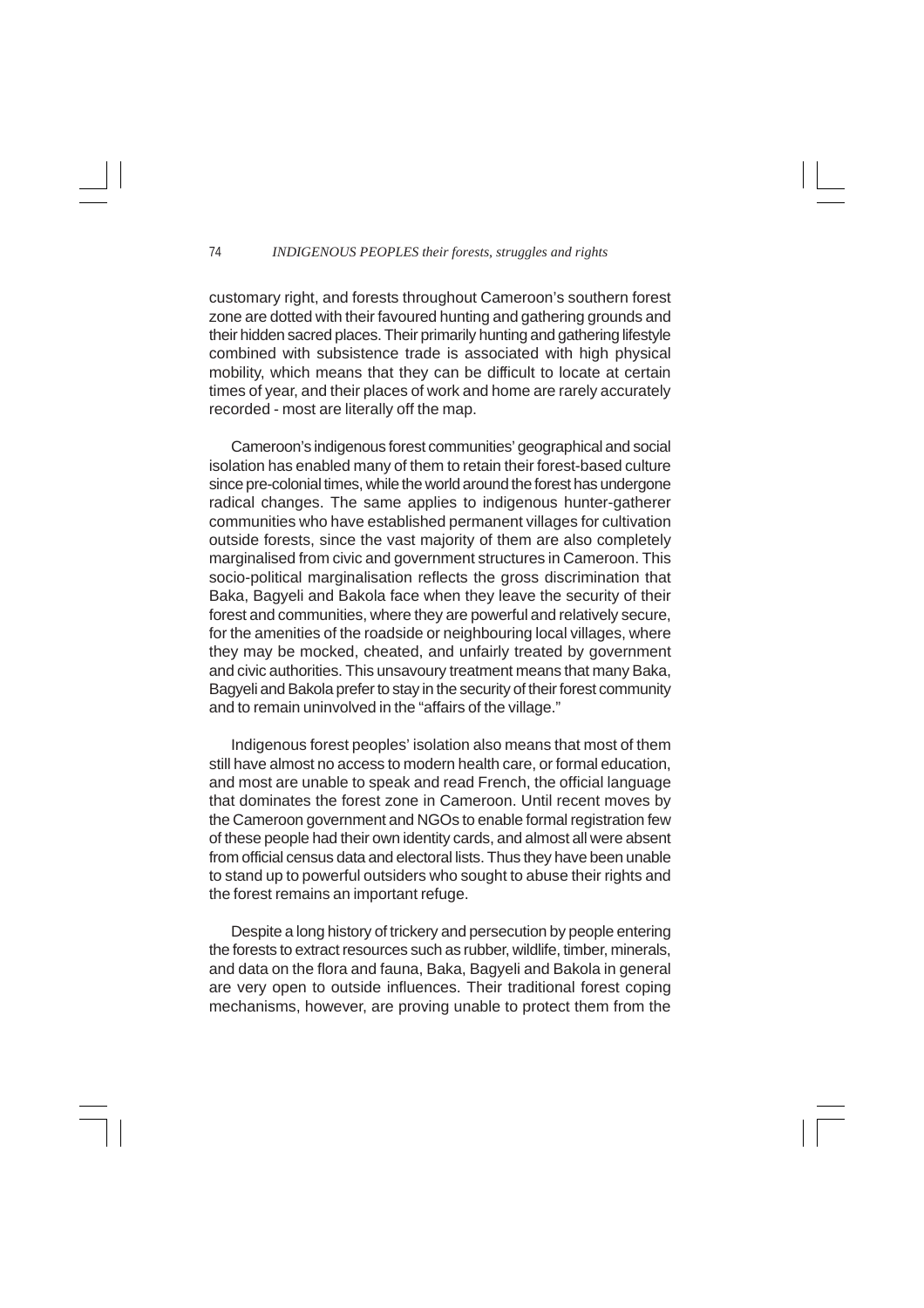increased demands on forests in which they have lived for aeons. Since the introduction in 1994 of Cameroon's new forest law there have been significant investments by donors in Cameroon's protected areas network to support older parks and to establish new conservation "planning regions". This has been extensively documented in WRM Bulletins. Campo Ma'an, Boumba-Bek and Lobéké National Parks were all established by the Cameroon government with donor support since 1995 and all overlap the traditional lands of Baka, Bagyeli or Bakola.

The fact that these communities were "off the map" when the parks were established has led to a situation where their forest rights, and hence their right to isolation are denied through the application of nondiscretionary rules to protect endangered flora and fauna. Many of these new rules undermine indigenous peoples' hunting and gathering lifestyles, even though their rights to resources and to "traditional sustainable use" of them are protected by national and international legal provisions, and international agency guidelines. Current plans by Conservation and donors. (By: John Nelson, WRM Bulletin Nº 87, October 2004).

# **Congo: The northern Mbendjele Yaka use avoidance to maintain autonomy**

The Mbendjele Yaka "Pygmies" live in northern Congo-Brazzaville. Mbendjele claim shared ancestry with other forest hunter-gatherer groups in the region such as the Baka, Mikaya, Luma or Gyeli. The Mbendjele calls all these groups Yaka people. Outsiders frequently refer to these groups as Pygmies, and occasionally members of these groups do too. They are forest-living hunter-gatherers considered the first inhabitants of the region by themselves and their farming neighbours, the Bilo. Each Mbendjele associates her or himself with a hunting and gathering territory they refer to as "our forest". Here, local groups of Mbendjele travel between ancestral campsites in favoured places where they will gather, fish, hunt and cut honey from wild beehives depending on the season and opportunities available. From time to time Mbendjele camp near Bilo villages to work for money or goods and occasionally make small farms. In spite of this, Mbendjele value forest activities and foods as superior to all others.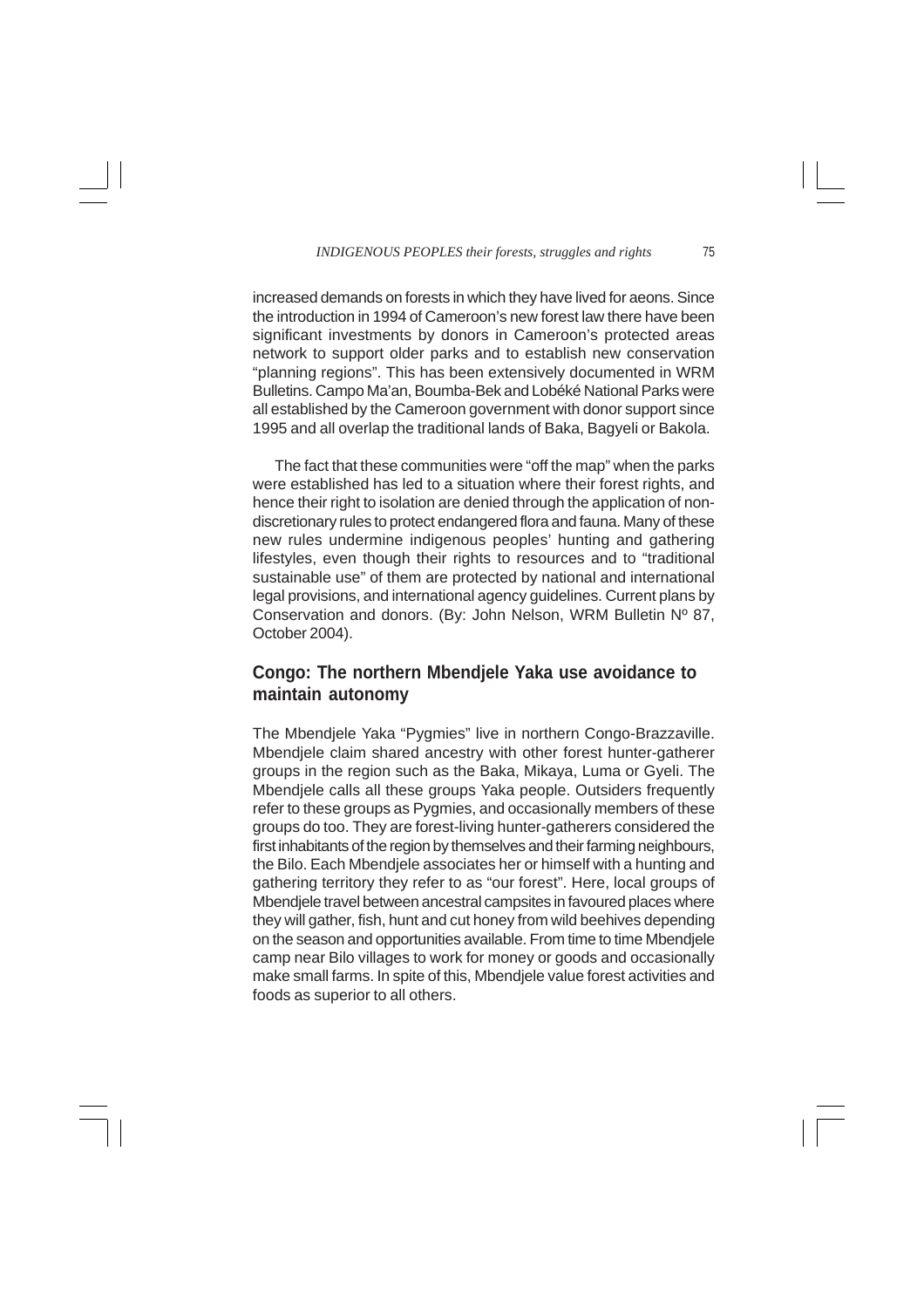Negative stereotypes of the Mbendjele are widely held by the diverse Bilo ethnic groups in the region, and often publicly asserted. Typically Mbendjele are said to be chimpanzee-like, backward, impoverished, lazy, disgusting, stupid, and childish. They are regularly segregated from Bilo. They may not eat or drink together with their neighbours, sit together on the same bench, or share a cup or a plate. They may not sleep in the same houses. Sexual relations are forbidden, although they occur clandestinely. Many villagers deny that Mbendjele have any basic human rights, frequently describing them as their 'slaves'. Some Bilo claimed to have the right to physically abuse and even kill Mbendjele who disobey them.

Despite such negative portrayals, Bilo value their relations with Mbendjele greatly. Mbendjele are essential labourers for the farming economy at key moments such as at harvest. They are considered great herbalists and healers, and genuine ritual experts. Their performance and musical skills are widely admired, and they perform all the major ceremonies of the Bilo. Villagers greatly value the forest foods Mbendjele provide. Wild honey, game meat, especially elephant and pig, caterpillars, seasonal fruit and wild nuts are considered the finest local delicacies.

Questions that approach their relations with Bilo from the point of view of innate inferiority and subordination visibly annoy Mbendjele. The Mbendjele ideal of their relationship with Bilo is based on friendship, sharing, mutual aid and support, and on equality and respect for one another. When Bilo do not fulfil these expectations they can simply be abandoned.

In stark contrast to the Bilo conception of the Mbendjele as their slaves, the Mbendjele consider themselves free from commitment and binding ties. Able to leave and go whenever they like, they will find new friends if they are not satisfied. In this way the Mbendjele exert a pragmatic and tangible power over the Bilo that allows them to resist domination and maintain their autonomy.

Since Europeans first observed them Mbendjele have used this power in their relations with Bilo. Travelling widely in the Mbendjele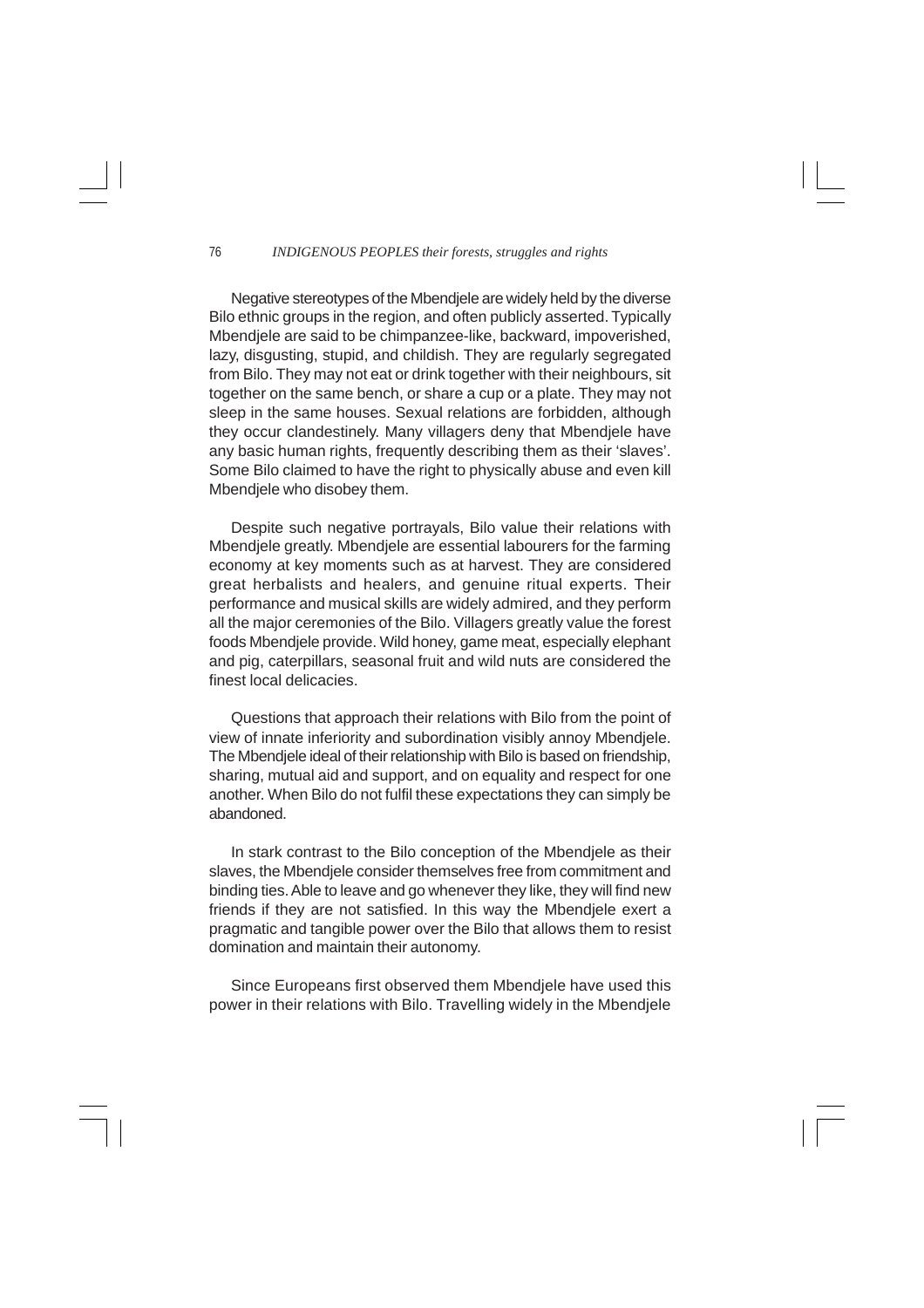area in 1906, Bruel described his experiences at the Pomo (Bilo) village Mene on the Ndoki. When he first visited there were many Mbendjele. On his second visit the Mbendjele had all gone and the Pomo were complaining that they no longer got meat or ivory, but that they were frightened to look for the Mbendjele in the forest. Bruel observed that these relations '… are voluntary and result from different needs each wishes to satisfy. As soon as relations turn to their detriment, as soon as the Babinga [*Mbendjele*] think they have reason to complain about their [*Bilo*] associates, they break the relations, emigrate and often go far away in the forest where they will make new friends.'

Bruel explained that the Mbendjele's mobility permitted them to maintain their autonomy, and disagreed with claims by other (unnamed) European observers that 'the Babingas are the serfs of the sedentary populations.' The same practices are observable today, and perform a similar purpose. Mbendjele that were with Sangha-Sangha Bilo before the 1990s are steadily abandoning them in favour of the Bongili and Bodingo Bilo. They explain that these new partners are more generous and respect them better than the Sangha-Sangha did.

The use of avoidance in hunting and gathering societies is widespread and employed to deal with various problems from food shortages to dispute resolution. The facility with which avoidance is used depends crucially on people remaining highly mobile and not losing access to vital assets when they move. Without fixed assets to guard (such as fields or harvested crops), a hunter-gatherer's entire household can be quickly packed into a woman's basket, and new huts quickly, but skilfully built at a new location. Mobility also serves to regulate resource use, by ensuring that when natural resources are low, people move on, allowing resources to replenish.

This ease of movement makes avoidance an effective response to conflict. Rather than suffer a difficult, unpleasant or exploitative situation hunter-gatherers often prefer to move away. Maybe because of internal conflict between members of a camp, or between different camps, or in relation to non-hunter-gatherers. Movements can be permanent when people feel grossly abused.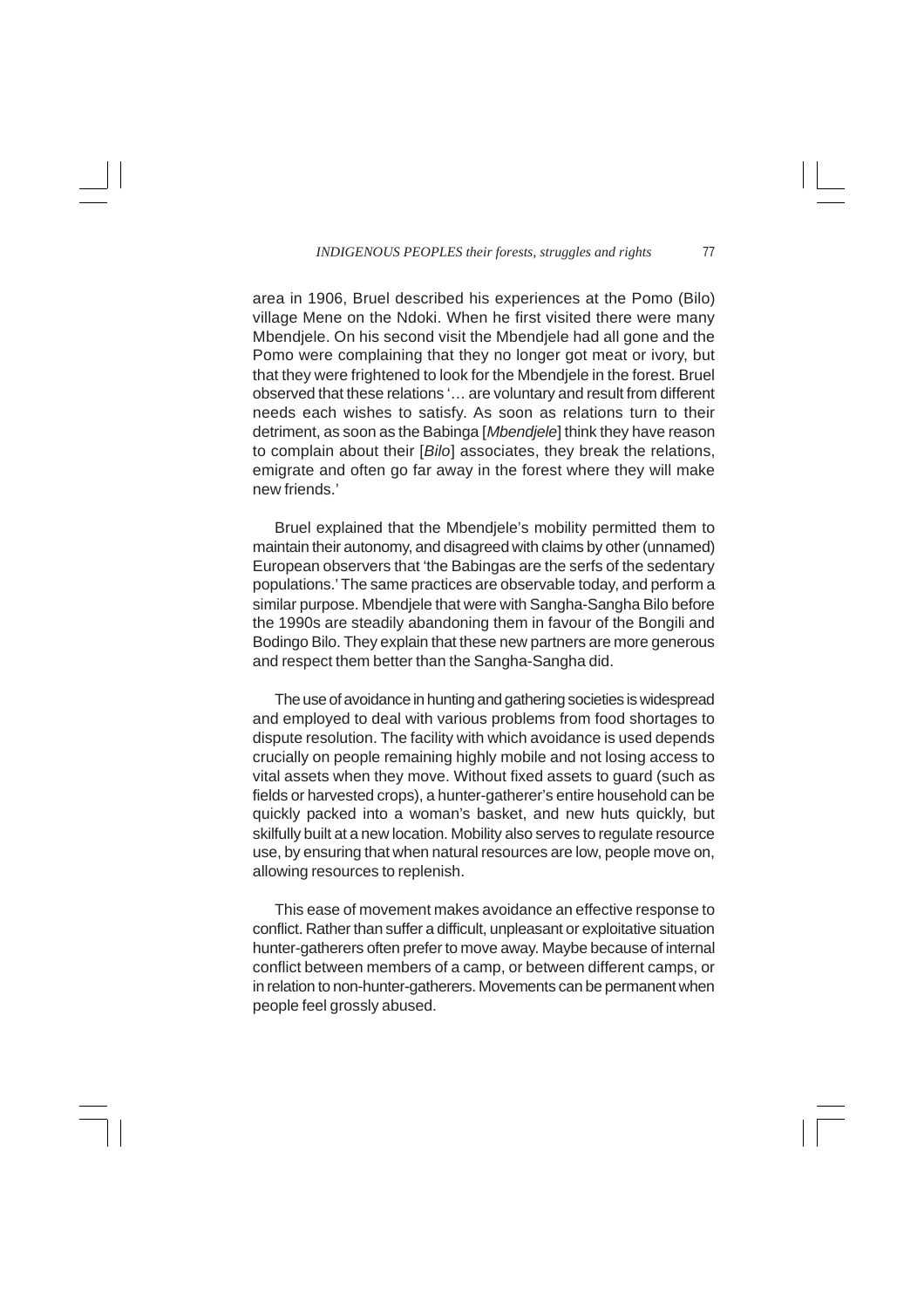During my fieldwork in Congo I got to know one such group of Mbendjele. In 1991 Sangha-Sangha Bilo paid Mbendjele to conduct a large three-day *Ejengi* ceremony for them. During the rite some young Bilo kicked dirt on *Ejengi's* food as a sign of their dislike for the Mbendjele. This act provoked a huge brawl in which many were injured and fatalities were only narrowly avoided. One young Mbendjele man was set upon by several Bilo youths wielding sticks, and beaten unconscious.

Ngbwiti and Ekwese were disgusted by this behaviour and decided, along with all the other Mbendjele, to abandon the Sangha-Sangha. Some years later some Mbendjele returned and renewed their relations with the Sangha-Sangha. Ngbwiti and Ekwese never did.

Indeed, they resolved never to return to the 'suk-suku' (perpetual argument and fighting) of Bilo villages. They prefer to stay in a very remote area of forest known as Ibamba. Ngbwiti explained to me:

 *"Our forefathers had their eyes on the Bilo. Our fathers told us to do the same. 'You children of afterwards look after our Bilo. There they are.' But now we say 'Aaaaa, what kind of people did you leave us with? Why did they give us these Bilo? They are always tying us up like animals [cheating and deceiving Mbendjele]. They don't think we are real people. No, we and the forefathers are animals! So, we left them there with that thought.* They treat us badly; their path is a bad one. So we said 'OK, that's enough, we'll never stay in the same place as them again'. So we left there and came to Ibamba. Now we are well. We took our eyes off the Bilo." *(Ngbwiti, 50-year-old kombeti of Ibamba. Ibamba, March 1997).*

Ngbwiti and his group have been living entirely in the forest since 1991. They have renounced regular access to the goods obtained through contact with Bilo. Sometimes visiting friends and relatives bring them small gifts of salt, tobacco and old clothes. When I last visited the forest in 2003, they were still in Ibamba. (By: Jerome Lewis, WRM Bulletin Nº 87, October 2004).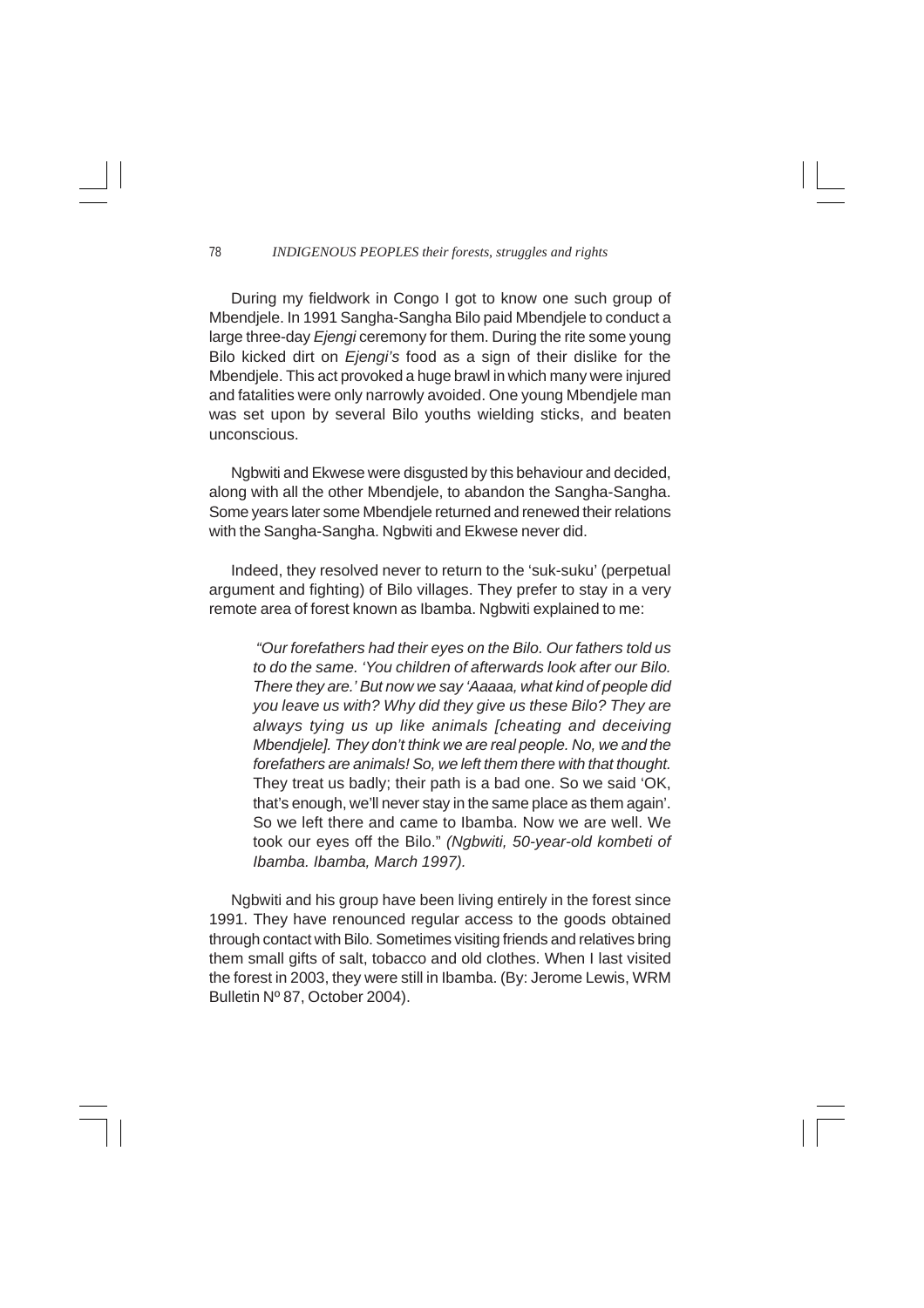## **AMERICA**

### **After the rubber boom**

When the first 'conquistadores' travelled down the Amazon in the 16<sup>th</sup> century, they found populous settlements, hierarchical chiefdoms and complex agricultural systems all along the main river. The 'Indians', they reported, raised turtles in ponded freshwater lagoons, had vast stores of dried fish, made sophisticated glazed pottery, and had huge jars, each one capable of holding a hundred gallons. They also noted these peoples had flotillas of canoes and traded up into the Andes and down to the mouth of the great river. Their numerous warriors carried wooden warclubs and thick leather shields made of the skins of crocodiles and manatees. Behind the large settlements, they noted 'many roads that entered into the interior of the land, very fine highways' some so broad they likened them to a royal highway in Spain. These stories were later discounted as the puff of promoters trying to magnify the importance of their 'discoveries', for since the late 18<sup>th</sup> century the banks of the Amazon have been almost entirely depopulated. During the 20<sup>th</sup> century the archetypal Amazonians were 'hidden tribes', groups of hunters, gatherers and shifting cultivators, who lived isolated in the headwaters of the main rivers, eschewing contact with the national society.

With the benefit of hindsight and new insights from history and archaeology, we can now see that these two perceptions of Amazonia are strangely and tragically related. Archaeology now teaches us that lowland Amazonia, even in areas of poor soil and blackwater like the Upper Xingu, was indeed once quite heavily settled. Regional trade and dynamic synergies between Amazonian peoples had led to the sub-continent being densely peopled by widely differentiated but interrelated groups, who specialised in local skills to work and use their specific environments in diverse and subtle ways.

The onslaught of western societies brought much of this complexity to an end. Warfare, conquest, religious missions and the scourge of old world diseases reduced populations to less than a tenth of the pre-Colombian levels. Slave raids, both by European soldiery and by other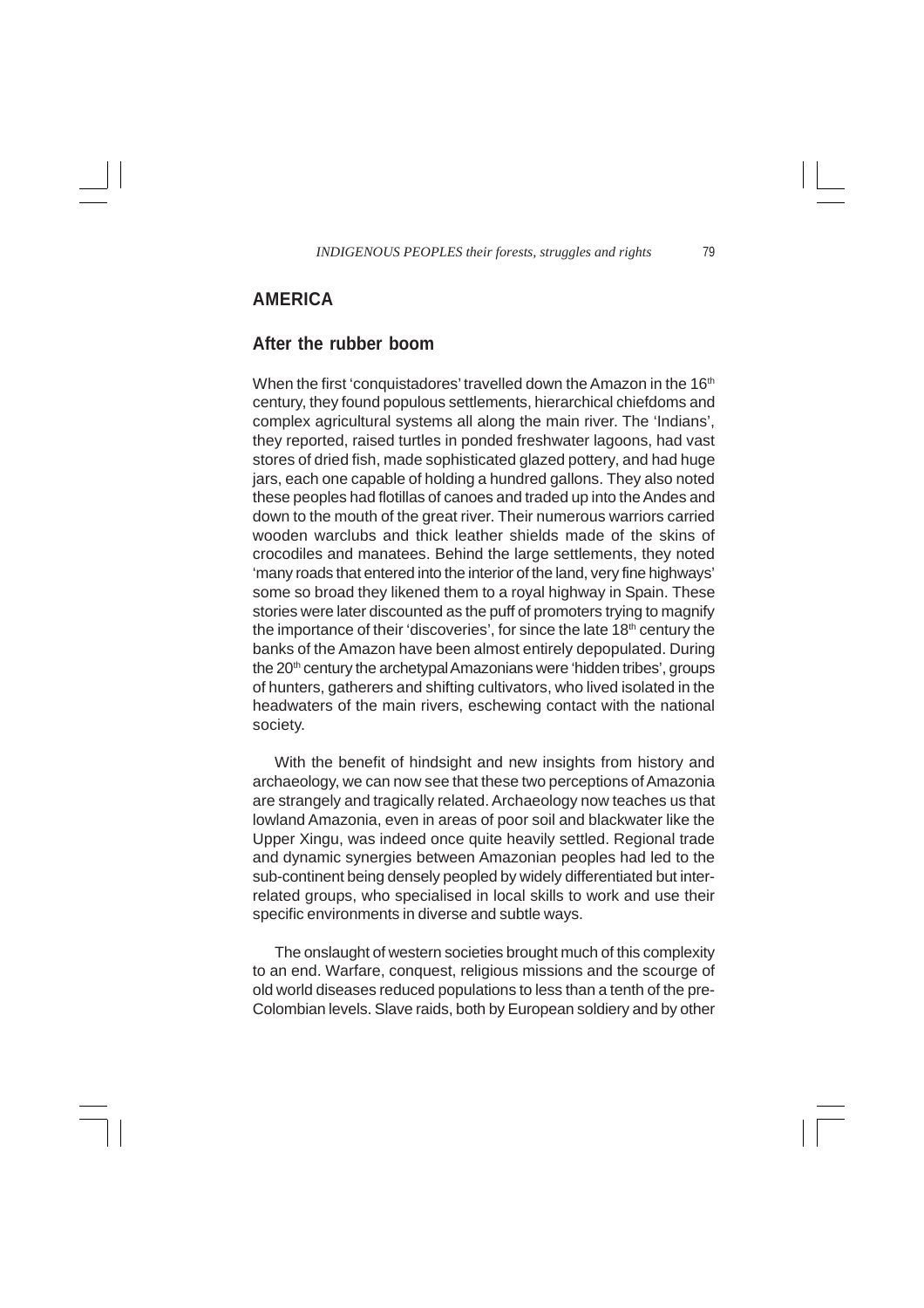indigenous groups, who traded the 'red gold' of enslaved 'Indians' for the products of western industries, stripped the lower rivers bare of any remnant groups. Raiding, slaving and competition for trading opportunities with the whites created turmoil in the headwaters. The myth of the empty Amazon became a reality, as any survivors moved inland and upriver to avoid these depredations.

In the late 19<sup>th</sup> century, overseas markets and advances in technology created new possibilities of exploitation. In particular, the discovery of the process of vulcanisation, led to a global trade in a nontimber forest product, rubber, which could now be hardened for industrial use. The onerous task of bleeding latex, yoked to global trade, yielded fortunes for entrepreneurs prepared to penetrate the headwaters, enslave local tribes and force them to work the scattered stands of rubber trees. International capital flooded in to make the most of these opportunities. Tens of thousands of indigenous people perished from the renewal of slaving, the torching of settlements, the starvation of survivors, the forced labour and diseases. The process also led to further waves of surviving indigenous peoples fleeing deeper into the forests, seeking to break off contact with a changing world that brought them death and cultural degradation.

Of course, not all the indigenous peoples in the Amazonian headwaters are refugees escaping the brutalities of contact, but the impact of the outside world on even the remotest headwaters is often underestimated. For many indigenous peoples in the Amazon and also in other parts of the world, the search for isolation has been an informed choice —the logical response of peoples who have realised that contact with the outside world brings them ruin not benefits. Life in the forests without trade may have its hardships, not just because the absence of the metal goods like axes, machetes, fishhooks and cooking pots makes subsistence harder work, but also because customary trade, barter and exchange between indigenous peoples were also once ways of making life more varied and richer. But it is these peoples choice.

21<sup>st</sup> century industrial societies are now being drawn into the last reaches of the Amazon, where these indigenous peoples now live in voluntary isolation, for other globally traded resources —not slaves or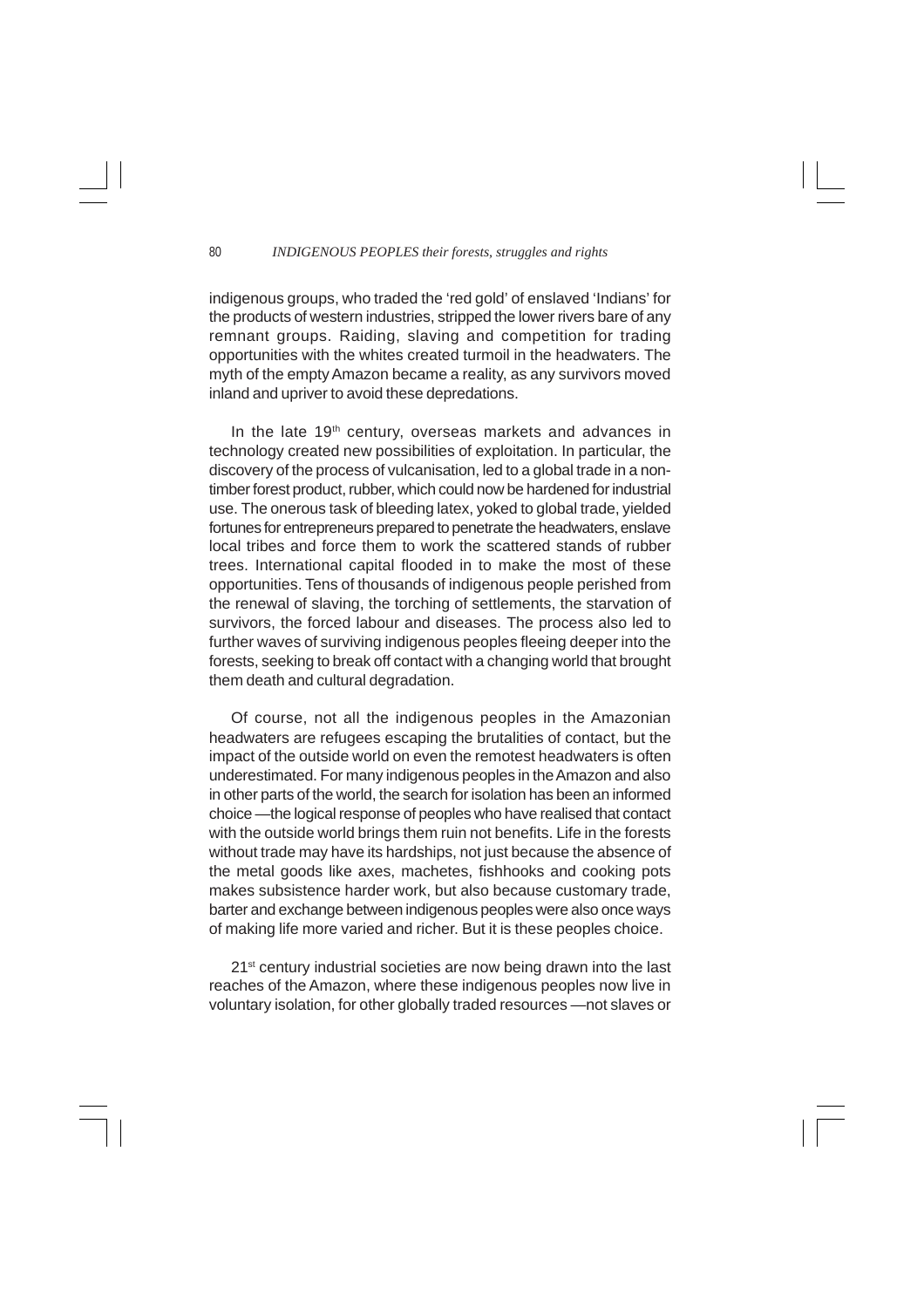rubber this time, but timber, oil, gas and minerals. If we deplore the horrors of death and destruction that ineluctably accompanied previous penetrations of the Amazon, can we now show that modern industrial society is more civilised? Can we respect the choice of other societies to avoid contact and leave them in their homelands undisturbed until, perhaps, some future time when they themselves decide on the risky venture of contacting a world that they have learned by bitter experience is not safe to interact with? If we can't, then it is almost certain that future generations will condemn us for the same avarice, indifference, selfishness and greed, for which we today condemn the conquistadores and the rubber barons. (By: Marcus Colchester, WRM Bulletin Nº 87, October 2004).

### **Argentina: The silent genocide of the Mbya Guarani**

The Mbya Guarani are an ancient forest people with their roots in the Amazon. In Misiones, a province in the northeast of Argentina, they have 74 communities and a total population of approximately 3,000 people. Their culture is as rich as the biodiversity of the Paranaense forest that they have always used and protected.

Two of these communities, the Tekoa Yma and the Tekoa Kapi'i Yvate, summarize the Mbya Guarani's fierce struggle to preserve their identity and continue living in the forest. Comprising some 20 families, their dealings with Western society only started to be important in 1995. As in many other Indigenous communities, their greatest bastions of independence and cultural safeguard are their women and the Opygua (priest) of the Tekoa Yma, Artemio Benitez. They continue to struggle to make their voluntary isolation from the yerua (white people) understood and respected. But the logging companies, the chainsaws and the Misiones Government's lack of sensitivity continue to harass them.

At present they live within the Yabotí Biosphere Reserve, where they obtain their food, their medicinal plants and building materials from a mosaic of Paraense forest environments, covering 6,500 hectares. Unfortunately their territory coincides with the so-called "Plot 8" and "Plot 7" considered "private property" by their present holders, the Mocona Forestal S.A. company and Marta Harriet (see WRM Bulletin 86). The Mocona Company, with the approval of the Government,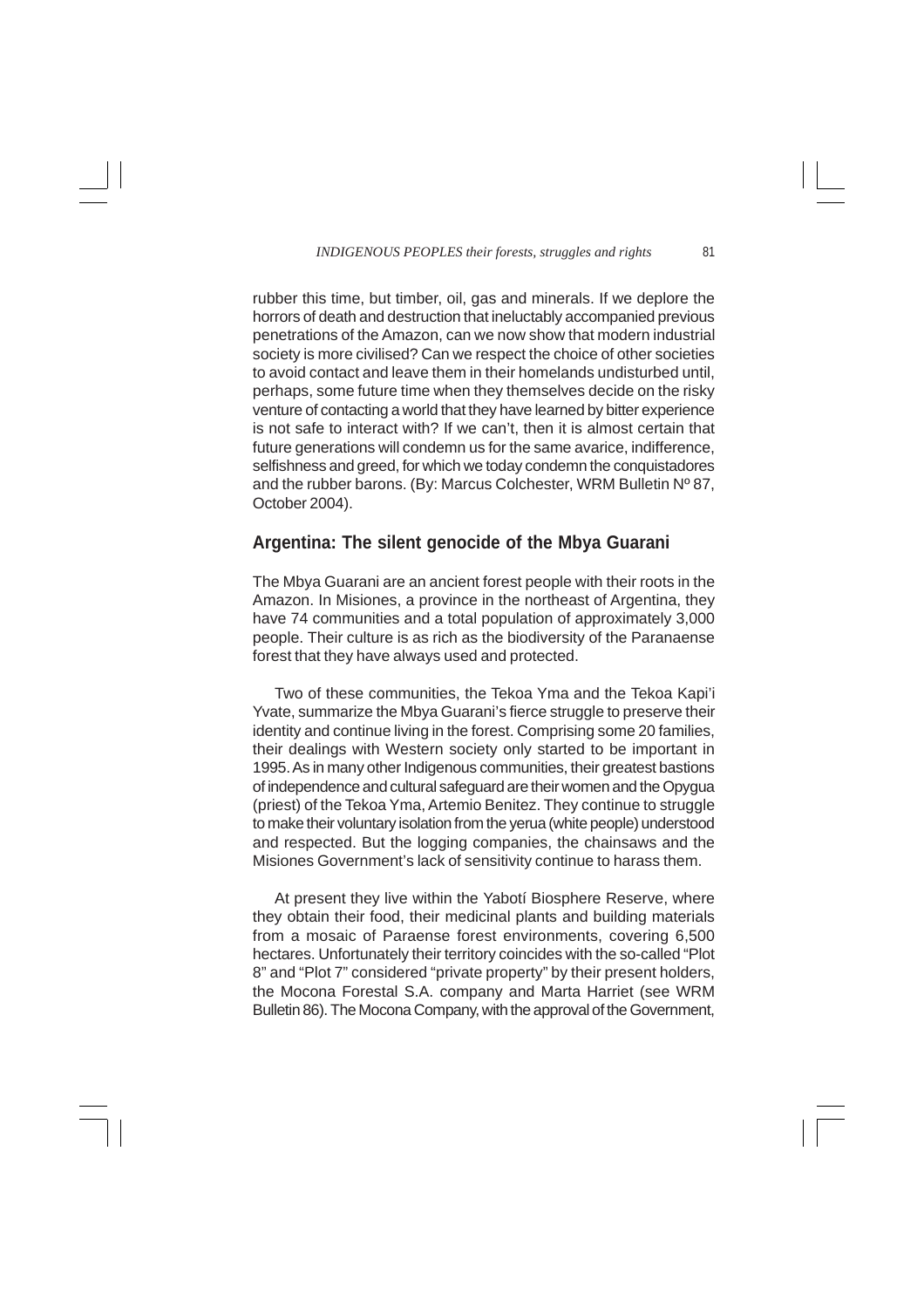recently attempted to enclose them in 300 hectares, representing less than 5 per cent of the territory they presently use to live in. In some way, white people taking over as owners and as governors, have shrunk their territory and their forest in order to expand plantations and the good business of those who call themselves civilized.

Of the total area originally covered by the Mata Atlântica and Paranaense forests, only 5 per cent remains. This loss of biodiversity and continuity is particularly critical in environments where the Tekoa Yma and Tekoa Kapi'i Yvate are located. The lack of natural medicines and food caused by the frantic extraction of trees is threatening their health and their survival. This is of unusual gravity, not only in terms of human rights, but also in terms of demographic criticalness.

The Mbya communities of Tekoa Yma and Tokoa Kapi'i Yvate are the result of long processes of sedentary cycles, preceded by limited migration episodes. These movements have taken place throughout centuries. While the sub-tropical forest evolved, with its own fluctuations due to internal and external causes, one of its species, the Mbya, established successive transitory territories. If the resources available and their use established a good balance and the dreams of their leaders did not advise against it, they settled in the same place for a long time. If some crisis broke up this relationship, or dreams suggested a change, the community migrated, but only to settle with their sedentary features in another more appropriate place.

The life strategy of any group of hunters-gatherers with subsistence agriculture or a long food chain, has specificities that are not well understood by other human groups whose strategy, on the contrary, is based on agro-productive systems with a very short food chain.

In fact, when human populations invented agriculture some 5,000- 10,000 years ago, they shortened the old, long food chains. They eliminated the living forms that existed on the soil and then planted, replacing forests or large ranges of pasture lands, by a single protected species. Shortening the food chains and the success of farming and animal husbandry fed the first urban revolution with their surplus, and from then on, massive growth of the human population.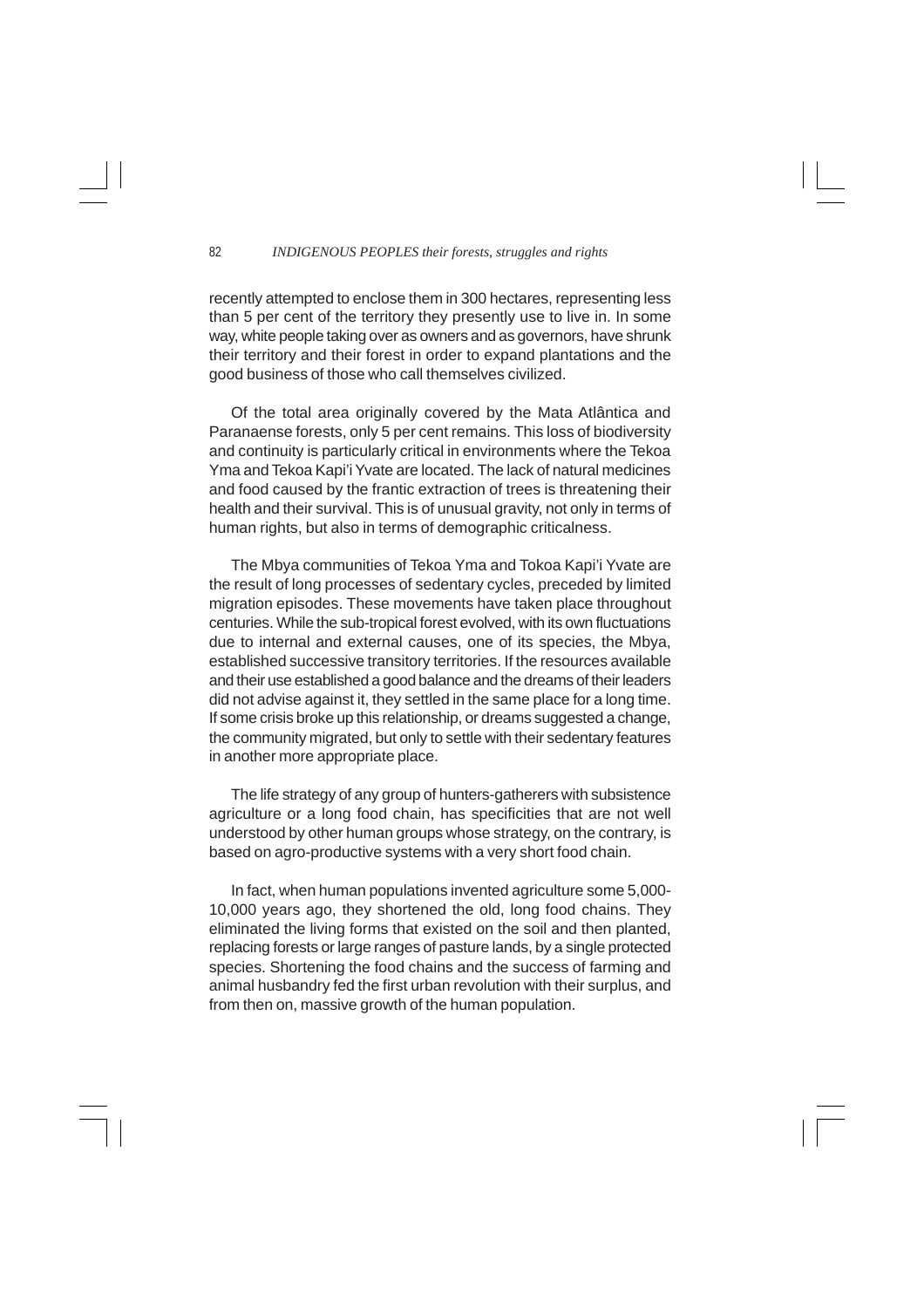For decades now in Misiones an unequal battle between these two life strategies has been taking place.

On the one hand are the Mbya communities, who are the longest standing inhabitants of the territory. Various communities, among them the Tekoa Yma and Tekoa Kapi'i Yvate, continue to preserve a long food chain strategy. They are hunters, gatherers and fisher-people, with a deliberately reduced practice of agriculture.

On the other hand are the white communities of European origin who very recently entered the Paranaense forest. These groups brought with them a short chain productive strategy, totally different from the one practiced by the Mbya. Instead of living in harmony with the forest, they needed deforested areas to grow their protected species.

The Mbya communities integrated the Paranaense forest over 3,000 years ago without developing the notion of private property adopted by the white population that entered more recently (sixteenth century and onwards). Objectively what happened was that their "total territory" was invaded as from the sixteenth century by white groups, mostly of European origin, who had totally different strategies for appropriating land and for production. This explains the rapid disappearance of the sub-tropical forest, the establishment of short chain agro-productive systems and the multiplication of permanent urban settlements.

While the white people were appropriating space "fixing" private property territories, the eviction of the Mbya generated their underprivileged incorporation into white settlements and fewer chances to live in a traditional way for those who still remain living in the Paranaense forest, such as Yaboti. In this environment, recognized by UNESCO as a Biosphere Reserve, legal and illegal ransacking of their resources continues. This has reduced local biodiversity seriously and in some cases, irreversibly, as it has reduced the Mbya's possibilities of subsisting uniquely from the forest.

For many white people, the success of a culture is measured by grandiose buildings and objects that they produce, and the time they last. For nature, success is measured by the length of time a population, such as the Mbya, have lived in the forest without the forest or the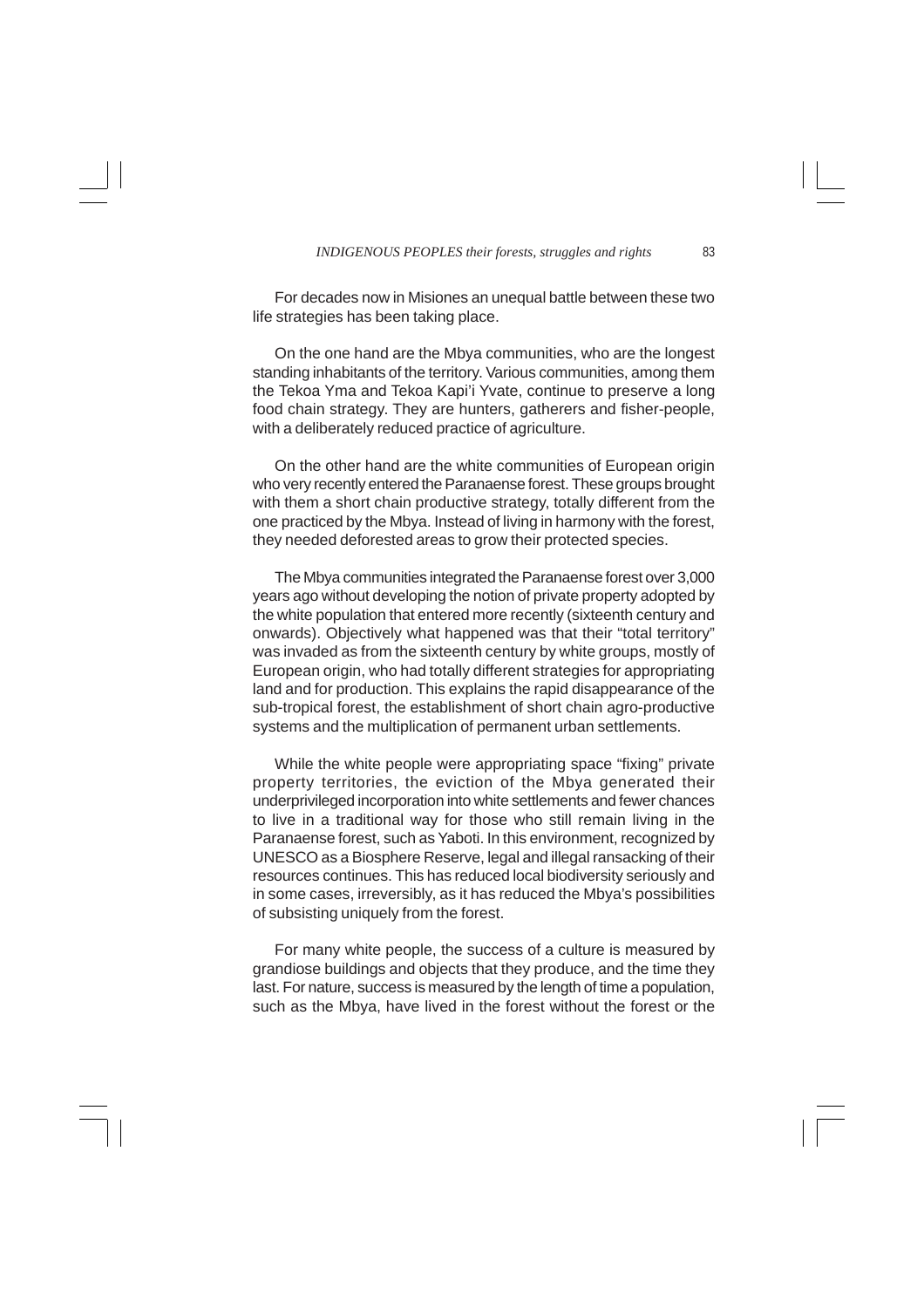Mbya themselves disappearing. There are peoples whose inheritance is almost immaterial, but this does not mean that they are "less evolved" or "less developed." They are peoples and cultures that have achieved what many of our civilizations have attempted but not attained: to adapt to the environment and to themselves.

The Mbya communities of Tekoa Yma and Tekoa Kapi'i Yvate have the natural right to continue living where they are today for two fundamental reasons: firstly because the area they occupy is what a hunting, fishing, gathering people with small scale agriculture needs, and secondly because that area is part of the mobile territory that their forefathers have used for centuries.

The peoples who have the most right of "ownership" of the forest are those who have lived in the forest as part of it for centuries, without the need to become its owners. (By: Raúl Montenegro, WRM Bulletin Nº 87, October 2004).

## **Brazil: Indigenous peoples in isolation and policies to defend and protect them**

In the first place, it is important to clearly define what we are talking about when we refer to peoples or populations in "voluntary isolation." This term and similar ones (such as "separate," "isolated," "autonomous") attempt to describe "a situation or a historical context." The background or basis they all have in common is that they seek to define peoples (ideally) or populations (perhaps closer to reality) that have little or no systematic contact with Western agents (in general commercial companies or missionaries). That is to say, they do not "depend" on our economic system to survive —and even less so on the symbolic system. In general such "autonomy" originates in the geographical context— and there are many peoples and human populations that could be included in the definition of "isolated" on the basis of a certain geographical niche that is inaccessible to systematic contact (populations of the Andes, the North Pole, Kalahari, the African or Asian deserts, the mountains of New Guinea, etc.). These peoples and populations have a residual contact with the dominating economy (and ideological system) and continue to maintain independent standards of survival with relation to the dominating economy in function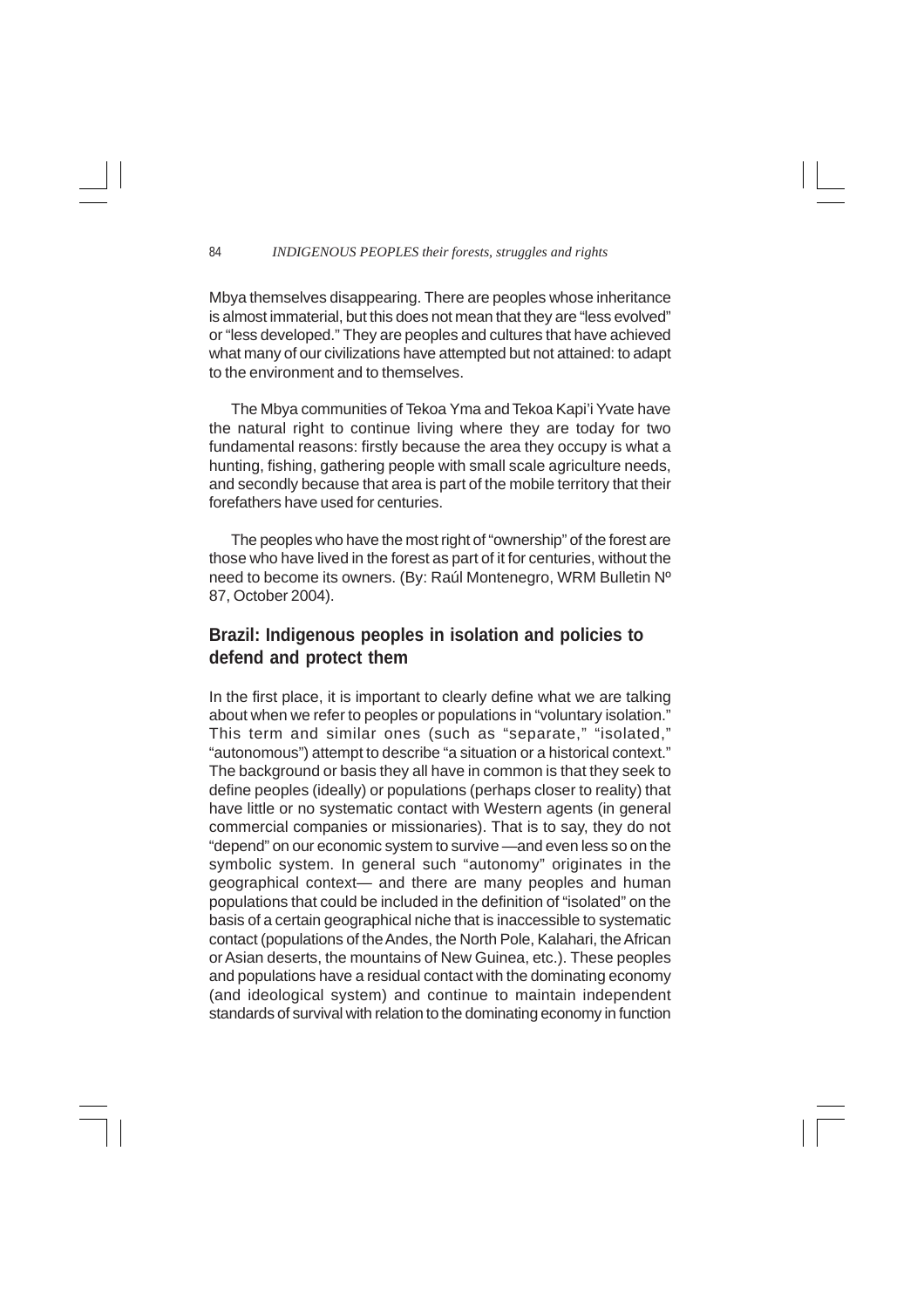of internal social and cultural resistance established voluntarily. However, what we have seen is that such autonomy can last while the niche they occupy is not the object of a ("capitalist") valuation of the natural resources (or the symbolic ones, in the case of "strategic" territories for the Western powers).

However, this context does not apply to Indigenous Peoples or populations "in isolation" in the Amazon. In this context, when we define Indigenous Peoples and populations "in isolation" we are referring to peoples and populations who are closer to the state in which Christopher Columbus would have found them. They are not only in geographical isolation, but mainly, in historical isolation. This is the crucial difference in relation to the other peoples and populations "in voluntary isolation" on the planet. It is true that throughout this time (500 years!), they sought or took refuge in isolated regions, or rather, regions that were not coveted by the mercantile (or missionary) rage of our "expansion front". In the Amazon (mainly the Brazilian Amazon but also in the Bolivian, Peruvian, Colombian, Venezuelan, Ecuadorian and Guyanese Amazon) we estimate that there are still dozens of Indigenous Peoples living almost in the same way as they lived five hundred, six hundred or a thousand years ago: garbed in their feather headdresses, or loincloths, surviving on hunting, fishing, gathering and small-scale agriculture with stone axes and fire, suffering from no virus diseases in a fully abundant environment. They may even know some of our instruments (iron instruments, glass bottles, plastic containers, etc.) that reach their hands by accident or because of previous contacts that were disastrous to them.

It should be emphasized that they remain in this state because, on the one hand, the conditions in the immediate surroundings of their habitat enable them to do so and also because these peoples aggressively produce and mark a distance (a frontier) with relation to us or to other already contacted Indigenous Peoples, seeking to maintain their living conditions through aggression and open (but disproportionate) conflict. However, not all of them have managed to maintain this distance.

It is a fact that today the majority of the isolated peoples in the Amazon are living in an extremely serious situation vis-à-vis the advance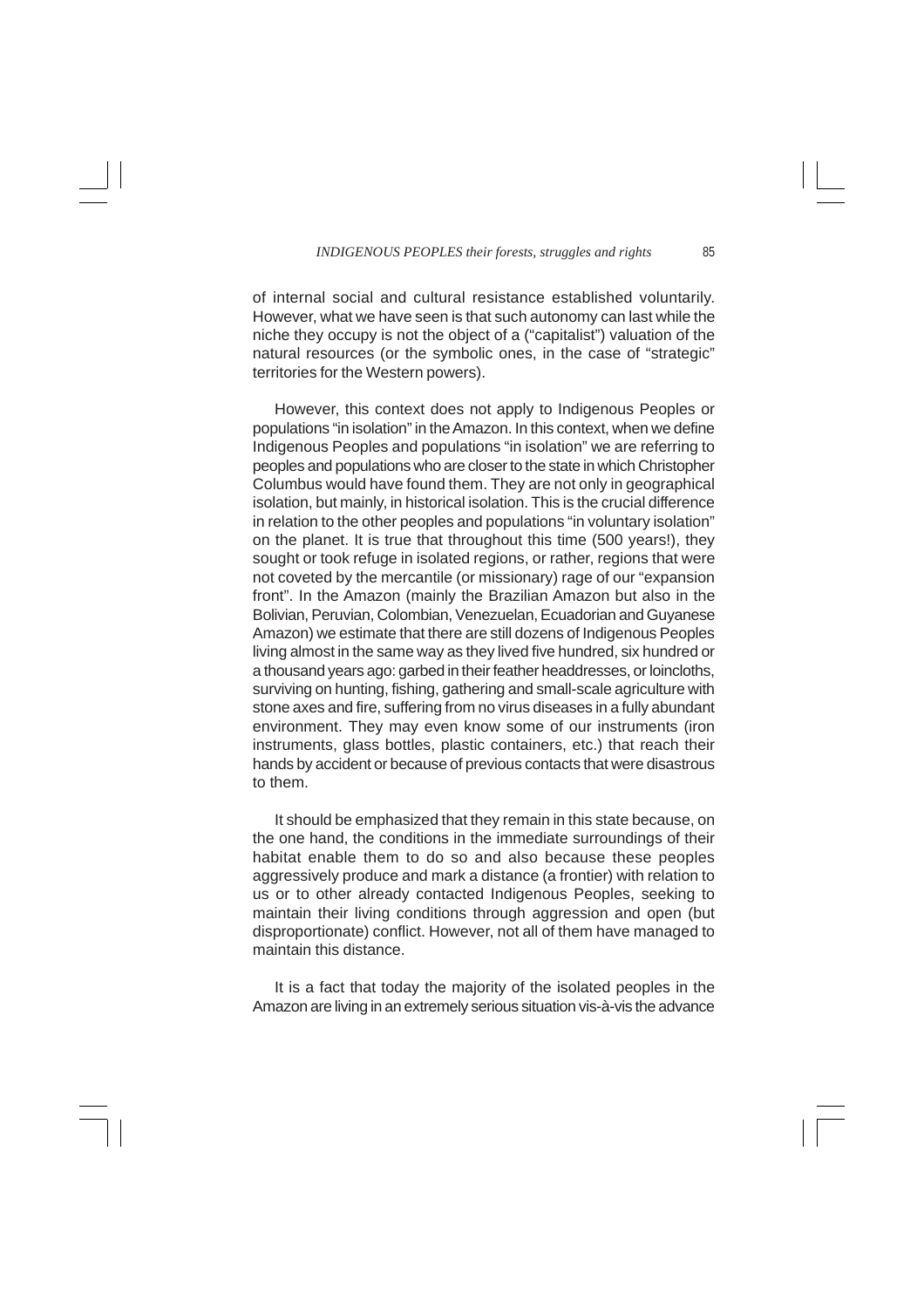of predatory (logging and mining) frontiers towards the last virgin areas in the region. Harassed and attacked by these predatory expansion fronts (which very often have recourse to already contacted Indigenous Peoples and their enemies in the past), they have started to use fleeing strategies, decreasing the signs of their passage or changing their subsistence patterns —not opening clearings visible from planes, changing the form of their dwellings to camouflage them in the vegetation, moving more frequently and dispersing their population. Under these circumstances, many of these peoples —if not the majority— stop carrying out their rituals, radically change their subsistence routines and even those of procreation, by avoiding conception or even by aborting.

In Brazilian legislation (Law Nº 6001 of 19/12/73) the denomination "isolated Indigenous Peoples" appears as a legal concept defining human populations with a pre-Columbus culture that have kept themselves geographically and socio-culturally at a distance from the Western population, which subsequently became the majority population in the country. This isolation is so strong that no knowledge exists of their demographic composition, just some traces of their existence and little or no indication of their material culture, customs or languages.

The physical, ethnical, linguistic, cultural and cosmological specificities of isolated Indigenous Peoples are an invaluable human heritage. Its diversity and existence are threatened every day by the actions of a segment of national society with the only objective of irrational exploitation and getting rich at the cost of the native populations and total degradation of the natural resources and biodiversity concentrated in their territories.

The frequency of records of isolated Indigenous Peoples is concentrated in remote territorial niches, many of these in strips along the frontiers of Amazon countries —demanding multi-national efforts. In South America, only Brazil has a specific coordination for matters concerning isolated peoples, the "Coordenação Geral de Índios Isolados— CGII" (General Coordination for Isolated Indigenous Peoples), linked to the official Indigenous body of the Brazilian Government, FUNAL. This department has records of 38 reports on isolated peoples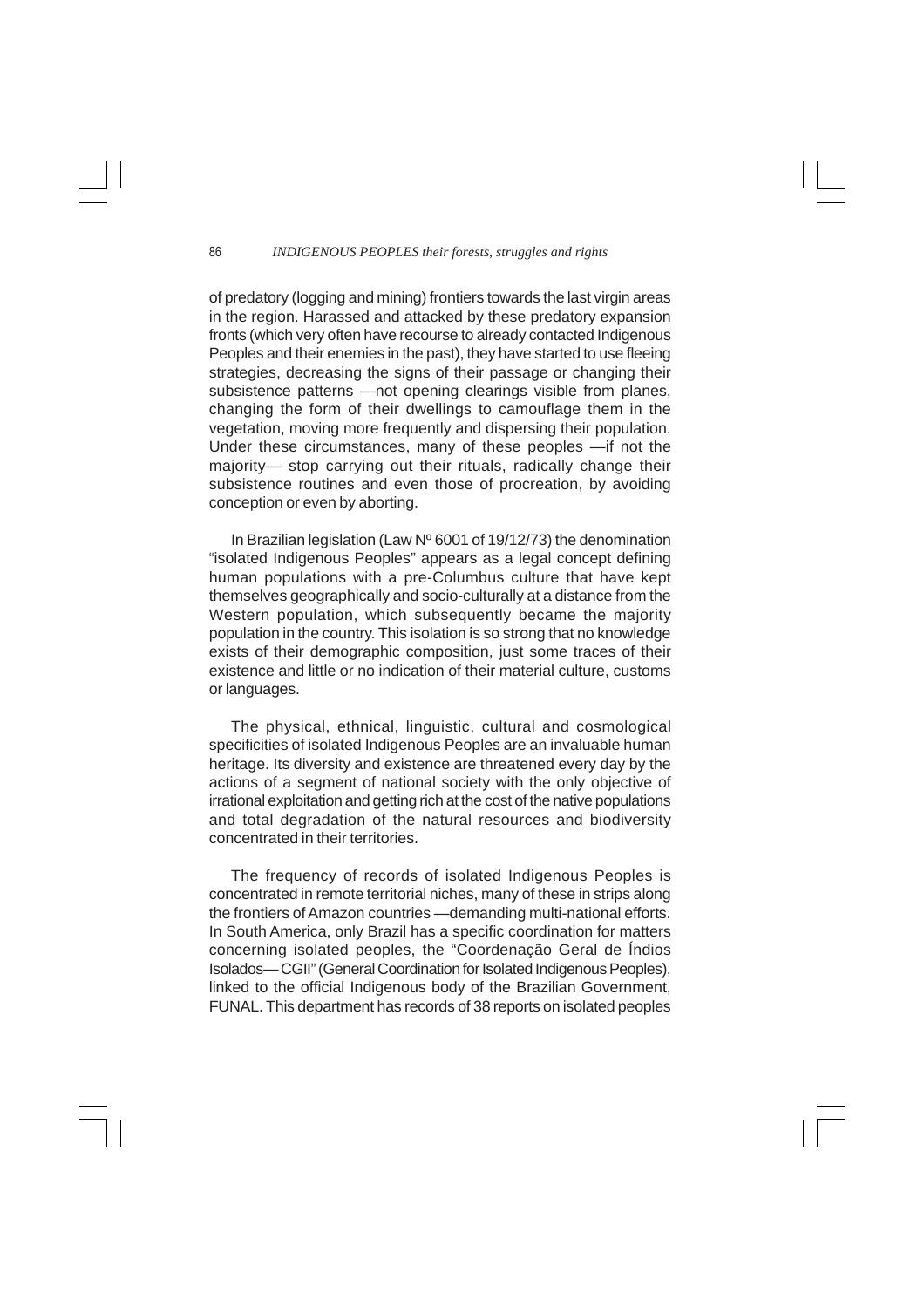in Brazilian territory. The resistance undertaken by these peoples is also seen in the protection of vast areas of Amazon ecosystems, as their physical and cultural reproduction is traditionally made possible by using natural resources in a way that is fully compatible with the conservation and protection of the ecosystems where they live.

The presence of Indigenous Peoples in isolation has been confirmed in various South American countries. In Bolivia, Colombia, Ecuador, Paraguay, Peru and Venezuela, the existence of Indigenous Peoples living in the same conditions of social isolation and secrecy has been recorded, resisting penetration in their domains, frequently with violence. In any of these countries the situation is always the same: forced to migrate, deprived of their traditional territories, submitted to all sorts of tragedies during the successive cycles of expansion and appropriation of economic and social frontiers undertaken by national societies in Amazonian territory.

Colonizing actions and occupation of the Amazon territory for centuries have been based on predatory activities, disorderly extractivism and the exploitation of slave labour, promoting the drastic depopulation and extinction of innumerable Amerindian peoples. An unknown portion of Indigenous Peoples subsists under conditions of "isolation," undertaking a bitter and silent struggle to survive the exterminating action of the enveloping society. Public ignorance of concrete data making their "social visibility" possible to civil society and an absolute absence of specific legislation guaranteeing State protection, safeguard and support, have maintained these peoples, and what is left of them, permanently exposed to extinction, promoting continued environmental dilapidation and degradation of their habitat.

The rhythm of extinction of peoples in isolation estimated in Brazilian ethnography, in accordance with the few researchers devoted to the issue, is enough to express the devastating genocide of the saga. The anthropologist, Darcy Ribeiro, exemplifies the dramatic depopulation that took place between 1900 and 1957 in his comprehensive work "Os Índios e a Civilização" (published by Cia. das Letras, 1996) stating that over this period of 57 years, 87 ethnic groups which had maintained themselves in isolation have disappeared. In spite of the fact that new peoples in isolation have been "discovered" in more recent decades,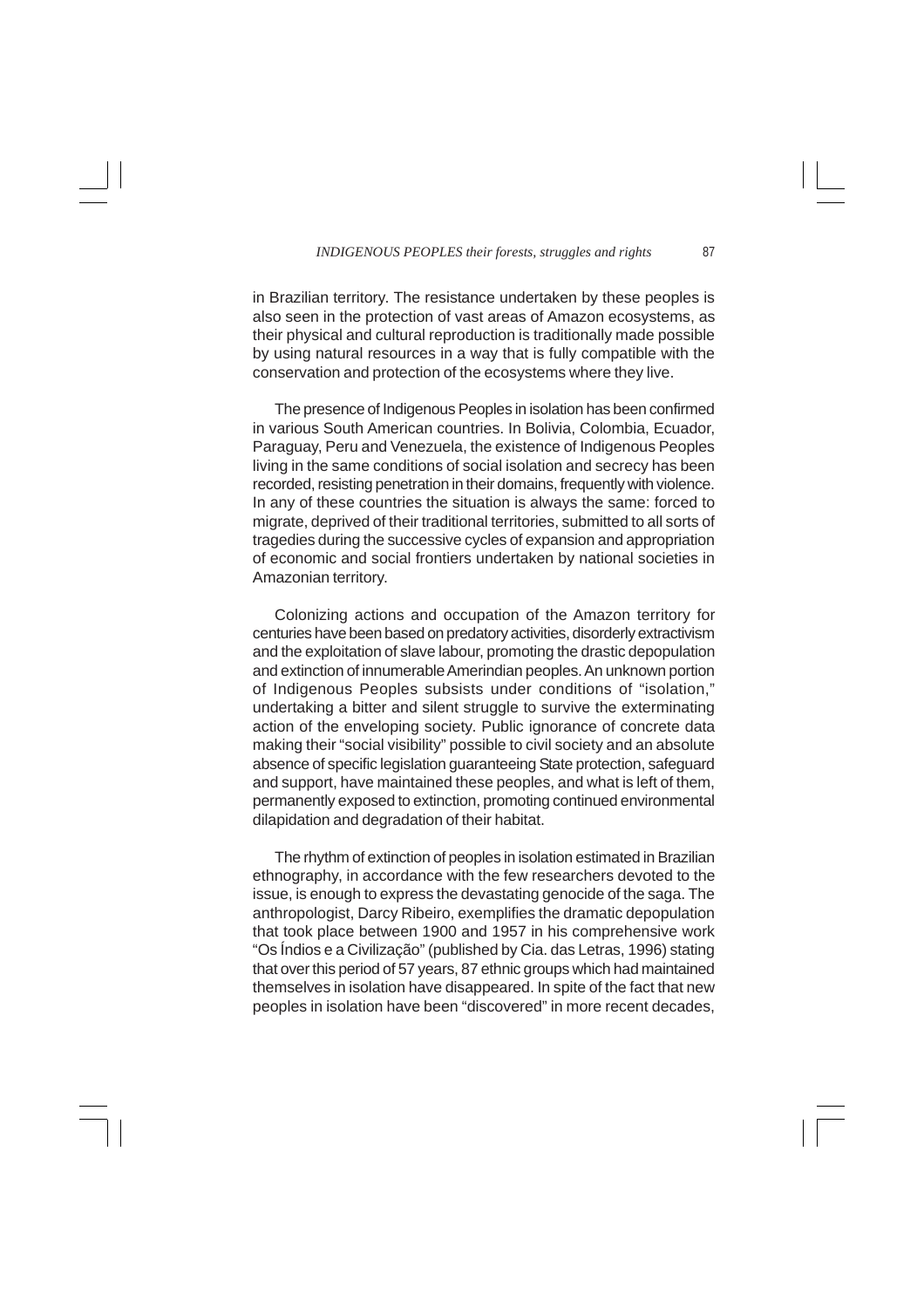the proportion of extinguished peoples or peoples in permanent contact with national society is considerably greater, in a bitter statistic, a task still to be carried out. Statistics and demographic charts will never be able to express the human and cultural content of so much extinguished life, still taking place under indifference of civil society and the acquiescence of governments.

Therefore, Indigenous Peoples in isolation are seen as the last and least favoured pariahs, without a voice, without a physical presence, without any social or even human recognition, only and sporadically remembered by the isolated voices of more informed segments of society. This dramatic picture only goes to reaffirm the immense and urgent social responsibility corresponding to the national States in this process, as well as that of the diverse sectors of society committed to democracy, human rights, environmental conservation, and the cultural and immaterial heritage of humanity. It is the State's duty to assign substantial efforts aimed at the protection of Indigenous peoples in isolation to satisfy their essential needs and implement public policies and legal measures that reaffirm their constitutional and ethnic rights and their specific and differentiated protection. (By: Gilberto Azanha, WRM Bulletin Nº 87, October 2004).

## **Colombia: The Nukak, the last contacted nomadic people**

The Nukak are a nomadic people from the Colombian Amazon, officially contacted in 1988. The present population is estimated at 390 people, distributed among 13 local groups, located in the inter-fluvial area between the Middle Guaviare and the High Inírida. Nukak as a tongue is understood by the Kakua or Bara from the Colombian Vaupes and both are classified as part of the Maku-Pinave linguistic family.

According to Nukak oral tradition, and ethnographic and linguistic information, they are a branch of the Kakua that emigrated to the North. One of the reasons for this displacement to their present territory was to evade the rubber merchants who used the indigenous peoples as slave labour at the beginning of the twentieth century. However, the Nukak's sophisticated knowledge and management of the fauna and flora of the zone point to an earlier occupation.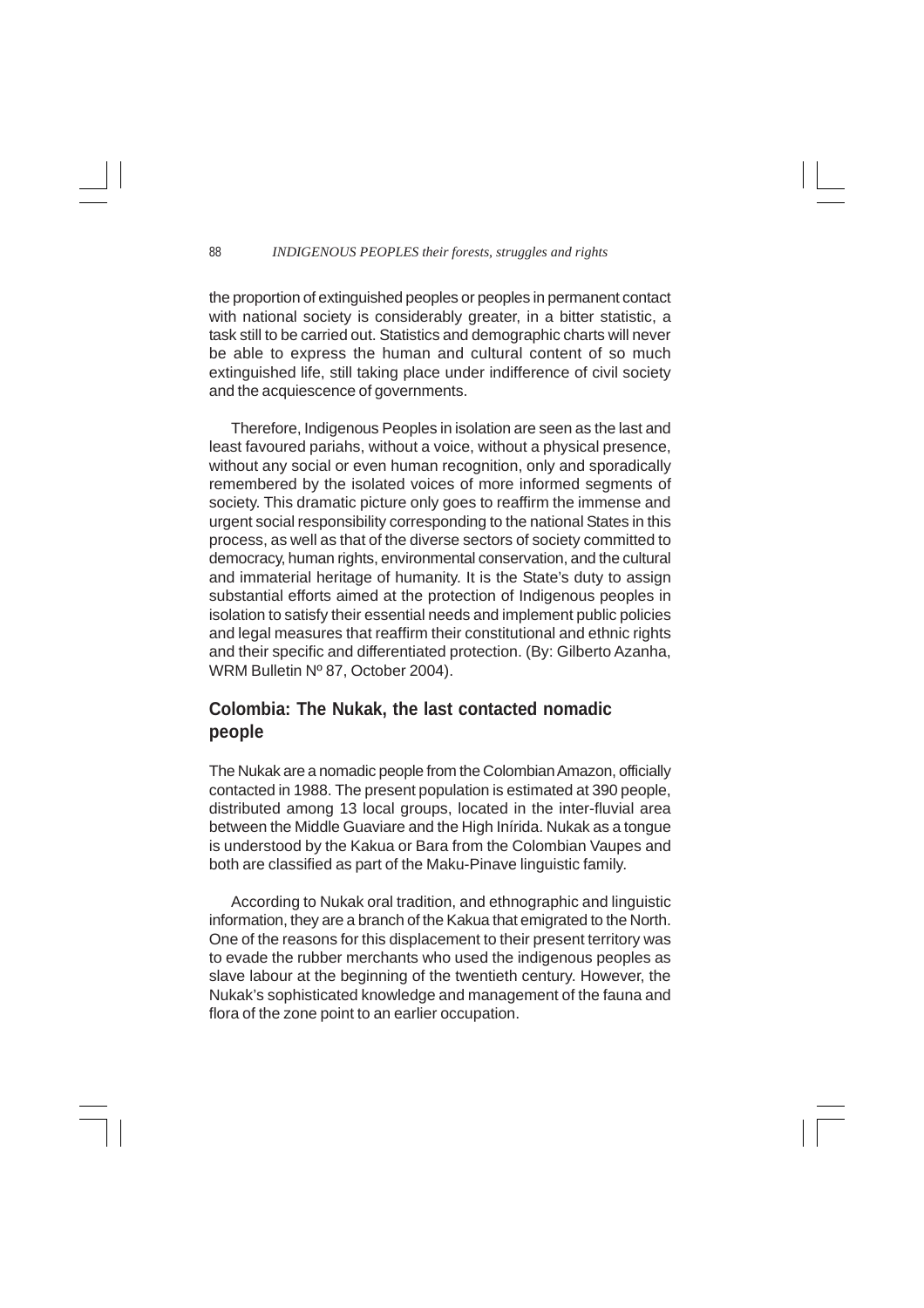In the twentieth century, the Nukak remained isolated from their native territorial neighbours and agents of national society for over 50 years, among other reasons because they were afraid of alleged cannibalism by white people and other natives. In 1965 a group from the western sector attempted to peacefully approach a peasant. Unfortunately this episode ended in a confrontation leading to the death of several Nukak and the capturing of a couple. Following this ill-fated event, they isolated themselves in the forest, but only eight years later, in 1974, the groups from the eastern sector established contacts with the North American missionaries from the New Tribes Mission. In 1982, the contacts were permanent and in 1985 they already had a work station inside the territory.

During the eighties, in the areas bordering the northwest frontier of the Nukak territory the rhythm of colonization increased due to the favourable price of the coca leaf. This illegal crop attracted waves of peasants, trades-people and adventurers, seeking an opportunity to improve their living conditions. Thus, encounters with the peasants became increasingly inevitable because of the overlapping of the areas that both groups occupied. In this context and following the kidnapping of a white child by a Nukak group in 1987, the first flu epidemic and the appearance for the first time of a group in Calamar —a peasant village in the Guaviare— in April that same year, all the local groups gradually started visiting the colonized areas.

During the first five years after mass contact, the Nukak lost close on 40 per cent of their population as a result of respiratory diseases that started as flu. The age groups showing the greatest number of deaths were those over forty and under five years of age, thus leaving a large number of orphans. In fact, close on 30 children and young people were adopted by the peasants and some women also married peasants. All this led to an interruption in the transmission of their technical and ritual knowledge and a loss of confidence in their Chamanic practices.

Relations with the peasants were established quite quickly by the groups in the western sector occupying the oldest and most densely settled area, while for the groups in the less settled eastern sector where they had the support of the missionaries, the process was slower. At the mission station the Nukak found medical care, they were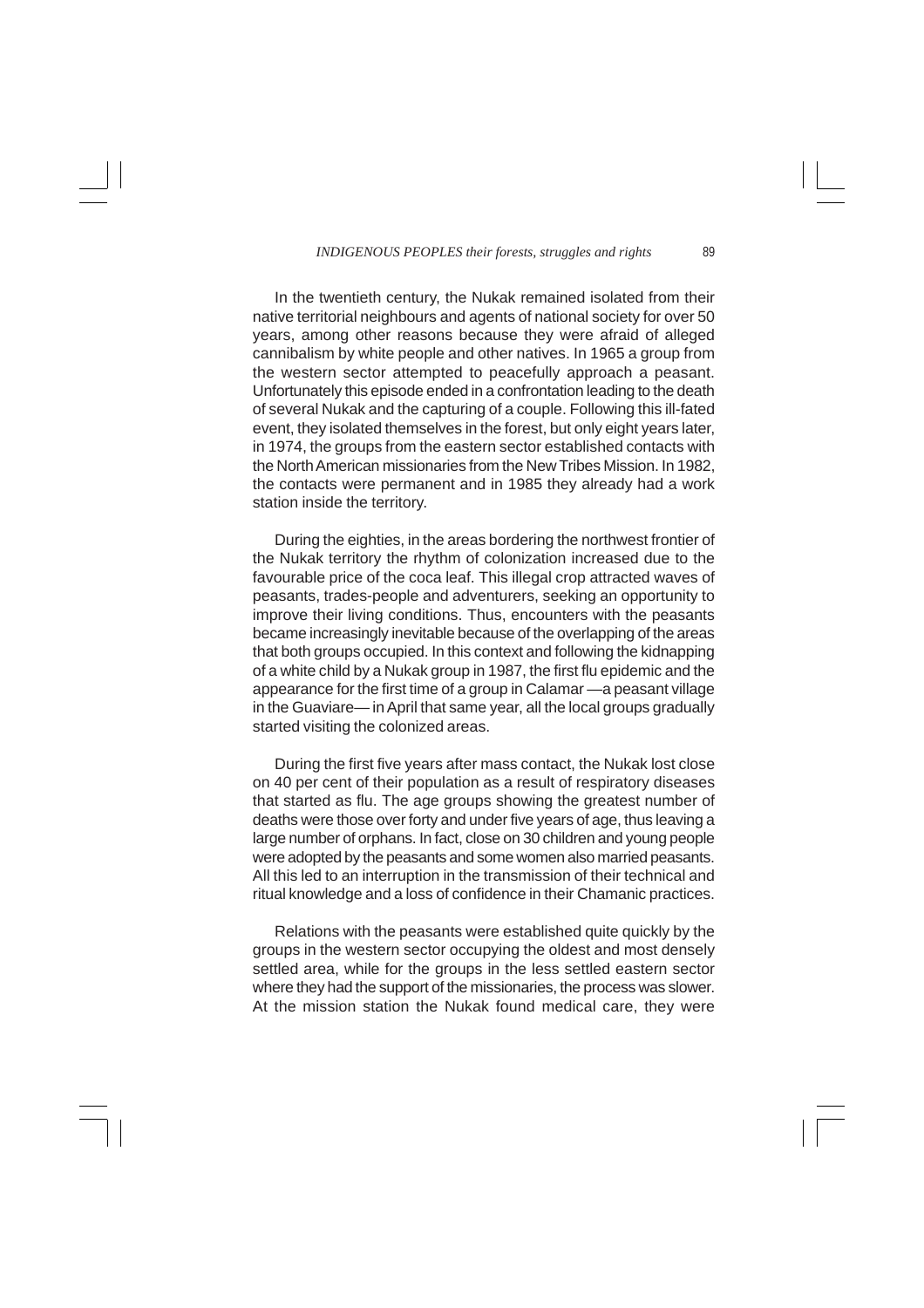supplied with metal tools and seeds and had interlocutors to get to know the world of the white people. This generated a centripetal effect and attenuated the motivation to migrate to settled areas. When the Missionaries' work station was abandoned in 1996 for public policy motives, this accelerated the expansion of the effects of contacts among the western sector groups.

Institutional action initiated to care for the Nukak has mainly been concentrated on health matters, on guaranteeing legal recognition of their territory and on protecting their rights as Indigenous people. However the scope of these initiatives and legal actions has been limited, given the extension of the area they occupy, the mobility and dispersion of the population, discontinuity due to administrative problems characterized by a lack of consensus in defining the type of intervention and limitations on circulation in the area, imposed by the self-named Colombian Revolutionary Armed Forces (Fuerzas Armadas Revolucionarias de Colombia – FARC). This organization is disputing control of the area with the paramilitary groups operating in the zone. Additionally the Nukak territory is surrounded by close on 15,000 peasants and located in one of the most dynamic agricultural frontiers of the Amazon.

Today, 16 years after the Colombian Government recognized the existence of the Nukak, they are now becoming sedentary and only one of the local groups in the eastern sector of the territory still maintains its nomadic treks through the forest in a permanent way. Most of them have built houses and have cultivated plots of land near the settled areas of their territory, mainly occupied by peasants who grow coca leaves. This activity is also a main source of employment for the male Nukak population and has contributed to displace activities such as hunting and gathering and has also facilitated the incorporation of agroindustrial food. Regarding health, the causes of morbidity have widened to include malnutrition and venereal diseases and the birth rate does not enable them to recover their population, as one out of two children dies before the age of five. It is also known that the groups in the western sector have problems with alcoholism, they have been involved in conflicts with firearms and at least three young men were involved with the FARC. Contrasting with this, recently celebrity magazines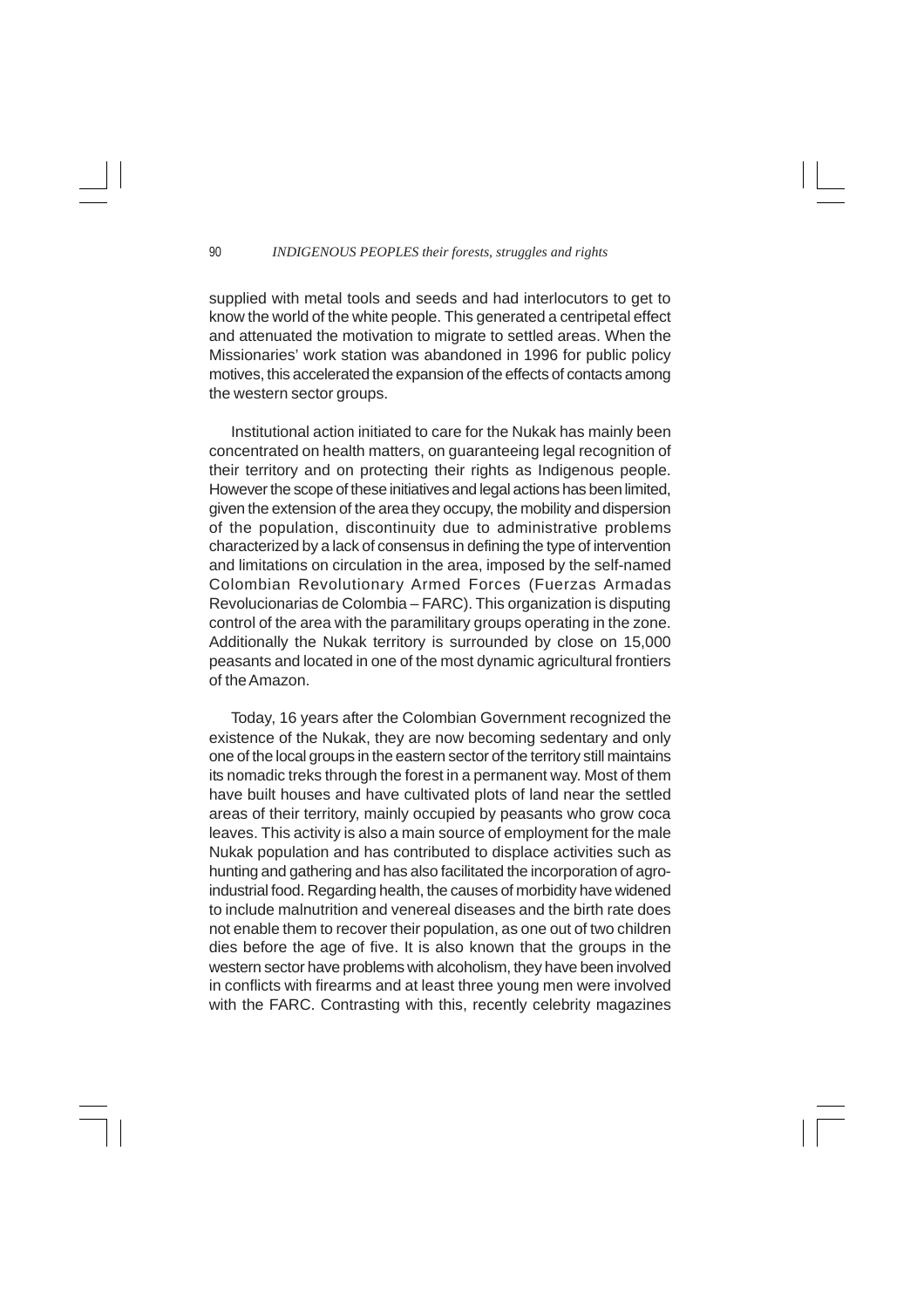and programmes have devoted space to a Nukak top model, who probably had been adopted by the peasants.

In the meanwhile, institutional meetings still continue on the type of suitable intervention and the Nukak's capacity to face changes or to manage the budget that the State annually assigns to the populations in the Indigenous reserves of Colombia (transfer resources). Although six years ago it was concluded that the management of such resources belonging to the Nukak warranted a consultation with all the leaders of the local groups and commissions were set up for this purpose, they did not have any continuity. Today these resources cover the budgetary validity of eight years (1996-2004) and amount to over 400 million pesos, which cannot be executed until the Nukak decide on what they want to invest in.

Getting to know the opinion of the Nukak regarding their learning to live with the peasants and in general with the white man's world is a pressing task, as well as designing with them the strategies required to improve their living conditions. However, getting to know what the Nukak think or implementing any type of programme with them will not be feasible until there is the institutional will to consult them and respect their decisions. Also needed is the comprehension of the actors in the armed conflict to allow implementation of the actions all this requires. Paradoxically, this means to allow the Nukak to be contacted, that is to say, to establish a dialogue with them on their territory. (By: Dany Mahecha Rubio, WRM Bulletin Nº 87, October 2004).

### **Ecuador: The Huaorani people of the Amazonia, selfisolation and forced contact**

Huaorani culture and society is shaped by their will to self-isolation. Very little is known about their past, except that they have for centuries constituted nomadic and autarkic enclaves fiercely refusing contact, trade and exchange with their powerful neighbours, be they indigenous or white-mestizo colonists. Ever since their tragic encounter with North American missionaries in 1956, the Huaorani have held a special place in journalistic and popular imagination as "Ecuador's last savages". Despite the "civilizing" efforts of missionaries, they have largely retained their distinctive way of understanding the world. Relations with outsiders,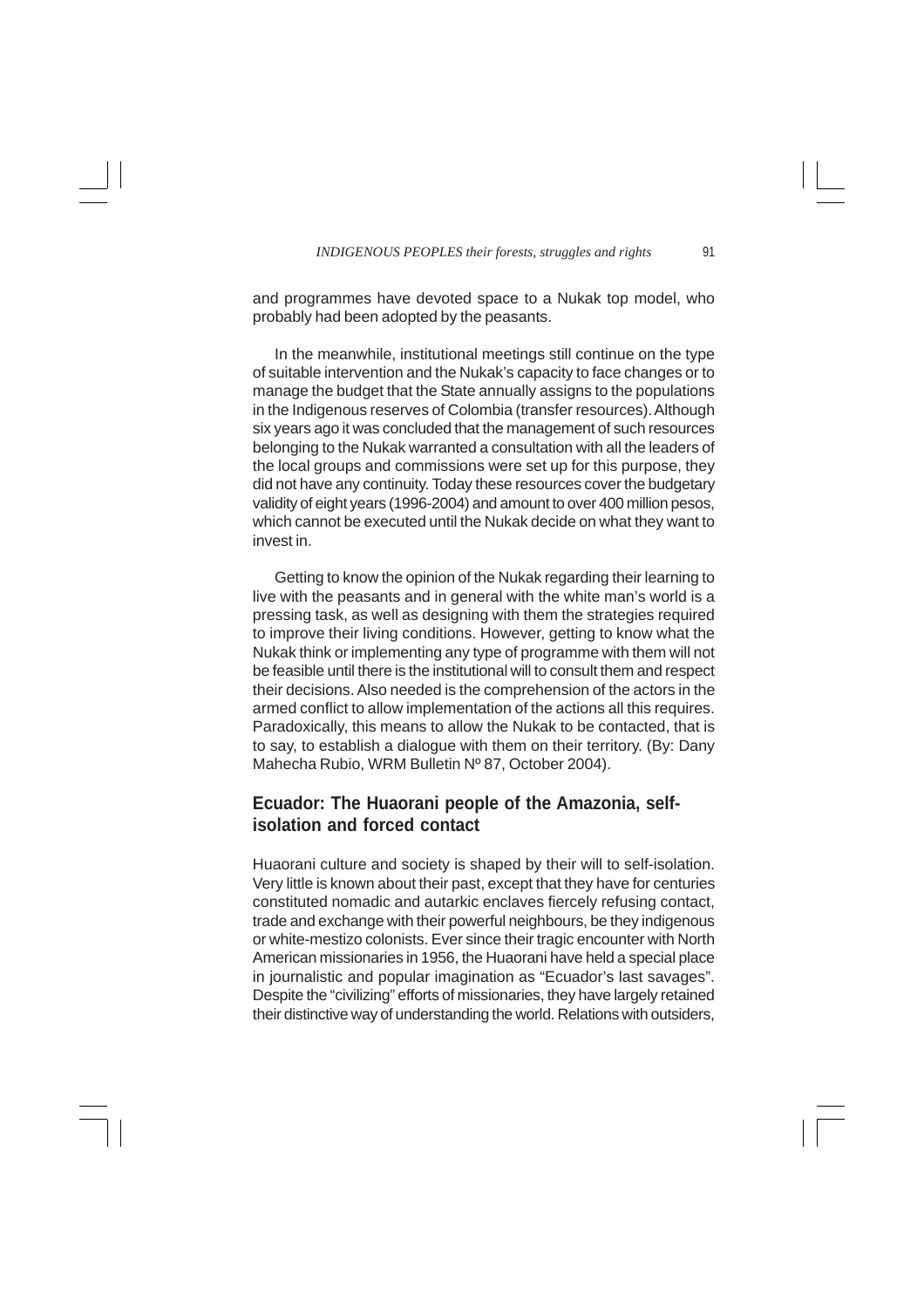seen as murderous enemies, are fraught with hostility and fear; there seems to be little space for communication and exchange, other than complete avoidance or the threat to 'spear-kill'.

For the last sixty years, Huaorani history has unfolded in response to oil development, although it is only recently (in 1994) that oil has been commercially extracted from their land. In 1969, a decade after having «pacified» the Huaorani, the Summer Institute of Linguistics (SIL) received government authorisation to create a protection zone around its mission. The 'Protectorate' (66,570 hectares, or 169,088 acres) represented one tenth of the traditional territory. By the early 1980s, five-sixth of the population had been called to live in the Protectorate. On April 1990, the Huaorani were granted the largest indigenous territory in Ecuador (679,130 hectares, or 1,098,000 acres). It is contiguous with the Yasuní National Park (982,300 hectares, or 2,495,000 acres), and includes the former Protectorate. The population (around 1,700) is now distributed in thirty or so semi-permanent settlements organised around a primary school, except for one, or possibly two, small groups that cling to autarky, and hide in the remote forested areas of the Pastaza province, along the international border separating Peru from Ecuador.

The non-contacted Huaorani, known as the Tagaeri and the Taromenani, comprise between thirty and eighty people. The Tagaeri used to live in the Tiputini region, which became the heart of the southern oil fields in the early 1980s. The Tagaeri decided to separate permanently from the main Huaorani population when the SIL mission caused a major population displacement by actively encouraging the eastern groups to come and live under SIL authority within the Protectorate. Relatives of the Tagaeri who now live in the Protectorate say that the latter's decision was partly due to intra-tribal feuding (they did not want to live in the territory of their enemies), and partly to their straight refusal to integrate; they did not wish to receive "the benefits" of civilisation. In other words, it was their political decision to live in isolation.

During the next thirty years, many raiding and killing episodes marred the interactions between Tagaeri and outsiders. Famous for their fierceness, the Tagaeri have 'spear killed' oil workers, missionaries,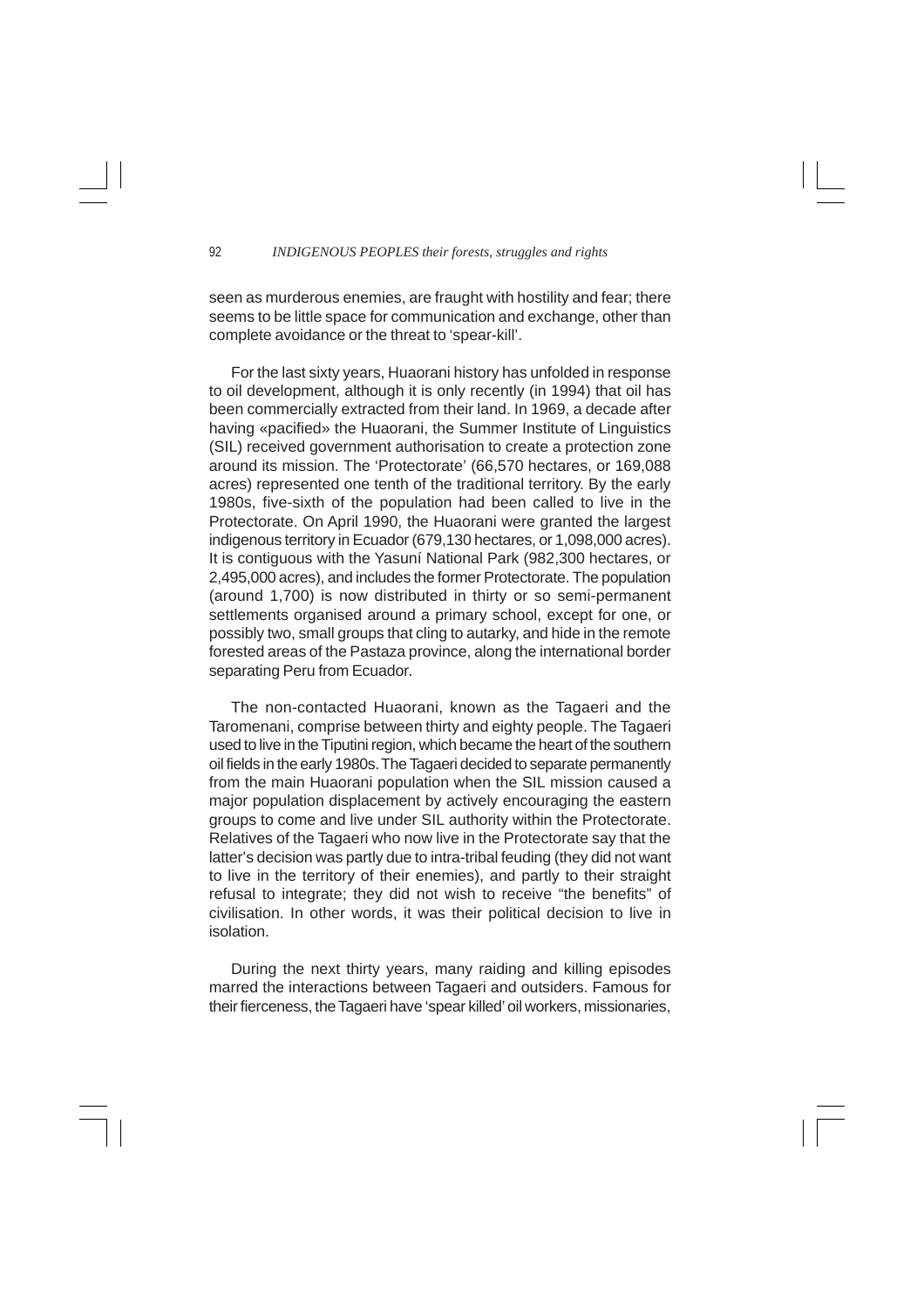and others whom they saw as intruders. Most famously, they killed an Archbishop from the Capuchin Mission and a Colombian nun from the Laurita mission in July 1987. And their people have been wounded and killed as well. In the early 1990s, various informants told me that military helicopters had thrown rockets on Tagaeri longhouses, and that Tagaeri dwellings had been burnt down by company security guards. There was once a plan to exterminate them all. And then the hope, especially amongst missionaries, that they would finally surrender and accept 'pacification'. Oil exploration in the block where the Archbishop and the nun had been found dead was suspended, and the government promised to grant protection to the non-contacted Huaorani who kept fleeing away from the blocks operated by PetroCanada, Texaco, PetroBras, Shell, and Elf Aquitaine. The implicit policy, though, was to push them further to the south, in the hope that they would cross the border with Peru, and cease to be a national problem.

We now know that there were other indigenous groups refusing contact on the Peruvian side, where oil extraction and colonization has been far more intensive than in Ecuador. They too have gradually come to take refuge in the border area, at the confluence of the Curaray and Tiguino Rivers. The Huaorani mentioned the Taromenani (literally the giant people living at the end of the path) to me several times, but the descriptions of these 'similar but different' people were so extraordinary that I assimilated them to the vast category of fantastic beings that are said to people the forest.

These non-contacted groups, whatever their provenance and trajectory, all live like refugees in their own lands, by choice. They no longer prepare clearings, but plant root crops and maize under the canopy to avoid being spotted by helicopters. They cook late at night, so that the smoke rising from their hearths does not give them away. They are on the move at all times, endlessly searching for quieter hunting spots, and better hiding places. According to my Huaorani friends, they hate the noise of machines and engines, and choose to flee to the same places where the monkeys and the peccaries flee.

These self-isolated groups have suffered a great deal because of the loss of their territories, the invasion of oil companies, and the continuous encroachment of poachers, loggers, drug traffickers, tourist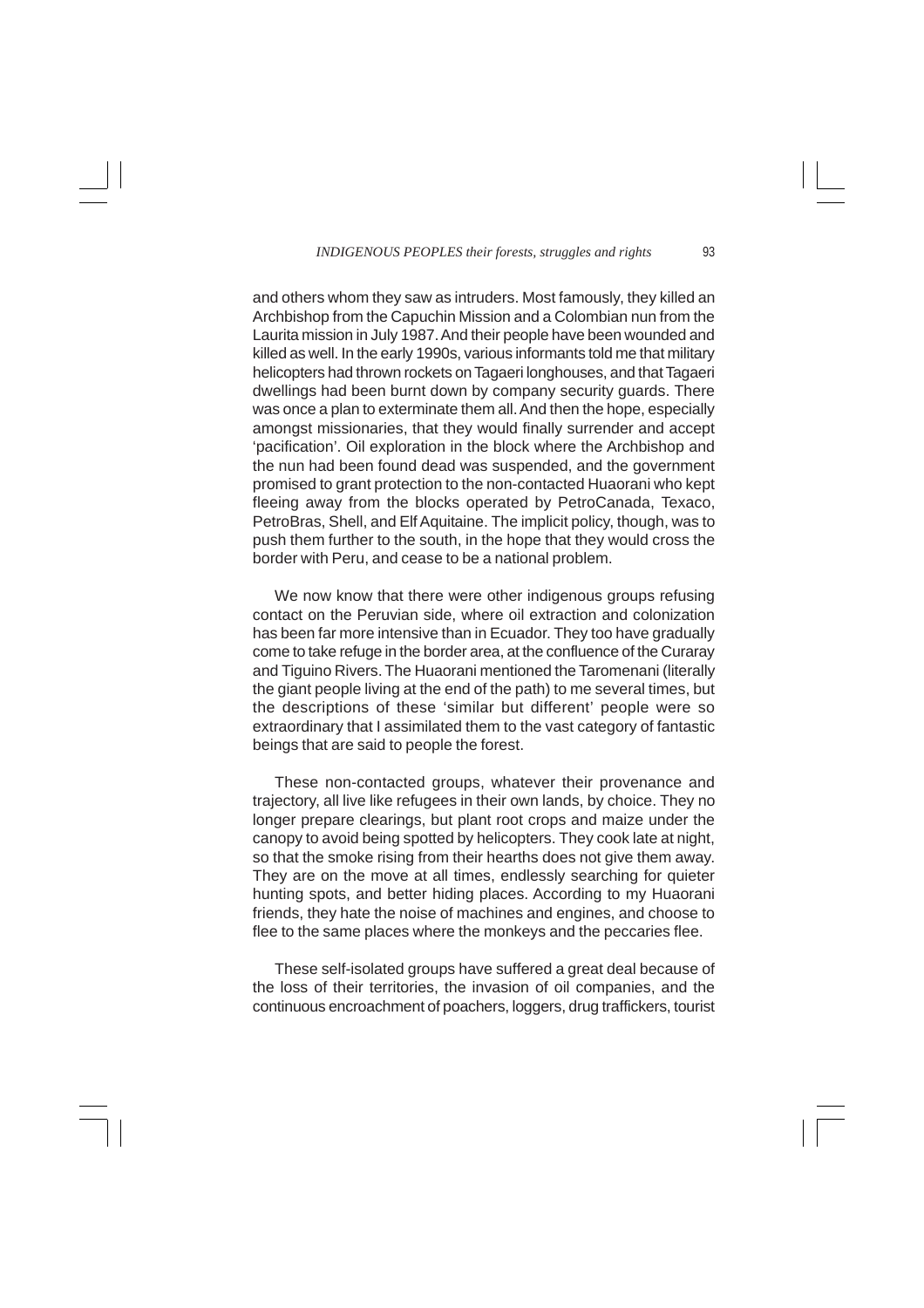companies, and other adventurers. They also fear the 'pacified', 'Christian' Huaorani, who dream to 'civilize' them. They too have become enemy outsiders. These fears are not unfounded. More than once, I heard young Huaorani men boast that they will attempt to pacify the Tagaeri. "Ingesting rice and sugar like us", they told me, "the Tagaeri will become wholly tame and gentle, like toddlers". Some added that this would greatly please 'the company' (the term they use to describe the vast and complex consortium of companies, subsidiaries, contractors, and subcontractors that work in partnership with PetroEcuador), which, in return, will behave generously towards them, by offering them all the cash and all the goods they ask for.

Non-contacted groups are not a threat to any one, except to intruders; they only want to be left alone. As I argued some years ago, we need to invent a new human right for all the groups still hiding in the Amazon forest: the right of no-contact.

In continuation, let me illustrate the predicament of these noncontacted groups, and the persecution to which they are subjected, with two stories:

1. The ultimate modern dream: film the first contact. In the Spring of 1995, I was contacted by a Californian TV company which was developing a new project entitled "The Tagaeri: the Last of the Free People." This series of three programmes proposed to 'document' the first contact between the Tagaeri and the 'botanist' Loren Miller (the man who patented the plant from which Northwest Amazon Indians make the hallucinogenic locally known as ayahuasca or yagé). According to the script, the first episode would show how Christian Huaorani contacted their savage brothers, and managed to convince them of the virtues of western civilization, with the help of the army. The second episode would focus on the encounter between the chief Tagae and Loren Miller, the former sharing his knowledge of medicinal plants with the latter. The third part would centre on the western botanist "telling the world of the great possibilities of scientific research and the potentialities of Tagaeri land for ecotourism". The TV company, which was seeking the support of CNN and the National Geographic for this project, had to back off in the face of a wave of protests from the indigenous peoples organisations, COICA, and various other indigenous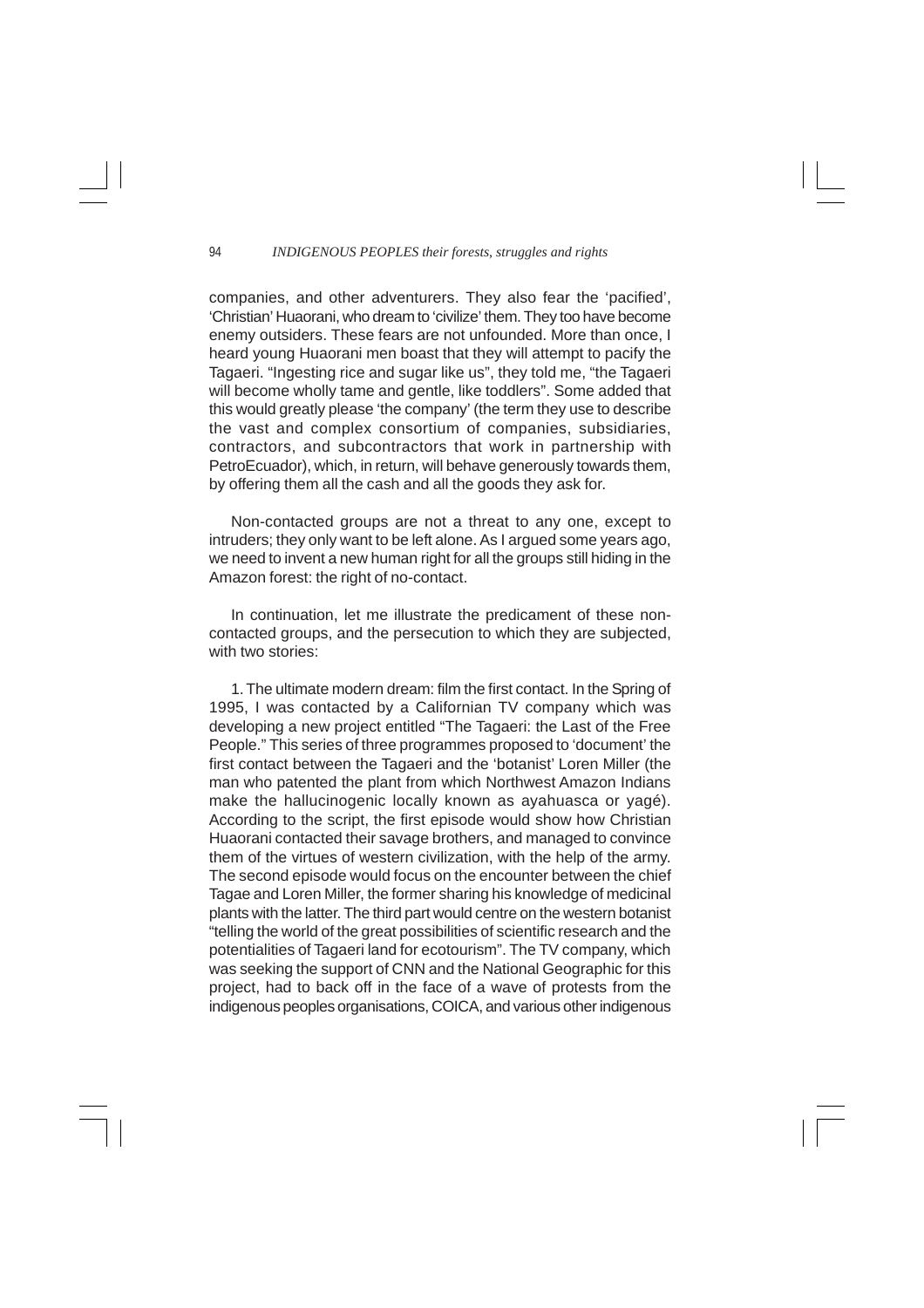rights organisations. They graciously sent a message expressing their "agreement with the many enlightened individuals who expressed concern and disagreement with our project". They added: "We ask that you respect the right of isolation, of privacy and of non-contact of the Tagaeri population of the Ecuadorian Amazon. The Tagaeri are a community that live with the natural jungle and they made the choice not to integrate the western civilization. Please respect their decision." But the project was too tantalising, and, in the following years, various contacts were attempted by tourist companies and/ or TV crews. For instance, one Belgian tourist guide, a former mercenary in the French Legion, guided 'survival expeditions' in Tagaeri land. A British student expedition managed to provoke a group of non-contacted Indians (possibly Tagaeri). A member of the expedition got speared in the thigh; the whole episode got filmed, and was heroically shown on Channel 4 in 1997.

2. Christian Huaorani slaughter savage Huaorani. In May 2003, around 15 non-contacted Indians identified by the press as Taromenani were speared to death by nine Huaorani 'warriors'. The army recovered twelve bodies (nine women and three children) from the raided longhouse. A spokesperson for the army declared that: "the patrol will not interfere with the customs or ancestral sanctioning procedures of the Huaorani, the armed forces are very respectful in this sense." Everyone in Ecuador became an expert in ancestral customary law or Huaorani culture, and avidly debated the issue. Why they had done this, what it meant for the nation, what should be done about such fratricide, and so forth. The 'Ecuadorian Network for Legal Anthropology' was formed to analyse the Tagaeri-Taromenani-Huaorani conflict from a legal perspective, and propose a reform of the Ecuadorian judiciary system in a way that would accommodate different legal systems, including Huaorani revenge killing. The President of the tribal organisation (ONHAE) and other Huoarani representatives were eventually asked to comment on the slaughter. They emphasised the increased level of interference from illegal traders and loggers in Huaorani territory. On the 25<sup>th</sup> of June, the national press reported that ONHAE had decided to forgive the nine warriors, who had been involved in a killing raid for the first time, and had sworn to renounce violence and not seek revenge in case the Taromenani decided to strike back. Young Huaorani would phone me day and night during this stressful period to keep me informed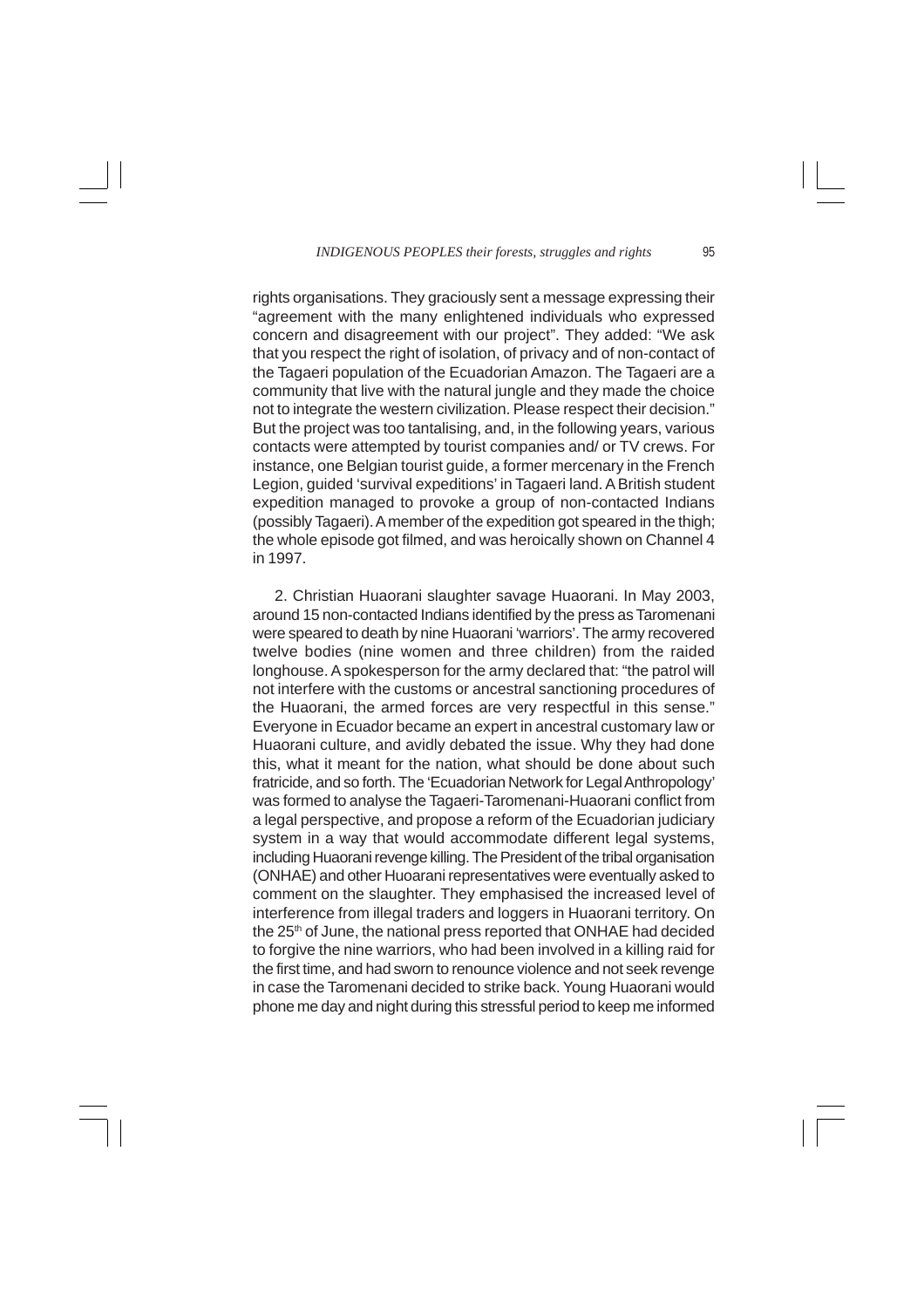of the developments. I kept asking them whether they (or any one else) had spoken to the warriors, but it seems that no one was interested in knowing what they had to say about the whole affair. Could they explain what had happened? Despite the distance, I could perceive some of the internal and external reasons that had pushed these men to kill. First the Babeiri had been in conflict with the Tagaeri for several decades. The hostilities were rekindled when PetroCanada relocated the former in the traditional territory of the latter, where they were confronted to all the ills of the frontier culture —alcohol, prostitution, dependency on alms, and so forth. Living along the oil road, the Babeiri were constantly solicited by loggers and traders of various sorts. The Babeiri raided the Tagaeri for a wife in 1993, as a result of which they lost a young man, wounded by retaliating Tagaeri. In November 2002, a logger's boat overloaded with illegal timber collided with a Huaorani dug-out canoe. Several Huaorani were killed. All these factors somehow converged in giving the nine men the determination to carry out the raid. It was reported that the 'warriors' comprised the father of a woman killed in the November 2002 accident, and the brother and the brotherin-law of a man killed in the same accident. Without the personal accounts of the warriors themselves, all inference is open to debate. However, it is clear that there is a direct relation between increased extractive activities and the rise of violent conflict between 'pacified' and 'non-contacted' Huaorani. It would be wrong to blame violence simply on tribal vengeance and savagery, as so many Ecuadorian and other commentators have done. (By: Laura Rival, WRM Bulletin Nº 87, October 2004).

### **Paraguay: The last Ayoreo in voluntary isolation**

The Ayoreo live in a zone of their ancestral territory called Amotocodie. Modern maps show it as an extensive area of virgin forest with the geographic coordinates 21º 07' S and 60º 08'W marking its centre, some 50 km to the south of Cerro Leon. They amount to some 50 people, subdivided into various groups. They approach but rarely, a watering place on some farm to drink water and perhaps a farm worker may have seen them from afar. Sometimes, white hunters find their trail in the forest or holes in trees where they have harvested honey. In 1998 a group of six warriors attacked a farm as a warning. On 3 March 2004, one of the groups comprising 17 people came into contact with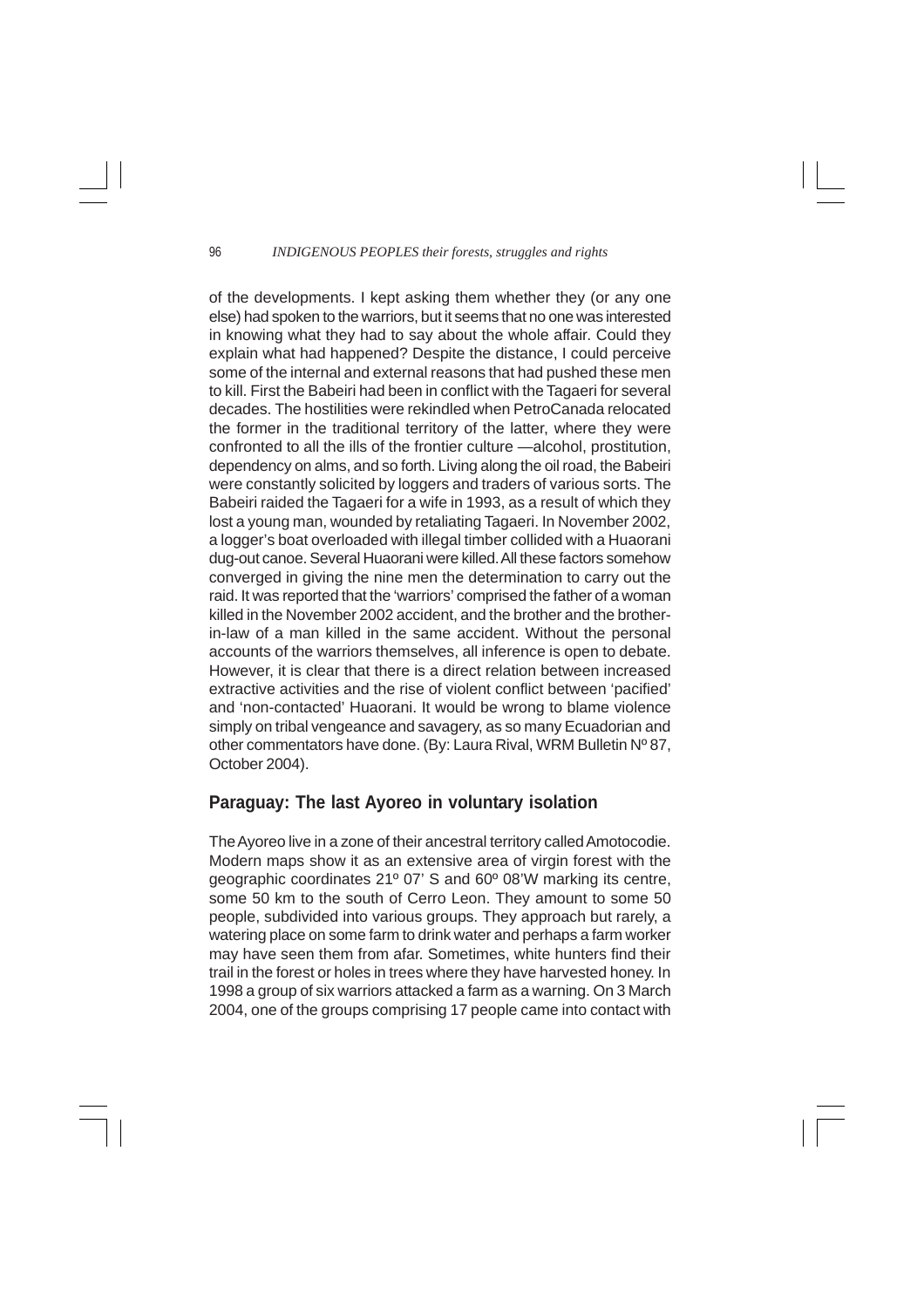the surrounding society and settled on the border of their ancestral habitat. The 2002 Indigenous Census of Paraguay does not record them because they cannot be interviewed, because they are invisible.

Throughout the last sixty years all the other members of their people, the Ayoreo from the Bolivian and Paraguayan Chaco, have been forcibly removed from their enormous habitat by missionaries and now survive precariously on the outskirts of modern society, slowly realising that they have been cheated, that they were deprived of the forest where they lived in harmony —and the forest has been deprived of them. The Ayoreo who still continue to live in the forest are some of the last hunters and gatherers of the Latin American continent who have not been contacted and who do not seek contact with modern and enveloping society.

They are nomads in their ancestral territory: they constantly walk through the still large extensions of untouched forest. Their walks are guided by an intimate knowledge of the places and the cycles of the Chaco's fruits and resources. The most decisive resource is water, sometimes abundant in certain places and sometimes extremely scarce in others and depending on the seasons. Other resources are the flesh of animals: they know where to find turtles or wild pigs or armadillos or the flag bear; they know where they can find fruit such as the heart of palm. They know where to find honey. During the rainy season during their walks, they cultivate in appropriate areas. The forest provides everything. Wise self-control of demographic growth, together with constant migration guarantee the continuity of the world in which they live, preventing overuse, deterioration and depletion of their resources.

In this way, no signs of environmental deterioration are apparent as a consequence of their presence. Rather we must acknowledge the contrary: without them something would be lacking in the forest, something related with their vitality and the validity of what we call biodiversity. This suggests that basically, not only them, but all human beings could have had a function in the world's ecosystems, just as every plant and animal has. Perhaps our absence, the fact that we have separated from this way of living harmoniously with the world, has made it weaker. We are missing from our ecosystems. Perhaps finally we humans are not the enemies of nature and the earth, but necessary…if we were to accomplish our function.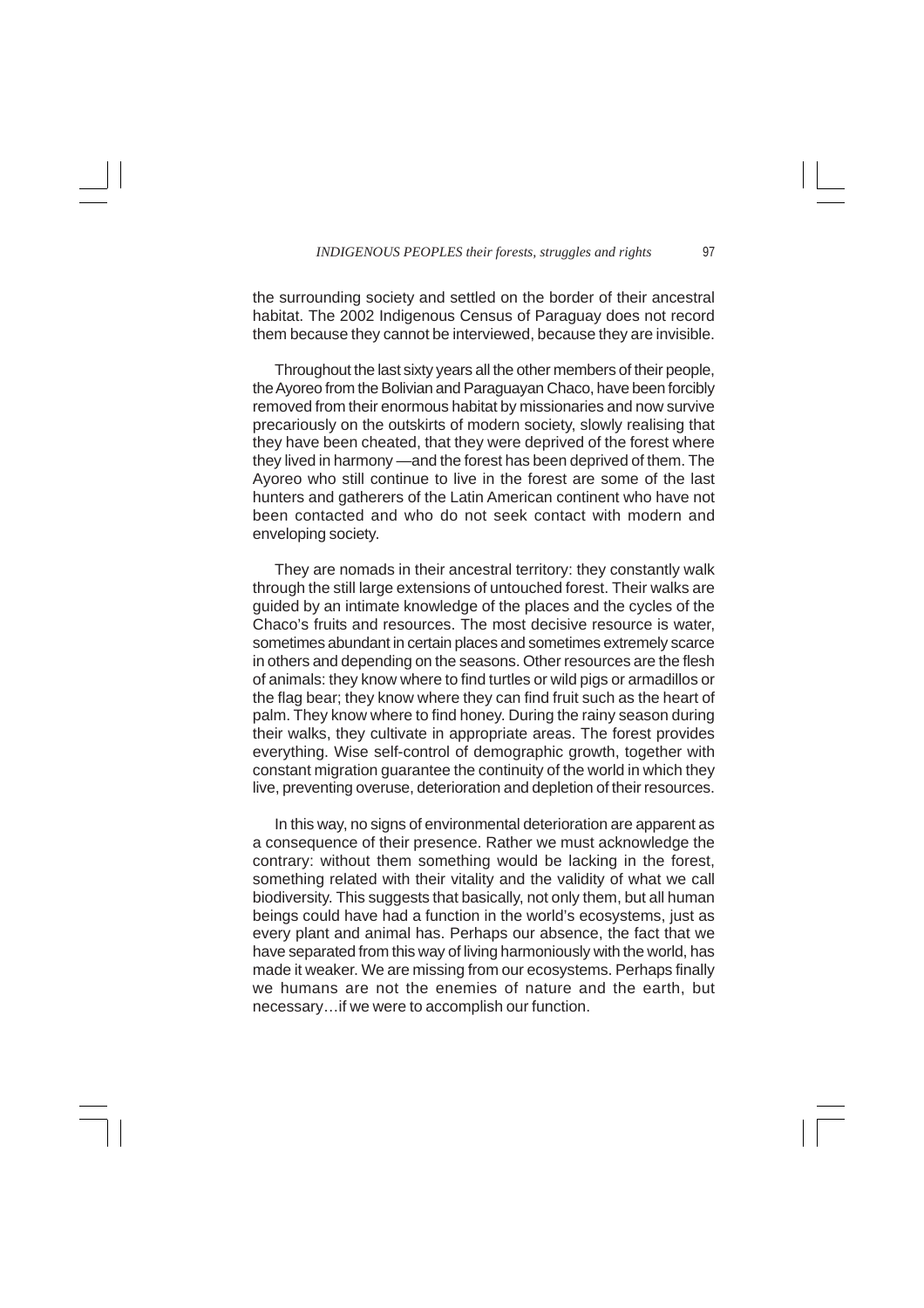The forest Ayoreo still accomplish it. We know from the explanation of the groups or families that were removed or who left the forest to join our modern civilization in our times, in 1986, 1999, 2004, that they define it as a function of mutual protection: the forest protects us, we protect the forest. Humankind as protector of the earth.

Their way of cultivating the land during the rainy season is very expressive of their relationship with the forest and with nature: with the first rains they sow the seeds they have been storing of pumpkin, corn, water melon and beans in natural sandy clearings in the middle of the forest. They barely prepare the soil. Then they continue with their walking and let nature take over. They come back to harvest. According to their concept one has to intervene as little as possible in the workings of nature, just some minimum support, the support to allow it to do better what it does anyway.

They do not consider themselves to be the owners of the world like we modern people who have left our forests centuries or millennia ago, do. According to them, the world is not at the disposal of humans to do anything they want with. On the contrary, the Ayoreo, instead of placing themselves above the world, feel themselves to be a part of it, an integrating and necessary part. This is not only seen from their posture and attitude in their daily lives. This relationship with the world is also expressed in their social structure in a profoundly spiritual way: in parallel with family ties, the Ayoreo on birth and with their surname belong to one of seven "clans," each clan including a part of all the phenomena existing in the world. For instance in this way an Ayoreo from the Etacore clan becomes a relative for example of the rattlesnake, of the water falling in a storm, of the rope, of the dry season, of the red colour of blood, of the moon when it can be seen during the daytime, of the totitabia bird, etc. All the Ayoreo as a whole are related to everything that exists in the world, and each one, according to his/her surname, lives with the mission of looking after his/her world phenomenon "relatives" in a very special way.

The way they live in harmony with the world is comparable to a couple living in harmony in the best sense: aware of diversity and its importance, conscious of mutual interdependency, knowing that one without the other could not be happy, would have no future, and could not live.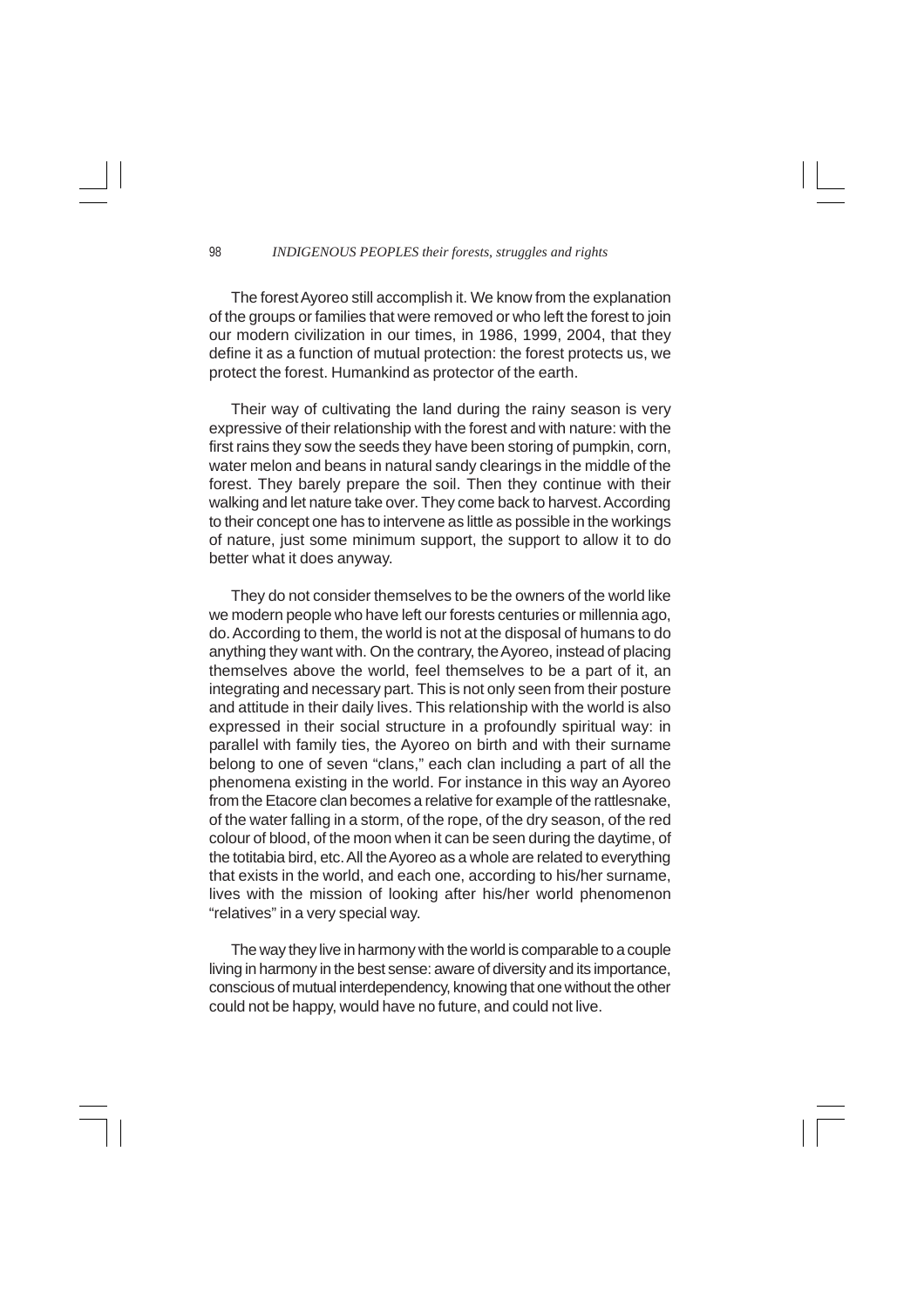This is part of what the forest Ayoreo, with their cultural, spontaneous and natural way of being, contribute to the world of today: a different and diverse way of being, that not only sustains the environmental integrity of the Chaco forest where they live but also sustains a diverse conscience and presence that, without them, the world would be lacking today.

Presumably they are not aware of their importance to us. When we finally perceive it, we start understanding the significance of their existence, not only for themselves and their environmental habitat, but also for us and our future. Because finally, their attitudes and those communicated by their way of living are those that should inspire our search for new ways of life and of harmonious living if as humanity we want to have a future.

Although they may not know of their importance for humanity, they certainly must feel its weight through their solitude in carrying out their function of protecting the world. They may feel it concretely and in daily things, when heavy machinery disturbs the silence of their territory to fell trees for cattle ranches and to make new entries to take precious wood, and when they feel how the consistence of the world of which they are a part is eroded and weakened.

They still have to feel that our strength is added to theirs, that we have taken up our mission again of protecting their world and ours, everybody's world. (By: Benno Glauser, WRM Bulletin Nº 87, October 2004).

### **Peru: Policy development for indigenous peoples in voluntary isolation**

In 1990, the Peruvian state established the Kugapakori/Nahua Reserve to protect the lives, rights and territories of indigenous peoples in South East Peru avoiding, or strictly limiting their contact with national society. Despite safeguarding these territories on paper, since its creation the Reserve has been continually threatened by illegal logging and two years ago it was opened up for extraction of natural gas as part of the Camisea Gas Project. In the face of these threats, some of its inhabitants who had established contact with outsiders began to voice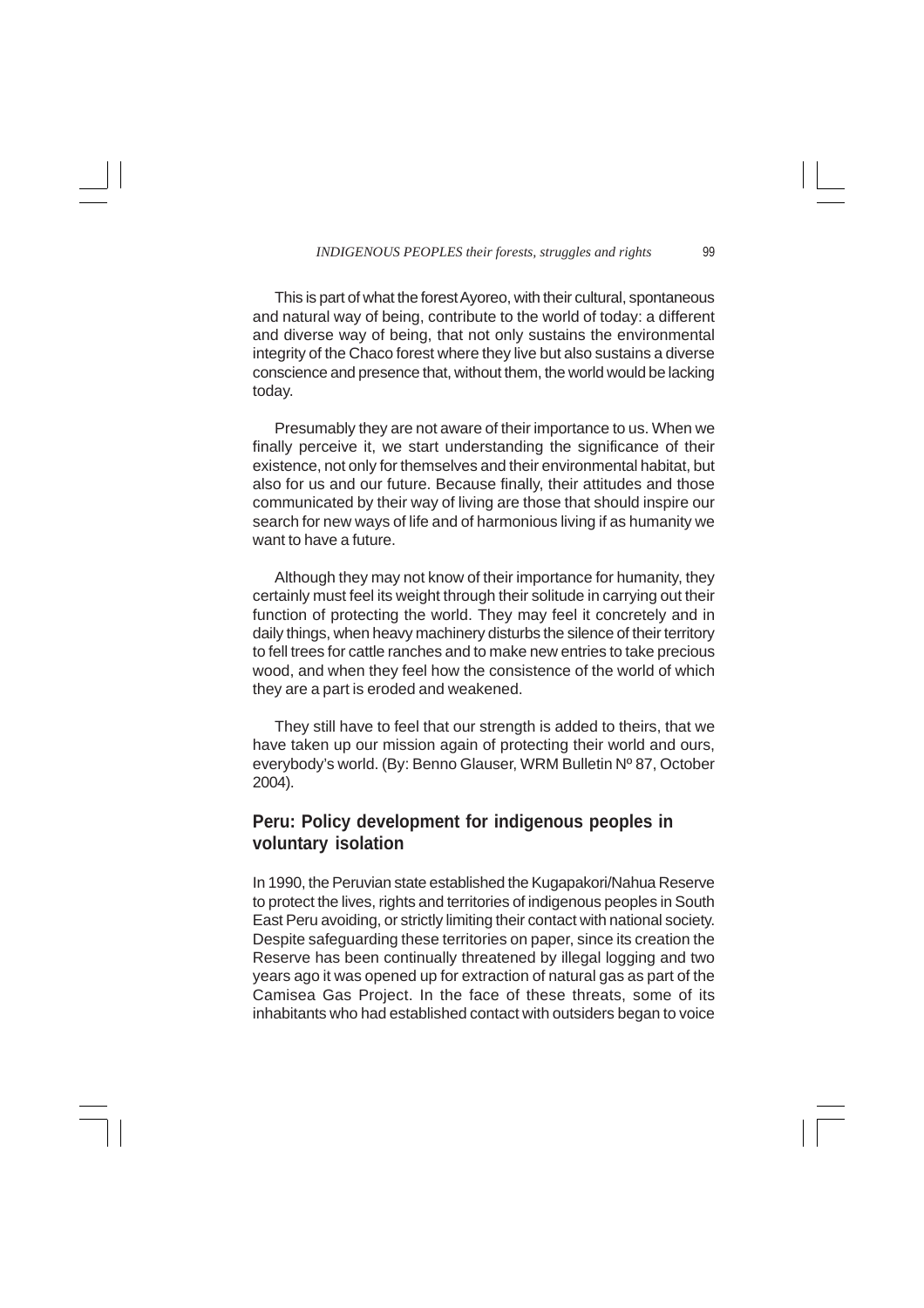their own opinions about the Reserve and its inability to protect their territories and rights.

To address these challenges, a group of Peruvian NGOs and Indigenous Federations formed a committee to defend and strengthen the Reserve both legally and on the ground. It was clear to the Committee that in its current form the Reserve was neither working to prevent exploitation by outsiders nor meeting the needs of its inhabitants. The challenge was how to take into account the diverse needs and interests of all its inhabitants, including those avoiding all contact, and translate these into legal concepts and practical recommendations. The hope was that the proposals would serve as a model for developing legislation and policies to protect the rights of indigenous peoples living in isolation not only within the Kugapakori/Nahua Reserve but throughout Peru.

After 18 months of fieldwork and legal analysis the work of the Committee is now nearing completion and in November 2004 the proposals will be presented to senior representatives of the Peruvian state. This article briefly reviews the challenges faced by the Committee and the ways by which the project has sought to overcome them. It is hoped that the processes, methodologies and terms of reference developed through this process can serve other institutions hoping to develop policies to support indigenous peoples in isolation in Latin America and beyond.

Until 1984 the Nahua, a Panoan speaking indigenous people, lived in the headwaters of the Purus, Manu and Mishagua basins in South East Peru, avoiding all direct contact with outsiders and attacking anyone entering their territory. In April 1984, this isolation ended when four Nahua were captured by loggers and taken to Sepahua, the local town, before being sent back to their villages. A year later over half the Nahua had died from colds and other respiratory diseases introduced by this first contact, and loggers had taken advantage of their weakness and overrun their territory.

In 1990, the Peruvian state established the Kugapakori/Nahua State Reserve to protect indigenous peoples in the region still avoiding all direct contact with outsiders, or those like the Nahua who had only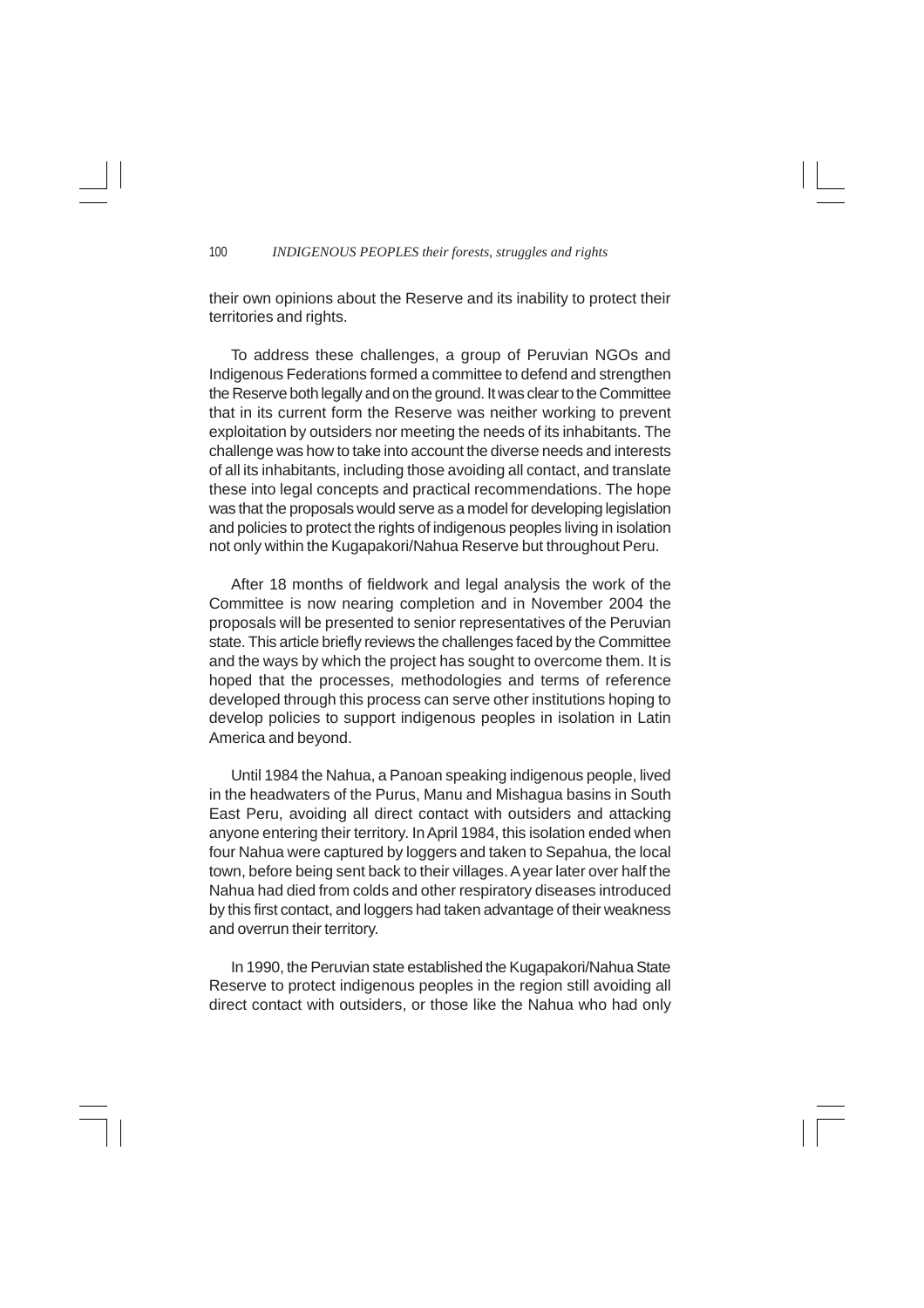recently established this contact. However, in practice the Reserve consistently failed to protect the territories and rights of its inhabitants and since its establishment has been invaded by loggers, overlapped with illegal forestry concessions and opened up for the extraction of natural gas. This has led to a variety of impacts ranging from cases of forced contact and subsequent epidemics, invasions of indigenous territories by loggers and the relocation of some of its inhabitants who felt threatened by the activities of the Camisea gas project.

In 2001 the Nahua, who were campaigning against an invasion of loggers demanded that their territory be recognised in a communal land title and excluded from the Reserve feeling that it would offer them greater legal protection. This presented a major challenge; how to support the legitimate claim of the Nahua without undermining the legal status of the Reserve and therefore the territories of its other inhabitants.

In 2002 Shinai Serjali, a Peruvian NGO that was helping the Nahua in their struggle with the loggers, began to consult a wide range of state and civil society institutions involved with the Reserve for legal and practical solutions to address its problems. An initial workshop in 2002 identified various problems: the lack of any clear legislation for State Reserves in Peru, confusion over its administration and boundaries, the lack of local awareness of its rules and boundaries and the absence of any efficient system of control. After the workshop, a group comprising six NGO's and indigenous federations continued to discuss the situation and the result was the formation of the Committee for the Defense of the Reserve in 2003. Its objective was to strengthen the Reserve and the territorial security of its inhabitants and to propose policies and recommendations that were based on the perspectives and priorities of its inhabitants rather than those of outside institutions. The Committee was supported by AIDESEP, the national indigenous peoples organization, and its members include: Shinai Serjali, Racimos de Ungurahui, COMARU (Machiguenga Council for the Lower Urubamba), IBC (Institute of the Common Good), CEDIA (Centre for the Development of Amazonian Indigenous People) and APRODEH (Association for the Promotion of Human Rights).

The main challenge of this project was how to take into account the diverse needs and interests of all the indigenous peoples living within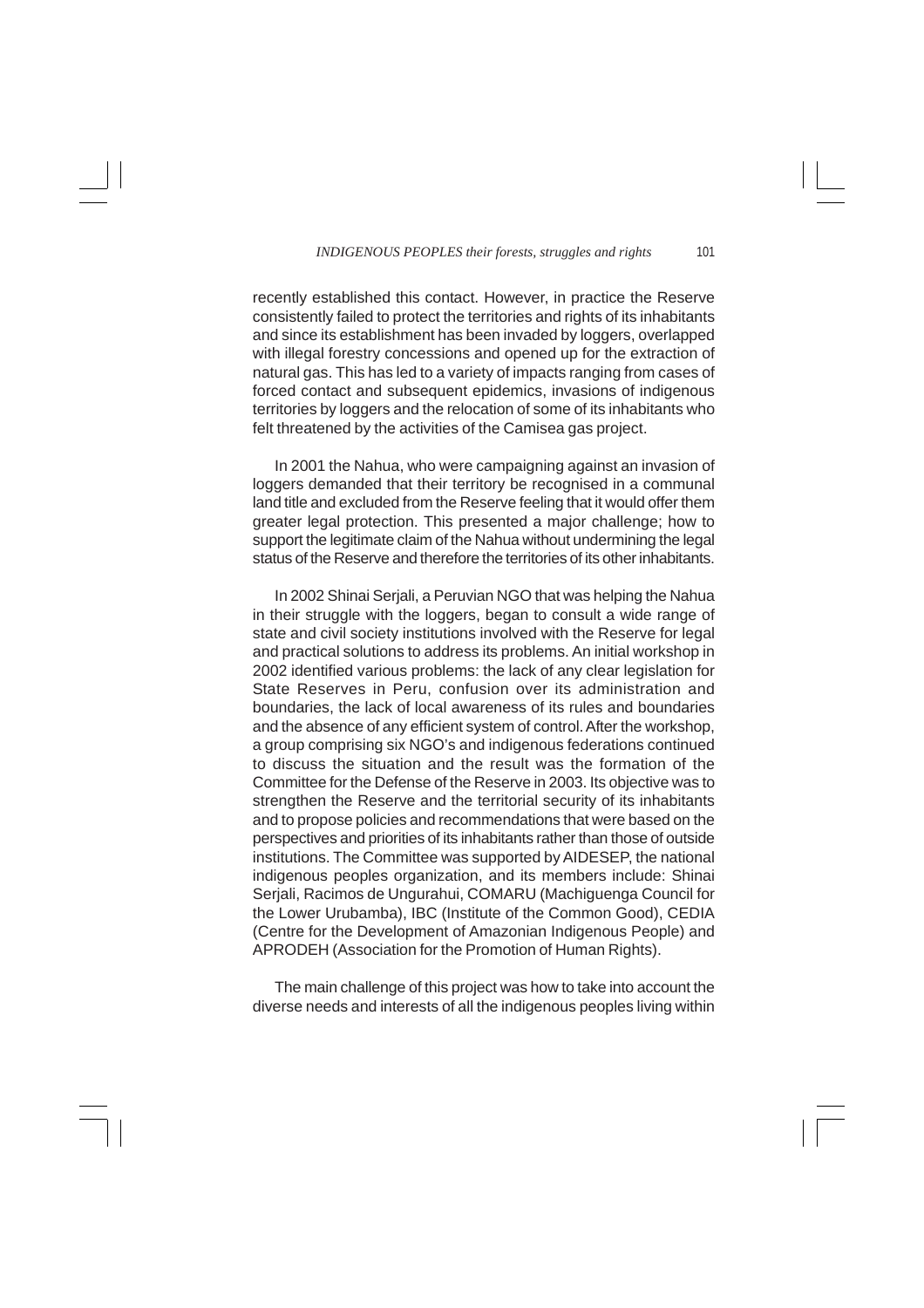the Reserve. In 2002 there were at least 9 known communities corresponding to 3 different ethnic groups, each of whom had different relations with, and attitudes towards, national society. Only some of these groups like the Nahua were interacting directly with external individuals or institutions, while others were preferring to avoid such contact altogether. In addition, many of its inhabitants spoke minimal or no Spanish and had limited or no understanding of concepts such as the State, the law, property, let alone the Reserve.

To cope with these difficulties three field teams were formed whose task was to work for extended periods with only those communities who already had a sustained contact with outsiders. All field teams were made up of individuals who had previous field experience with these communities, spoke their language and had established relationships of trust with them. During 12 months of fieldwork, the teams used sketch maps and GPS equipment to help the communities make geo-referenced maps of their territories illustrating its cultural, historical and practical importance to them as well as the issues threatening its integrity The maps also illustrated their knowledge about the location and movements of peoples living in the Reserve who were avoiding all contact with outsiders.

In addition, the field teams listened to the major concerns and priorities of these communities, that ranged from invasions of loggers, disease transmission, exploitation by school teachers and the impact of the Camisea gas project. In many cases the teams introduced the concept of the Reserve, discussed how it was designed to protect their rights and to what extent it was working. A fourth field team worked for three months with the titled Machiguenga communities who border the Reserve helping them to map their resource and territory use within the Reserve and their attitudes and knowledge towards it and its inhabitants to ensure that their rights were also respected in the development of any proposals. The teams worked with the Nahua, the Nanti of the River Camisea, the Machiguenga of the River Paquiria and the Machiguenga communities bordering the Reserve.

On the basis of these concerns, a specialist lawyer in indigenous rights began to develop a legal proposal that would best reflect the problems of the Reserve and the concerns of its inhabitants. The proposal is based on the highest standards of human and indigenous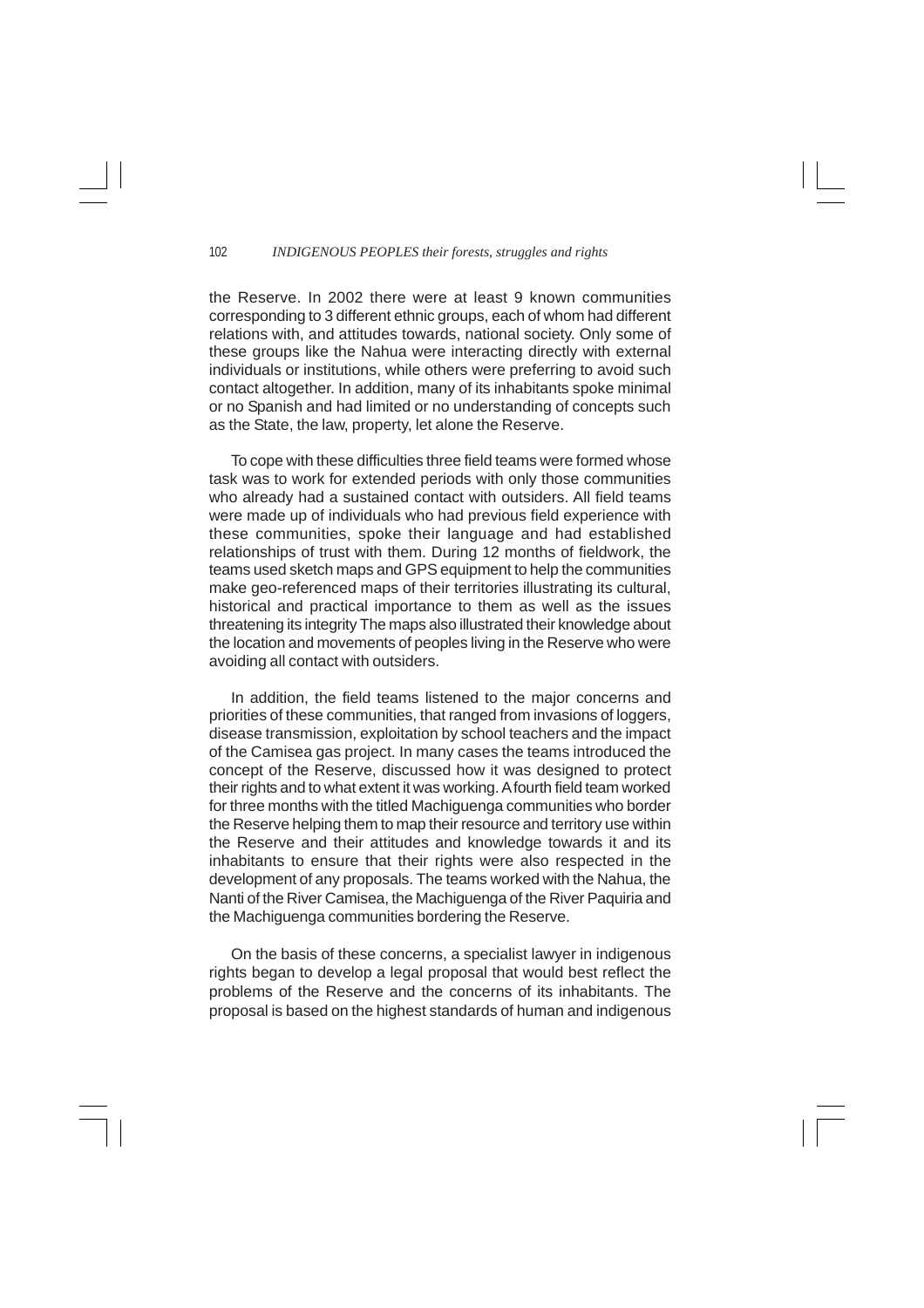rights at an international level and applies to all five State Reserves in Peru. The proposal establishes intangibility for the Reserves and prohibits all extractive industries within them as well as any efforts to contact peoples in voluntary isolation. It establishes definitions of indigenous peoples in voluntary isolation and initial contact, contingency plans in case of unwanted contact or a medical emergency, the means for creating new Reserves for peoples who currently live outside of them and severe sanctions for people or institutions who breach the law. The draft proposal was presented to the National Indigenous Federation (AIDESEP) and its regional bases (FENEMAD, ORAU, ORAI and COMARU) who were developing a similar proposal. The two proposals were merged and modified in consultation with all of AIDESEP's regional and local federations.

One of the Committee's objectives was also the development of recommendations that could be applied to the specific problems of the Kugapakori/Nahua Reserve. In order to do this, the key problems and priorities of the Reserve's inhabitants were circulated amongst a larger group of people including local Indigenous representatives, members of NGOs working in the area or in neighbouring regions and representatives of state institutions responsible for forestry, indigenous peoples and human rights. The group worked to develop specific recommendations to deal with a variety of complex problems ranging from illegal logging, the activities of the Camisea Gas project, the transmission of introduced diseases to peoples with minimal or no natural resistance, the incursion of settlers and the efforts of some Missionaries to forcibly contact some of the peoples avoiding all contact.

In November 2004, the results of the fieldwork and the legal proposal will be presented to senior representatives of the Peruvian Government. The presentation is the first step in the process of their acceptance and ratification by the State. It is hoped that key government ministers and other representatives will accept the proposals as an informed and thorough initiative and commit to promoting their implementation both in the law and on the ground. (By: Conrad Feather, WRM Bulletin Nº 87, October 2004).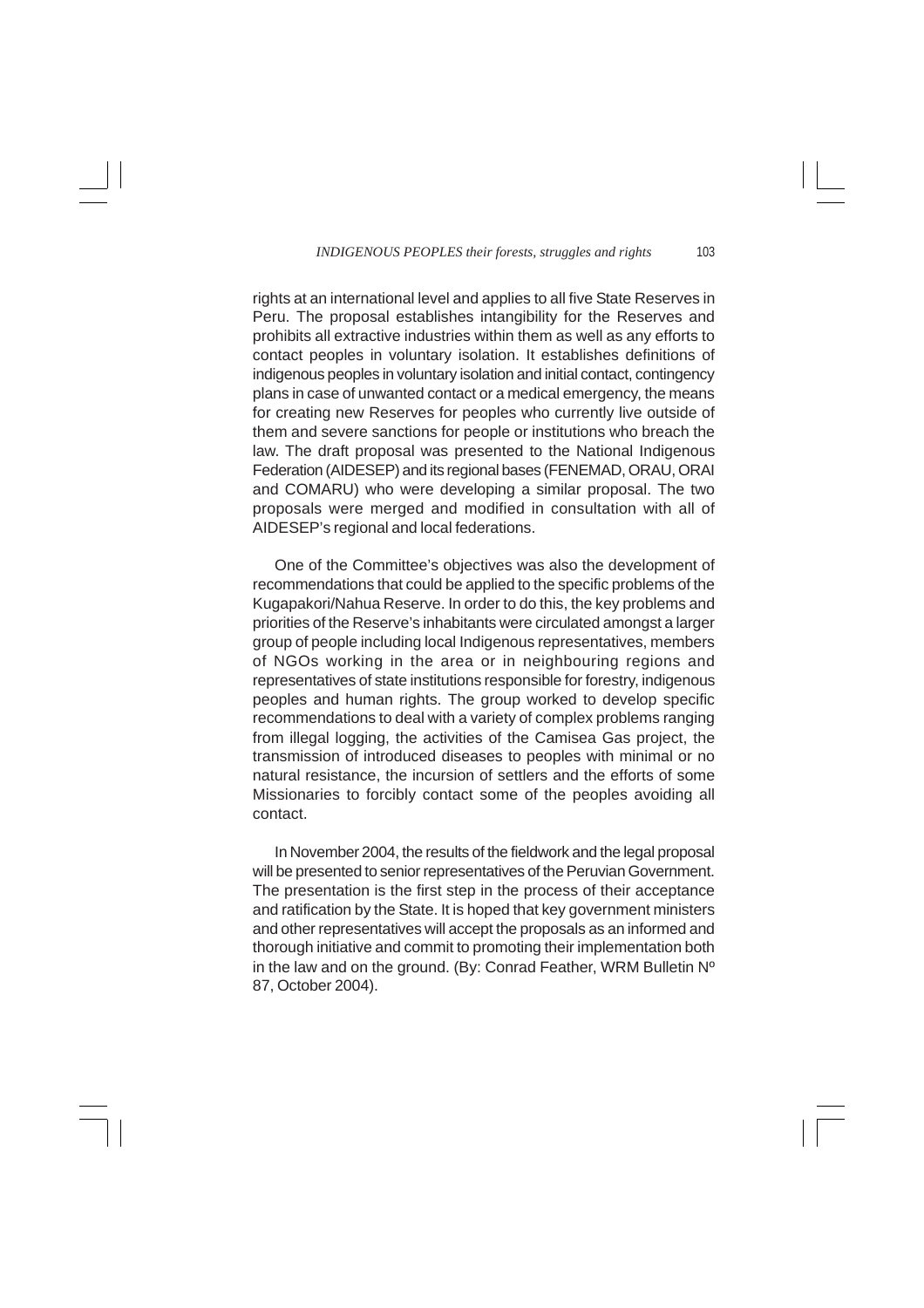## **ASIA**

### **India: Wave of poaching and exploitation hits isolated tribes**

Outsiders are invading the reserve of the isolated Jarawa tribe in the Andaman Islands, India, and stealing the game on which they depend for food. There are also increasing reports of Jarawa women being sexually exploited. Despite a Supreme Court order to the islands' administration to close the highway which runs though the reserve, it remains open, bringing disease and dependency.

The Jarawa are one of four 'Negrito' tribes who are believed to have travelled to the Andaman Islands from Africa up to 60,000 years ago. Two of the tribes, the Great Andamanese and the Onge, were decimated following the colonisation of their islands —first by the British, and later by India. The population of the Great Andamanese tribe fell from 5,000 in 1848 to just 41 today. Both the Great Andamanese and the Onge are now dependent on government handouts. The Jarawa resisted contact with settlers from the Indian mainland until 1998. The fourth tribe, the Sentinelese, live on their own island and continue to shun all contact.

The Jarawa are hunter-gatherers, and number around 270 people. They use bows and arrows to hunt pigs and monitor lizards, and catch fish and turtles. Now, hundreds of Indian settlers and Burmese poachers are hunting and fishing along the road and the coast, depriving the Jarawa of vital game. The problem has become so acute that in some areas the once abundant wild pigs and fish are now scarce. The Sentinelese tribe are also experiencing the theft of their food sources, particularly of lobster from the rich waters around their island, North Sentinel, and the Onge tribe say they cannot hunt enough pigs as these are being stolen by outsiders.

The main highway which runs through the Jarawa reserve, known as the Andaman Trunk Road, is also bringing exploitation of the Jarawa. There are numerous reports of poachers and other outsiders sexually exploiting Jarawa women, and outsiders are introducing alcohol, tobacco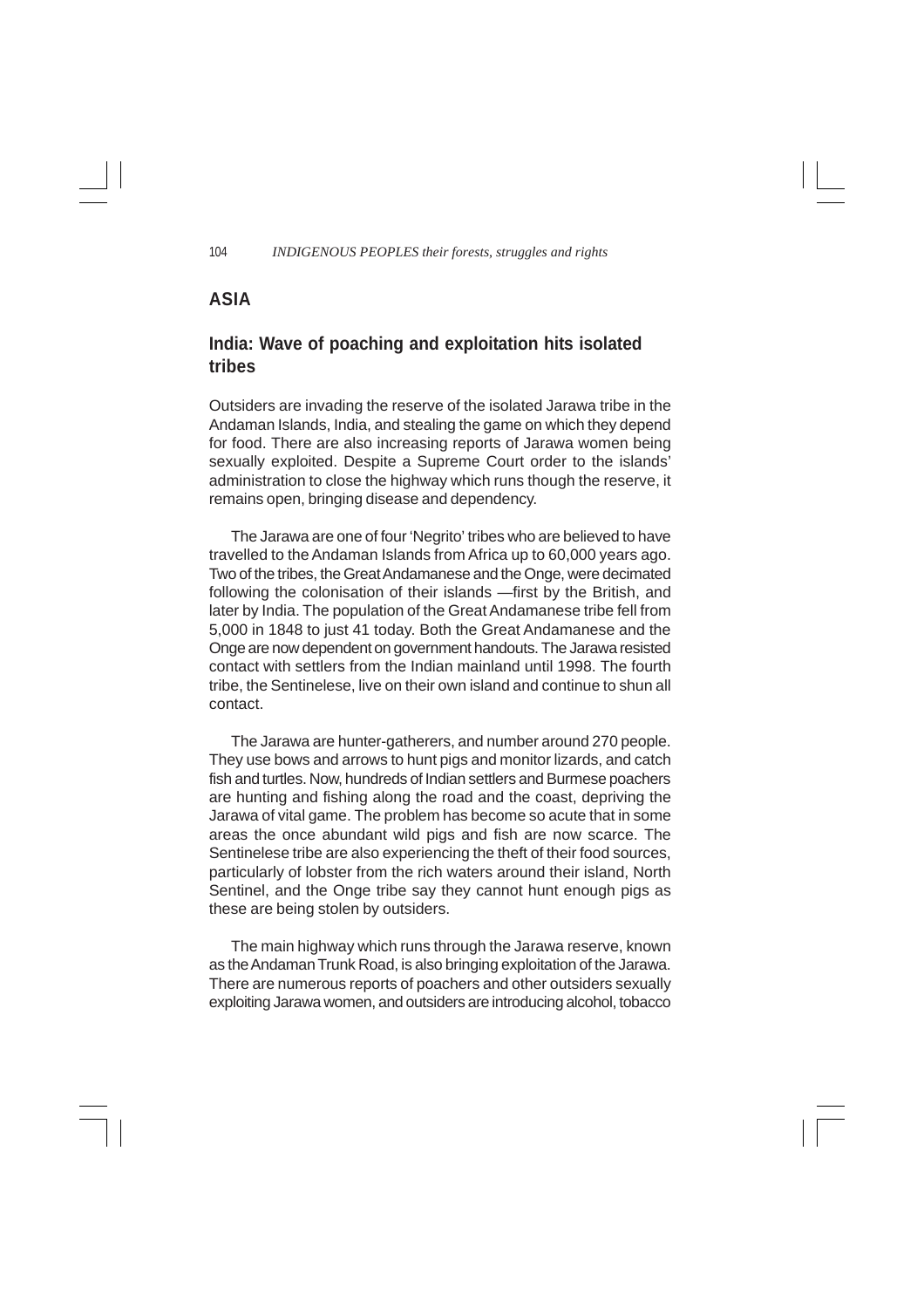and alien food items on which the Jarawa are starting to depend. Those entering Jarawa land also bring outside diseases to which the Jarawa have no immunity. The tribe has already experienced one measles epidemic - prompt action by the authorities helped prevent a catastrophe.

The Administration of the Andaman Islands is making some attempt to restrict contact between the Jarawa and users of the road. This is a step in the right direction, but will not alone be enough to secure the Jarawa's future. Participants in a recent Indian government seminar on the future of the Jarawa concluded that intervention in the Jarawa's lives should be minimised, and that their development should be at their own pace and in the direction they themselves choose. However, some within the establishment still favour forcible assimilation. The then-Minister for Tribal Welfare said in 2003 that his ministry planned to 'reform the tribals and assimilate them with the mainstream' because 'it is not right to leave them as is.' Until the Jarawa's rights to their land and to make decisions about their future are respected, they remain in serious danger.

Lichu, one of the few surviving Great Andamanese, fears for the future of the Jarawa. 'I think what happened to us is going to happen to the Jarawa too… lots of settlers are hunting in the Jarawa area. There is not enough game left for the Jarawa. Their fish are also being poached. Public interaction with the Jarawa should end. The Andaman Trunk Road must be shut.' (By: Miriam Ross, WRM Bulletin Nº 87, October 2004).

### **Indonesia: The Baduy people of western Java, a living tradition**

In the Banten region of western Java, Indonesia, exists a small-scale indigenous community that has to a large extent been able to avoid the advancement of globalization, modern technology and other influences of the outside world, including environmental degradation. The Baduy people are a reclusive tribal group that has lived a relatively undisturbed, traditional lifestyle in a closed society for more than 400 years until the recent encroachment of economic and social pressures from the outside world. Although they live in an isolated area of mountainous rainforest only 100 kilometres southwest of Jakarta,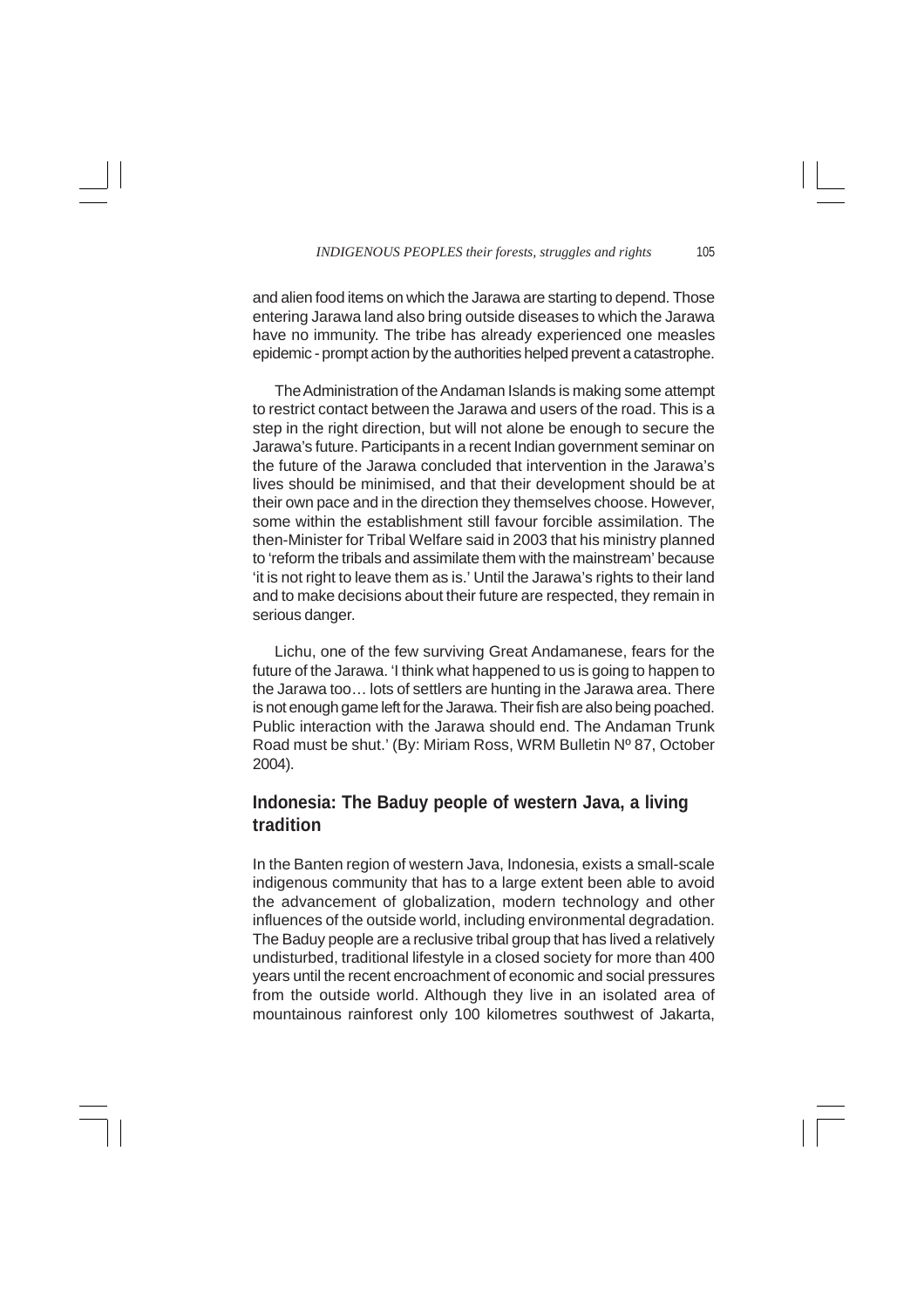Indonesia's capital city, the Baduy have in the past been able to effectively seal their community off from the rest of the world.

Inhabiting a special reserve of some 5,200 hectares set aside for the Baduy people by the Indonesian Government, the population of about 7,200 people live in two separate clans. The Inner Baduy (*Baduy Dalam*), numbering only 350 in three villages (*kampung*) in the core area, are the strictest adherents to Baduy spiritual belief, while the remaining population live in the Outer Baduy (*Baduy Luar*) area. The *Baduy Dalam* is the centre point of culture and religious following and the focus of rituals and sacred sites within the Baduy territory. Symbolically, the *Baduy Dalam* clan members may wear white with the black traditional clothing, while the *Baduy Luar* clan members are characteristically dressed in black or dark blue. The *Baduy Luar* serves as a buffer zone between the *Baduy Dalam* and the outside world with members of the outer clan acting as intermediaries for the more pure members of the inner clan.

Baduy houses are uniformly simple, constructed only of natural materials, such as bamboo and palm thatching, without windows, and are devoid of any furniture, chairs, tables or other furnishings. They use no modern utensils, mechanized equipment or manufactured materials, such as glass or plastic, and no modern device or even domestic animal is used in their traditional *swidden* rice farming techniques. Within the Baduy territory there is no electricity or other modern conveniences, and no electronic equipment, motor vehicles or other instruments of the outside world are permitted to enter. Thus, the Baduy community is perceived by many an anachronism in today's rapidly industrializing Indonesia, rejecting all forms of modernization and still following unique cultural and religious practices as defined by the Baduy *adat* law systems handed down by their ancestors more than four hundred years ago.

A most extraordinary aspect of Baduy society is the origin of this tribal group, which today still remains shrouded in mystery. According to one legend, when Muslim forces began to spread the Islamic religion through western Java and other parts of the archipelago in the early part of the 16<sup>th</sup> century, an ascetic group of people said to have originated within the ancient Hindu Kingdom of Pajajaran refused to embrace the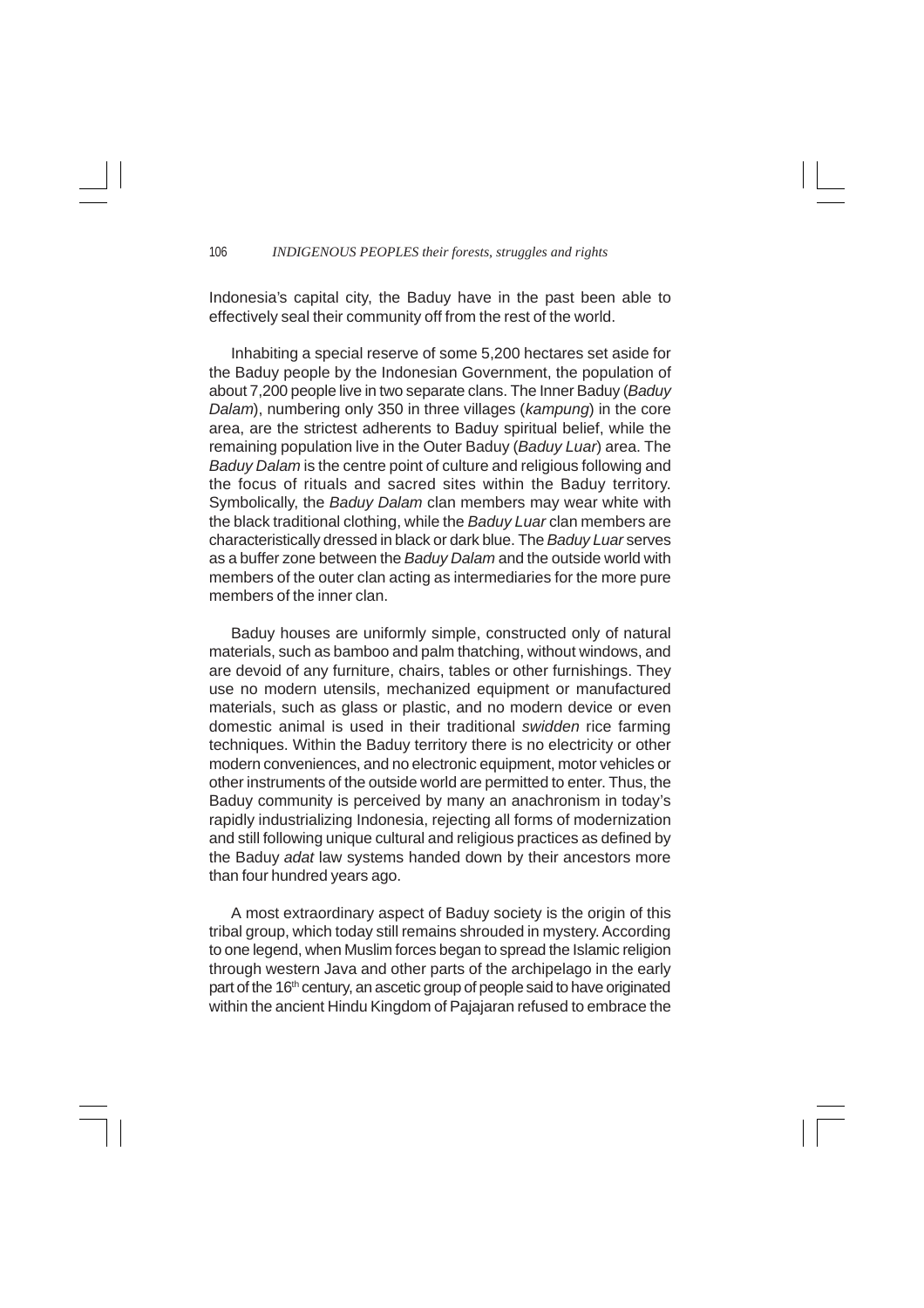new religion. Instead, these people fled to the upper regions of a nearby mountain range (Kendeng Mountains), forming their own religious clan based on strict adherence to unique religious beliefs; perhaps influenced in some ways by the Hindu religion of the Kingdom of Pajajaran before it fell to the Muslim invaders.

Although there has been scholarly literature about the Baduy way of life since the early days of Dutch colonialism, much of what has been written is second-hand information, often contradictory, and perhaps intentionally misleading. The Baduy seem to have long ago realized that one of the strengths of survival for their culture is to remain hidden behind a cloak of mystique. They jealously quard the knowledge of spirituality and ritual within their community, permitting no outsider to enter the sacred places or view traditional rites within the Inner Baduy region.

The Baduy believe in one central deity, whom they call *Batara Tunggal*, and regard themselves as the descendents of seven minor deities sent to earth by *Batara Tunggal* at the beginning of human-kind on the planet. The Baduy hold as most sacred a remote place near the centre of Baduy territory, known as *Sasaka Domasa*, where this event is said to have occurred and where the spirits of their ancestors are protected and revered. However, all Baduy territory is regarded as protected and sacred, particularly the most significant forest areas which are not permitted to be disturbed or altered. Consequently, these forests comprise a valuable environmental reserve and a perpetual resource for sustainable use by the community.

Today, the Baduy people exist as an isolated, small-scale traditional community surrounded by mainstream Indonesian society, which in western Java alone is comprised of some 40 million followers of the Islamic faith. In spite of the external forces of modernization and the pressure for this small community to assimilate within modern Indonesian society, the Baduy tribe still controls its mountain stronghold where religious and cultural practices have remained largely unchanged until very recent times.

While they have been able to maintain a relatively traditional lifestyle until recently, the Baduy people are beginning to be influenced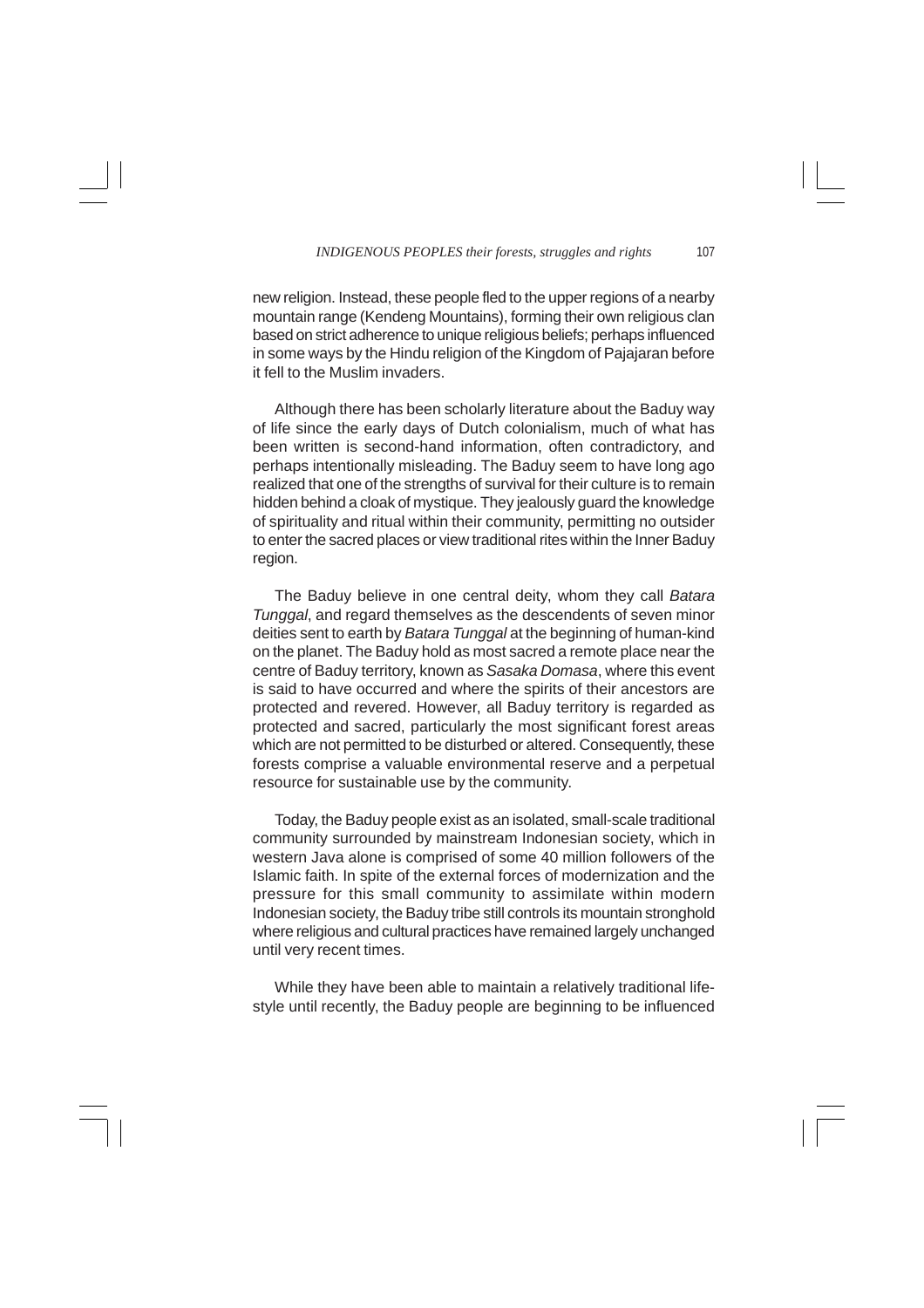by developments in the world around them, including the forces of modernity, industrialization and globalization. Ironically, the Baduy way of life has until now been culturally and ecologically sustainable and they have lived in relative harmony with the environment. Embodied within the Baduy society is great wisdom and knowledge about the conservation and sustainability of eco-systems and the interconnectedness of all living things with the earth and the cosmos.

Today, a burgeoning Baduy population and increasing contacts with the outside world, have led to the development of a more market-based village economy dependent on cash crops and sale of handicrafts. In recent years, the Baduy have placed an increasing emphasis on agroforestry production, such as the timber plantation *Albizia* tree, fruit, palm sugar and other products grown almost exclusively for sale on local markets, rather than the formerly self-sustaining cultivation of hill rice (*ladang*).

These changes have begun to cause some cultural, social and environmental impacts, which are most evident in the increasing use of non-traditional, western-style clothing, consumption of packaged fast-foods and use of other manufactured goods that are purchased with money obtained through growing cash crops. Although prohibited by Baduy *adat* law, some other modern articles imported from outside the Baduy territory, such as thermos bottles, radios and even the mobile phone, are becoming increasingly commonplace in Baduy homes.

Another important aspect of these recent developments may be seen in the impacts of a rapidly growing, local tourist industry catering to outsiders who are drawn to see and experience the uniquely spiritual Baduy way of life. Perhaps unwittingly, the Baduy people, who have generously opened their doors to visitors from outside the Baduy realm, and the tourists themselves, are participating in a gradual process which may degrade valuable cultural and environmental assets. In time, changes brought about by exposure to the steady stream of tourists may destroy the local resources that are now a prime attraction for tourists. Under such circumstances it is not necessarily tourism *per se* that creates problems for local communities, but rather it is most often the lack of planning and management of tourist demand, access and activities. The impacts of unmanaged tourism may indeed pose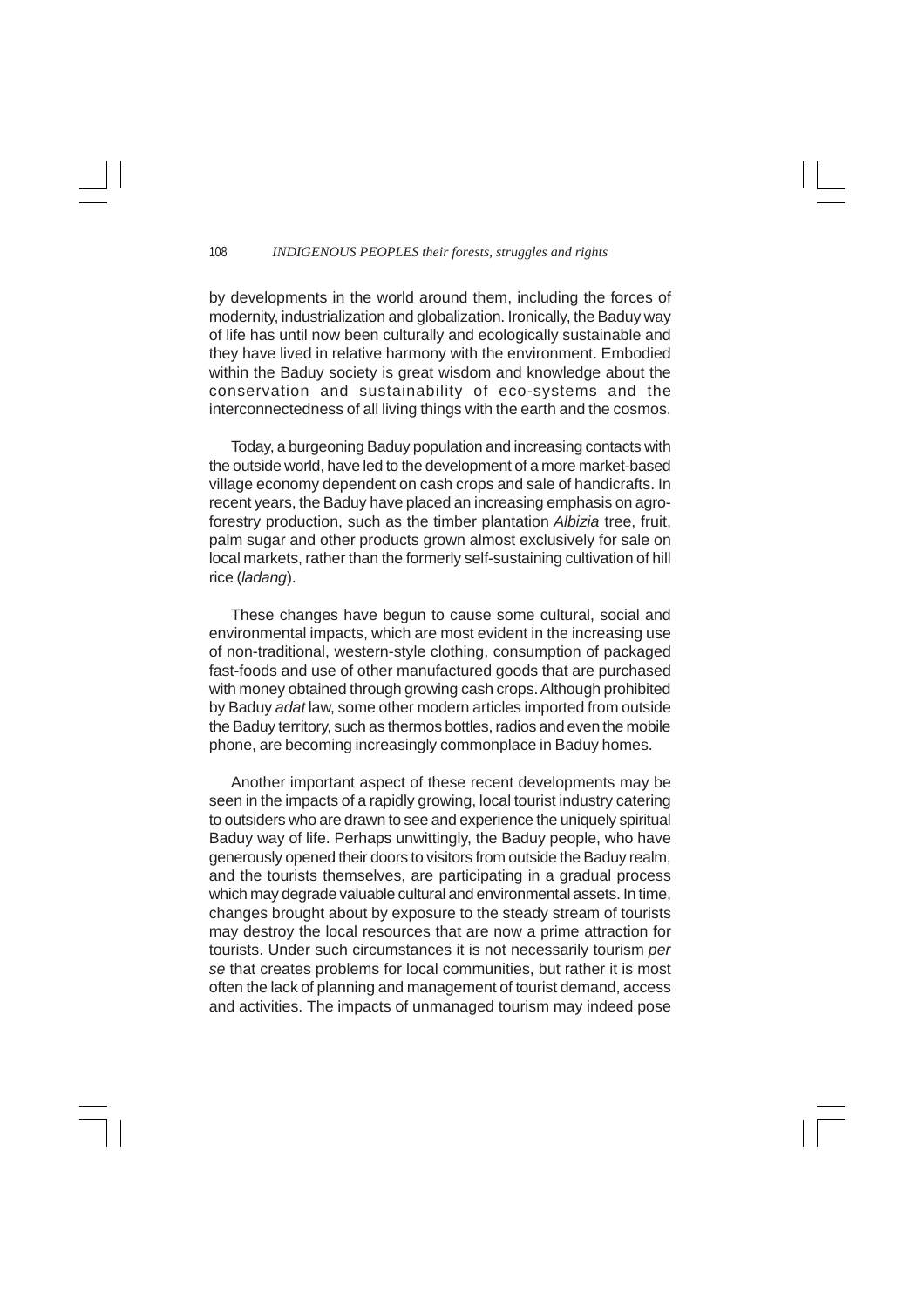the greatest threat of all to Baduy culture and the greatest challenge to maintaining their sacred traditions for the future. (By: David Langdon, WRM Bulletin Nº 87, October 2004).

## **CASES OF IMPOSED CONTACTS**

# 'La Fumee du Metal': The health impacts of contact<sup>3</sup>

The 21,000 Yanomami who live in some 360 widely scattered settlements in the forested mountains and hills between Venezuela and Brazil were largely uncontacted by westerners until the middle of the 20<sup>th</sup> century. In their myths, the Yanomami recall a far distant time when they lived alongside a big river, 'before we were chased up into the highlands' but by the time their existence is first recorded, in the mid-18<sup>th</sup> century, they were already well established in the Parima hills between the Rio Branco and the Upper Orinoco.

Contact with the outside world has been driven by a number of different forces. Once the Yanomami discovered the value of metal goods, probably towards the end of the 19<sup>th</sup> century, they began to trade with (and raid) neighbouring indigenous groups to acquire machetes and axes, cloth and cooking pots. Metal tools reduced the labour of cutting down trees for construction and farming by about 10 times and made many other tasks much easier. Their agriculture intensified, their numbers increased and they began to move out from the highlands, north, south, east and west, pushed by their own expanding numbers and drawn downriver by opportunities for trade. At the same time, explorers, anthropologists and frontier commissions marched to the headwaters of these rivers to make these areas known to 'science' and mark the boundaries of expanding nation states. The Yanomami gained a reputation for fiercely defending themselves against intruders but this did not dissuade the adventurers. In the 1920s, British

<sup>&</sup>lt;sup>3</sup> The title and quote is from Bruce Albert, (1988, La Fumée du metal: histoire et representation du contact chez les Yanomami (Brazil) *L'Homme* (106-107): XXVIII (2-3) :87-119). For detailed information on the current situation of the Brazilian Yanomami see http://www.proyanomami.org.br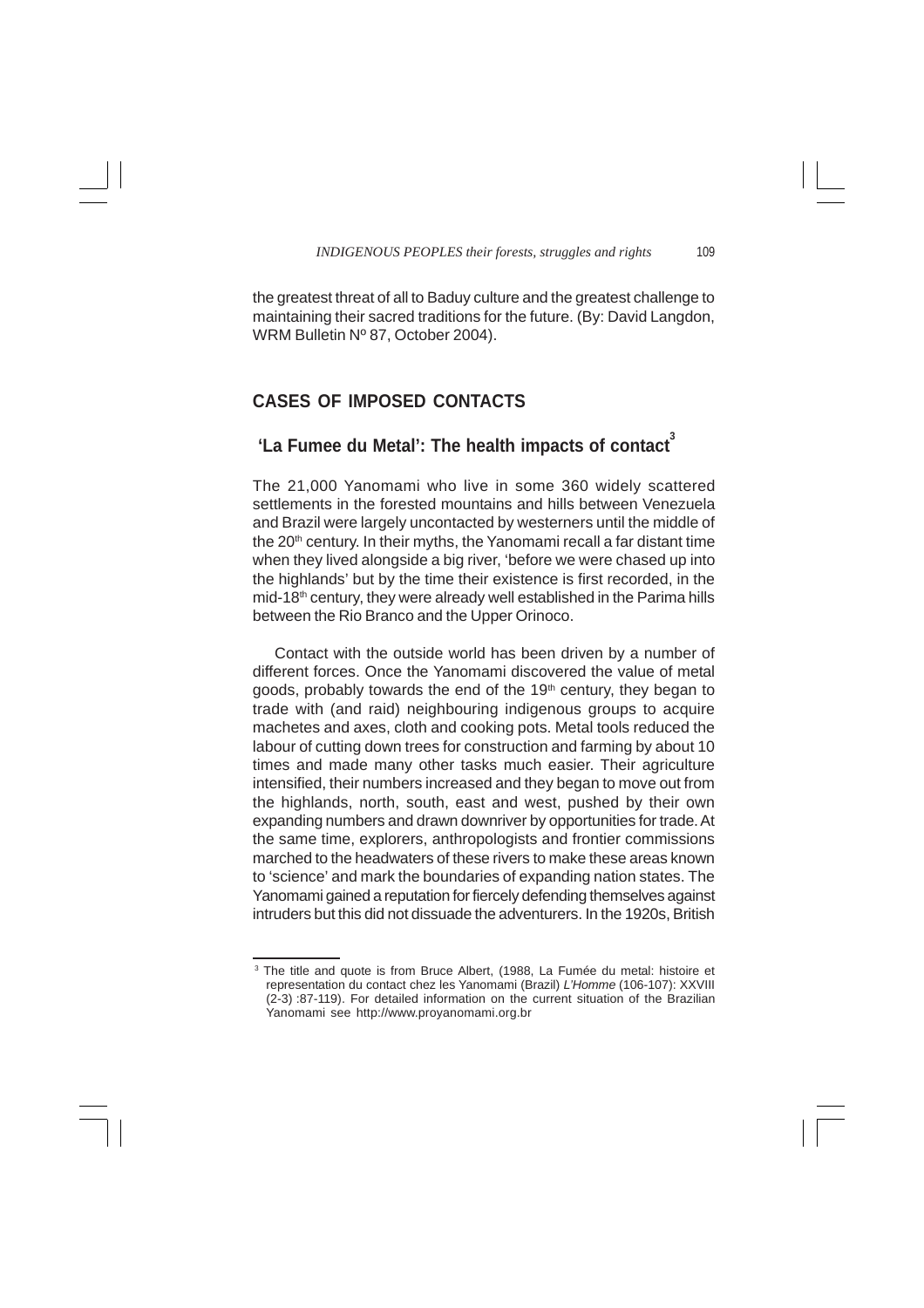explorer Hamilton-Rice cradled a Thomson sub-machine gun in his arms, while being paddled to the headwaters of the Uraricoera and back.

Commencing in the 1950s, Protestant and Catholic priests established remote mission posts to bring knowledge of Christ to the Yanomami. Later, projects of nation-building led to roads being carved through the forests and proposals for the building of large dams. Above all, discoveries of gold and cassiterite led to massive invasions by small-scale placer miners (garimpeiros), driven there by their own poverty and opportunities of wealth.

Of course, like all human groups, the Yanomami were not diseasefree in the past. Medical anthropologists presume they have long harboured minor viral infections like Herpes, Epstein-Barr, Cytomegalovirus, and Hepatitis. Tetanus was also prevalent in the soils and some non-venereal treponeme infections were probably endemic. Arboviruses, maintained in animal populations in the forests, were also present. Leishmaniasis, transmitted by sandfly, and yellow fever, which also infects monkeys, are also thought to have been present as the indigenous people show considerable resistance to these diseases. In short, the pre-contact situations were not a medical paradise but what diseases there were, were prevalent at low levels and rarely fatal.

Contact with the outside world, however, has exacted a terrible toll from the Yanomami. Already by the early 1900s, the northern Yanomami began suffering repeated epidemics of introduced diseases on the Uraricoera. In the 1960s, diamond miners invaded the Yanam (Eastern Yanomami) areas on the Upper Paragua in Venezuela and Uraricaa in Brazil, leading to massive mortalities. Late in the 1960s, workers brought in from the Rio Negro in order to expand the missions and build airstrips, infected the Yanomami of the Upper Orinoco with measles. The infection swept through the settlements, carried further upstream by frightened people fleeing outbreaks downriver. Fevers, aches and weakness prostrated whole villages, leaving the infected people lying prone in their hammocks, unable to go hunting, too weak to gather crops from their gardens, eventually too demoralised even to collect firewood or drinking water from nearby streams. Cold, hungry and weakened by disease the Yanomami fell easy prey to other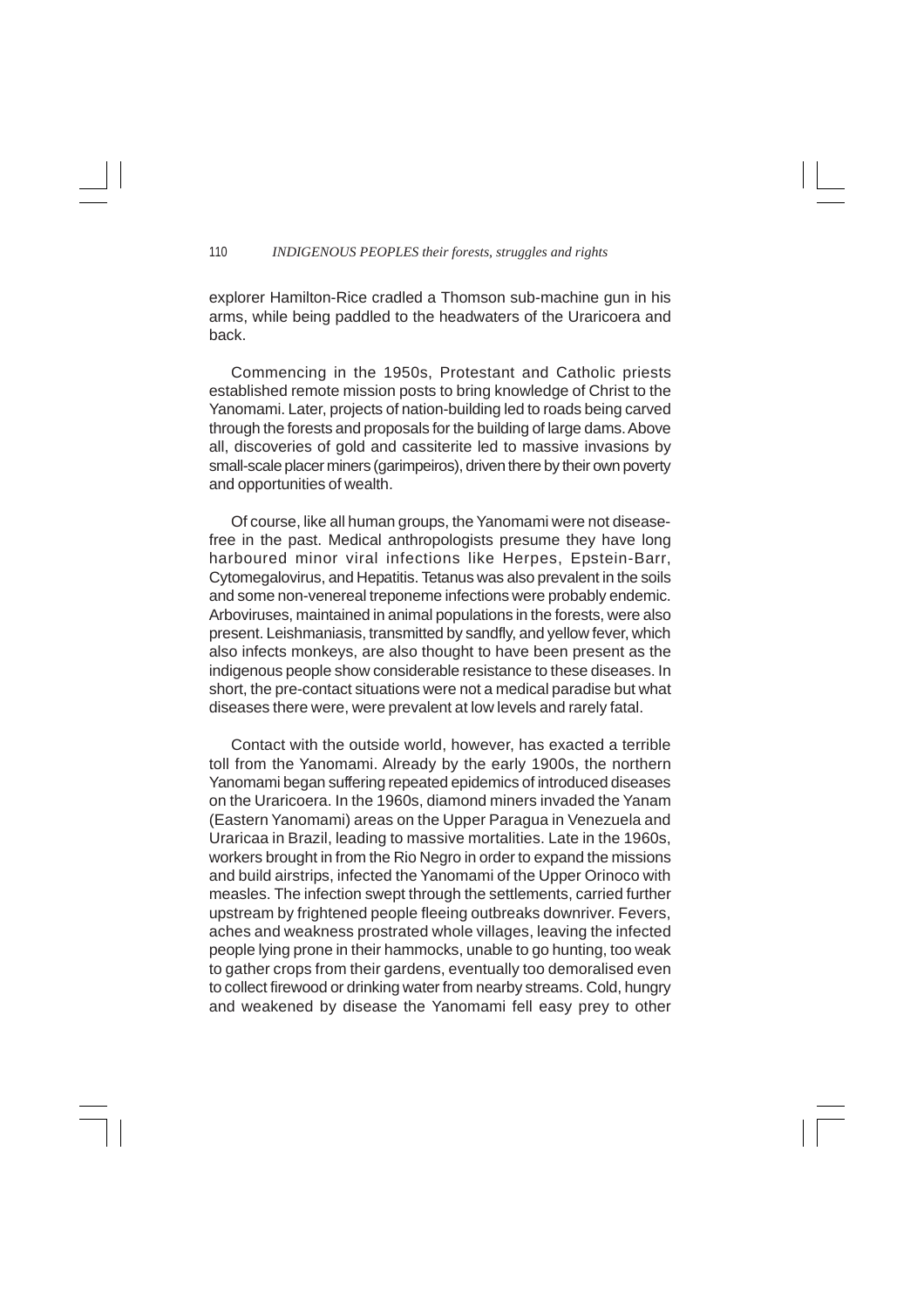illnesses. Respiratory tract infections brought on pneumonias, fevers, further weakness and mass deaths. Some villages lost as much as a third of their numbers in a single epidemic and repeated scourges of influenzas, polio, whooping cough, rubella, chicken-pox and the longer term degeneration brought on by tuberculosis, led to some groups being completely wiped out.

During the road building programme in Brazil, which involved the construction of a road through the southern edge of Yanomam (Southern Yanomami) territory, these repeated epidemics reduced local Yanomami numbers by up to 90%. The shattered survivors adopted a road-side existence begging from passing vehicles. Lay-by encounters with lorry drivers and construction crews then brought previously unknown venereal diseases into the villages, the gonorrhoea, in turn, making numerous women infertile and so slowing the people's recovery to the population losses.

In the 1970s, Sanema (Northern Yanomami) from the Upper Caura began travelling downriver to work in the diamond mines on the middle Paragua and returned bearing a deadly haul of diseases. Epidemics led to massive losses and the abandonment of the once populous Catholic mission at Kanadakuni. By the 1980s, some 25% of the Sanema of the Caura were carrying tuberculosis, leading to a demoralising and constant loss of numbers to the deadly disease.

During the 1980s, the mass invasion of the Brazilian Yanomami's territories by as many as 50,000 miners, led to further problems for even the most isolated groups. The miners not only trekked in across the forested hills, where rivers were unnavigable, they also flew in to mission airstrips using light planes. New airstrips were hacked from the jungles, in previously unpenetrated areas. As well as frequent viral epidemics and more problems with venereal diseases, the Yanomami also contracted all three forms of malaria brought in by miners – *Plasmodium vivax*, *P. ovale* and, the most deadly, *P. falciparum.* Volunteer medical teams, who came in to help counter this devastation, estimate that the Brazilian Yanomami, as a whole, lost some 15-20% of their numbers to the illnesses brought in by the miners.

These tragedies have, obviously, had more than medical impacts on the Yanomami. The trauma of mass deaths has scarred several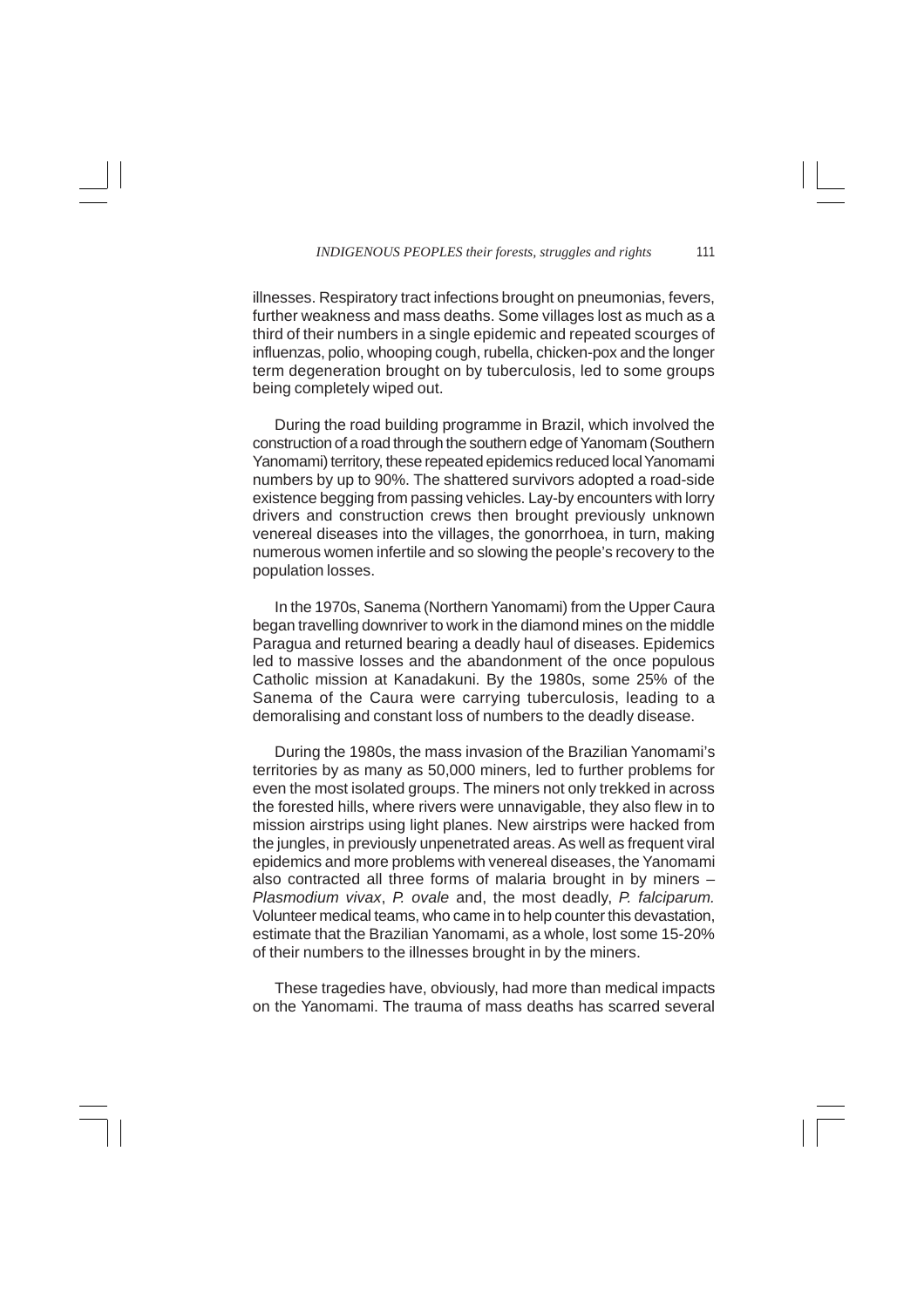generations and upset age-old concepts about existence, disease, curing and death. Customarily, Yanomami used to see most illnesses as the consequences of eating hunted game, while most deaths were seen as the result of shamans from distant villages sending spells over long distances or lurking in nearby forests to blow poisonous dusts over unsuspecting passers by. Mass deaths were previously unknown but, on several occasions, led isolated villages to assume they were under spiritual attack from neighbouring communities prompting them to undertake retaliatory raids to avenge themselves on the presumed killers.

However, it was not long before the Yanomami realised that the terrible epidemics they endured were consequences of their contacts with 'whites'. Among the Brazilian Yanomam (Southern Yanomami), the belief grew that diseases were the 'smoke of steel', an odour of death that came from the boxes in which metal goods were stored, an exhalation in the very breath of their sinister white visitors, an enfeebling and sickening smoke like the exhausts of their aeroplane engines.

"Once the smoke was amongst us it made us die. We had fever. Our skins started to peal. It was terrifying. The elders demanded 'what have we done to make them kill us?' and they urged us, younger ones, who wanted to take revenge, 'don't go to avenge yourselves on the whites… Don't go' they insisted 'don't go and shoot them with arrows, for they are gunmen, and they will attack us with their rifles'."

As the epidemics continued some of the elder Yanomami urged a retreat to the headwaters to avoid further contact but diseases followed them even into the highlands brought in to the missions by government officials and Yanomami patients returning from hospitals, leading to a belief that the whites were insatiable cannibals feeding on Yanomami spirits.

If we can look beyond our own scientific explanations of the cause of sickness and death, we can see that the Yanomami's diagnoses of the medical calamity they were enduring were close to the truth. They identified with acuity the rapacity of the civilization that was engulfing them heedless of the consequences of the intrusion.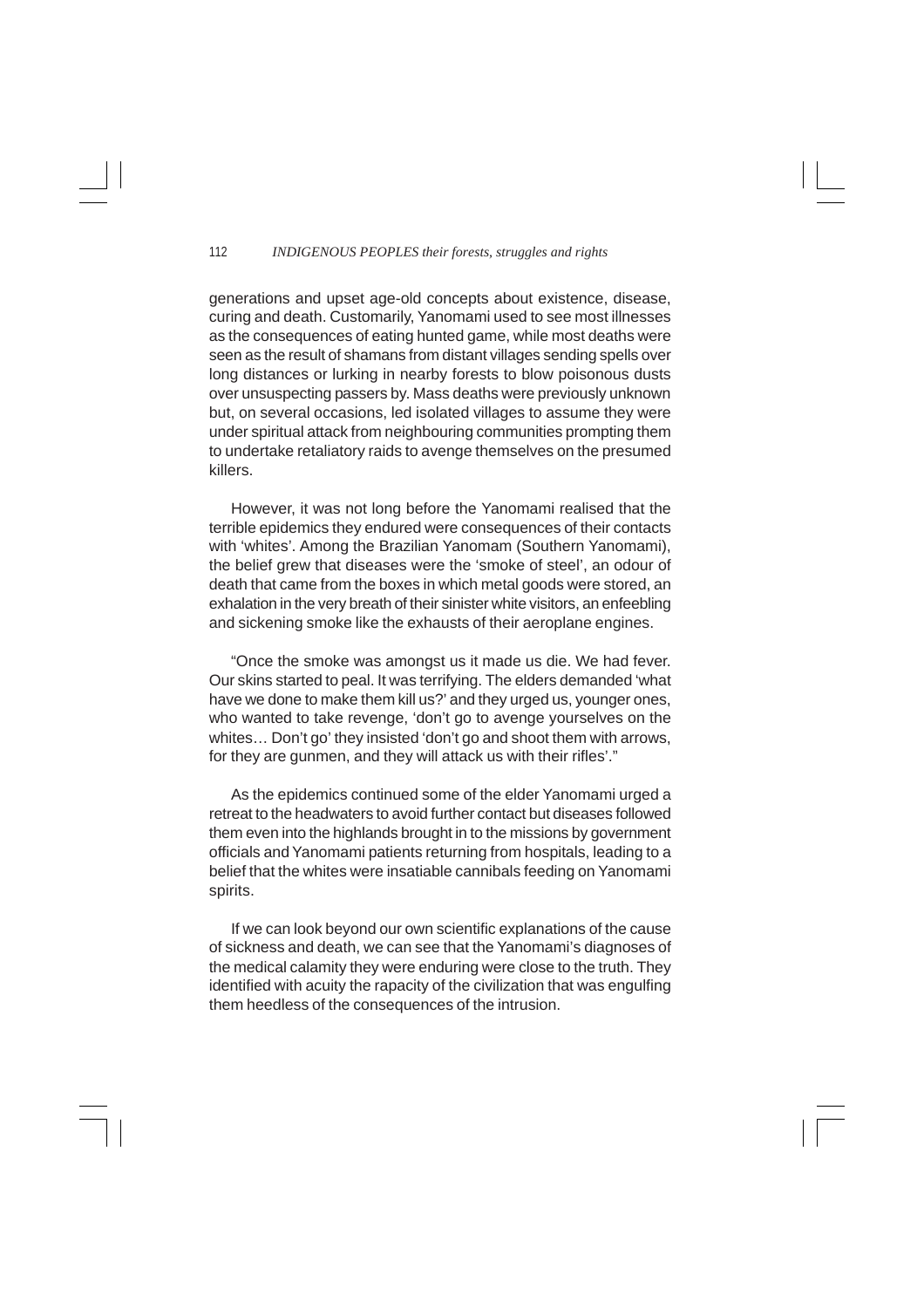In recent years concerted efforts have been made by missionaries, anthropologists, NGOs, government agencies and, increasingly, by the Yanomami themselves to bring medical assistance to the area and halt uncontrolled access to the region. In the 1990s, some 8.5 million hectares of the Upper Orinoco in Venezuela, were declared a Biosphere Reserve and, in Brazil, another 9.9 million hectares were designated an Indigenous 'Park'. The Venezuelan government is now considering recognising a further 3.6 million hectares in the Upper Caura as an indigenous 'habitat'. Whereas in Venezuela, medical programmes remain limited (despite lavish funding of the Biosphere Reserve by the European Union and World Bank), in Brazil a concerted campaign of inoculation and primary health care, coupled with measures to expel miners from the region, has led to improvements.

The Yanomami experience teaches many lessons, one of the most obvious being that uncontrolled contact can have terrible consequences for previously isolated groups. In the Yanomami case, contact with the outside world was being sought by the indigenous people themselves, but one-sided penetration schemes which gave little consideration for the medical effects hugely exacerbated what would anyway have been a demoralising and perilous encounter. In the 19<sup>th</sup> century and earlier, it may have been possible to plead ignorance of the likely results of such contact. We now know, beyond any doubt, that enforced contact with isolated indigenous groups in Amazonia is bound to lead to massive loss of life. (By: Marcus Colchester, WRM Bulletin Nº 87, October 2004).

## **Central Africa: Land loss and cultural degradation for the Twa of the Great Lakes**

The indigenous Twa 'Pygmy' people of the Great Lakes region of central Africa are originally a mountain-dwelling hunter-gatherer people, inhabiting the high altitude forests around Lakes Kivu, Albert and Tanganyika —areas that have now become part of Rwanda, Burundi, Uganda and eastern Democratic Republic of Congo (DRC). The current Twa population is estimated at between 82,000 and 126,000 people.

The Twa are widely thought to be the prior inhabitants of the forests in the Great Lakes region. The evidence for this includes historical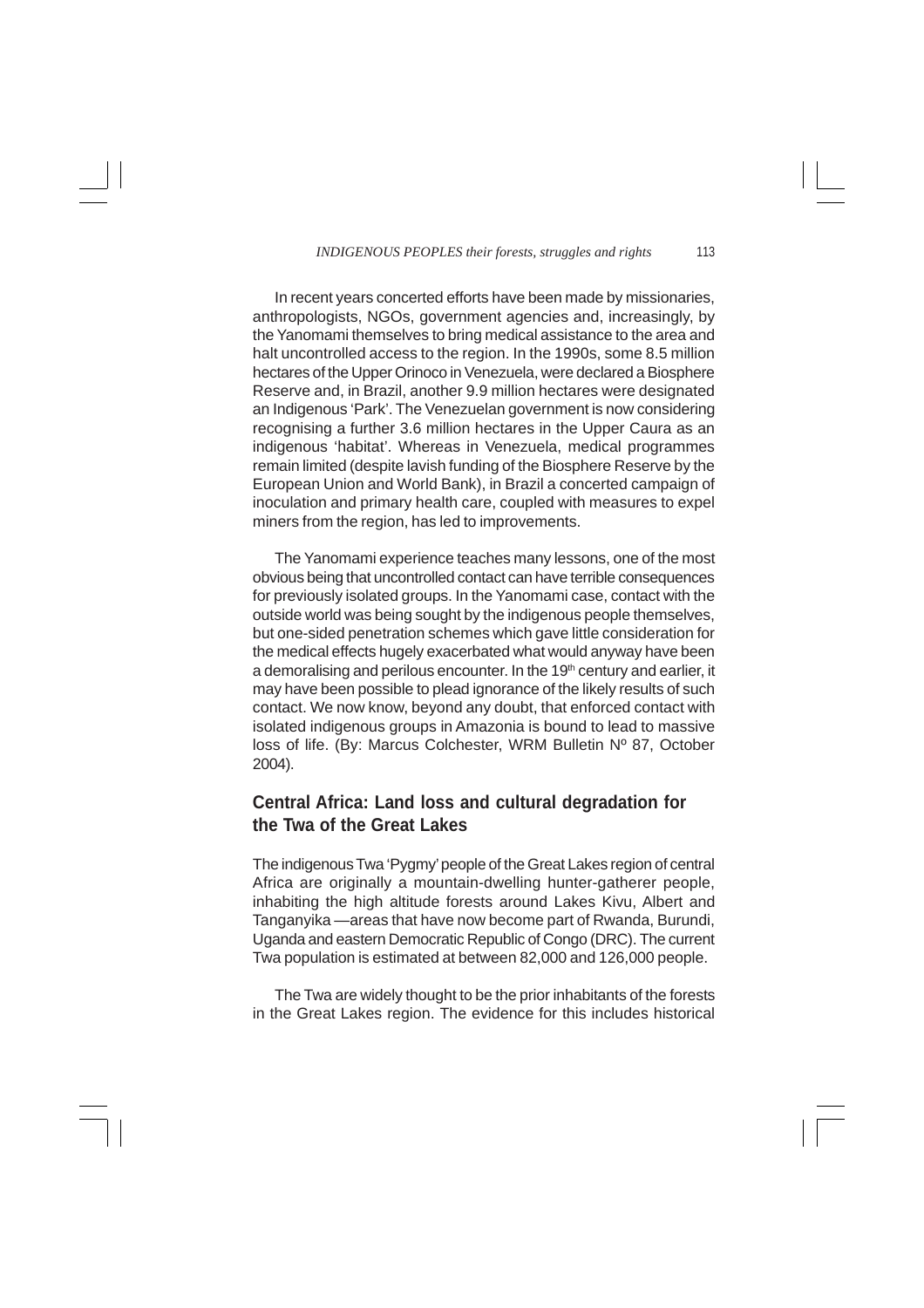accounts and research as well as the Twas' own accounts of their origins, which emphasis that the Twa are 'from here' whilst the oral histories of neighbouring ethnic groups tell of their arrival from elsewhere through wars, migration and conquest. Local rituals also symbolically affirm the role of the Twa as the first occupants of the land. For example, Twa did, and still do, play a crucial role in the enthronement ceremonies of the customary non-indigenous landowners, the Tutsi kings and chiefs (*Mwamis*), symbolically 'licensing' the land to the incoming ruler. Twa were also indispensable for the annual royal hunting rituals affirming the *Mwami*'s mystical authority over the land and its fertility. Indeed, the stem*–twa* is a Bantu term used throughout sub-Saharan Africa for different groups of people of very low status, referring in almost every case to hunter-gatherers and former hunter-gatherers who are recognised as the prior inhabitants of the area, including 'Pygmy' people and 'Bushmen'.

The Twa, like other African forest-dwelling hunter-gatherers, have had contacts with neighbouring farming groups for many centuries. based around reciprocal exchange relationships in which forest products were bartered for starchy foods, metal tools and other products such as salt. For many centuries, the Twa were probably able (as many other African indigenous forest peoples still do) to retreat at will into the forests, and so could control to a large degree the nature and extent of their contacts with the outside world. However, as the forests began to be cleared, the Twa were increasingly forced into contact with farmers and herders, and became caught up in unfavourable trade and labour relationships, in which the scope for negotiation became more and more constrained.

Deforestation in the Great Lakes region started several centuries ago, with the arrival of farmers and herding peoples who began clearing forests for agriculture and pasture. Much of the region lay outside the main slaving routes, and population density increased as other people sought refuge there. Forested areas receded as agriculture expanded on the rich volcanic soils. During the early and middle parts of the 20<sup>th</sup> century populations increased rapidly, resulting in some of the highest rural population densities in Africa, for example 800 people/sq km in the volcanic region of north-west Rwanda. By the 1980s much of all the available land, apart from areas reserved for wildlife conservation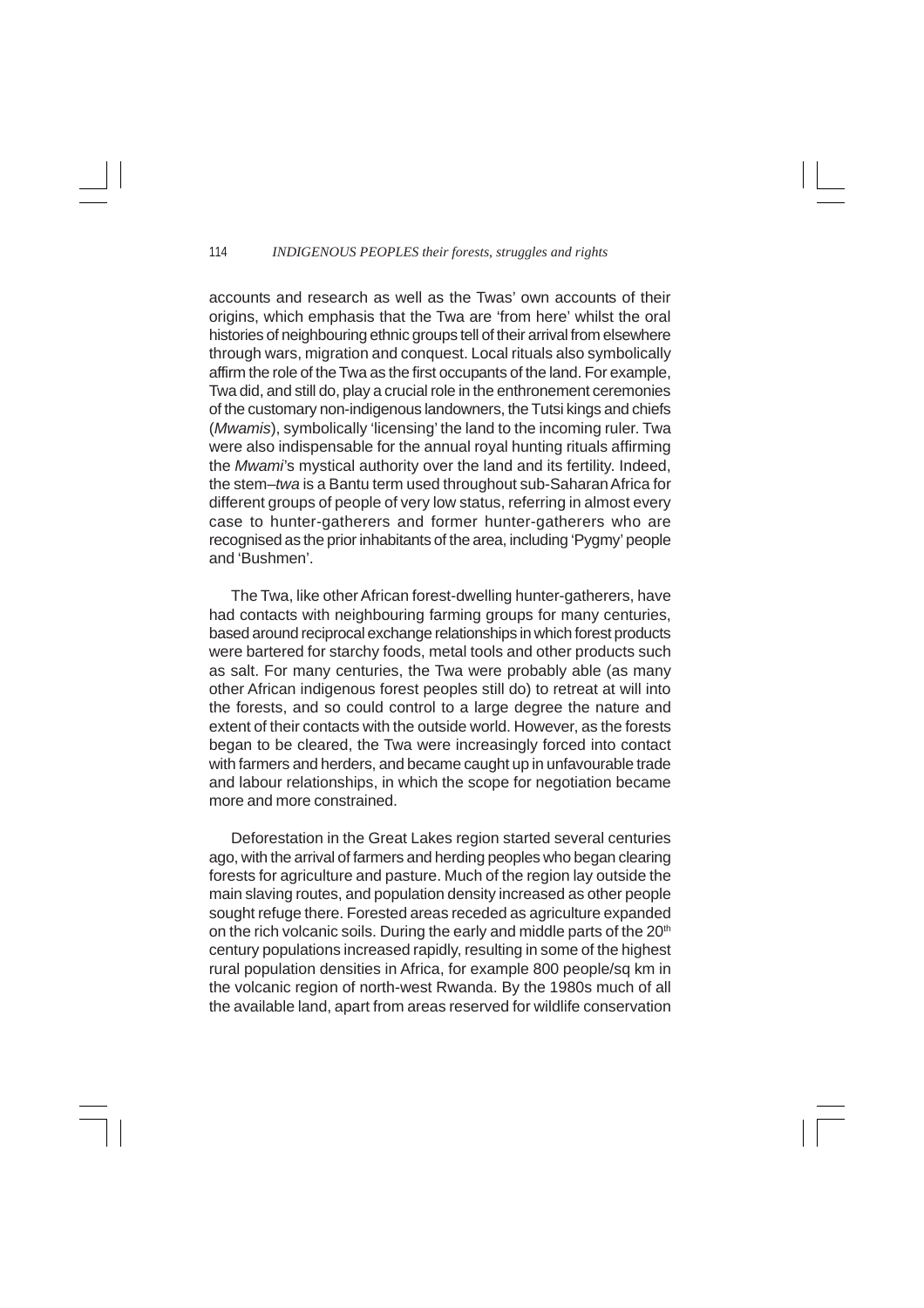and environmental protection, was under cultivation, particularly in Rwanda and Burundi. Pressures on the forests intensified through production of export crops: half the forests around the volcanoes in the north of Rwanda were cleared for pyrethrum plantations in the 1960s, and areas around Rwanda's Nyungwe forest were cleared for tea estates. Quinine and coffee production in eastern DRC also reduced forest cover. During the 20<sup>th</sup> century Rwanda's forest area was reduced from 30% of the land area to the present 7%; Burundi's natural forest cover decreased from 6% to 2% of the land area between 1976 and 1997.

As the forests were cleared, the areas left for the Twas' hunting and gathering activities decreased, heralding a period during which the Twa became progressively more and more landless and their traditional forest-based culture, including their religion and rituals and (according to some sources) their language, was eroded. In several areas the Twa sought to maintain control over their lands through armed defence, for example, the exploits of the renowned Twa Basebya at the end of the 19<sup>th</sup> century in what is now south-western Uganda. In the Bushivu highlands of eastern DRC Twa also fought long and bloody wars with agricultural peoples attempting to clear Twa forest lands for farms fighting continued until around 1918. The impact of deforestation on the culture of the Twa was noted by early missionaries, such as Van den Biesen who commented on the future of the Twa of Burundi in 1897: 'When these forests have been destroyed for whatever reason, our Batwa will not be able to continue their traditional life.'

As forests were cleared, some Twa groups adopted alternative livelihoods based on crafts (pottery, basketry, metalworking) or attached themselves to powerful and rich individuals, thus becoming singers, dancers, messengers, guards, warriors and hunters for kings and princes; others became clients of local landowners. In some cases these services were rewarded with gifts of cattle or land, but most Twa remained without any locally recognised rights to lands.

Other groups of Twa were able to continue using the remaining forest for subsistence activities and trading of forest products, such as skins, vines, essential oils, honey, poles and game, with neighbouring farming communities, and to hunt animals such as elephant, colobus monkeys, wild pig and leopard, selected portions of which were given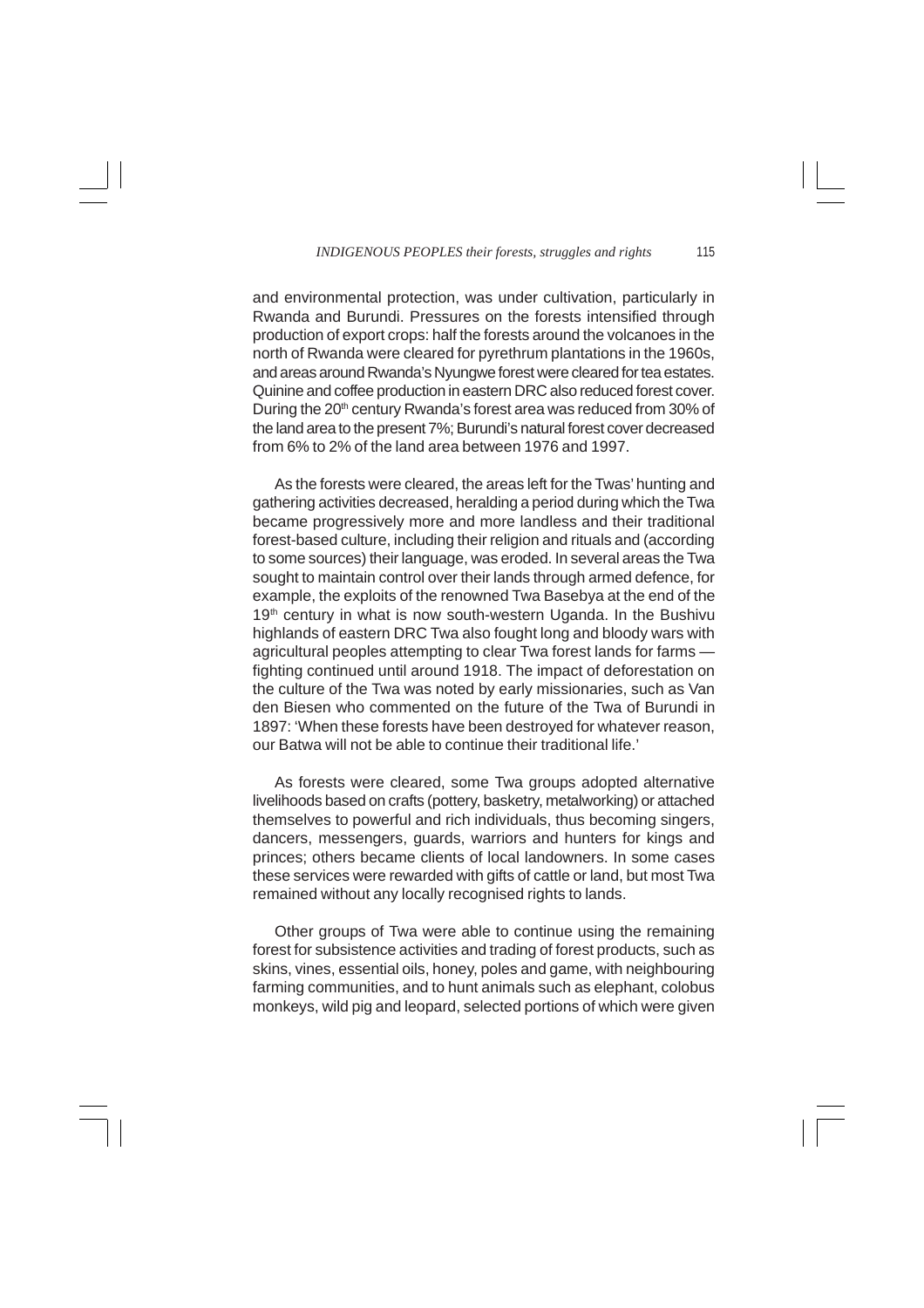to local chiefs and sub-chiefs as tribute. These offerings might be repaid in heads of cattle.

The designation of conservation areas, which began in the colonial period, initially did not have much impact on the hunting and gathering activities of the Twa —and was probably beneficial to them in protecting the forests from being cleared by farmers. By the 1960s and 70s however, regulations based on the prevailing conservation ideology, prohibiting human habitation and restricting traditional use rights in protected areas, began to be enforced more vigorously. During the 1970s and 80s Twa were involuntarily resettled out of the Volcano National Park and Nyungwe Forest in Rwanda and the Kahuzi-Biega National Park and Virunga National Park in eastern DRC, in some cases by means of armed force. Twa in the Bwindi and Mgahinga forests of Uganda were officially evicted in the 1960s but only finally excluded from using the forests in 1991 when they were gazetted as national parks. No compensation was provided for the displaced Twa, either in cash or as alternative lands. In the Kahuzi-Biega eviction compensation was paid to the local Bantu landholders, but none of this reached the Twa who were not considered to have rights to the land.

The case of the Gishwati forest in Rwanda is another notorious case of expropriation of Twa lands. The last forest-dwelling Twa in Rwanda, the Impunyu, were cleared from the Gishwati forest in the 1980s and 90s to make way for World Bank-financed forestry plantation and dairy projects. These projects were intended to protect the natural forest, but they had the opposite effect: by 1994 two-thirds of the original forest had been converted to pasture, almost all of which was allocated to friends and relations of the President. The World Bank itself concluded that the project had failed, and the treatment of indigenous peoples had been 'highly unsatisfactory'. Since then refugees have been settled in the remaining forest, resulting in its total destruction, but the Gishwati Twa are still largely landless.

Twa communities throughout the Great Lakes region have been deprived of lands without due legal process, in violation of constitutional provisions and international norms that require resettled communities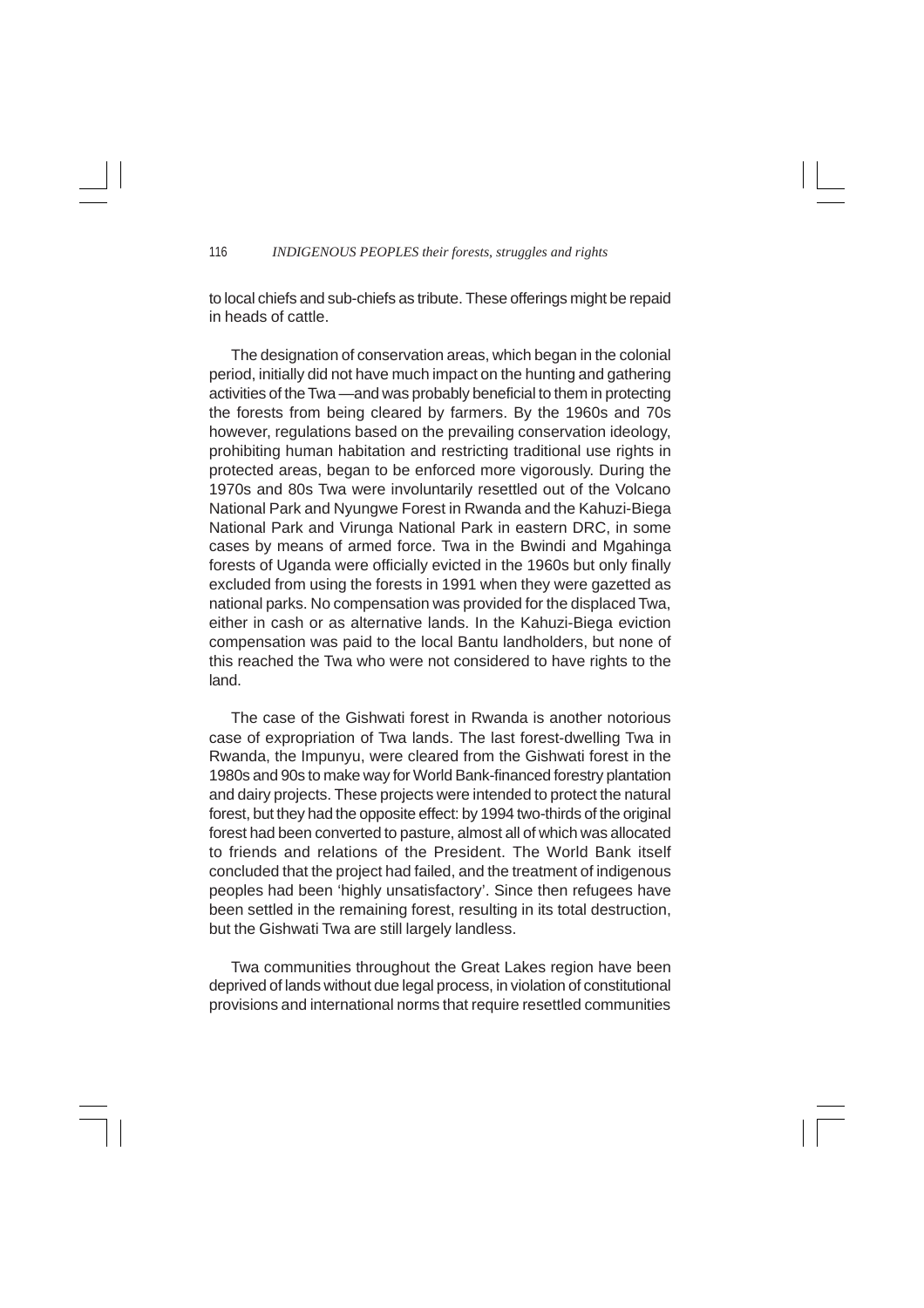to be adequately compensated. Some Twa were able to acquire small plots of land, mostly through gifts from royalty and chiefs in times gone by. But since colonial times there has been virtually no land distribution to the Twa: in Rwanda for example, in 1995, 84% of landed Twa were still living on land originally given to them by the *Mwamis*. A few Twa communities have received land through government schemes in Rwanda and Burundi, and through private purchase by a conservation trust fund and private benefactors in Uganda. Some communities have secured use rights from local landowners in DRC by paying the fees prescribed under Bantu customary law.

However, recent socio-economic surveys show that the land situation of the Twa remains extremely serious. In both Rwanda and Burundi lack of farm land is 3.5 times more common among Twa households than non-Twa. In Rwanda 43% of Twa households lack farm land, in Burundi it is 53%. Of the Twa who do have agricultural land, the sizes of fields are much smaller, and usually of poorer quality than the non-Twa population. In Uganda up to 40% of Batwa households do not even have land on which to build a hut.

The pressure on land in the Great Lakes region continues to intensify with population growth, and the return of refugees who need to be resettled. In DRC, there are still areas of forest (although under the control of traditional land holders) accessible to some of the Twa communities, but in Rwanda, Burundi and Uganda, landless Twa have no-where left to go. They remain transient squatters constantly looking for somewhere they can lodge until they are moved on.

*"These people who let us stay on their land, they call on us to cultivate. If we refuse they say 'Move away, we no longer want you.' We are not settled here, because other local people are pressing the landowners saying 'What do you need Twa for?' and at any time we may have to shift and settle elsewhere. If the owners are sympathetic, they move us to another bit of land, which we fertilise for them by living on it. The landlords don't let us put up toilets because they don't want anything permanent on their land, or holes which could be a problem for cultivation later. But if they catch us defecating in the fields,*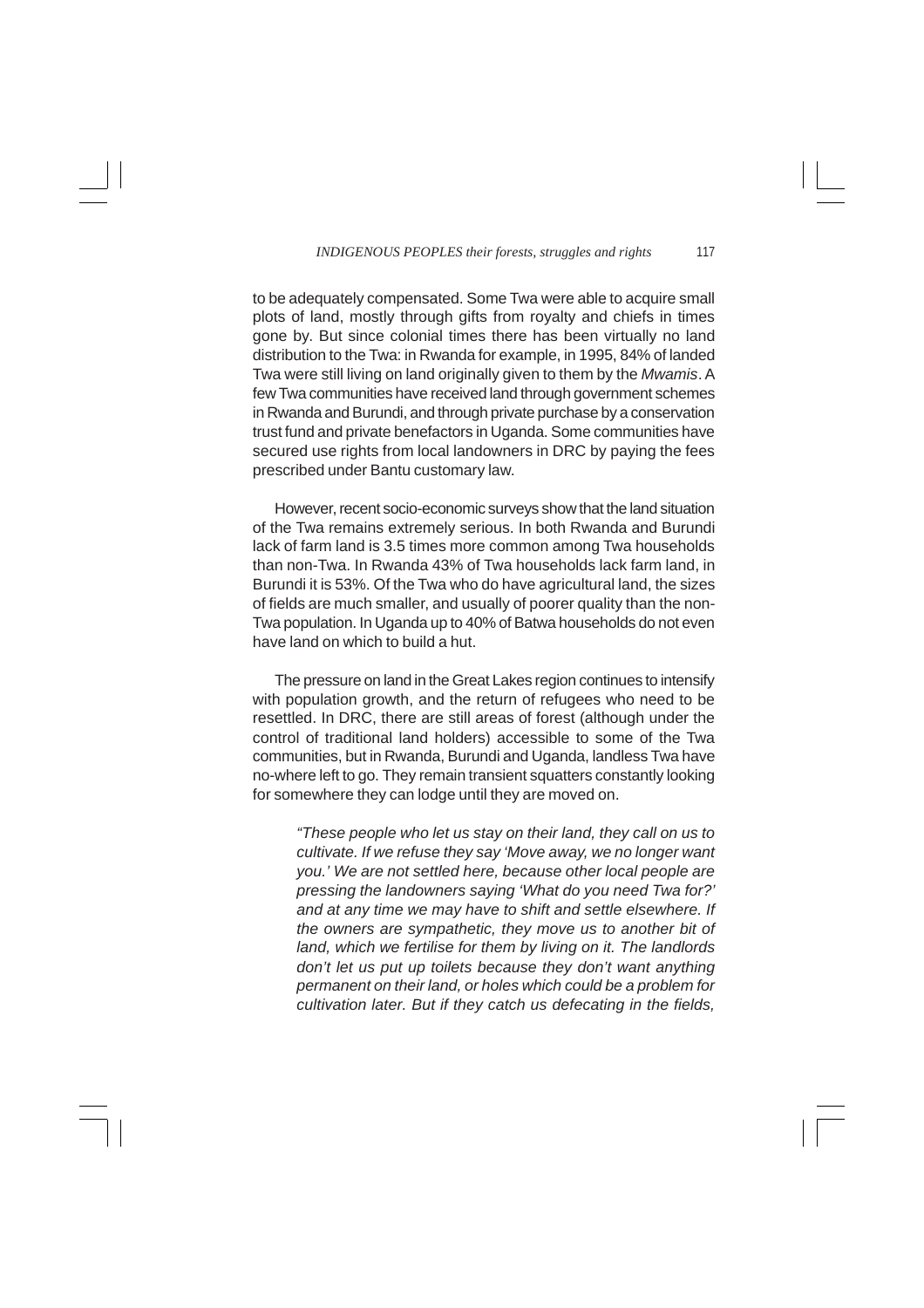*they are angry. My daughter was caught and was forced to remove the faeces with her hands".* (Middle-aged Twa woman, Nyakabande/Kisoro, Uganda, May 2003).

A large proportion of the Twa are now three or more generations removed from the forest-based livelihoods that underpinned their traditional society and culture, and have lost much of their traditional forest-related knowledge and customary practices. The older generation regards the hunter-gatherer epoch as a golden era when families could easily feed themselves and life was easy. These days, most Twa people eke out a living from marginal subsistence strategies such as casual wage labour on other peoples' farms, carrying loads, making pottery and other crafts, singing and dancing at festivities and begging. In terms of housing, education, health and incomes, they are one of the poorest groups in a region that is already very poor. They have received very little government assistance to help them manage the difficult adjustment to life outside the forest.

The loss of a forest-based way of life seems to be associated with social and cultural changes. Originally the Twa enjoyed a certain status as forest specialists, involved in reciprocal relationships with farmers, supplying them with useful forest products from an environment that farmers did not understand, or even feared. This was reinforced by their role as hunters and trophy-bearers to the kings. As the Twa lost their forests and became an impoverished group on the fringes of society, they were increasingly regarded as pariahs, and discrimination and prejudice against them intensified. This took the form of negative stereotyping, enforced segregation and denial of their rights; Twa communities suffered high levels of abuse and physical violence from neighbouring groups, including cases of rape and murder. Caught between the vanishing forest world, and settled agrarian society where it was made clear they did not belong, the Twa came to feel irrelevant, unvalued and excluded - a 'forgotten people' —and acutely aware of their deprivation. Many Twa communities are highly stressed through unremitting, severe poverty, prejudice and conflicts from their neighbours and internal frictions between households, as well as the devastating impacts of the frequent and ongoing wars in the region, in which Twa have often been targeted by armed belligerents of all sides.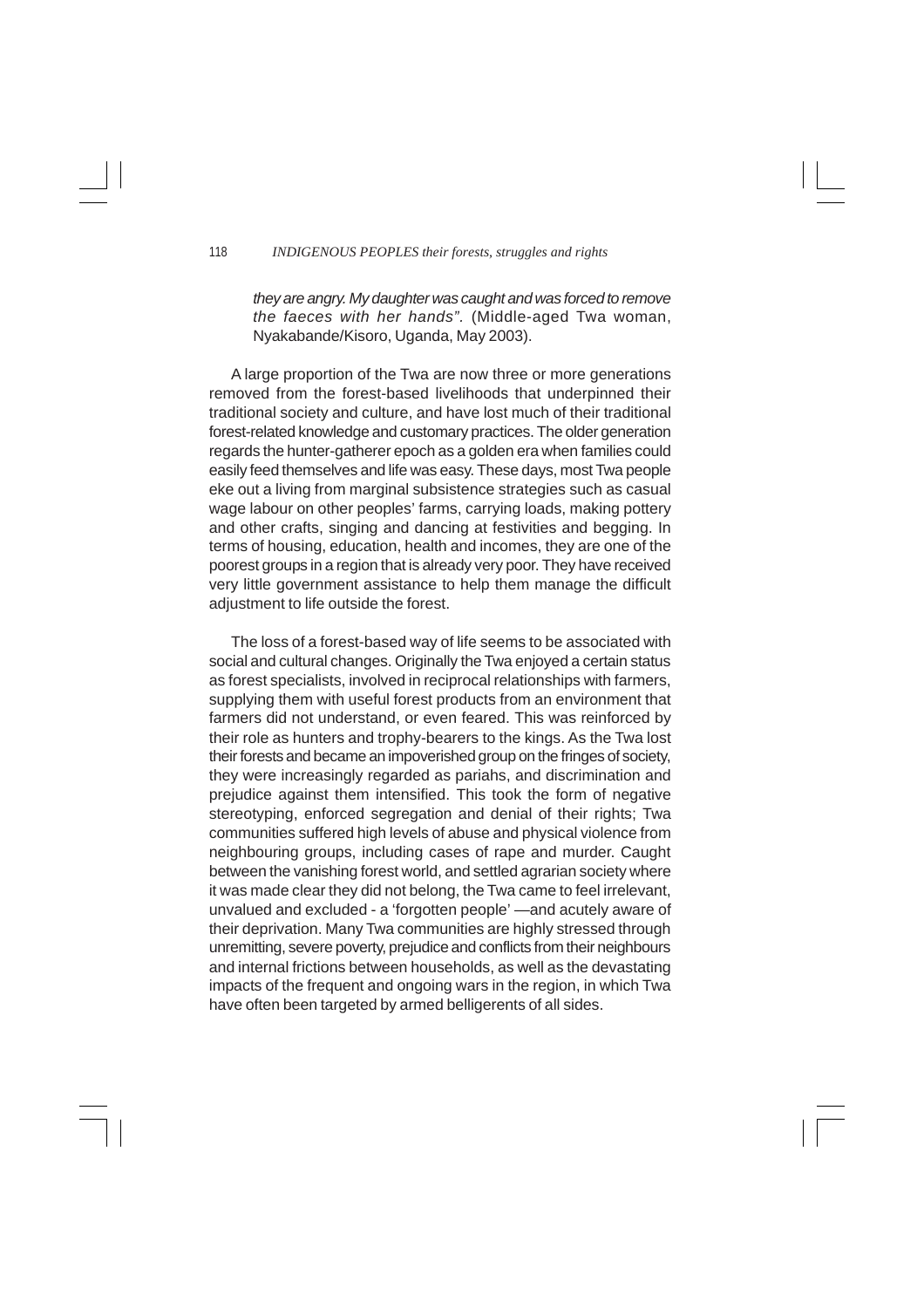Traditionally, forest-based "Pygmy" peoples have egalitarian and fluid social institutions, in which no-one has authority over the others, and resources are fairly distributed among group members. Women access forest resources in their own right and not as a consequence of their relationship with men. Twa societies are still relatively egalitarian, with women playing a prominent role in community decision-making. However, as the Twa have settled and taken up farming, they are absorbing the patriarchal norms of neighbouring farming groups, including polygamy and tenure systems in which men own the land and women can only obtain use rights via their husbands.

Women are now the main economic providers in many Twa families, as well as continuing to be the main carers of children and older people. They generally can decide how to spend the money they have earned. However, where men have cleared farm land, their initial high investment of labour tends to make them feel entitled to control the spending of money earned by the crop, despite the fact that women did the planting, weeding and harvesting. The increased reliance on farming among the Twa may therefore reduce the economic independence of Twa women. Many Twa women also have to contend with domestic violence and family neglect as a result of Twa men's alcohol abuse. Alcoholism occurs in many indigenous communities that are facing cultural collapse, and where men are no longer able to carry out their traditional roles as hunters and respected provider for the family.

Faced with the loss of their ancestral forest lands, and the need to find a means of survival under changed circumstances, Twa in the Great Lakes region have expressed a range of different aspirations. Particularly among communities living near forest areas from which their forefathers were expelled, the Twa want to have secure access and use rights to forests, and to maintain their close links with the forest, but not all wish to resume the hunter-gatherer way of life. Communities near national parks want a larger share of the revenues from tourism. Throughout the region, Twa also want to have their own land for farming as part of their mix of survival strategies.

To press their claims, Twa communities are having to organise themselves in new ways and develop new forms of representative institutions, that can advocate and negotiate effectively with government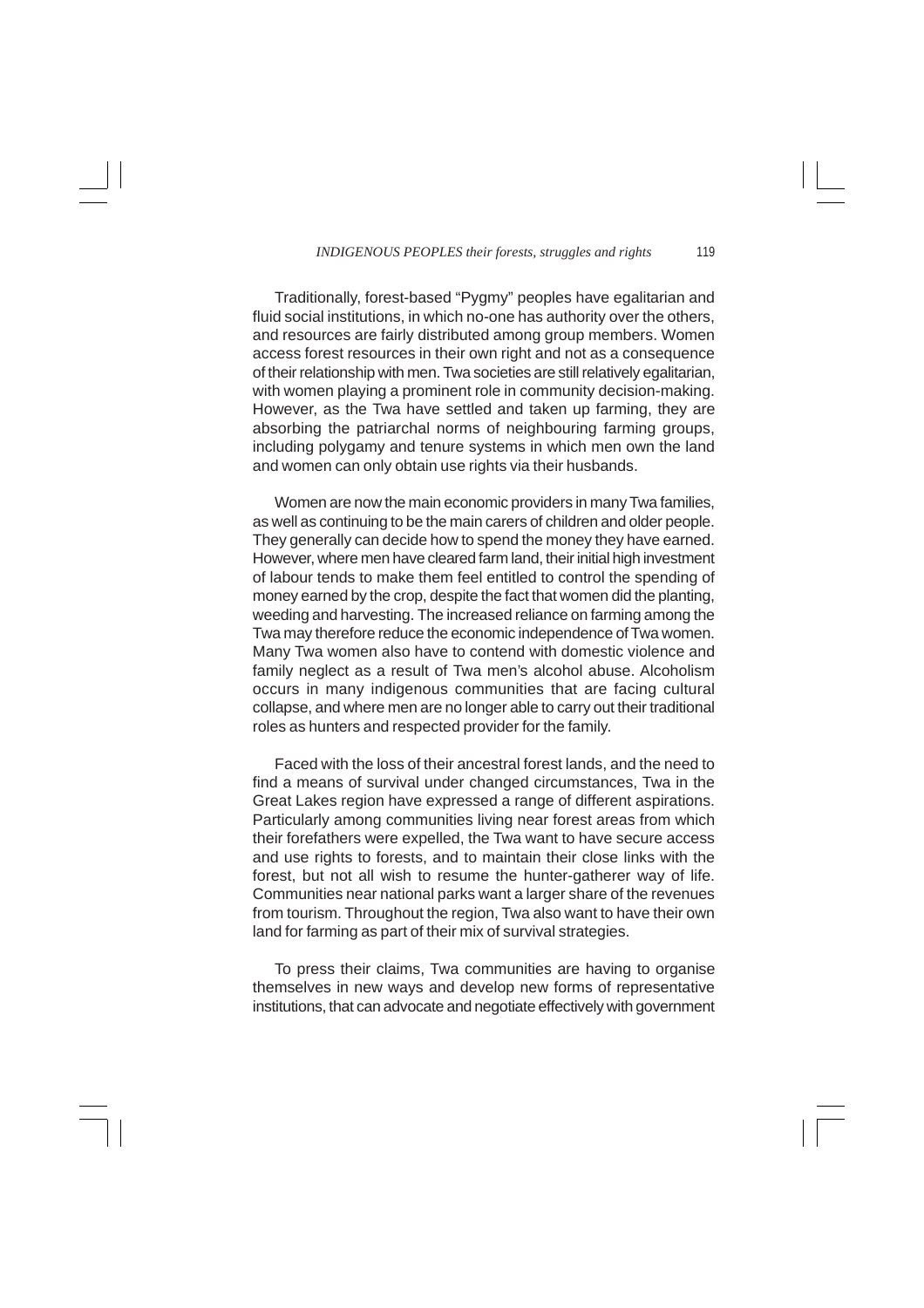structures and influential agencies. The new Twa NGOs and communitybased associations, and their support groups in the region, are campaigning for governments to develop specific policies to address the particular disadvantages that the Twa face as a result of their ethic identity. In the absence of laws and policies addressing land rights of indigenous peoples, Twa organisations are calling for affirmative action in land allocation for Twa and recognition by governments of the immense historical injustice through which Twa were deprived of their forest lands and traditional means of livelihood, forcing them into severe poverty.

The Twa want to be respected and valued as members of society, and to freely enjoy their human rights and have equal access to services like other people. In the process of surviving as a forest people driven from their forests, and adapting to the harsh social and physical environment they now find themselves in, some groups and individuals want to retain their cultural distinctiveness; others want to integrate with mainstream society. It is their right to freely choose how they wish to relate to and participate in national society and to make their own choices about their future. (By: Dorothy Jackson, WRM Bulletin Nº 87, October 2004).

### **India: The sedentarisation of the Malapantaram in Kerala**

The Malapantaram are a nomadic community numbering about 2000 people who live in the high forests of the Ghat Mountains of south India. Early writers described them as "wild jungle people" and as "wandering hillmen of sorts", and tended to see them as social isolates, as a survival of some pristine forest culture. But from earliest times the Malapantaram have a history of contact and intercourse with surrounding caste communities of the plains and have been a part of a wider mercantile economy, and are still primarily collectors of important forest products such as sandalwood, ginger, cardamom, dammar resin, honey and various medicinal plants. The Malapantaram thus combine subsistence food gathering, especially of yams, the hunting of small game — monkey, squirrel, hornbills, chevrotain deer —by means of muzzle loaders or the help of dogs, and the collection of what is termed locally as "minor forest produce". During the main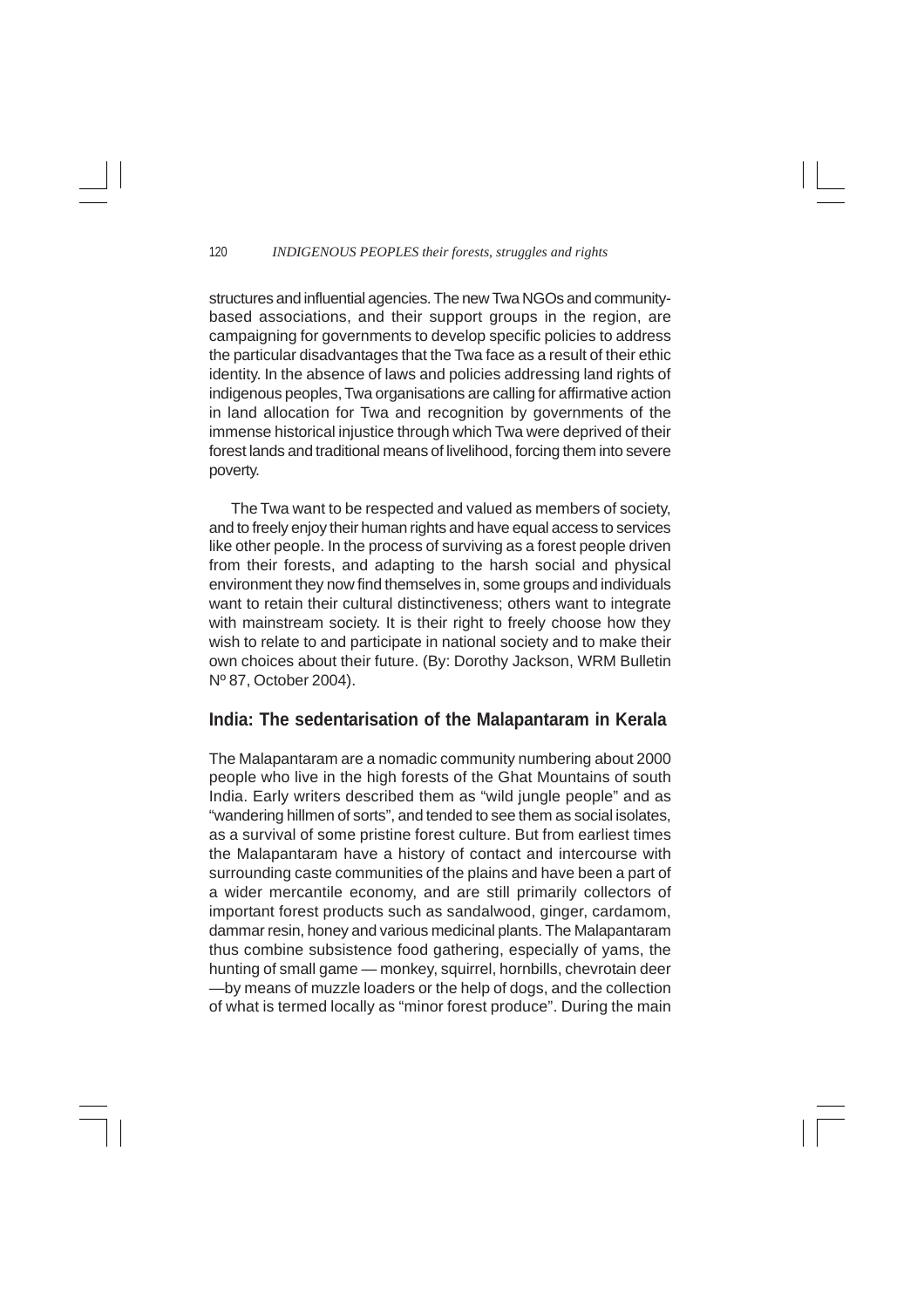honey season, March to May, honey collecting becomes their primary economic activity.

The majority of the Malapantaram are nomadic forest people, spending most of their life living in forest encampments occupied by one to four families. These encampments consist of two to four leaf shelters, made from palm fronds or the leaves of wild plantains. These camps are temporary; people reside in a particular locality only for about a week, before moving elsewhere.

The Malapantaram see themselves and are described by outsiders as *kattumanushyar* —"forest people"— for they closely identify with the forest, which is not only a source of livelihood, but also an environment where they can sustain a degree of cultural autonomy and social independence. They thus tend to live and constantly move at the margins of the forest, enabling them to engage easily in market transactions —usually involving a kind of contractual barter— while at the same time being able to avoid the control, harassment and disparagement —even violence— which they generally experience from government officials, traders and local peasant communities. The forest for the Malapantaram is thus not only a home: it is a place where they can always retreat to avoid the imposition of outsiders.

With the establishment of colonial rule and the Travancore state, the forested hills of the Ghats became forest reserves under the jurisdiction of the forest department. In 1911 rules were drawn up for the "Treatment and Management of Hillmen" and these stipulated that tribal people like the Malapantaram were to be under the control of the forestry department and to be located in permanent settlements. The Malapantaram were thus seen as essentially "wards" of the forestry department and denied any land rights —the forests being seen as essentially belonging to the state. After independence the Malapantaram came under the jurisdiction of the Harijan Welfare Department, and efforts have been made to promote the welfare of the community through the establishment of schools and health centres, and through efforts to "settle" them and induce them to adopt agriculture. As elsewhere, a "nomadic" life style and a foraging existence was derogated by the state officials, and efforts to "uplift" the Malapantaram have centred on the establishment of "settlements" —it was described as a "colonization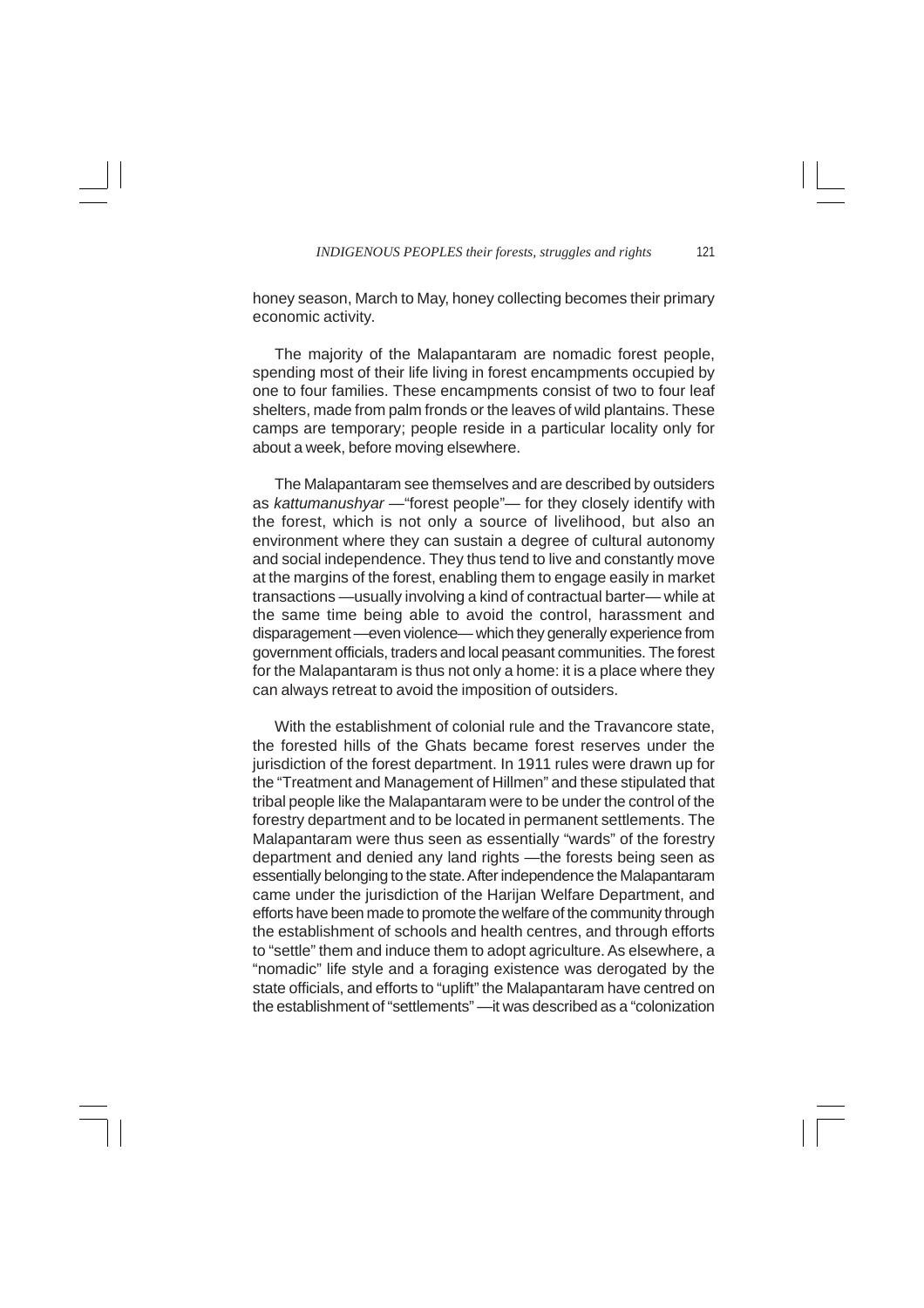scheme"— and its primary aim was to transform the Malapantaram economy into one of permanent agriculture. The scheme proved to be a singular failure, for the land allotted to the Malapantaram was largely taken over by local traders from a nearby village. It seems that the Malapantaram were extremely reluctant to take up agriculture, and thus sever the links that bind them to the forest —the environment with which they so powerfully identify and know is their only really safe haven. (By: Brian Morris, WRM Bulletin Nº 87, October 2004).

## **Papua New Guinea: First contact in a clash of world views**

When Australians took control, at the end of the first world war, of the German colony of New Guinea, under a mandate from the League of Nations to protect the native peoples, it was thought that New Guinea had only a sparse population, mostly along the coast. The mountainous interior, it was believed, was a virtually empty and impenetrable jumble of rain-soaked hills. However, it is now clear that the highland valleys of New Guinea have long been among the most densely settled agricultural areas in the world.

The highland valleys of Papua New Guinea were first contacted by Australians in the 1930s and were found to be inhabited by over a million people, made up of several hundred different ethnic groups, who had been growing their vegetable staples and raising their pigs in the fertile upland soils for over nine thousand years. Although these peoples traded, through many intermediaries, with the coast, the highlanders were equally unaware of what lay beyond their territories. As highlander Gerigl Gande recalled in the 1980s: 'we only knew the people who lived immediately around us. For example the Naugla, they were our enemies and we couldn't go past them. So we knew nothing of what was beyond. We thought no one existed apart from ourselves and our enemies.' The mutual astonishment and incomprehension of these two cultures, when they first met, was almost complete.

Australian officials and miners only became aware of these populated highlands in 1930, when the adventurer, Michael Leahy, first marched up into the hills from the east coast, in search of gold. The Mandated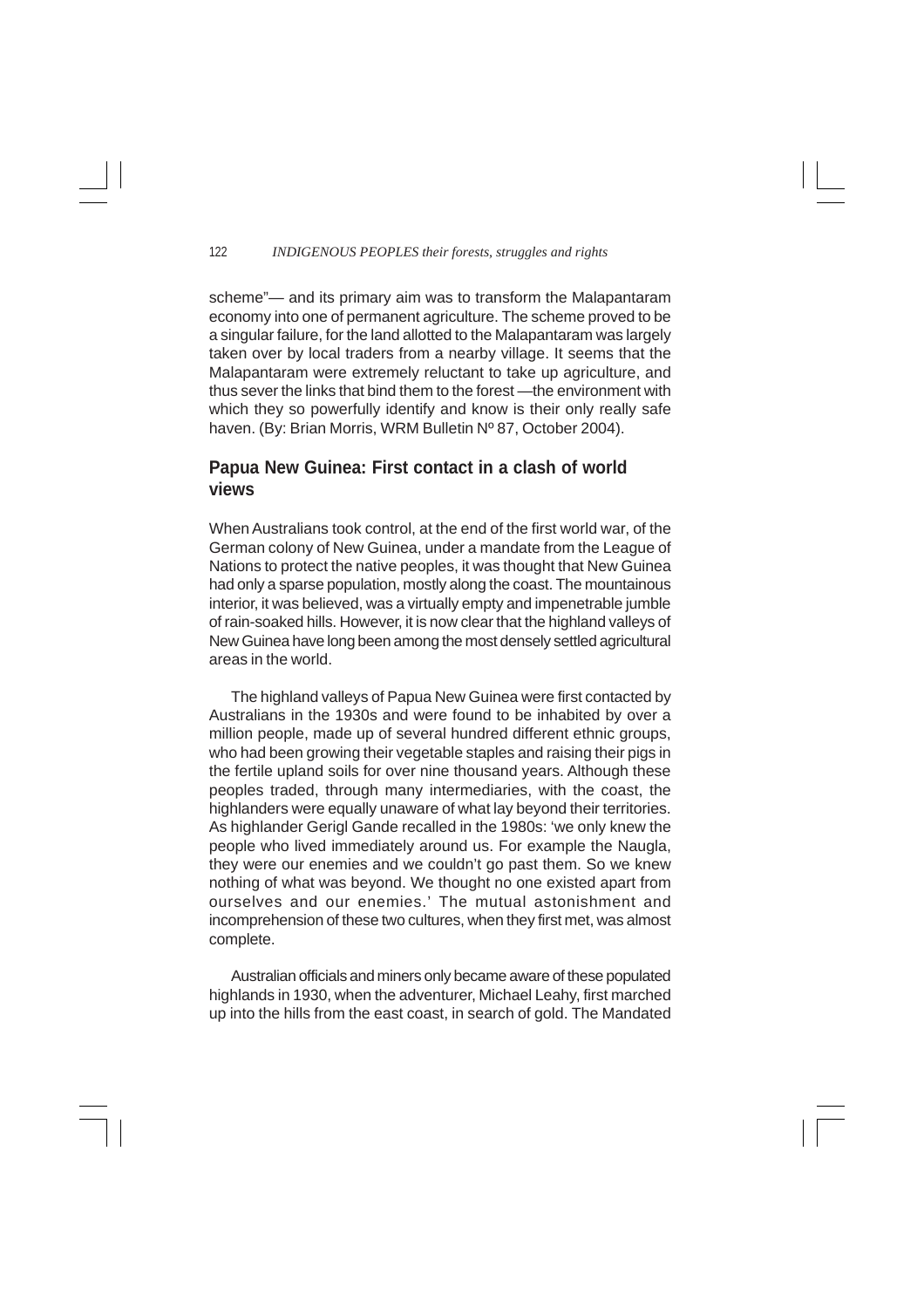Territory was viewed by Australians as a business proposition, the local men were referred to as 'boys' and the isolated groups in the interior pejoratively called 'bush kanakas' in pidgin. The indigenous peoples were widely considered treacherous, bloodthirsty savages, remnants of an inferior race doomed to extinction. As one settler noted 'the natives of this Territory are mean-souled, thieving rotters, and education only gives them added cunning'.

The miners pushed deep into the interior, travelling light and living off the land. They demanded food from the native people, paid for with metal tools and prized sea-shells, to keep their expeditions on the move. In their haste to get to the goldfield they dreamed of, they sparked confusion and conflicts. When warriors barred their path with arrows and threats, rather than return to the coast, the miners used guns to deadly effect to blast a path through to their goals. Sure that their technological superiority was, equally, evidence of their moral supremacy, it never occurred to the miners that what they were doing was wrong, much less that the local people might have their own reasons and interests for choosing to develop their interactions differently.

The gulf of incomprehension was wide on both sides. Trying to make sense of these strangely apparelled, pale skinned visitors, the highlanders, for the large part, assumed that they were ancestral spirits, either returning lost relatives coming from the east where the dead were thought to dwell or else ambiguous, even evil, mythic beings from the heavens. Recalls Gopu Ataiamelahu of Gama Village near Goroka:

*"I asked myself, who are these people? They must be somebody from the heavens. Have they come to kill us or what? We wondered if this could be the end of us and it gave us a feeling of sorrow. We said, 'we must not touch them'. We were terribly frightened."*

Remembers another:

*"They smelt so differently, these strange people. We thought it would kill us, so we covered our noses with the leaves from a special bush that grows near cucumbers. It had a particularly nice smell and it covered up theirs."*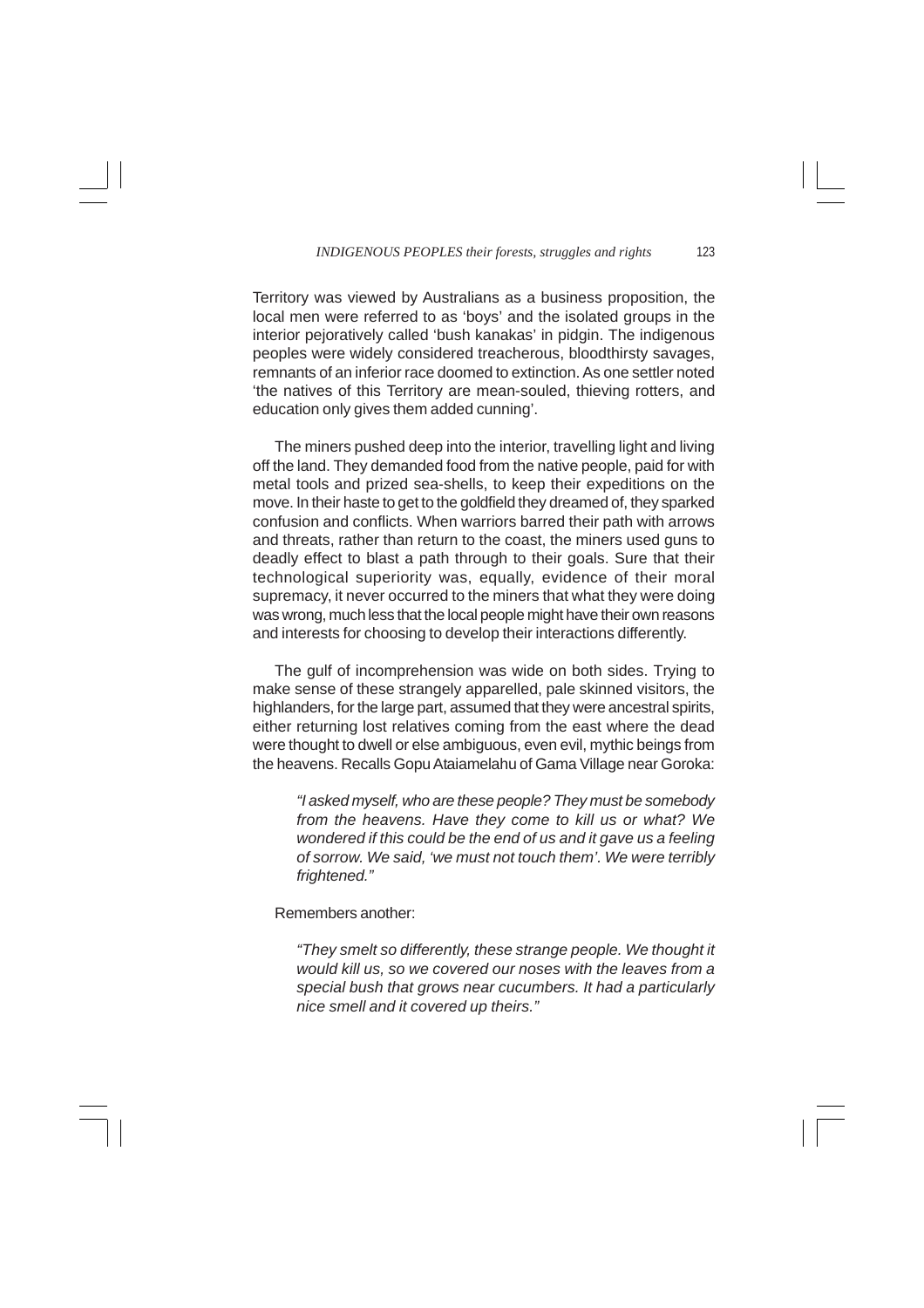Once it became widely known that the strange beings carried untold wealth with them, many communities wanted their visitors to stay with them and not carry on through to the lands of their rivals and enemies. Misunderstandings were almost inevitable. A typical conflict occurred in 1933, as the miners accompanied by a colonial officer, tried to push through to Mount Hagen. Ndika Nikints recalls the situation.

*"The Yamka and Kuklika and all the people around us were making a lot of noise, shouting and calling out war cries. They were saying they wanted to take everything from the white men. Some people snatched things from the carriers, like tins and trade goods. Then Kiap Taylor [the colonial officer] broke this thing he was carrying and before we knew anything we heard it crack. Everything happened at once. Everyone was pissing and shitting themselves in terror. Mother! Father! I was horrified. I wanted to run away… the muskets got the people —their stomachs came out, their heads came off. Three men were killed and one was wounded… I said 'Oh, Mother!' but that didn't help. I breathed deeply, but that didn't help. I was really desperate. Why did I come here? I should never have come. We thought it was lightning that was eating people up. What was this strange thing, something that had come down from the sky to eat us up? What's happening? What's happening?"*

This pattern of mutual incomprehension leading to violence and terror was to be repeated over and over again whenever the colonial officers and miners felt obliged to push through previously uncontacted areas to reach their self-ordained objectives. Another well-documented case comes from later in the 1930s when a colonial patrol, aimed at making a reconnaissance up the Strickland River and through the highlands north of Lake Kutubu, pushed through the lands of six different and previously uncontacted peoples. Carrying only enough supplies for one month's travel, for a journey that in the end took them more than five, they were soon obliged to trade with the local communities, who sought to avoid all contact with the strangers.

Coming first into the lands of the Etoro people, the patrol emerged suddenly from the forests into full view of one community. 'We jumped with surprise' recounts one elder 'No one had seen anything like this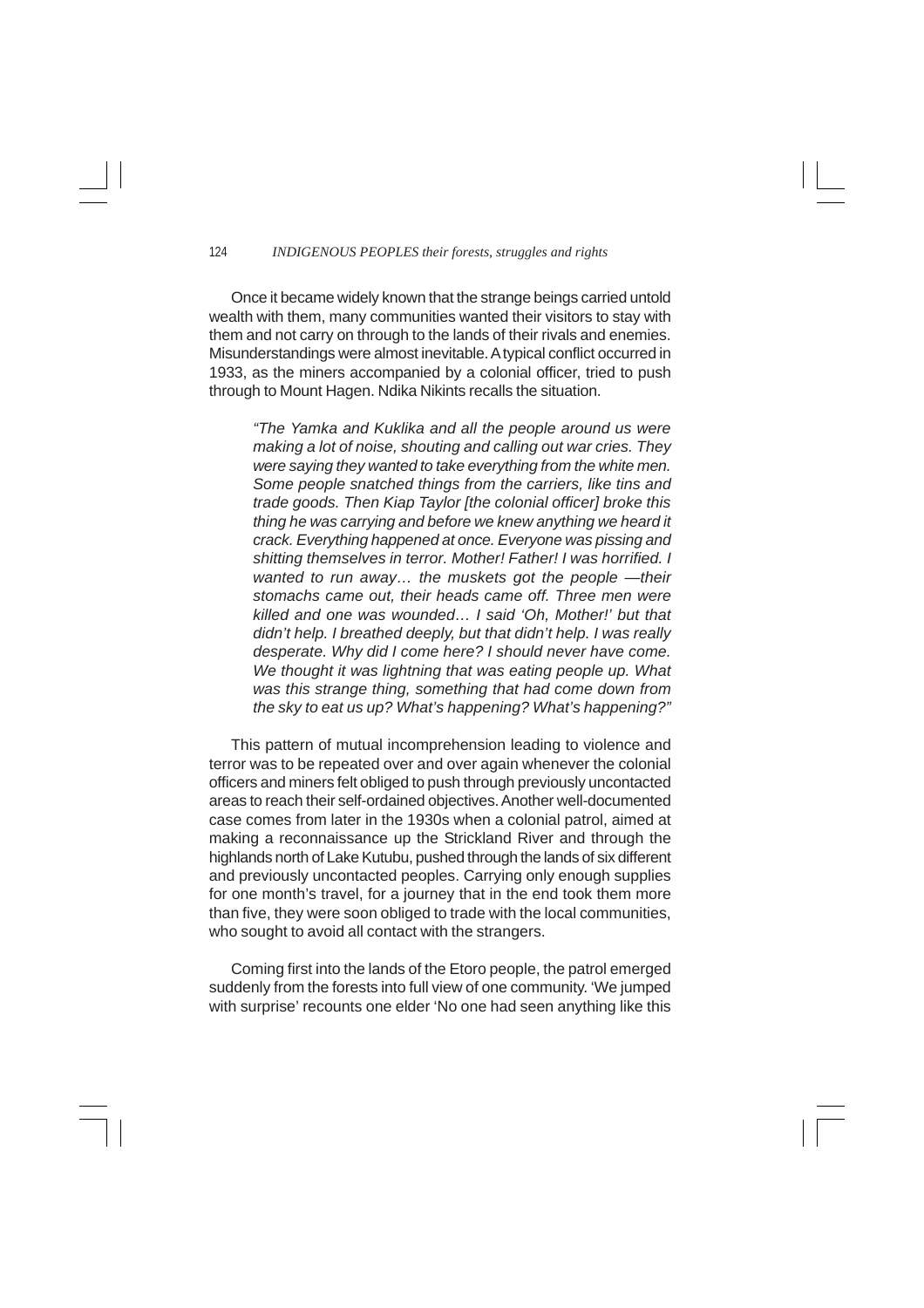before or knew what it was. When we saw the clothes of the strangers, we thought they were like people you see in a dream: "these must be spirit people coming openly, in plain sight" '. When these spirits approached them, the Etoro were even more dismayed and the more insistent the spirits were in offering gifts the more alarmed the Etoro became. The Etoro were convinced that if they accepted any gifts they would then be obligated to the unknown world of the spirits, thus bringing together two realms that should remain separate, lest the world become unmade and everybody die. Shortly after, in a confused encounter, one of the Etoro was shot and killed, confirming the Etoro in their view about who these beings were.

Further along the trail that they followed, the patrol came upon taboo signs, clear indications that the local people did not want the strangers to pass. The patrol pushed on regardless and, coming upon an old woman, pressed her with gifts of beads. When she returned to her own people, who were hiding in the forest, and showed them the gifts they were thrown into even greater dismay, imagining that the whole world would collapse to its origin point if the world of humans and spirits was not kept apart. Their consternation was even greater when they returned to their huts and found gifts of cloth, axes and machetes hanging from the rafters. Unsure what might happen if they touched them they were left hanging there. 'What are these things? Why don't you take them down?' asked a visitor from a nearly village. 'We are afraid. Who knows where these things are from. Perhaps they are from the Origin Time'.

The further on the patrol went the more often it had to resort to violence to secure food. In one encounter with the Wola, the patrol found itself in a narrow defile and fighting broke out after further miscommunication and cultural incomprehension. The devastating rifle fire and close quarter shooting with service revolvers killed and wounded over fourteen Wola. Recalls Leda:

*"They shot my cross-cousin Huruwumb, and I went to see him. You could see his liver exposed. They kept sending me to fetch water for him to drink because he was thirsty. Back and forth, I kept going to fetch water for him. He lived in agony for three days. On the fourth day he died."*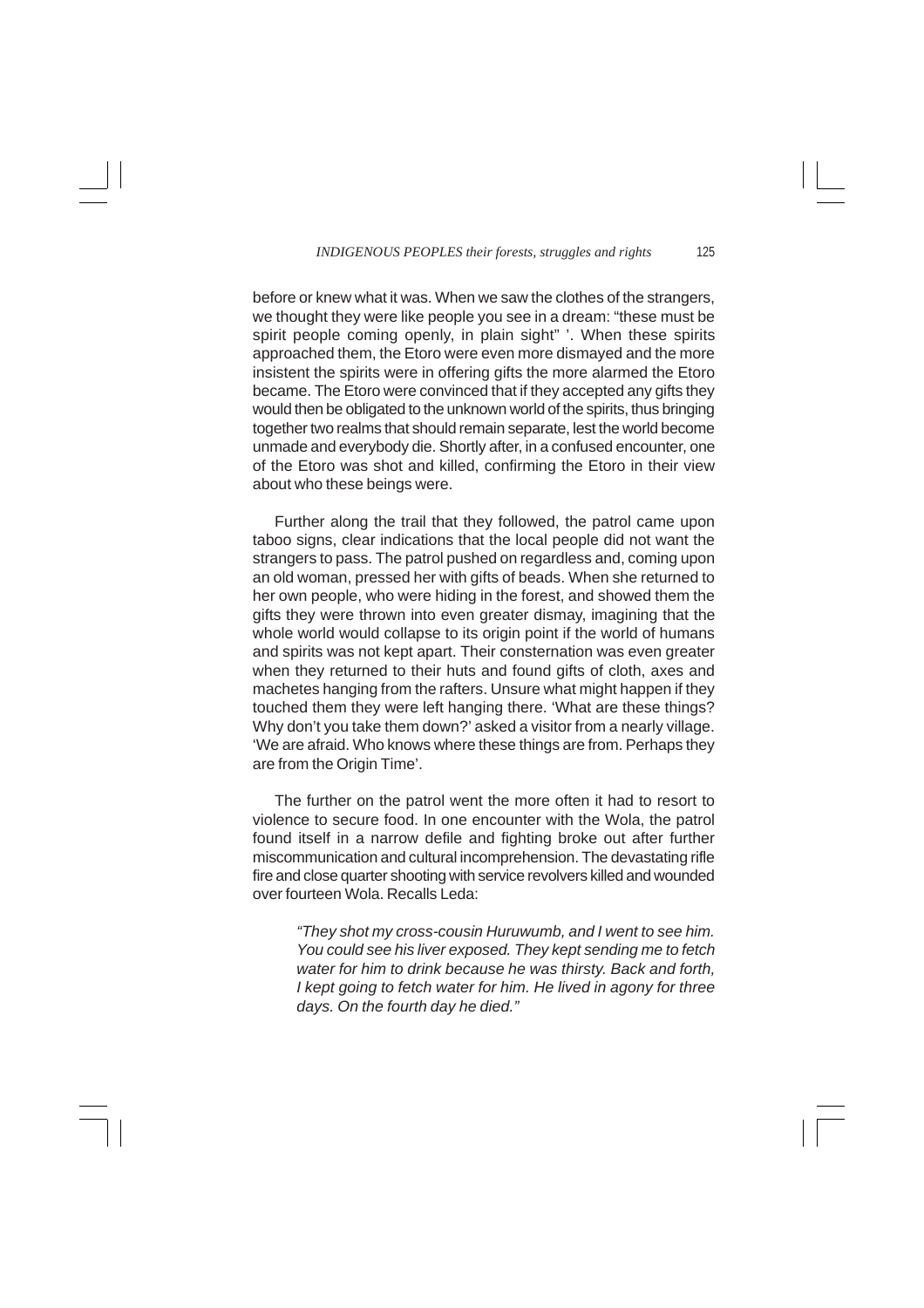One of the Wola women, Tensgay, remembers other gruesome wounds:

*"Kal Aenknais had his thighs and lower torso smashed. Completely pulverised here and here. He kept groaning 'Oh! Ah!'. I saw him. He died later. Wounded in the guts he was. His intestines were punctured. When he was given water to drink, to cool him off, it came spurting out of the holes in his body. Then there was Obil. His eyes were blown clean out of his head. When they landed on the path they wriggled around and around for ages. He died too. And then there was that poor blighter —aah— whose entrails were shot out. His intestines and stomach were blasted right out of his body…"*

After the massacre, the white officers sent the coastal police men to get food from the village. Coming on the village hut they found the women and children cowering inside. Tengsay recalls the scene:

*"We were terrified… They tore open the door of our house and demanded everything. Puliym's mother released the pigs one at a time and drove them out of the door to them waiting outside… They tore off the front of the house, attacked it with axes and bushknives… They took the pigs one at a time and shot them outside. After they killed them they singed off the bristles over a fire made from the wood torn from our house. Then they butchered them ready to carry off… After they had killed and prepared the pigs they turned on us. We didn't see well what was going on. We were cowering inside. They returned and stood there [about three metres away] and fired their guns into the house. They shot Hiyt Ibiziym, Bat Maemuw, my sister, Ndin, Maeniy and me. That's six of us… We were so frightened that we were all dizzy and faint… We slumped in a sort of stupefied state. Who was there to bandage our wounds with moss and levaes?… we just slumped indoors. We didn't think anything. All we felt was terror and dizziness. I was sort of senseless… Well, they didn't rape any women. That was done by later patrols, when they not only stole our pigs but our women too, and broke into our houses and smashed up our possessions, like our bows and things. They even excreted in our fireplaces".*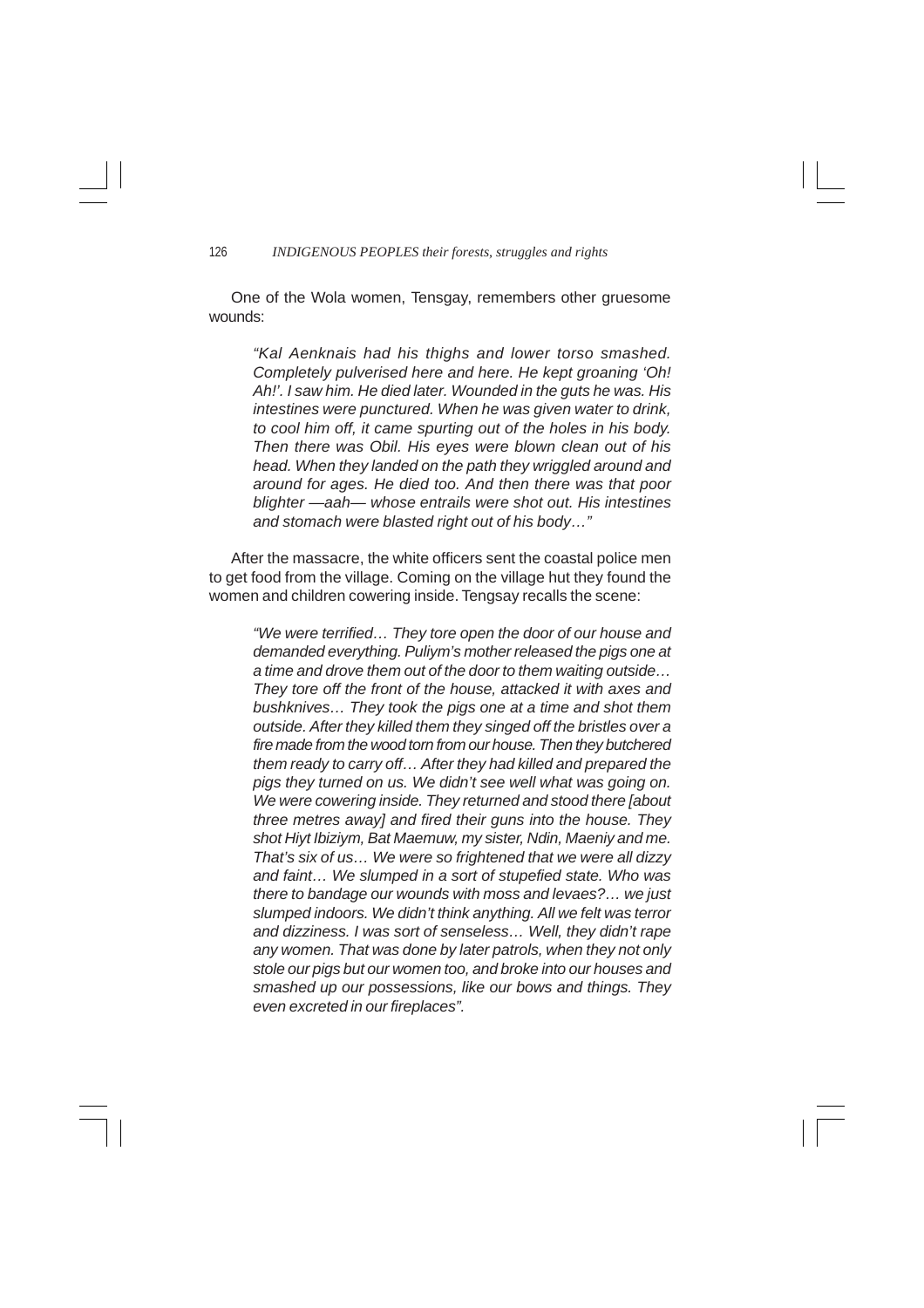The task of the colonial authorities in the Mandated Territory of New Guinea, as commanded by the League of Nations, was to protect the native peoples. Accordingly, the highlands were declared a 'controlled area' into which access was only allowed to those with permits. There were strict regulations, on paper, about what those with permits could do if they entered the controlled area. They must not enter native villages; not allow their carriers (coastal porters) to trade with the local people without supervision; and ensure that all campsites were provided with pit latrines to avoid contamination of local waters. Arms were only to be used as a last resort, in self defense. However, not only did the colonial power lack the resources and manpower to control access effectively, they also wanted to encourage economic development in the interior. Permits to enter the 'controlled areas' were thus issued to miners, and the local officials were themselves in two minds about the appropriateness of the regulations.

Many of the colonials were, however, clear in their minds that, if there was to be 'development', the way of life of the native people would have to change. As one editorial in the "Rabaul Times" on 25 September 1936 noted:

*"One of the greatest contributing factors to the unsatisfactory services rendered by native labourers in this country is their economic independence. For it must not be forgotten that every native is a landed proprietor, and nature has endowed New Guinea with a prolific soil, which provides adequate sustenance for a minimum of labour. Dismissal from employment, if he fails to carry out his duties, holds no terrors for the New Guinean native. It is the shadow of the sack, hovering over the white employee, which urges him to render service. Unless and until our natives reach such a stage of development that they must work to obtain sustenance or a livelihood, they will never make suitable indentured labour for the average white resident".*

From this point of view, the enforced contacts and integration of the highlanders into the modern world, were necessary steps to achieve a kind of 'development'. A certain amount of bloodshed could then be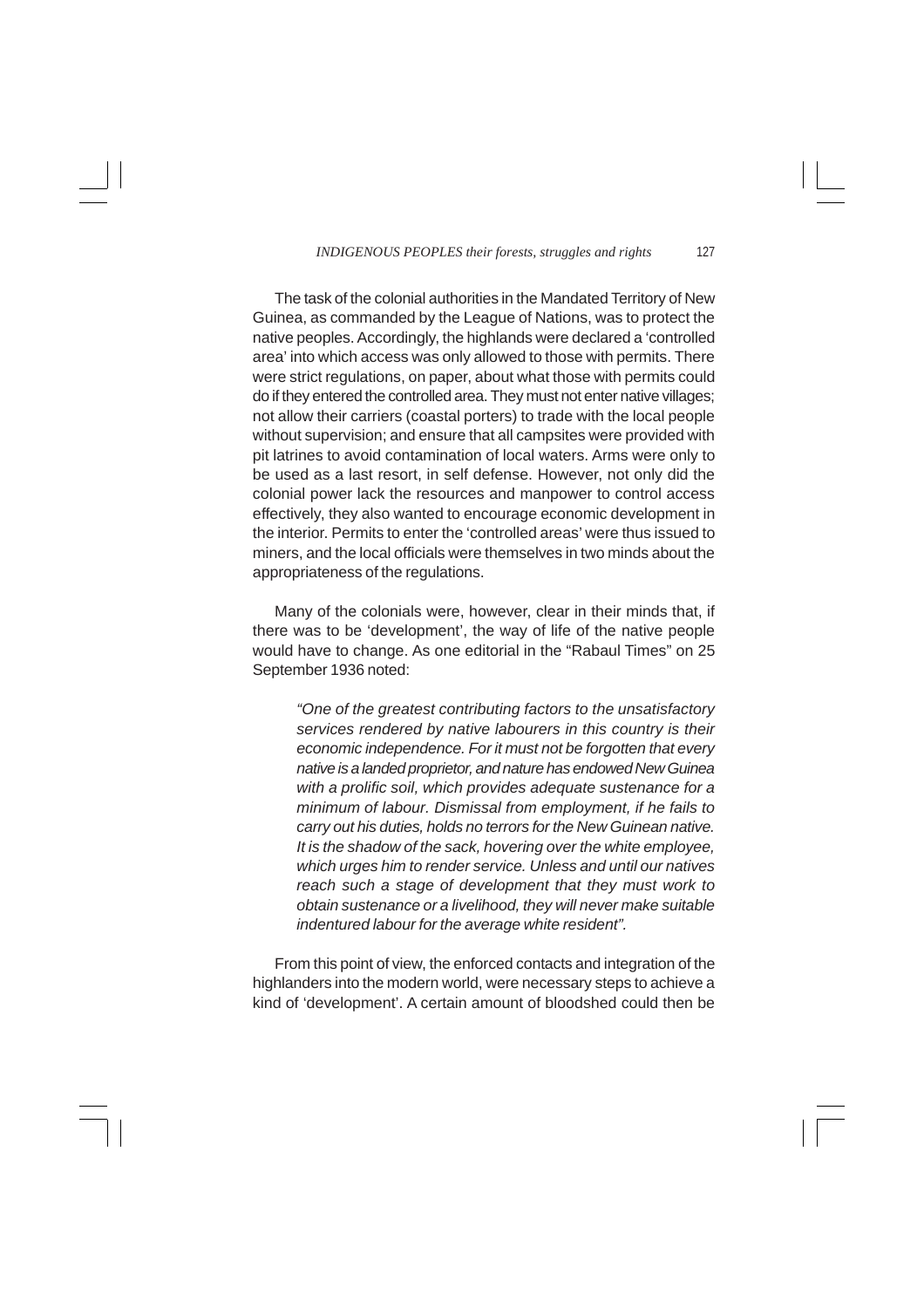$\begin{array}{c|c|c|c|c} \hline \quad \quad & \quad \quad & \quad \quad & \quad \quad \\ \hline \quad \quad & \quad \quad & \quad \quad & \quad \quad \\ \hline \end{array}$ 

justified as an inevitable part of the process of social change. Perhaps, if those in the outside world hadn't been in such a hurry and could better appreciate that people in other worlds have different priorities and beliefs, things might have been different. (By: Marcus Colchester, WRM Bulletin Nº 87, October 2004).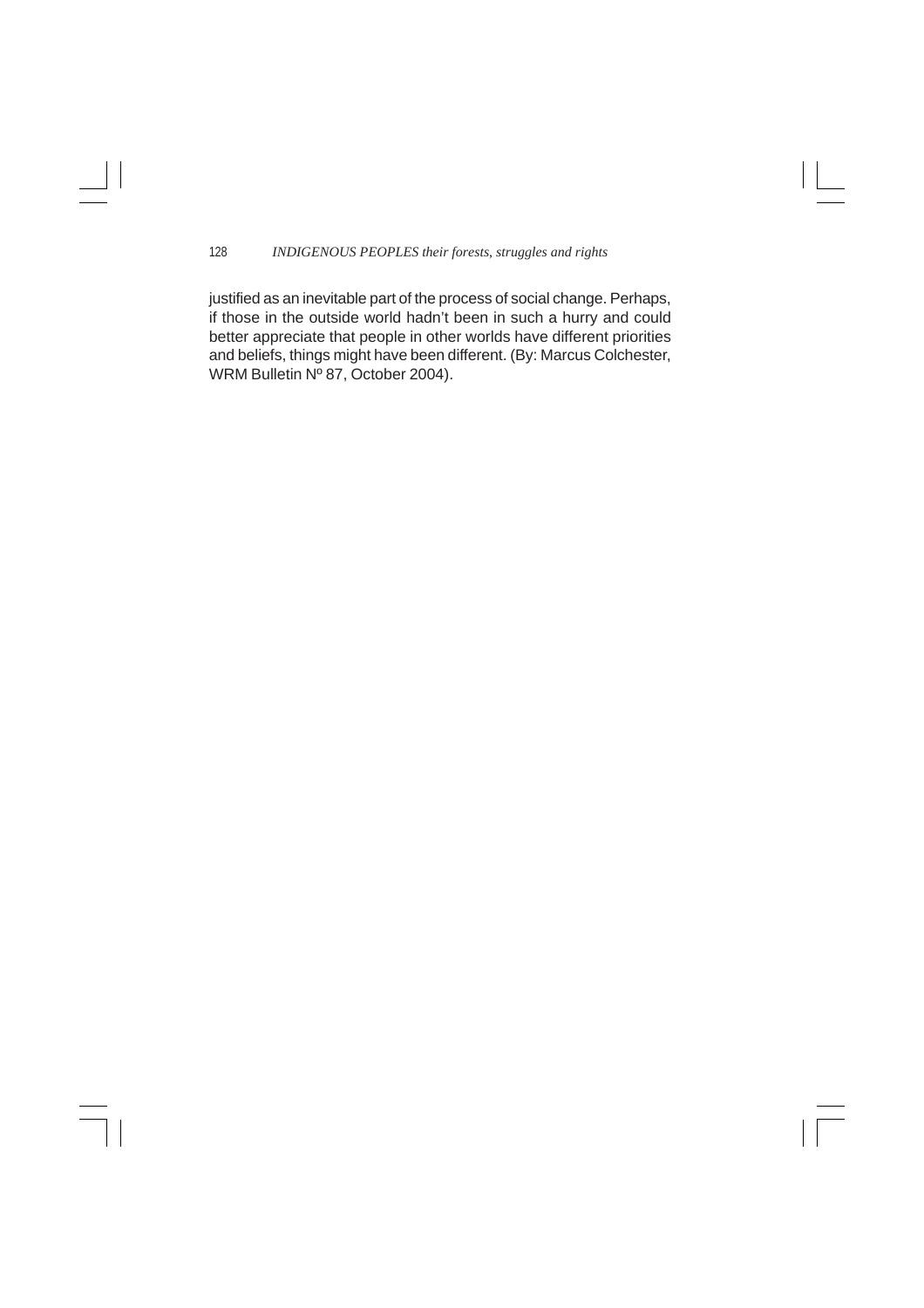# **III) RELATED ARTICLES**

## **The Mumbai - Porto Alegre Forest Initiative (2005)**

## **Background**

A number of participants at the World Social Forum 2004 met in Mumbai and believing that forest issues are in essence social and political and that forest communities are increasingly affected by globalization —and new forms of trade and economic liberalization that comes in its way— agreed on the need to create a global movement to ensure forest conservation and peoples' rights over forests. The principles on which the movement would be based were agreed upon and circulated by the groups as the Mumbai Forest Initiative - Statement of Principles.

A year later the group and some other participants of the World Social Forum 2005 met in Porto Alegre, Brazil, reviewed and revised the Mumbai Forest Initiative. The result is the Mumbai - Porto Alegre Forest Initiative, with the following principles:

1. Indigenous peoples and other forest dependent communities living in and using forests for their survival needs are the true protectors and governors of these forests and enjoy inalienable rights over forests.

2.. The protection and conservation of forests demand that their rights be ensured.

3. The institutional mechanisms for the social control by forest peoples —including indigenous peoples and other forest dependent communities— over forests will evolve according to the socio-ecological and economic needs of the communities and will take separate shapes according to the varied cultural profiles of the communities in various parts of the world.

4. The historical role and positive contribution of women in the governance and nurturing of forests must be recognised and their full participation in decision making must be ensured.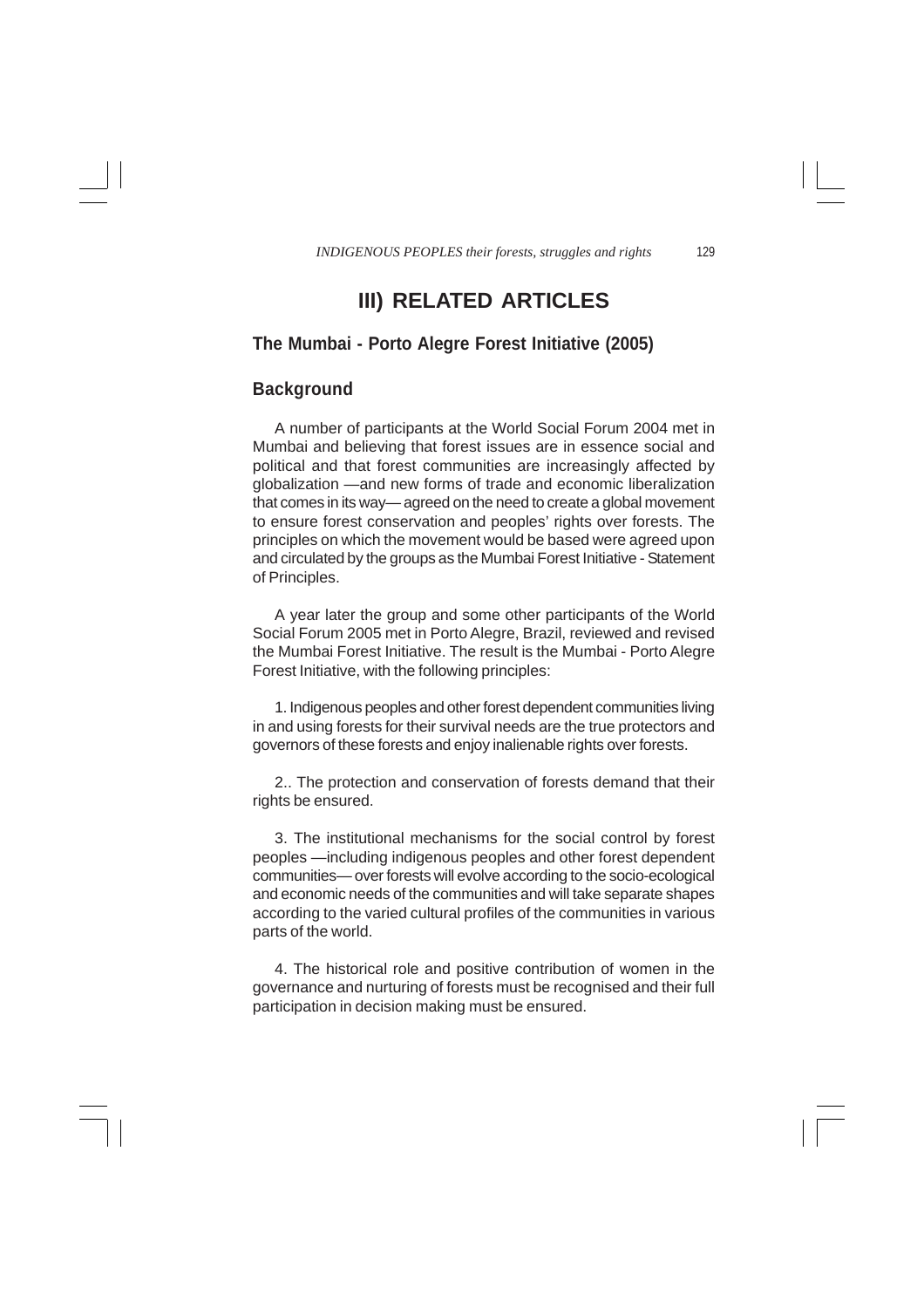5. Governments must ensure an enabling environment for the community governance of forests.

6. Governments must ensure that legislation and policies comply with the above principles.

7. Society at large benefiting from the broad range of products and services provided by forests must support communities in their efforts to govern and conserve forests.

8. NGOs and other civil society organizations at national and international level committed to the conservation of forests and to the protection of forest peoples' rights should have a supportive role to peoples' initiatives to govern the forest and to be accountable to them.

9. We oppose NGOs and other civil society organizations involved in activities affecting or undermining forest peoples rights and interests.

10. Industrial logging and plantations, and so-called development and conservation projects which lead to deforestation and forest degradation and to the displacement of forest communities and livelihoods, cannot be allowed.

11 . We oppose any involvement of the World Bank, IMF, WTO and other International Financial Institutions in policies and projects than can affect forests and forest peoples.

12. The commodification of nature and forests by corporations, governments, international institutions and some NGOs is not acceptable.

This statement of principles is intended to contribute towards initiating a global process of solidarity building among movements, groups and individuals working on forest issues, at local, national and international levels. We appeal to all of you join this process.

Porto Alegre, 30 January 2005.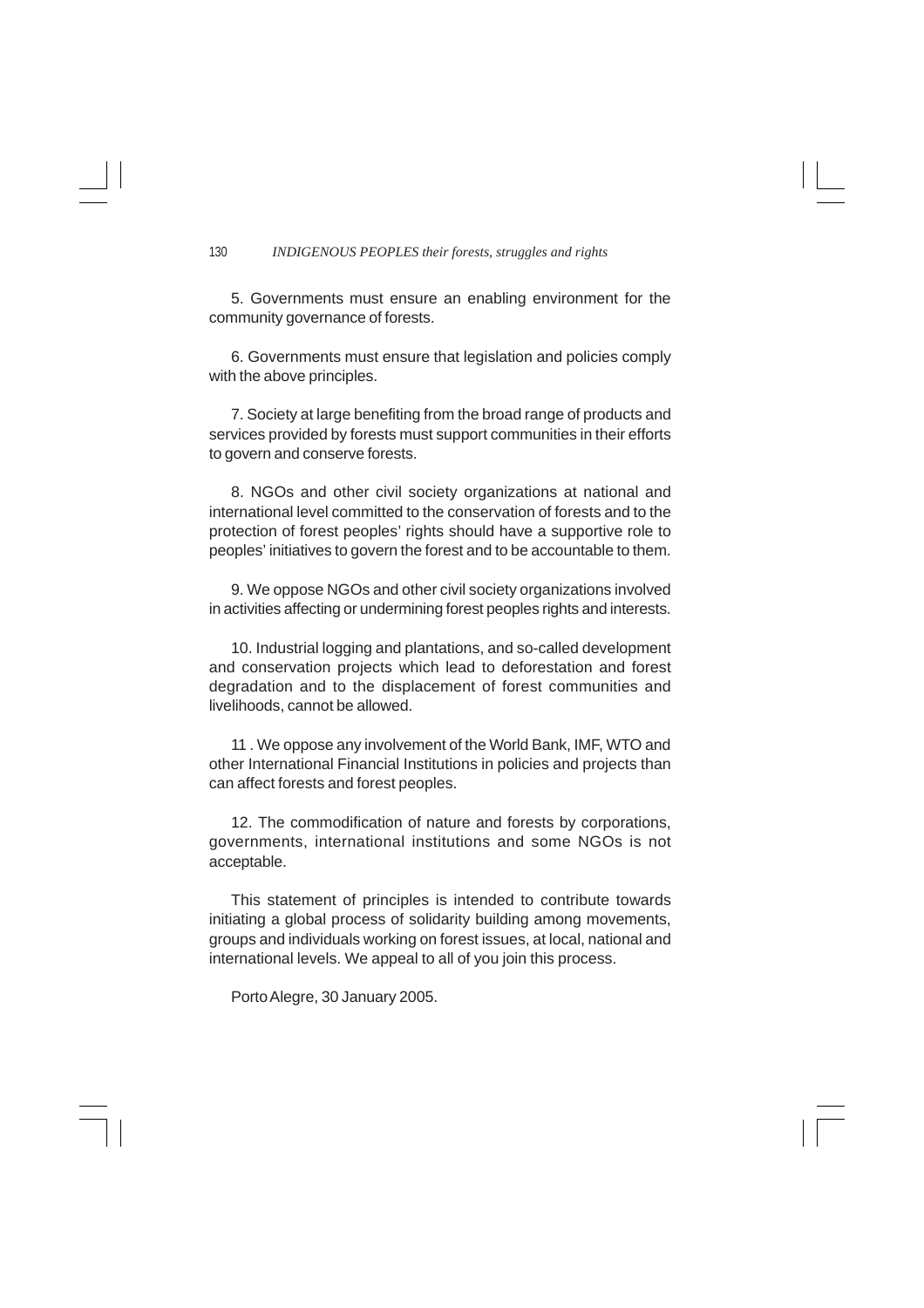World Rainforest Movement, Delhi Forum, National Forum of Forest People and Forest Workers of India, Jharkhand/Save the Forest Movement (India), New Trade Union Initiative (India), WALHI/Friends of the Earth (Indonesia), Tebtebba Foundation (Phillipines), Coecoceiba / Friends of the Earth (Costa Rica), Censat Agua-Viva (Colombia), Red Alerta Contra o Deserto Verde (Brasil), FASE (Brasil), Sobrevivencia (Paraguay), International Forum on Globalization (USA), Acción Ecológica/Oilwatch (Ecuador).

## **Closing Statement of the International Indigenous Forum on Biodiversity**

I thank you Mr. President for the opportunity to address the Parties of the Convention and other delegates present. In the name of the International Indigenous Forum on Biodiversity, we want the reiterate our will to continue working together with Parties to achieve the objectives of the Convention. Considering that most of the world's biological diversity is in our lands and waters, the need for a just implementation of this Convention is urgent, and requires greater participation of the actors directly involved in the conservation and sustainable use of biodiversity. As rights holders, we hope we will continue building just frameworks for collaboration and working together.

Mr. President, the work of the International Indigenous Forum on Biodiversity within the CBD process has a clear spirit of cooperation. However, to make this collaboration effective the full recognition of our rights as Indigenous Peoples is essential. We believe that recognition is an essential prerequisite to working together, reducing biodiversity loss and fostering sustainable development to achieve the millennium development goals.

States, in the responsible exercise of their national sovereignty, must fully recognize and respect the inherent right of Indigenous peoples. Recognition and respect for our rights must be included in all the programs of work of the Convention. We followed with great concern the attempt by New Zealand to delete text that specifically recognizes the land and water rights of Indigenous Peoples —particularly in light of the obligations of the Treaty of Waitangi. This attempt was not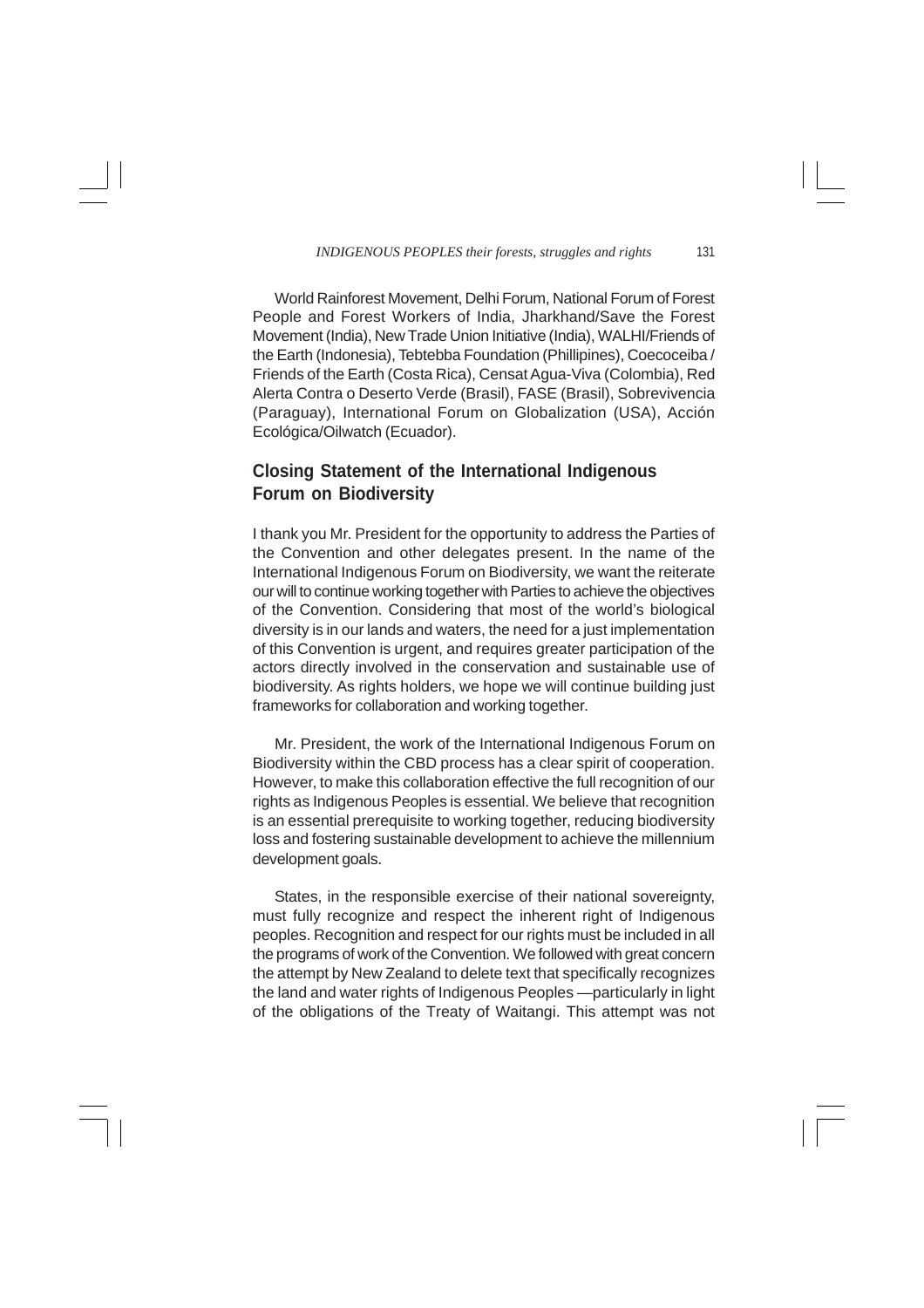acceptable in a United Nations forum that should protect the human and political rights of Indigenous Peoples. On the other hand we want to express our gratitude to the Parties who have shown respect for their obligations and commitments to Indigenous Peoples.

Indigenous Peoples remain deeply concerned about the proposed international regime on access and benefit sharing. Indigenous peoples are rights holders with inherent, proprietary, and inalienable rights to our Indigenous knowledge and biological resources. Genetic resources and traditional knowledge are inextricably linked. We have consistently stated that —and we are not participating in these discussions to facilitate access to our traditional knowledge nor the genetic resources in our territories. Rather, we participate to ensure our rights are recognized and respected by the Parties in the development of the proposed regime. Further, the international regime must be considered consistent with international human rights laws and standards.

We reaffirm that current intellectual property rights regimes are inadequate and inappropriate to protect our collective knowledge and resources because such regimes are monopolistic and favour the privatization of our biocultural resources by transnational companies and only protect indivual intellectual property rights. During the last few years we have witnessed the expropriation of our collective resources, and the loss of locally sustainable opportunities due to the increase of biopiracy. Our demand that our rights over our knowledge, practices and resources be upheld is based on our desire to use this knowledge in favour of autonomous development of our communities. Therefore, indigenous customary law must be the fundamental element of any sui generis regime for the protection of traditional knowledge.

Mr President, we request that the parties ensure the continuation of the Ad Hoc Open-ended Working Group on Article 8(j) and related provisions. The continuity of this working group is fundamental not only to guarantee the full and effective participation of indigenous peoples in the work of this convention, but also to resolve the issues that directly affect our peoples, such as the CBD Guidelines on Biodiversity and Tourism Development, amongst others. In relation to the guidelines, we especially request that these be reviewed by the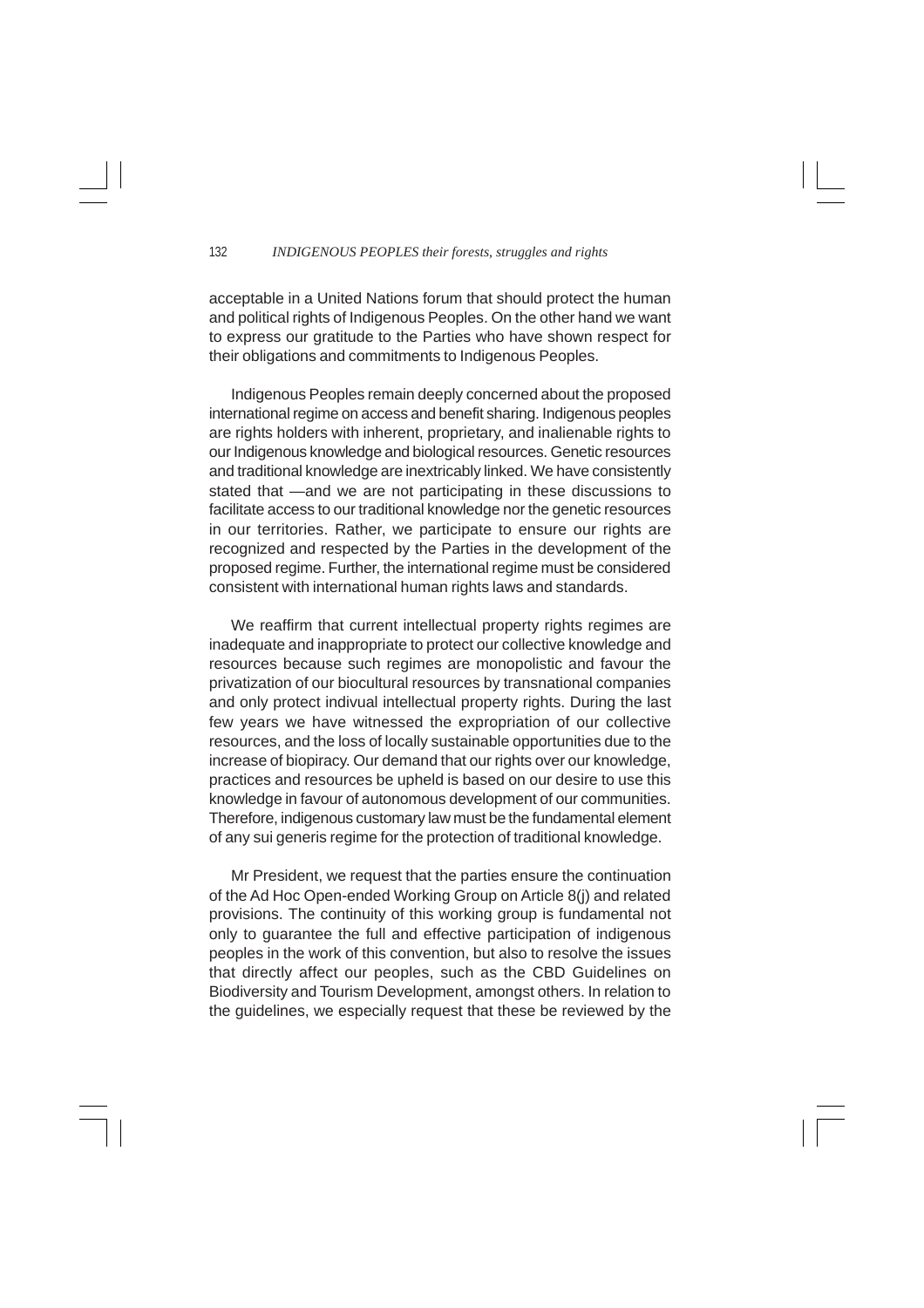Working Group on Article 8(j) in its next meeting, taking into account the recommendations of the International Indigenous Leadership Gathering on Sustainable Tourism, which will be held in September 2005 in British Columbia, Canada.

Indigenous peoples territories have been traditionally managed according to the principles of conservation and the sustainable use of biodiversity. The establishment of regional, sub-regional and national protected areas systems and ecological networks should not result in forced resettlement, extinguishment or breach of our rights to our territories. Protected areas must be established in accordance with the principle of free prior informed consent.

We would also like to note that marine and coastal protected areas have damaged the lives and territories of indigenous peoples. Most coastal areas are, or have been in the past, managed under indigenous peoples' traditional marine tenure regimes, with management systems based on indigenous peoples' knowledge and authorities.

All of the CBD work programmes must guarantee the full and effective participation of indigenous peoples, especially indigenous women, with due attention to the recognition, protection and strengthening of our rights and customary use relating to resource management in dry and arid lands, marine and coastal waters, inland waters, forests, mountains and islands.

To conclude, Mr President, we reaffirm our fundamental rights of self-determination and will carry out ourpeoples' historical mandate to care for, conserve and preserve our Mother Earth. Parties must uphold our land rights and the right to control access to, and use of, our resources and knowledge. All of us, Parties, Indigenous Peoples and future generations will only survive if we are able to halt the excessive exploitation of the world´s biodiversity resources.

Thank you very much. (Closing Statement, Seventh Conference of the Parties to the Convention on Biological Diversity, Kuala Lumpur, Malaysia, 20 February, 2004).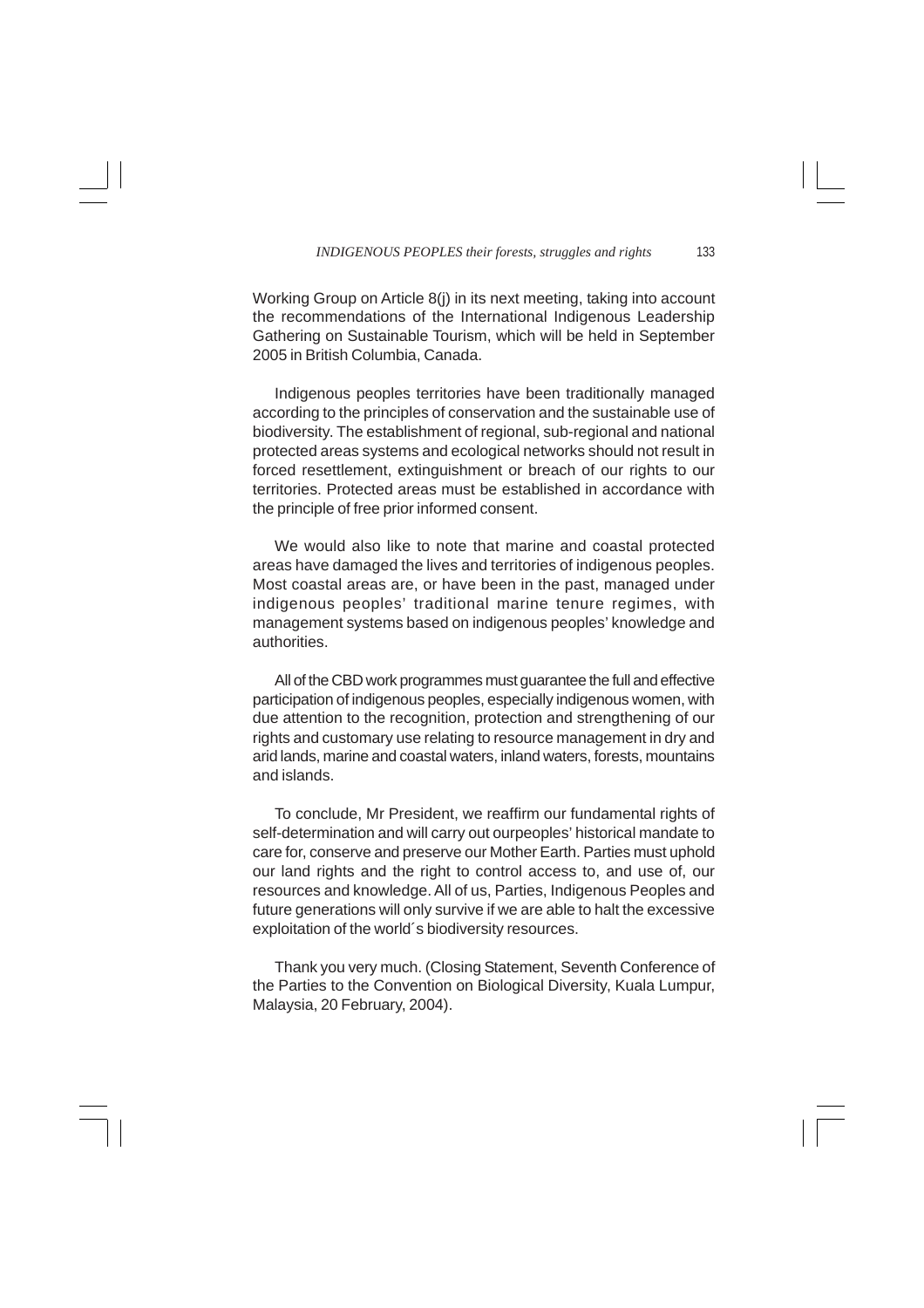# **Tiohtiá: ke\*4 Declaration**

"We the representatives of Indigenous Peoples have traveled from the four directions of our sacred Mother Earth to participate in the 11th Session of the Conference of the Parties (COP 11) and 1st Session of the Meetings of the Parties to the Kyoto Protocol (MOP 1) of the United Nations Framework Convention on Climate Change (UNFCCC).

We would like to recognize the work and support given to us by the late and distinguished Ms. Joke Weller-Hunter, who helped advance our participation as Indigenous Peoples in this important process.

We are here to present our voices to the Parties of the Conference on matters that concern our special knowledge and relationship with Mother Earth, as well as the survival of our communities and of the world. Our knowledge and relationship are sacred and must be honoured and protected. It is essential that the contributions of our age-old Indigenous Knowledge Systems to the greater body of climate sciences are respected and given equal recognition.

We reaffirm our inherent rights over our territories, lands and resouces. Our cosmovision strongly binds biological diversity, cultural and spiritual identity and unites our peoples with our ancestral territories. This is the fundamental basis for our existence, health and livelihoods which are being disproportionately threatened and destroyed by climate change and its consequences. Indigneous Peoples require a human rights based approach in addressing climate change.

It is imperative that formal and permanent mechanisms are established to ensure the meaningful participation of Indigenous Peoples. We have consistently emphasized the need to be given a space for full, direct and active participation within the official discussions of the UNFCCC meetings.

The modalities and procedures for activities under the Clean Development Mechanisms (CDM) do not respect and guarantee our

<sup>4</sup> Tiohtiá:ke is the Mohawk word for the area called Montreal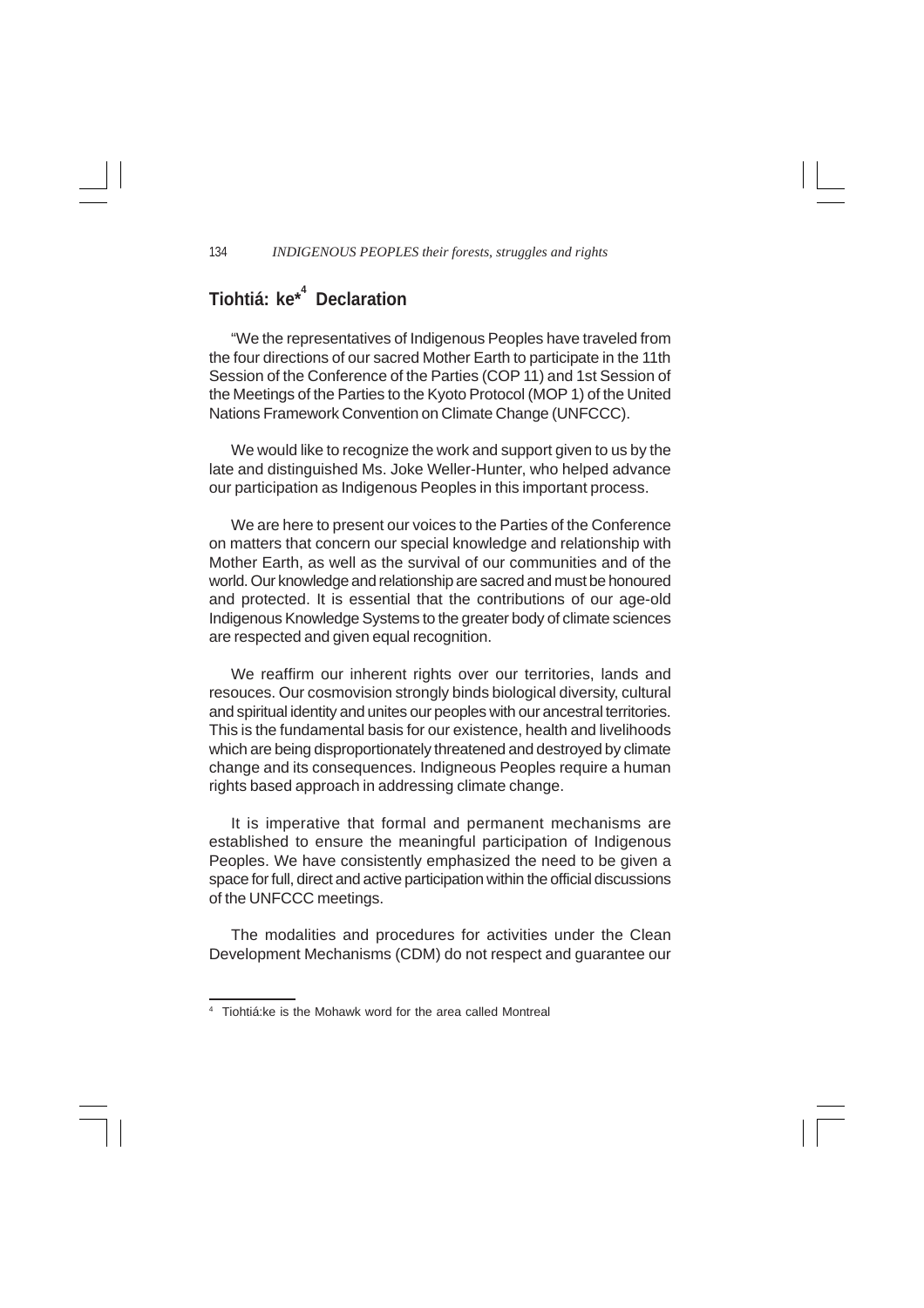right to lands, territories, and self-determination. CDM and Sinks projects do not contribute to climate change mitigation and sustainable development.

The burning of oil, gas, and coal, as fossil fuels, is the primary source of human-induced climate change. Indigenous Peoples have experienced systematic and repeated violations by oil, gas, mining and energy industries infringing on our inherent right to protect our traditional lands.

We reaffirm previous Indigenous climate declarations. We also reaffirm the international provisions already acknowledged in other international instruments and mechanisms that ensure our participation and contribution within the discussions.

During the International Decade of the World's Indigenous Peoples (1995-2004), the United Nations has clearly recognized our rights to participate in the UN processes through the establishment of the UN Permanent Forum on Indigenous Issues (UNPFII). We remind the Parties to the Conference that the "the vital role of Indigenous Peoples in sustainable development" was affirmed by the political declaration of the World Summit on Sustainable Development, Johannesburg, 2002 in paragraph 25.

We call upon the members of the 11th Session of the Conference of the Parties (COP 11) and the 1st Session of the Meetings of the Parties to the Kyoto Protocol (MOP 1) of the United Nations Framework Convention on Climate Change the following:

- Provide the necessary support to Indigenous Peoples from developing and developed countries for our full and effective participation in all levels of discussion, decision-making and implementation, and ensure that the necessary funding be provided to guarantee such participation and strengthen our capacities.
- Include 'Indigenous Peoples and climate change' as a permanent item in the agenda of the COP/MOP, and of the Subsidiary Bodies meetings with specific reference to issues including disparities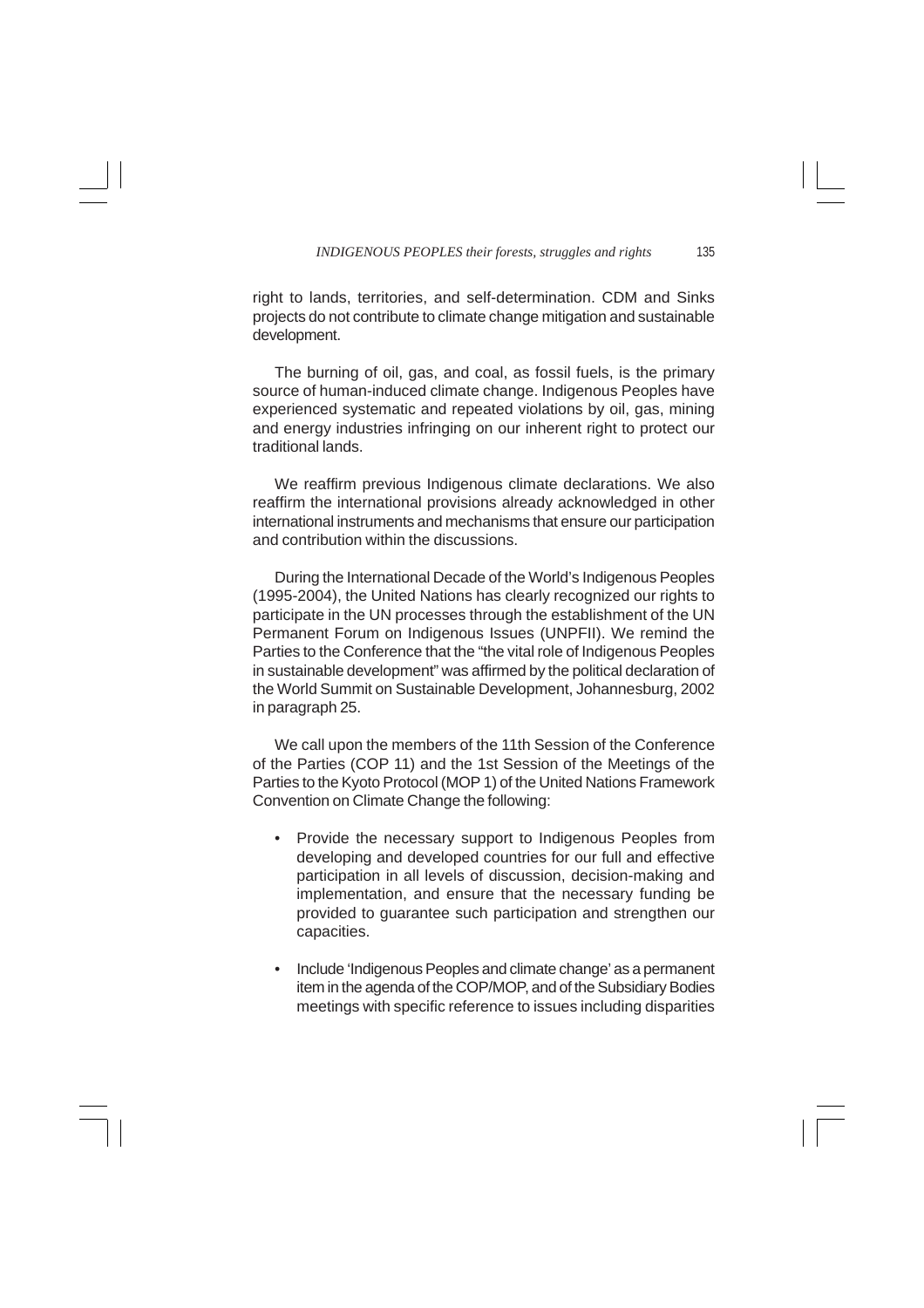and vulnerability of impact, mitigation, adaptation, poverty, social and cultural impact, and other climate change related issues.

- Establish in-session workshops, including Indigenous experts meetings, in the five years action program of the SBSTA that facilitates the discussion of the effects of climate change on Indigenous Peoples. This workshop will discuss themes such as: specific impacts on fragile and vulnerable ecosystems, the interconnection between climate change and poverty, short and long term effects of the CDM, knowledge and traditional practices such as: weather forecasting capacity, participation in the evaluations of the impacts, adaptation mechanisms, mutual learning about climate change and sustainable development.
- Include Indigenous Peoples as a permanent item in the agenda of the Meetings of the Parties to the Kyoto Protocol (MOP) with specific reference to disparities, successes and impact in the implementation of modalities, procedures and mechanisms for evaluation and assessment of the Kyoto Protocol and its Clean Development Mechanism (CDM) and Joint Implementation (JI) initiatives. Indigenous experts should be consistently involved in the monitoring, evaluation, and impact assessment of all interventions in or affecting Indigenous territories.
- All development projects within Indigenous ancestral territories must respect our fundamental rights to lands, waters, territories, self-determination and ensure our right to our free, prior and informed consent.
- Establish a process that works towards the full phase-out of fossil fuels, with a just transition to sustainable jobs, energy and environment. We are against the expansion of and new exploration for the extraction of oil, natural gas and coal within and near Indigenous lands, especially in pristine and sensitive areas, as well as environmentally, socially, culturally, historically and spiritually significant areas. We demand that extractive industries adhere to the Akwe:kon voluntary guidelines adopted by the Convention on Biological Diversity.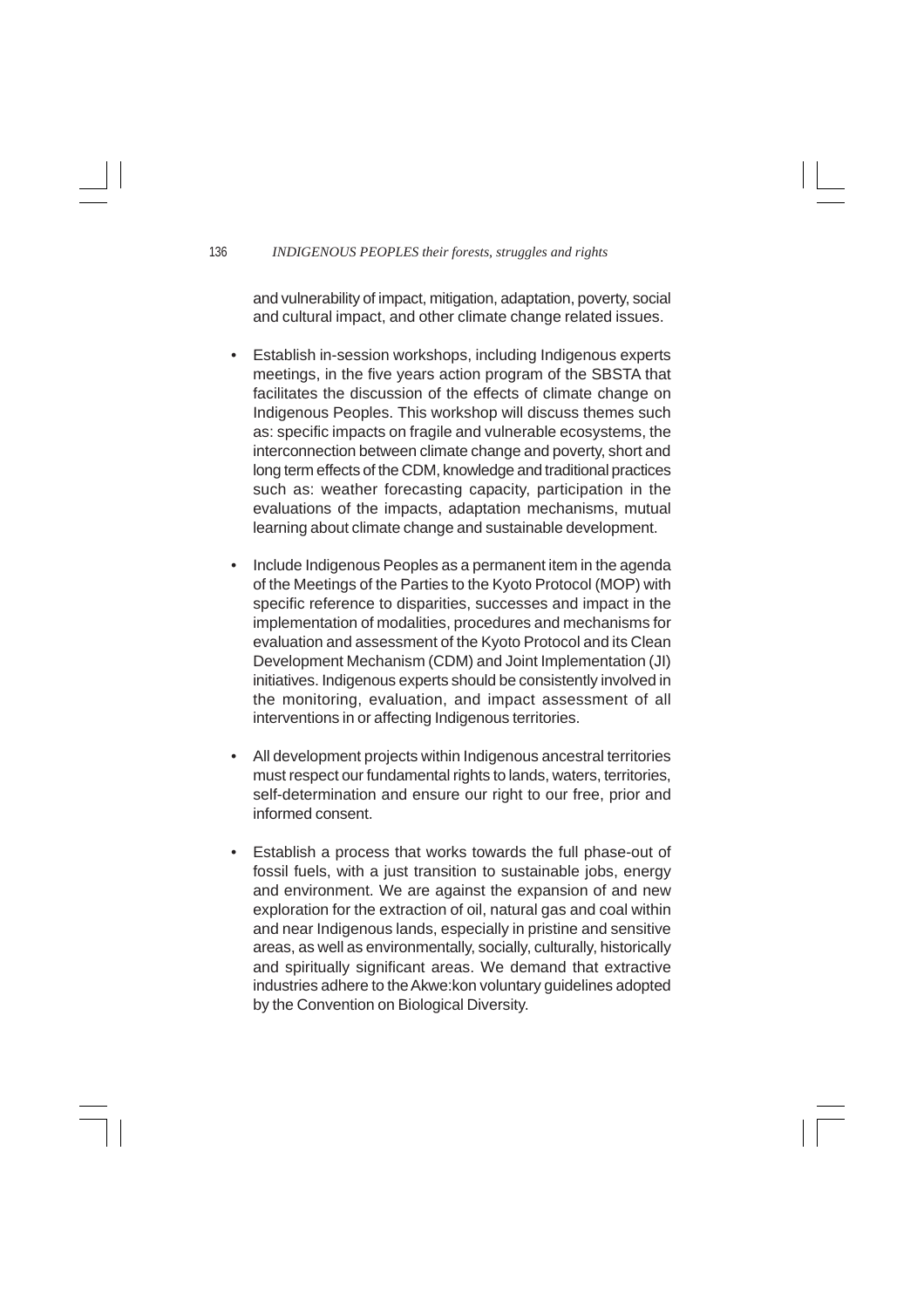- Support the creation and adequate financing of the Adaptation Fund to be accessed by Indigenous Peoples to address the potential and actual impacts of climate change in a manner compatible with our Traditional Knowledge Systems, customs, culture, lifestyles and aspirations.
- Include Indigenous Peoples in UNFCCC capacity building initiatives and propose that special capacity building be undertaken for Indigenous Peoples. Such capacity building should strengthen our participation in climate change negotiations.
- Implement Climate Impact Assessments which take into account Indigenous Knowledge Systems, culture, social values, spirituality and ecosystems; as well as the full and equal participation of Indigenous Peoples in all aspects and stages of the assessment.

Recognizing all of the above, we call upon the Parties to the UNFCCC to recognize that through the protection and promotion of Indigenous Peoples rights and through recognizing and integrating our dynamic and holistic visions, we are securing not only our future, but the future of humanity and social and environmental justice for all.

We once again remind you that one is only as healthy as the air we breathe, the water that we quench our thirst with each day, and the earth in which we plant our seeds to have the various products of sustenance for the duration of our journey here on Mother Earth."

Signatories:

Mr. Parshuram Tamang, International Alliance Indigenous and Tribal Peoples of the Tropical Forest

Mr. Marcial Arias, Fundacion para la Promocion del Conocimiento Indigena - Panama

Mr. Ian Aujare,Zazao Environmental Righs Organizations - Solomon Island

Mr. Johnson Cerda, Asociacion Indigena de Limoncocha - Ecuador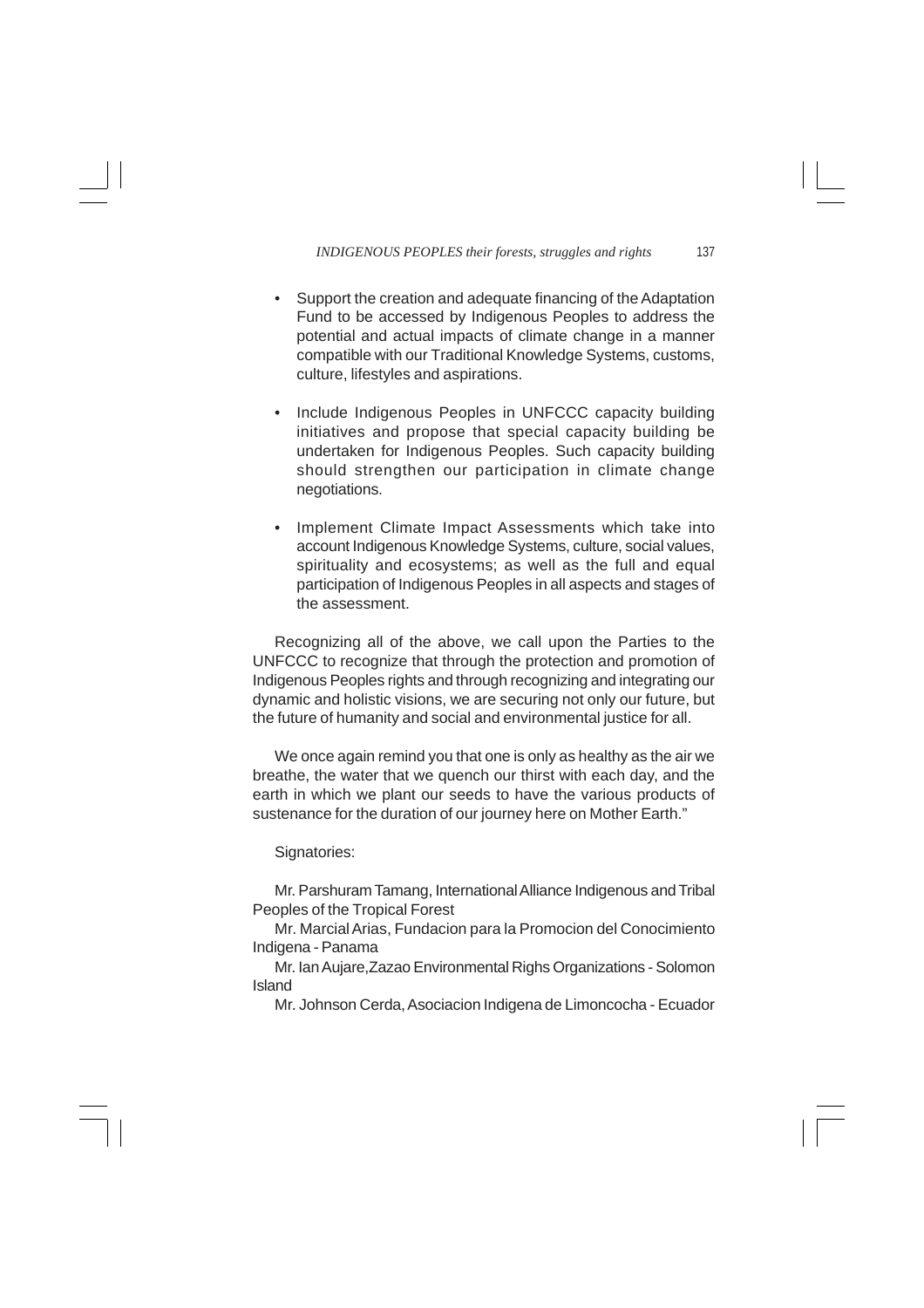Mr. Crescencio Resendiz Hernandez, International Alliance Indigenous and Tribal Peoples of the Tropical Forest

Mr. Tom Goldtooth, Indigenous Environmental Network

Mr. Serge Ashini Goupil, Sustainable Development Institute Assembly of First Nations Quebec and Labrador

Mr. Clayton Thomas-Muller, Native Energy Campaign, Indigenous Environmental Network

Ms Jihan Gearon, Indigenous Youth of the Climate Justice Corps Ms. Heather Milton-Lightning, Youth Network, Indigenous Environmental Network

Ms. Anna Pinto, Centre for Organisation Research and Education Ms. Konwaiatanonwes Lynn Jacobs, Kahnawake Environment Protection Office

(International Indigenous Peoples Forum on Climate Change Statement to the State Parties of the COP 11/MOP 1 of the United Nations Framework Convention on Climate Change - UNFCCC; Tiohtiá:ke, Kanien''kehá:ka (Mohawk) Traditional Territory, Canada, 28 November – December 09, 2005)

For those who would like to sign on, please send your full name and organization to crescencio@international-alliance.org

## **The Vth World Parks Congress: Parks for people or parks for business?**

Just prior to the Vth World Parks Congress, a consortium of mining, oil and gas companies announced that they would accept that all World Heritage Sites were off limits to further exploitation. However, during the Congress, representatives of the extractive industries could not be persuaded to accept the Amman Recommendation passed by the World Conservation Congress in Amman in 2000, which called for an end to oil, mining and gas extraction from all protected areas in IUCN categories I, II, III and IV ('strict nature reserves', 'wilderness areas', 'national parks', 'natural monuments' and 'habitat management areas').

Controversy over the relationship between extractive industries and protected areas has rumbled on since that date. The IUCN Secretariat announced in the context of the World Summit on Sustainable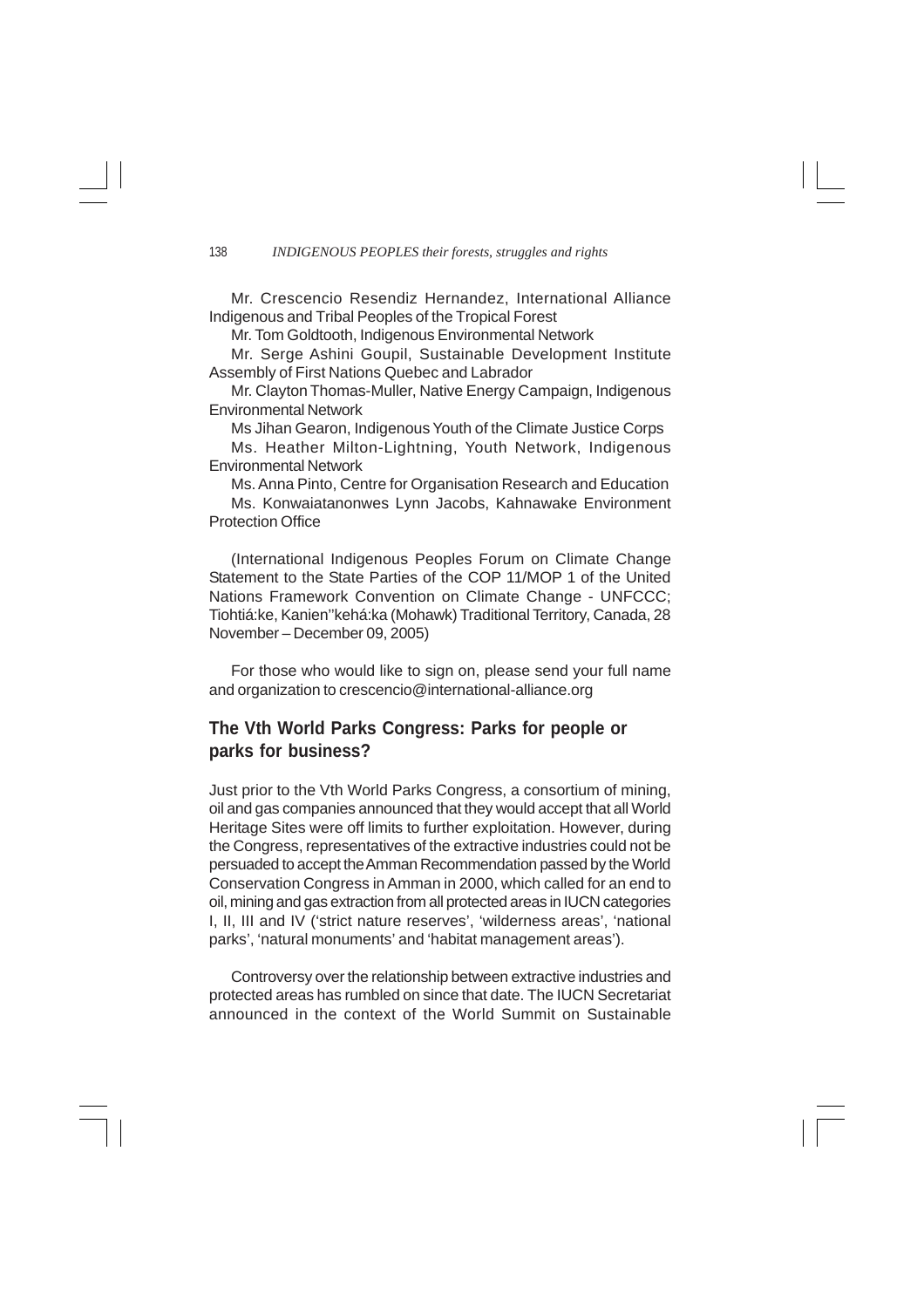Development that it was developing a new 'partnership' with the extractive industries. The language had to be toned down and the IUCN now speaks of being engaged in a 'dialogue' with the industries. Critics have condemned the 'dialogue' as a betrayal of conservation standards, which just serves the companies to rehabilitate their dirty image, tarnished by a trail of oil leaks, tanker wrecks, tailings dam bursts, cyanide and mercury spills, ruined landscapes, despoiled river systems, toxic waste dumps, polluted ecosystems, violated human rights and shattered livelihoods.

Among the most outspoken critics of industry at the Congress were indigenous peoples. About 150 representatives of indigenous peoples from over 60 countries attended the Congress to press for a recognition of their rights. Their strong presence was notably effective and influenced all the main outcomes from the Congress. The 'Durban Accord', the consensus document of the whole Congress, announces that the World Parks Congress has accepted a 'new paradigm' for protected areas 'integrating them equitably with the interests of all affected people.'

The Accord celebrates the conservation successes of indigenous peoples. It expresses concern at the lack of recognition, protection and respect given to these efforts. It notes that the costs of protected areas are often borne by local communities. It urges commitment to involve indigenous peoples in establishing and managing protected areas and participate in decision-making on a fair and equitable basis in full respect of their human and social rights. The Accord calls on all countries to 'strictly eliminate resettlement of indigenous peoples and local communities and the involuntary sedentarisation of mobile indigenous peoples without prior, informed consent.' The Accord also calls for the creation of 'trans-boundary protected areas for communities separated by national borders, including corridors of connectivity for mobile indigenous peoples who have traditionally migrated across borders.' National authorities are encouraged to carry out 'reviews of conservation initiatives including innovative and traditional/customary governance types…' Likewise protected area authorities are encouraged to 'promote the conditions and ensure the means for the effective engagement of Indigenous Peoples, local communities and other local stakeholders in conservation. The focus of attention should be on building the capacity of communities to engage effectively.'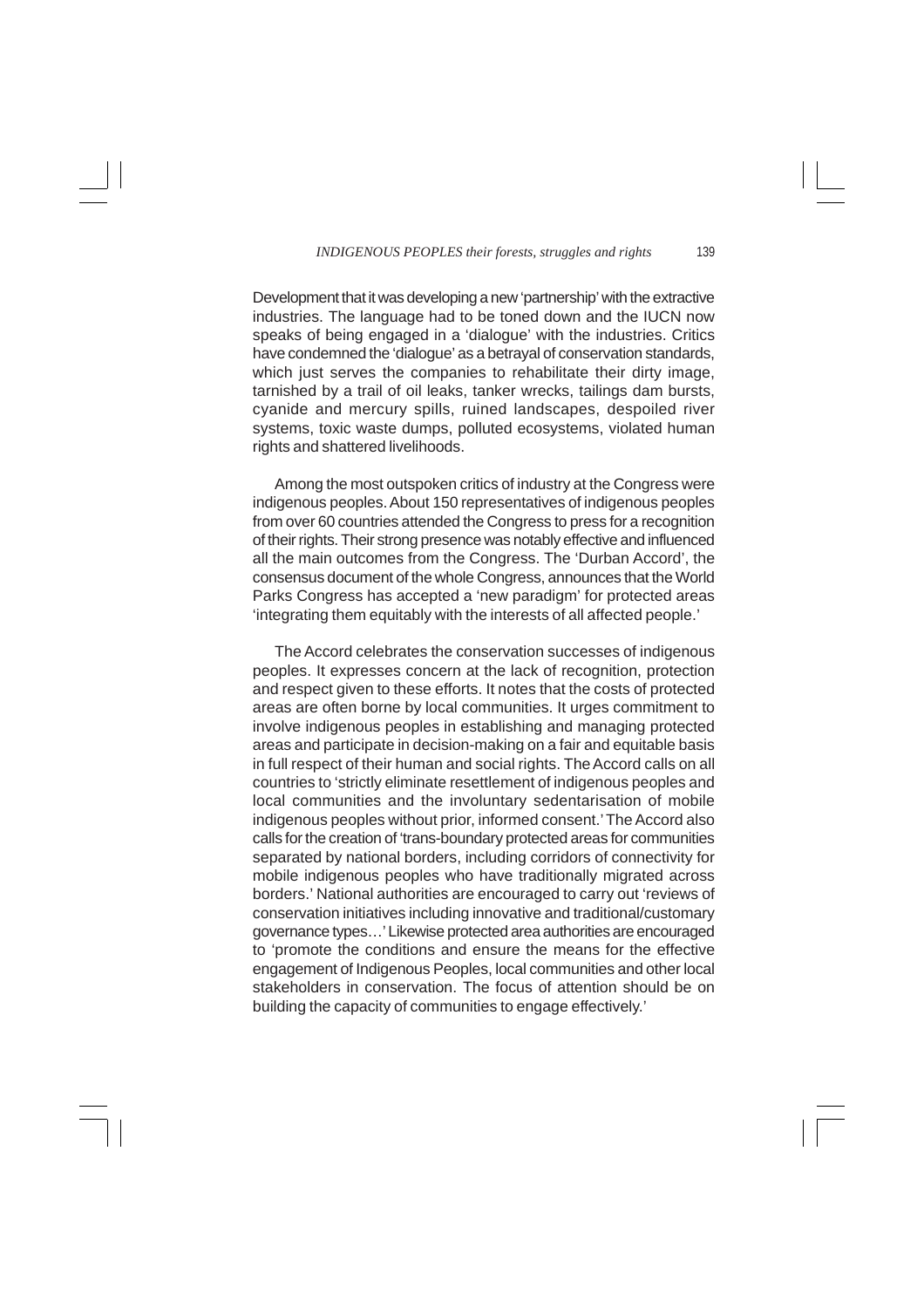Notwithstanding these important and progressive gains, it was money that remained a dominating sub-theme during the Congress.

The Congress reiterated the perennial call, echoing statements at the Rio Summit and WSSD, for industrialized countries to provide 'substantial new and additional financial resources' to developing countries to help cover the costs of conservation. But, as if knowing that this approach was unlikely to leverage more than a minimal amount of extra funds, the Congress also advocated the development of market mechanisms to pay for the recurrent costs of protected area management. For example, a study presented by the WWF and IUCN demonstrated that protected areas contribute water to a very large number of the world's cities and hydropower stations and proposed that a portion of fees paid for this water and electricity should be used to cover the parks' costs. To institutionalise this approach, the Congress proposed that the World Bank's 'Global Environment Facility' and governments should develop 'collaborative partnerships with the private sector' as an alternative way of securing funding for parks. For many, eco-tourism remains the great white hope for achieving the holy grail of financial sustainability.

One side-event at the Congress, held in the luxurious surroundings of the Durban Hilton —doubtfully a model of sustainable development examined ways of promoting responsible tourism and certifying its sustainability. Yet sceptics were left wondering if making future conservation dependent on the disposable income of the world's globetrotting consumerist elite was not self-defeating —like sawing off the branch on which you are sitting.

Indigenous peoples also expressed misgivings about this approach. In the final plenary, Jannie Lasimbang of the Asia Indigenous Peoples Pact, told the Congress that: 'Much of this Congress has been focused on the challenge of financing the costs of establishing and managing protected areas. Protected areas have been made into big business and the danger is that this business is both unsustainable and may further marginalize us, indigenous peoples. Moreover, our experience on the ground is that much of this money is wasted. Funds would be better spent protecting our rights and involving us directly rather than relying on outside agencies often from overseas.' She also criticised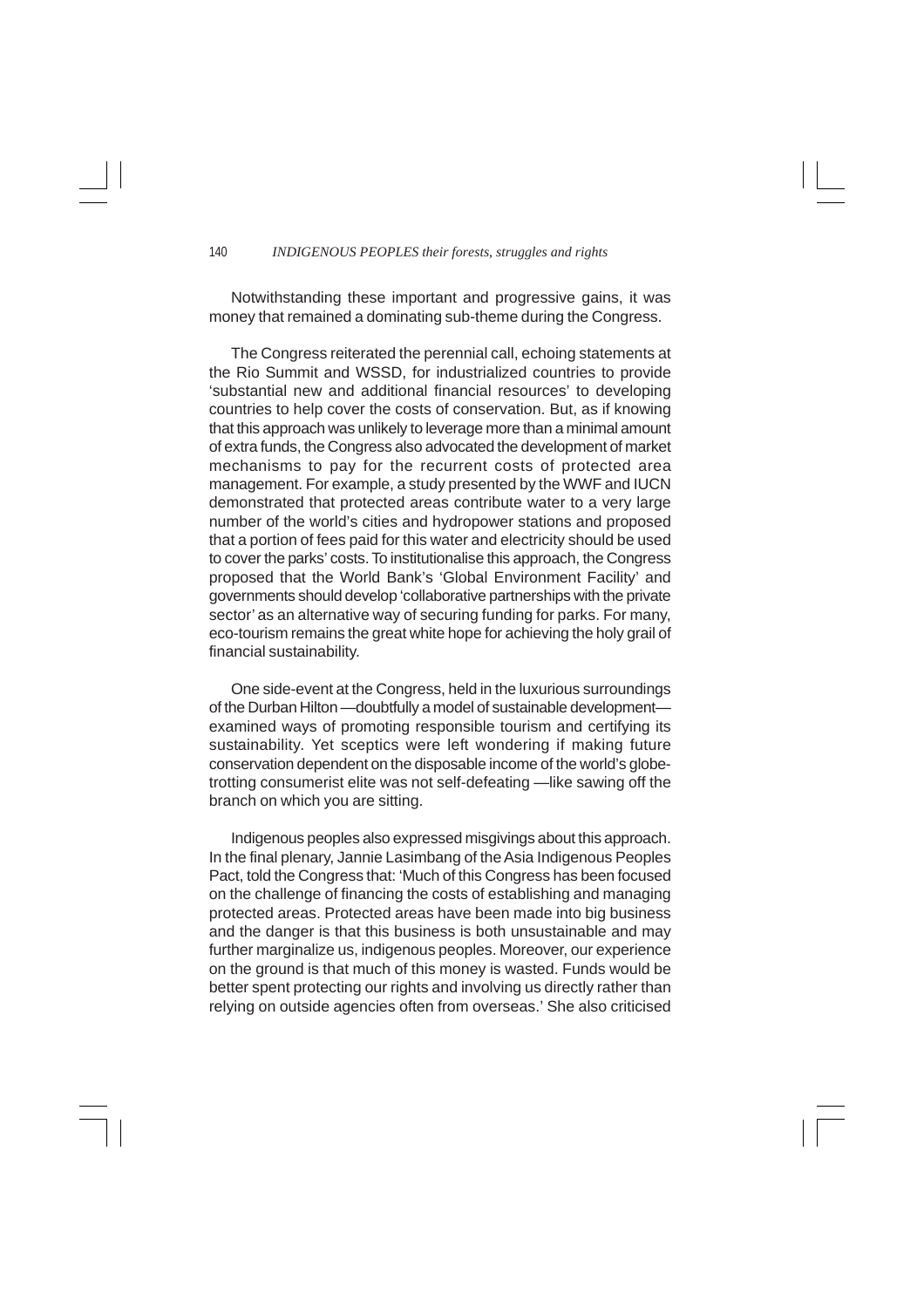the way tourism increasingly relies on exotic images of indigenous peoples as lures to draw in the curious. 'The use of the image of our cultures as folklore, or as merchandising, hurts and degrades us. Sometimes our ancestors' culture is undermined while the living indigenous peoples are marginalized and impoverished. These attitudes do not help to revalidate our millennial cultures.' (By: Marcus Colchester, WRM Bulletin Nº 75, October 2003).

## **The GEF and Indigenous Peoples: some findings of a recent critical study**

The Global Environment Facility (GEF) is the main intergovernmental mechanism for addressing "global" environmental problems, including the loss of biodiversity. It is the main vehicle for funding the United Nations Convention on Biological Diversity (CBD). Since its formation in 1991, forest-related projects have accounted for between 30 and 50% of the GEF's annual spending on conservation. By June 2003, the GEF had allocated \$778 million USD in grants for 150 forest conservation projects. Most of these projects have been implemented by the World Bank and most have supported the establishment or expansion of protected areas, which remain the "cornerstone" of GEF support to biodiversity conservation. Many of these GEF-assisted projects have affected lands traditionally occupied and used by indigenous peoples. Yet indigenous peoples have repeatedly claimed that these conservation schemes often fail to respect the rights of indigenous peoples and undermine their traditional livelihoods.

Drawing on a series of past, recent and ongoing case studies of GEF full-size conservation and sustainable use projects (in Peru, Guyana, Mexico, Panama, Cameroon, Uganda, India, Philippines, and Bangladesh) a recent study completed by the Forest Peoples Programme has sought to examine these problems. The study finds that though progress has been made in some quarters, especially through the GEF's Small Grants Programme, some GEF conservation projects and programmes continue to struggle to respect the rights and livelihoods of indigenous communities.

Key findings are that GEF projects still tend to treat indigenous peoples as "beneficiaries" rather than rights holders. GEF biodiversity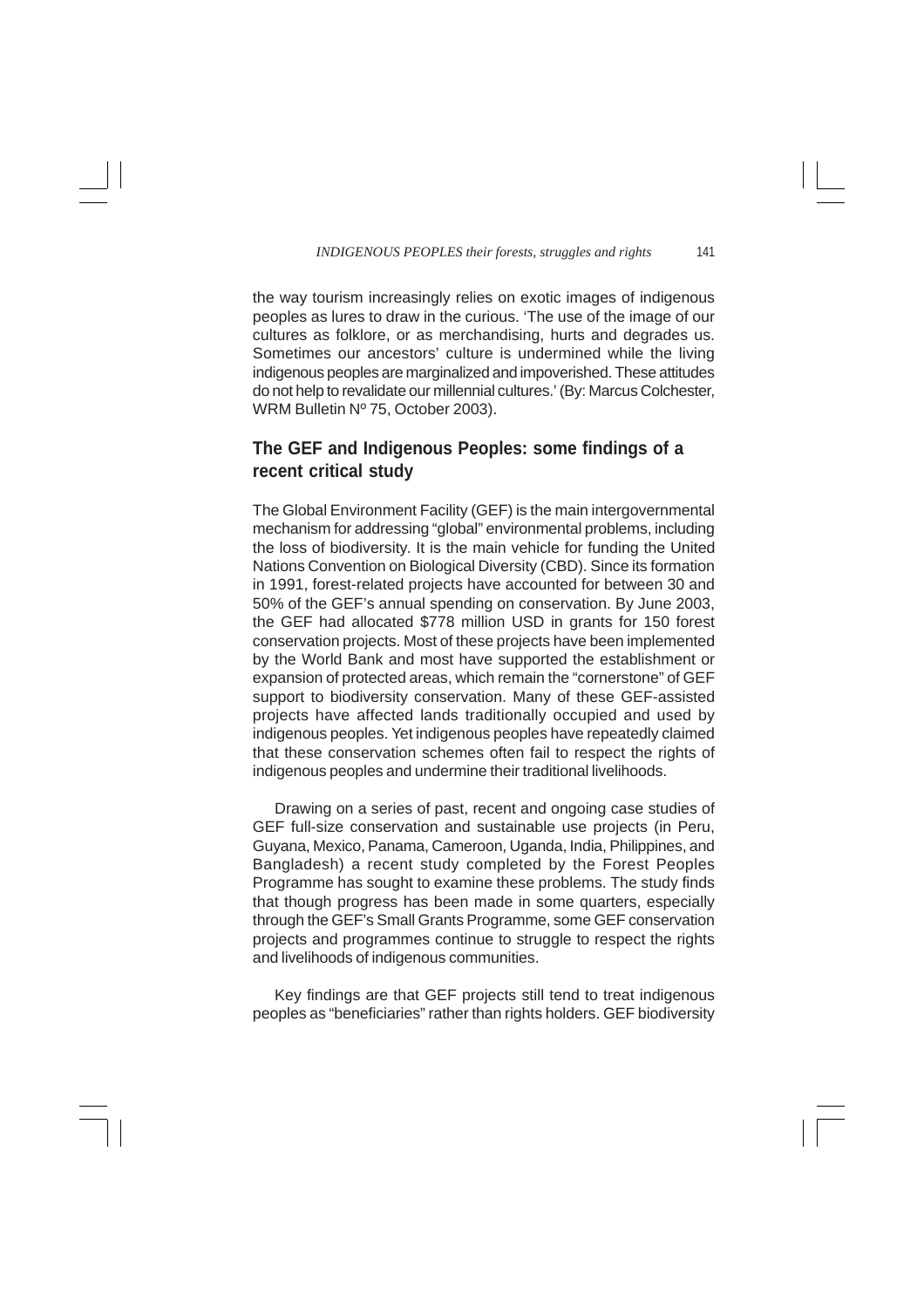projects also finance the legal establishment of protected areas without first ensuring mechanisms are in place to secure the free, prior informed consent of affected indigenous communities. Some GEF projects have resulted in the curtailment of livelihoods, forced relocation and increased enforcement of anti-people laws and exclusionary conservation policies, particularly in GEF projects in Africa and Asia. Other disturbing findings are that GEF projects fail to properly involve affected communities in project design and do not pinpoint critical legal, rights and cultural issues in social assessments. The study has also found that:

- Flawed "alternative" livelihood interventions sometimes leave affected families and communities worse off, less secure and more dependent on the market and wage labour
- Full-size and medium-sized grants are still often considered to be top down interventions by government agencies or big international conservation NGOs
- Indigenous peoples do not enjoy effective participation in decisionmaking in GEF projects, even in some projects targeting indigenous peoples
- Indigenous communities are not always aware of GEF involvement in projects that affect them
- Some projects targeting indigenous peoples do not implement progressive components set out in grant agreements or project plans e.g., protection of land rights, protection of and respect for traditional knowledge
- Projects often introduce new project-level institutions that fail to build on or may even undermine local traditional institutions and decision-making structures.

An analysis of GEF governance, accountability and policies argues that many of the ongoing problems with GEF projects can be partly traced to an out-of-date and incomplete framework for GEF policy standards and to faults in implementation and monitoring mechanisms. In this regard, it is stressed that implementing agencies such as the World Bank continue to suffer from systemic failures in the implementation of their own mandatory social and environmental policies -an ongoing problem that has been found by recent official reviews of the Bank's implementation of its Indigenous Peoples Policy (OD4.20).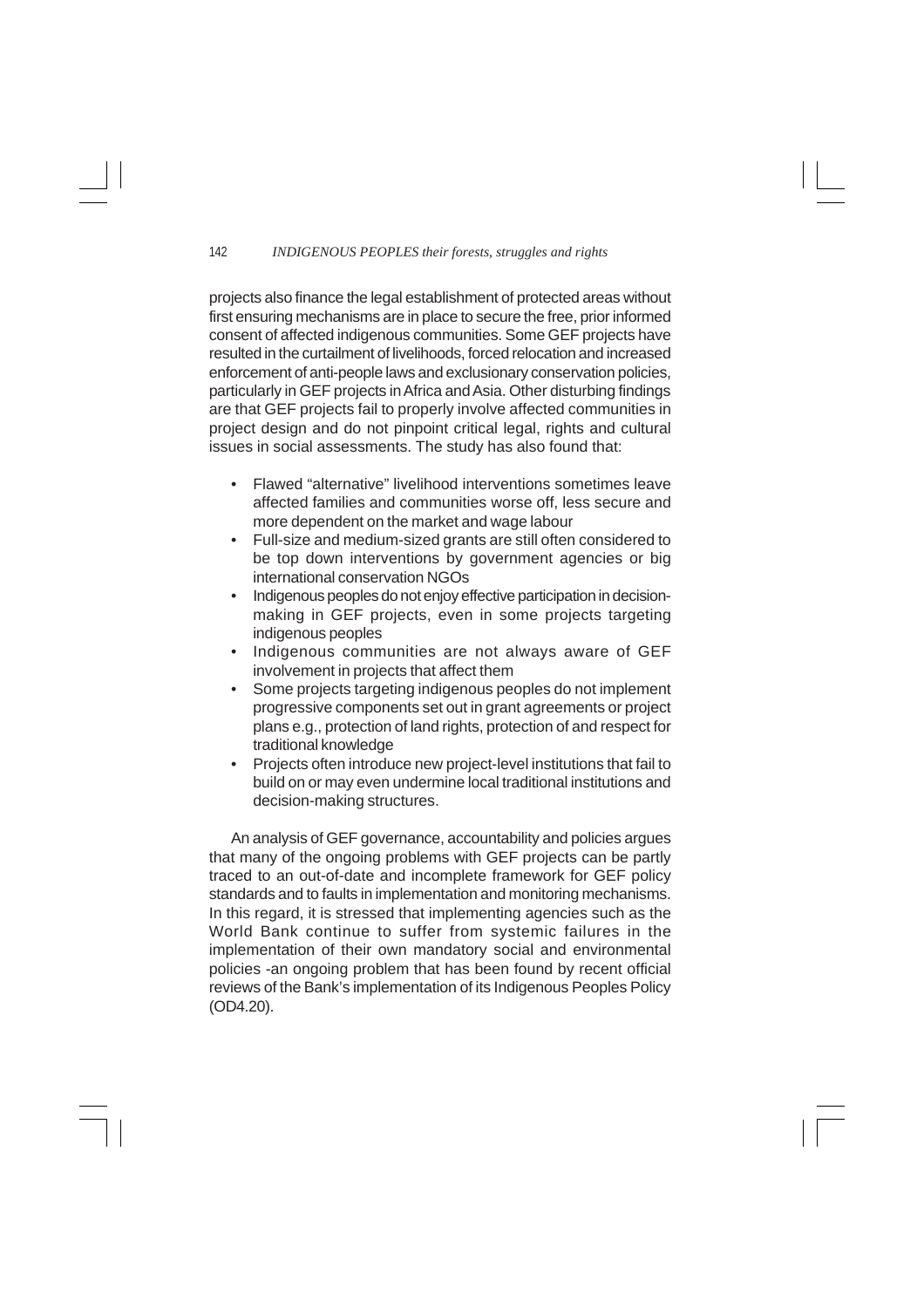It is noted that there are signs that the GEF is seeking to respond to some of the above criticisms. For example, it has launched a review of local benefits in GEF projects (due to be published in 2005) and now plans to develop social and participation indicators. In Latin America, the GEF is starting to support community conservation areas and a few medium-sized projects are beginning to be prepared and implemented by indigenous peoples. Nevertheless, such progressive projects still tend to be the exception rather than the rule. Crucially, the study shows that even GEF-World Bank projects that are intended to "do good" can end up doing harm where project governance, implementation and participation mechanisms fail on the ground [e.g., Indigenous Management of Protected Areas in the Amazon Project - PIMA (Peru)].

Indigenous organisations and support NGOs stress that a piecemeal approach to indigenous peoples in GEF projects is not sufficient: what is needed is a root and branch overhaul of GEF policies and oversight procedures. As one indigenous spokesperson told a meeting with the GEF on the margins of CBD COP VII:

"We welcome the GEF's growing support for indigenous conservation areas in some parts of Latin America. But the questions remain: how will the GEF ensure that all its conservation projects recognise and respect our rights in across all continents where it works? For example, we want to know how GEF policies and projects will respect the right of indigenous peoples to free prior and informed consent?" [Esther Camac, February 2004]

The final part of the study calls on the GEF to adopt a rights-based approach, strengthen its own implementation and accountability mechanisms, and adopt a specific mandatory policy on Indigenous Peoples. At the same time, it is recommended that the GEF update all its biodiversity policies to ensure they are fully consistent with international standards on indigenous peoples and conservation including standards established under the CBD and best practice agreed in the 2003 IUCN Durban Action Plan and Recommendations. (By: Tom Griffiths, WRM Bulletin Nº 93, April 2005).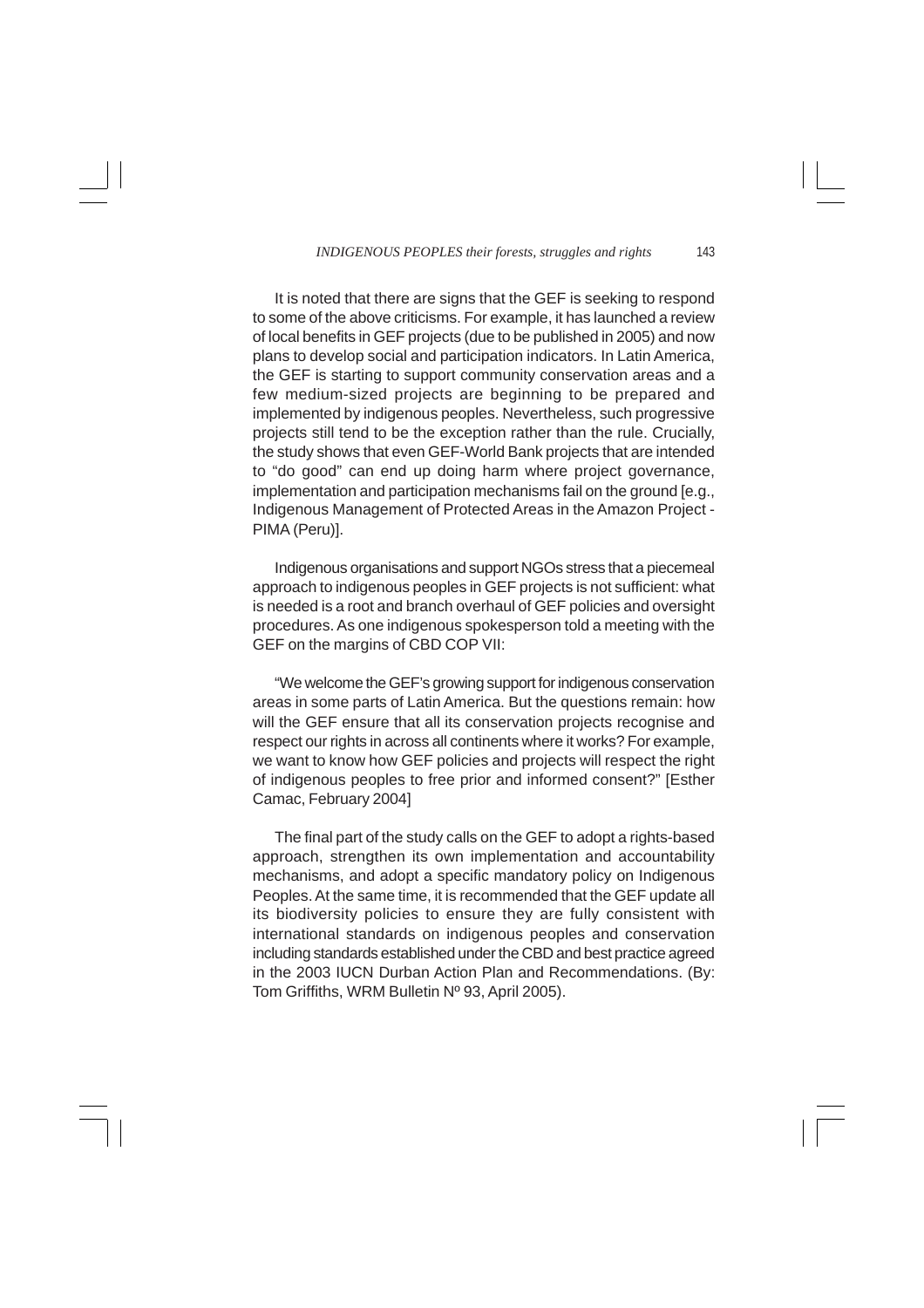# **REFERENCES**

## **INDIGENOUS PEOPLES**

## **GENERAL ARTICLES**

#### **Capturing Carbon: Dilemmas for forest peoples**

- By: Marcus Colchester, Forest Peoples Programme, 12 July 2001, e-mail: marcus@fppwrm.gn.apc.org

#### **Stopping human rights abuses is key to solving forest crisis**

- The report can be downloaded shortly from Fern's website: www.fern.org Hard copies can be ordered from: info@fern.org

#### **Wilderness parks or Community conservation?**

- By: Marcus Colchester, Forest Peoples Programme, e-mail: marcus@fppwrm.gn.apc.org . For extensive case studies and other documentation on this subject see www.forestpeoples.org. See also www.danadeclaration.org

### **Indigenous peoples and Climate negotiations**

- By: D. Roy Laifungbam, CORE, Manipur, India Member, Committee on Indigenous Issues, 23 June 2003, edited and sent by Jutta Kill, SinksWatch, e-mail: jutta@fern.org

## **Community view from UNFF: Interview with Freddy Molina, ACICAFOC**

- By: Jessica Dempsey. For more information on ACICAFOC, see http://www.acicafoc.net/

## **AFRICA**

### **Cameroon: Bagyeli struggling to be heard**

- By: John Nelson, Forest Peoples Programme, e-mail: johnnelson@blueyonder.co.uk

#### **Kenyan Indigenous group faces October 1 Court date**

- By: Bobson Wong, Digital Freedom Network, e-mail: bwong@dfn.org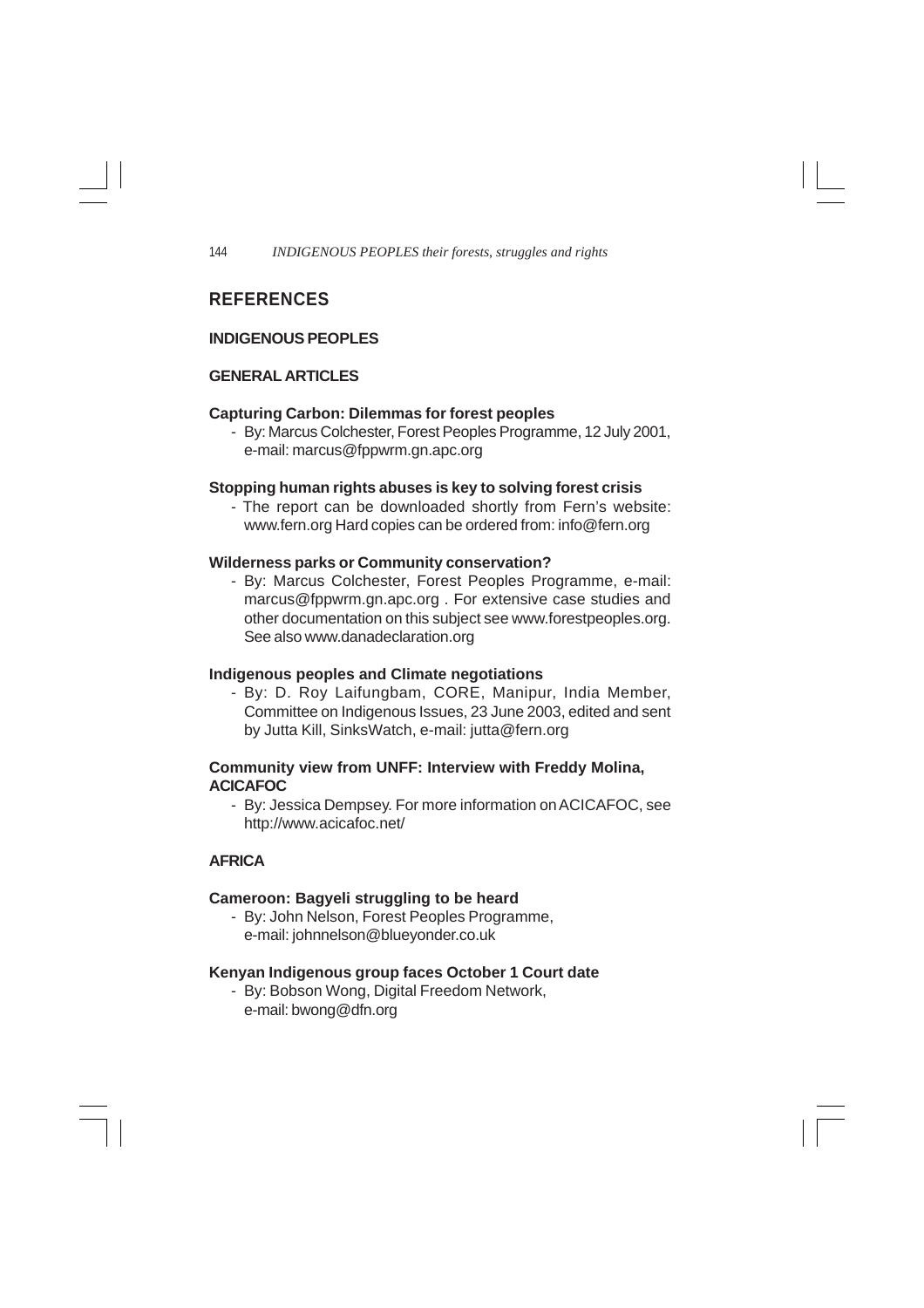# **Rwanda: Dispossessed Twa people press for recognition**

- By: Dorothy Jackson, Forest Peoples Programme, e-mail: djackson@gn.apc.org

#### **Uganda: The Batwa organize to reassert their rights**

- By: Penninah Zaninka, e-mail: zaninkap@utlonline.co.ug and Justin Kenrick, e-mail: J.Kenrick@socsci.gla.ac.uk

#### **AMERICAS**

# **Guyana: Empowerment of indigenous peoples through participatory mapping**

- By: Tom Griffiths, Forest Peoples Programme, e-mail: tom@fppwrm.gn.apc.org

## **Peru: Camisea gas project undermines the rights of indigenous peoples**

- By: Conrad Feather, Shinai Serjali, e-mail: conrad@serjali.org . For more information on the Nahua/Kugapakori reserve and its indigenous peoples please visit: http://www.serjali.org and http://www.onr.com/cabeceras/

#### **Suriname: Chinese logging companies and tribal rights**

- By: Fergus MacKay, Coordinator, Legal and Human Rights Programme, Forest Peoples Programme, e-mail: fergus@euronet.nl

#### **Venezuela: Mapping a way forward**

- By: Marcus Colchester, Forest Peoples Programme,
	- e-mail: marcus@fppwrm.gn.apc.org

# **ASIA**

#### **Indonesia: The struggle for self-governance**

- By: Marcus Colchester, Forest Peoples Programme, e-mail: marcus@fppwrm.gn.apc.org

#### **Laos: The impact of the Nam Theun 2 dam on indigenous peoples**

- By: Chris Lang, e-mail: chrislang@t-online.de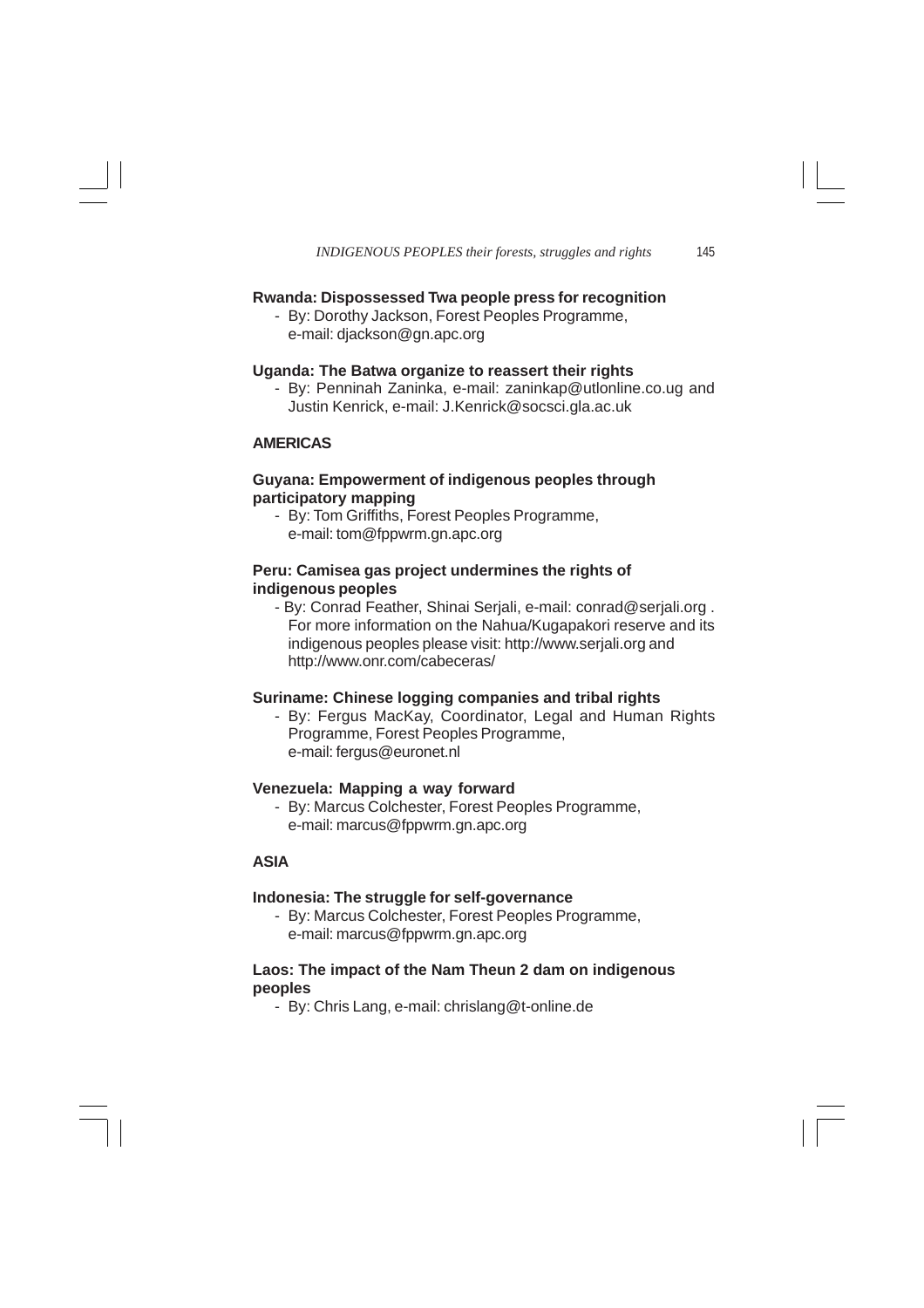#### 146 *INDIGENOUS PEOPLES their forests, struggles and rights*

# **Philippines: Indigenous peoples and the Convention on Biological Diversity**

- By: Maurizio Farhan Ferrari, Forest Peoples Programme, e-mail: mfferrari@pd.jaring.my

#### **Russia: Mapping Evenki lands in Central Siberia**

- By: David G. Anderson, Forest Peoples Programme, e-mail: david.anderson@abdn.ac.uk

## **II) INDIGENOUS PEOPLES IN VOLUNTARY ISOLATION**

## **The Indigenous peoples' right to live in voluntary isolation**

- By: Ricardo Carrere, WRM, e-mail: rcarrere@wrm.org.uy

#### **AFRICA**

#### **Cameroon: Does isolation still protect forest communities?**

- By: John Nelson, Forest Peoples Programme, E-mail: johnnelson@blueyonder.co.uk, http://www.forestpeoples.org See detailed TRIDOM article at http://www.wrm.org.uy/countries/Cameroon/still.html

## **Congo: The Northern Mbendjele Yaka use avoidance to maintain autonomy**

- By: Jerome Lewis, Escuela de Economía y Ciencia Política de Londres, United Kingdom, e-mail: J.D.Lewis@lse.ac.uk

# **AMERICA**

#### **After the rubber boom**

- Marcus Colchester, Forest Peoples Programme, e-mail: marcus@fppwrm.gn.apc.org

## **Argentina: The silent genocide of the Mbya Guarani**

- By: Raul Montenegro, FUNAM, UN Global 500 Prize, taken from "El silencioso genocidio de los Mbya Guaraní en Argentina. (O la lucha de la cadenas alimentarias cortas contra las cadenas alimentarias largas)", e-mail: montenegro@funam.org.ar, www.funam.org.ar . The complete article, resulting from the joint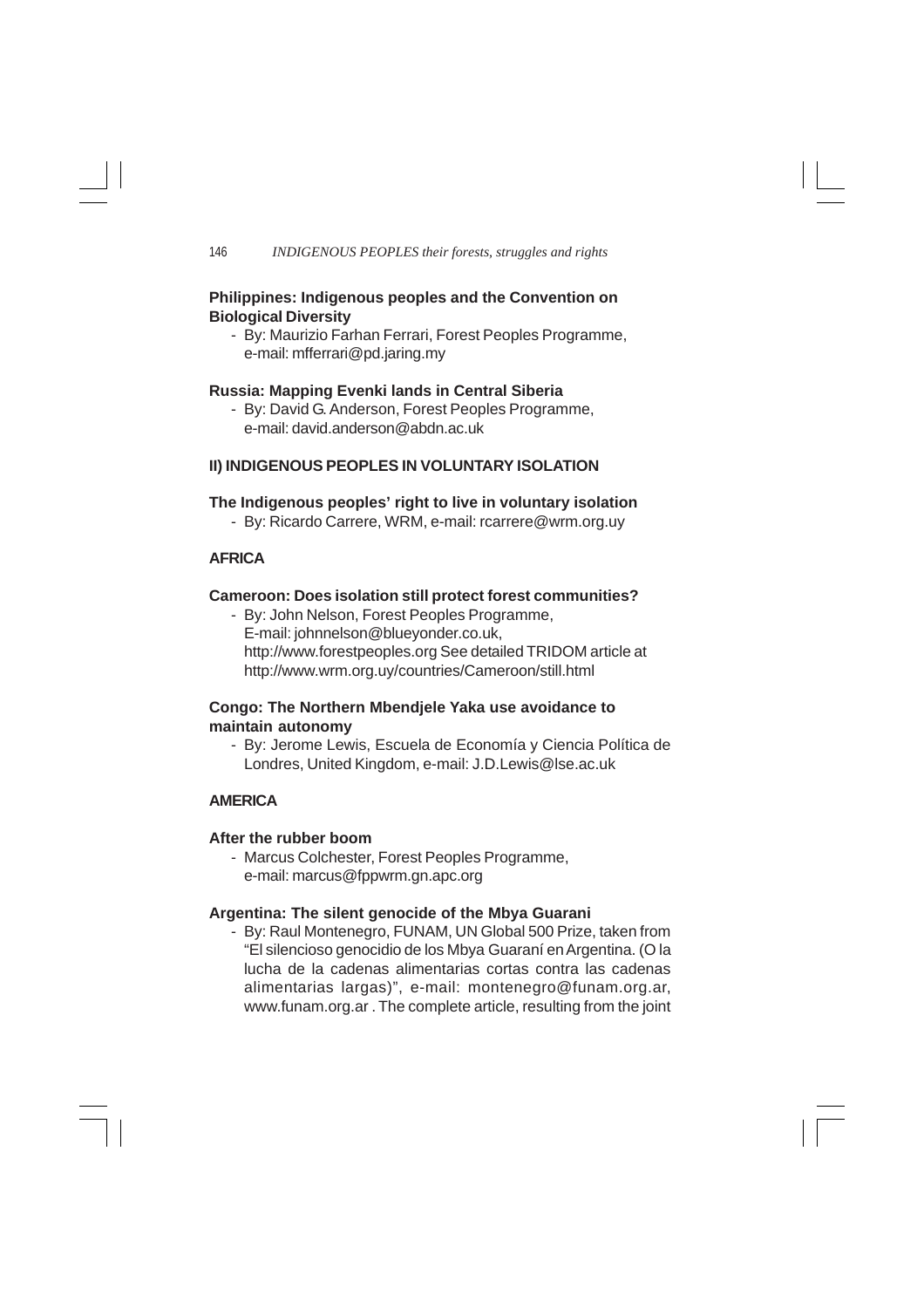work of ENDEPA and FUNAM can be accessed —in Spanish at: http://www.wrm.org.uy/paises/Argentina/Mbya.html

## **Brazil: Indigenous peoples in isolation and policies to defend and protect them**

- By: Gilberto Azanha, Centro de Trabalho Indigenista, e-mail: gilberto.azanha@trabalhoindigenista.org.br , and Sydney Possuelo, Coordenação de Índios Isolados of the Fundação Nacional do Índio (FUNAI).

## **Colombia: The Nukak, the last contacted nomadic people**

- By: Dany Mahecha Rubio, e-mail: danyma@yahoo.com

## **Ecuador: The Huaorani people of the Amazonia, self-isolation and forced contact**

- By: Laura Rival, University of Oxford, e-mail: laura.rival@anthropology.oxford.ac.uk

#### **Paraguay: The last Ayoreo in voluntary isolation**

- By: Benno Glauser, "Iniciativa Amotocodie", e-mail: coordina@iniciativa-amotocodie.org

## **Peru: Policy development for indigenous peoples in voluntary isolation**

- By: Conrad Feather, Shinai Serjali, e-mail: conrad@serjali.org. For more information on the work to defend the Nahua/Kugapakori Reserve and its indigenous peoples please visit http://www.serjali.org or email serjali@serjali.org. For AIDESEP's denunciation of the forced relocation of Machiguenga living in Shiateni, see, http://www.ecoportal.net/content/view/full/31947

#### **ASIA**

## **India: Wave of poaching and exploitation hits isolated tribes**

- By: Miriam Ross, Survival International, e-mail: mr@survivalinternational.org If you wish to support the Jarawa of the Andaman Islands, please join Survival International's action at http://www.survival-international.org/jarawa\_action.htm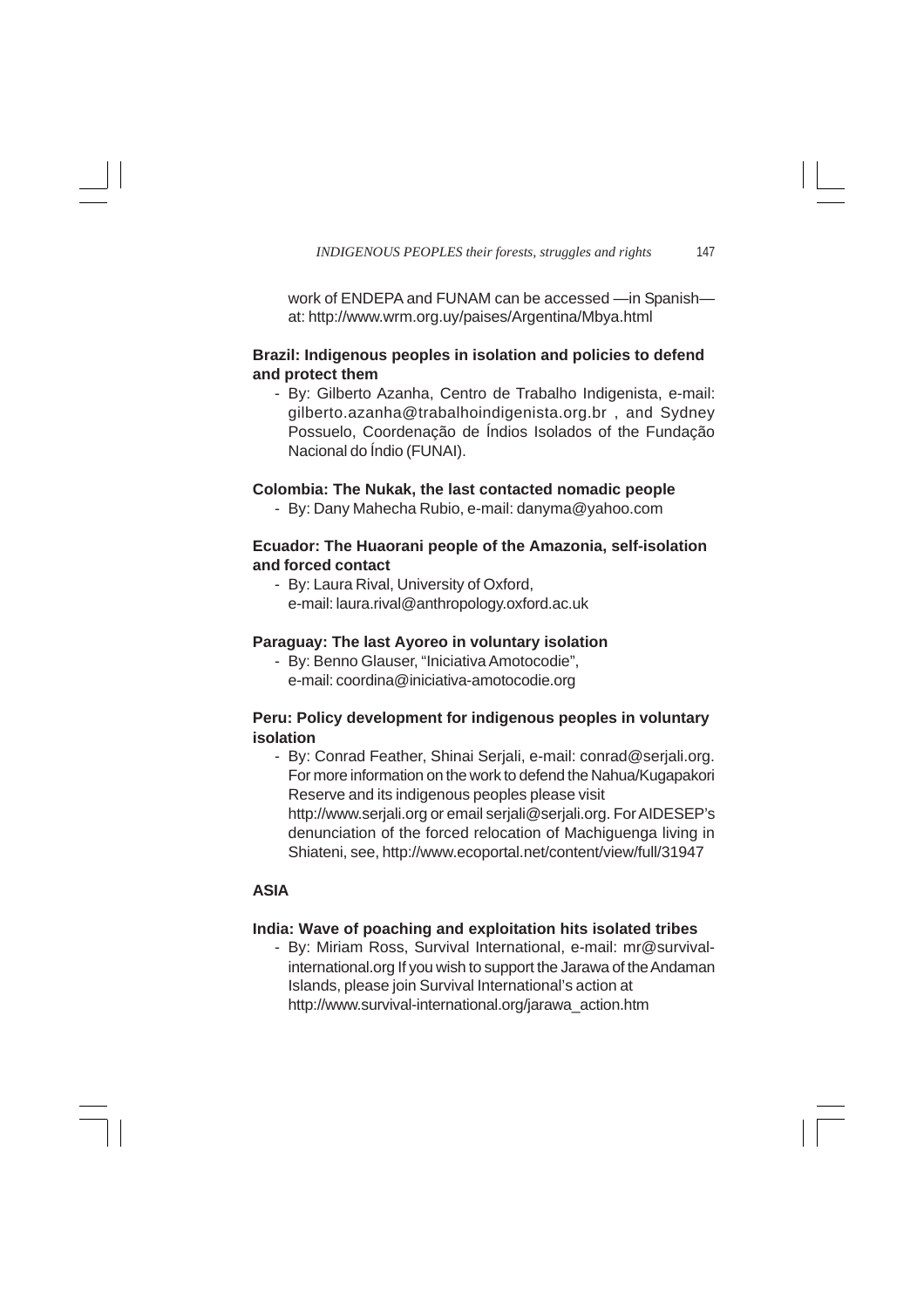#### 148 *INDIGENOUS PEOPLES their forests, struggles and rights*

# **Indonesia: The Baduy people of western Java, a living tradition**

- By: David Langdon, e-mail: davidlangdon@flinders.edu.au or davidlangdon@bdg.centrin.net.id

## **CASES OF IMPOSED CONTACTS**

- **'La Fumee du Metal': The health impacts of contact \***
	- By: Marcus Colchester, Forest Peoples Programme, e-mail: marcus@forestpeoples.org

# **Central Africa: Land loss and cultural degradation for the Twa of the Great Lakes**

- By: Dorothy Jackson, Forest Peoples Programme, e-mail: djackson@gn.apc.org

#### **India: The sedentarisation of the Malapantaram in Kerala**

- By: Brian Morris, Goldsmith College, E-mail: brianmo@onetel.net.uk If you wish to support the Jarawa of the Andaman Islands, please join Survival International's action at http://www.survival-international.org/jarawa\_action.htm By: Miriam Ross, Survival International, e-mail: mr@survival-international.org

### **Papua New Guinea: First contact in a clash of world views**

- By: Marcus Colchester, Forest Peoples Programme, e-mail: marcus@forestpeoples.org

# **III) RELATED ARTICLES**

#### **Tiohtiá:ke Declaration**

- International Indigenous Peoples Forum on Climate Change Statement to the State Parties of the COP 11/MOP 1 of the United Nations Framework Convention on Climate Change - UNFCCC; Tiohtiá:ke, Kanien''kehá:ka (Mohawk) Traditional Territory, Canada, 28 November – December 09, 2005. For those who would like to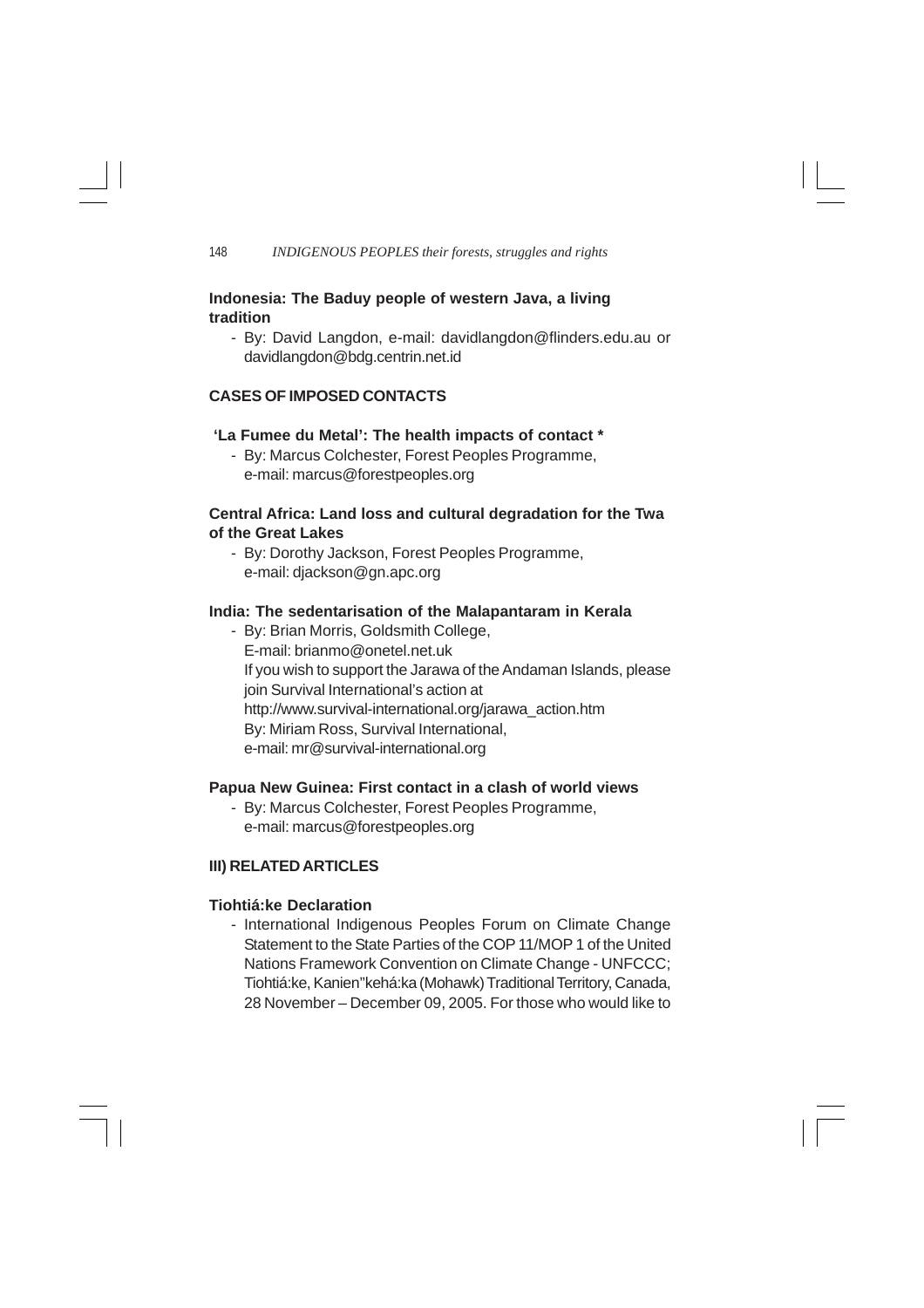sign on, please send your full name and organization to crescencio@international-alliance.org See: http://www.international-alliance.org/unfccc.htm

## **The Vth World Parks Congress: Parks for people or parks for business?**

- By: Marcus Colchester, Forest Peoples Programme, e-mail: marcus@fppwrm.gn.apc.org . Excerpted from an article that will appear in the November 2003 *Multinational Monitor*, www.multinationalmonitor.org

## **The GEF and Indigenous peoples: some findings of a recent critical study**

- By Tom Griffiths of the Forest Peoples Programme, e-mail: tom@forestpeoples.org, http://www.forestpeoples.org The full study, titled "Indigenous Peoples and the Global Environment Facility (GEF)", is available in hard copy from: info@forestpeoples.org and is also on-line at:

http://www.forestpeoples.org/Briefings/gef/gef\_study\_base.htm